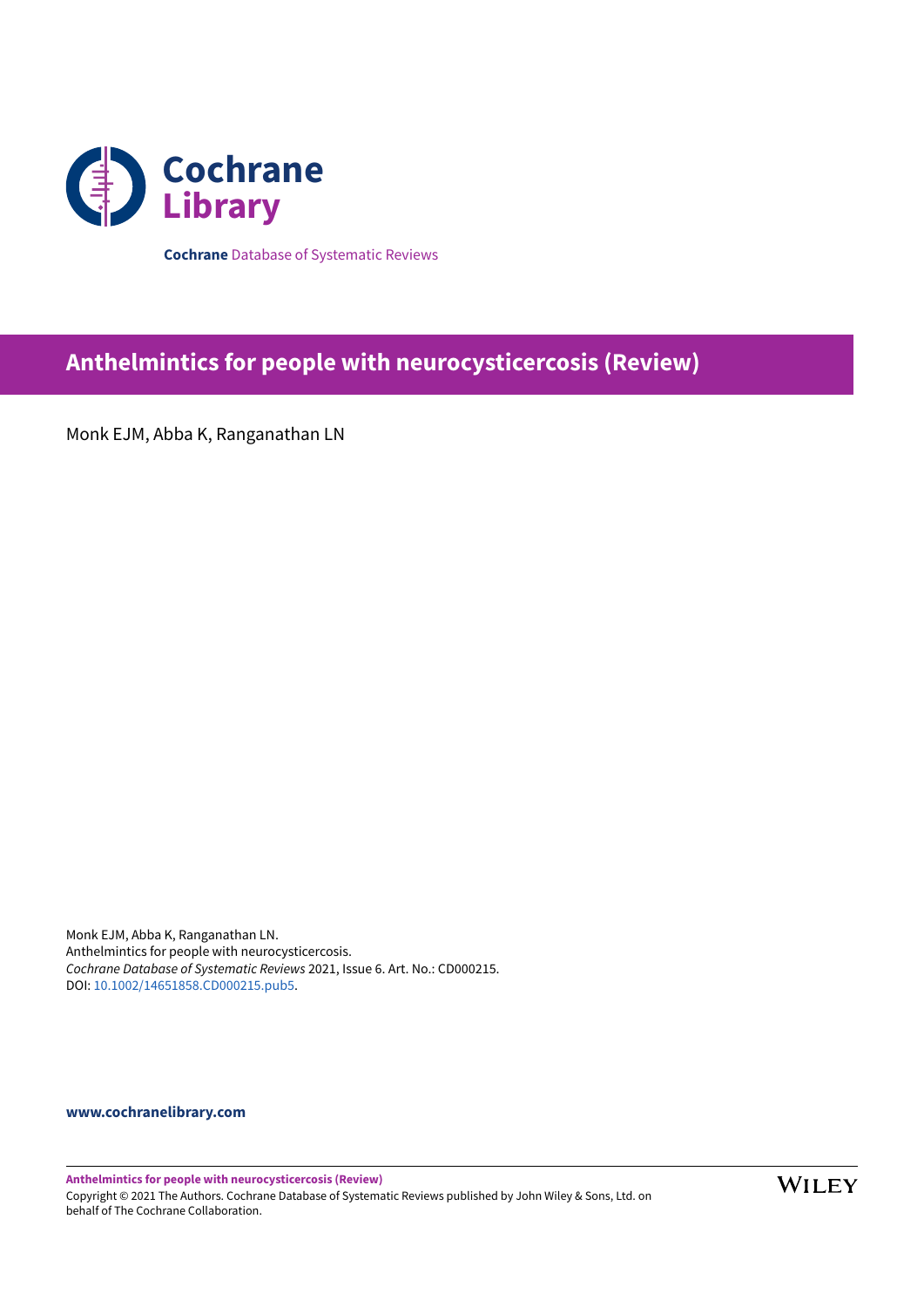

# TABLE OF CONTENTS

| $\mathbf{1}$                                                                                                                                                                                                                            |
|-----------------------------------------------------------------------------------------------------------------------------------------------------------------------------------------------------------------------------------------|
| $\mathbf{1}$                                                                                                                                                                                                                            |
| 2                                                                                                                                                                                                                                       |
| 4                                                                                                                                                                                                                                       |
| 6                                                                                                                                                                                                                                       |
| 7                                                                                                                                                                                                                                       |
| $\overline{7}$                                                                                                                                                                                                                          |
| 9                                                                                                                                                                                                                                       |
| 9                                                                                                                                                                                                                                       |
| 10                                                                                                                                                                                                                                      |
| 12                                                                                                                                                                                                                                      |
| 13                                                                                                                                                                                                                                      |
| 15                                                                                                                                                                                                                                      |
| 16                                                                                                                                                                                                                                      |
| 17                                                                                                                                                                                                                                      |
| 18                                                                                                                                                                                                                                      |
| 20                                                                                                                                                                                                                                      |
| 21                                                                                                                                                                                                                                      |
| 22                                                                                                                                                                                                                                      |
| 25                                                                                                                                                                                                                                      |
|                                                                                                                                                                                                                                         |
| 26                                                                                                                                                                                                                                      |
| 27<br>30                                                                                                                                                                                                                                |
| 49                                                                                                                                                                                                                                      |
| 51                                                                                                                                                                                                                                      |
| Analysis 1.1. Comparison 1: Albendazole versus placebo or no anthelmintic, Outcome 1: Seizure recurrence<br>Analysis 1.2. Comparison 1: Albendazole versus placebo or no anthelmintic, Outcome 2: Seizure recurrence subgroup analysis: |
| 52                                                                                                                                                                                                                                      |
| Analysis 1.3. Comparison 1: Albendazole versus placebo or no anthelmintic, Outcome 3: Seizure recurrence subgroup analysis:<br>52                                                                                                       |
|                                                                                                                                                                                                                                         |
| Analysis 1.4. Comparison 1: Albendazole versus placebo or no anthelmintic, Outcome 4: Seizure recurrence subgroup analysis:<br>53                                                                                                       |
|                                                                                                                                                                                                                                         |
| Analysis 1.5. Comparison 1: Albendazole versus placebo or no anthelmintic, Outcome 5: Seizure recurrence subgroup analysis:<br>53                                                                                                       |
| Analysis 1.6. Comparison 1: Albendazole versus placebo or no anthelmintic, Outcome 6: Seizure recurrence subgroup analysis:<br>54                                                                                                       |
| Analysis 1.7. Comparison 1: Albendazole versus placebo or no anthelmintic, Outcome 7: Death (any cause)<br>54                                                                                                                           |
| Analysis 1.8. Comparison 1: Albendazole versus placebo or no anthelmintic, Outcome 8: Hospital admission (any cause)<br>54                                                                                                              |
| 55                                                                                                                                                                                                                                      |
| Analysis 1.10. Comparison 1: Albendazole versus placebo or no anthelmintic, Outcome 10: Signs of focal neurological deficit<br>55                                                                                                       |
| Analysis 1.11. Comparison 1: Albendazole versus placebo or no anthelmintic, Outcome 11: Surgical intervention<br>55                                                                                                                     |
| Analysis 1.12. Comparison 1: Albendazole versus placebo or no anthelmintic, Outcome 12: Complete radiological clearance of<br>56                                                                                                        |
| Analysis 1.13. Comparison 1: Albendazole versus placebo or no anthelmintic, Outcome 13: Reduction of number of lesions<br>56                                                                                                            |
| Analysis 1.14. Comparison 1: Albendazole versus placebo or no anthelmintic, Outcome 14: Evolution of cysts<br>57                                                                                                                        |
| Analysis 1.15. Comparison 1: Albendazole versus placebo or no anthelmintic, Outcome 15: Radiological resolution of oedema<br>57                                                                                                         |
| Analysis 1.16. Comparison 1: Albendazole versus placebo or no anthelmintic, Outcome 16: Radiological development of<br>57                                                                                                               |
| Analysis 1.17. Comparison 1: Albendazole versus placebo or no anthelmintic, Outcome 17: Complete radiological clearance of<br>58                                                                                                        |
| 59                                                                                                                                                                                                                                      |
| 65                                                                                                                                                                                                                                      |
| 68                                                                                                                                                                                                                                      |

Anthelmintics for people with neurocysticercosis (Review)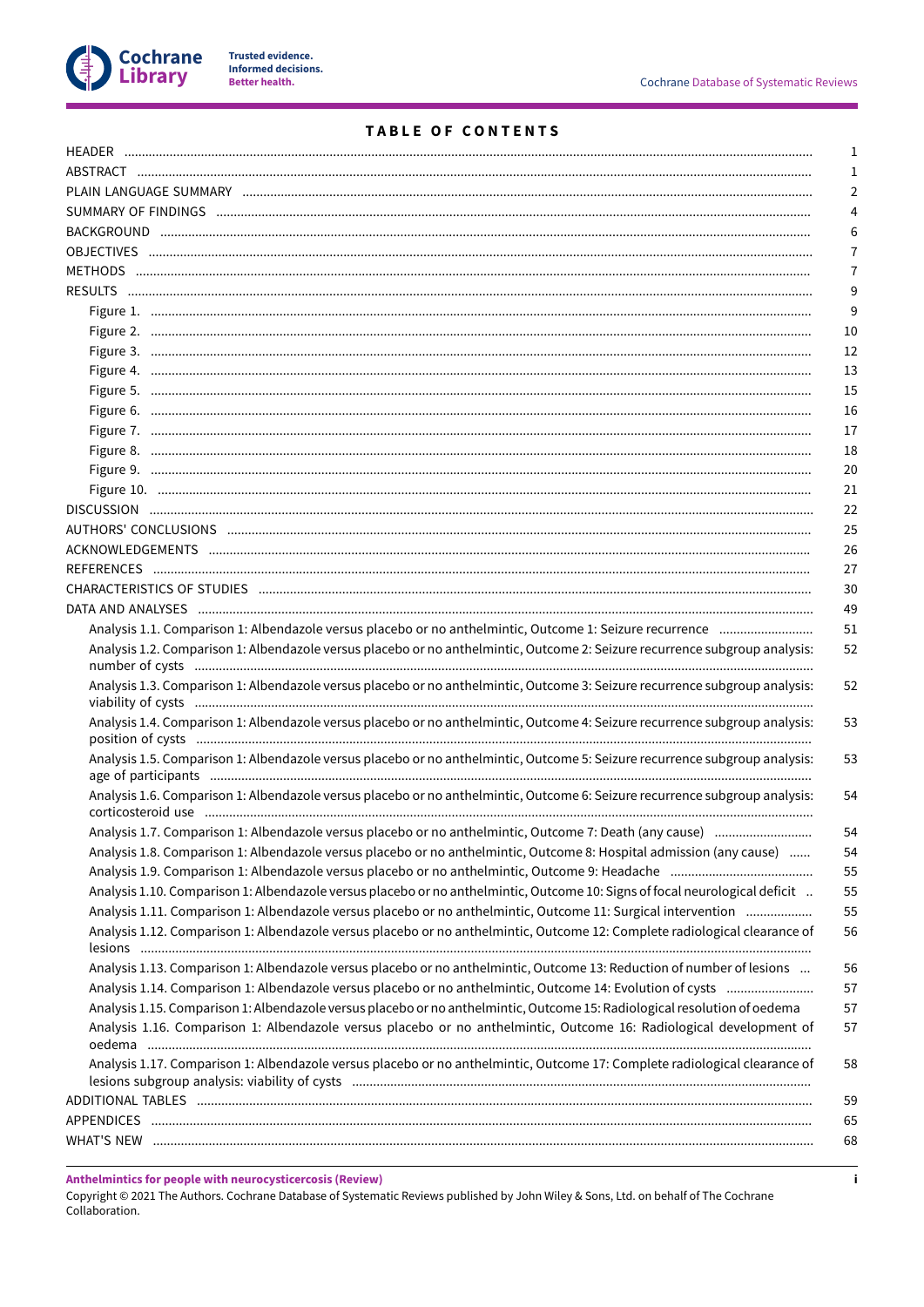

Trusted evidence.<br>Informed decisions.<br>Better health.

| <b>HISTORY</b>                          | 68 |
|-----------------------------------------|----|
| CONTRIBUTIONS OF AUTHORS                | 69 |
| DECLARATIONS OF INTEREST                | 69 |
| SOURCES OF SUPPORT                      | 69 |
| DIFFERENCES BETWEEN PROTOCOL AND REVIEW | 69 |
| <b>INDEX TERMS</b>                      | 70 |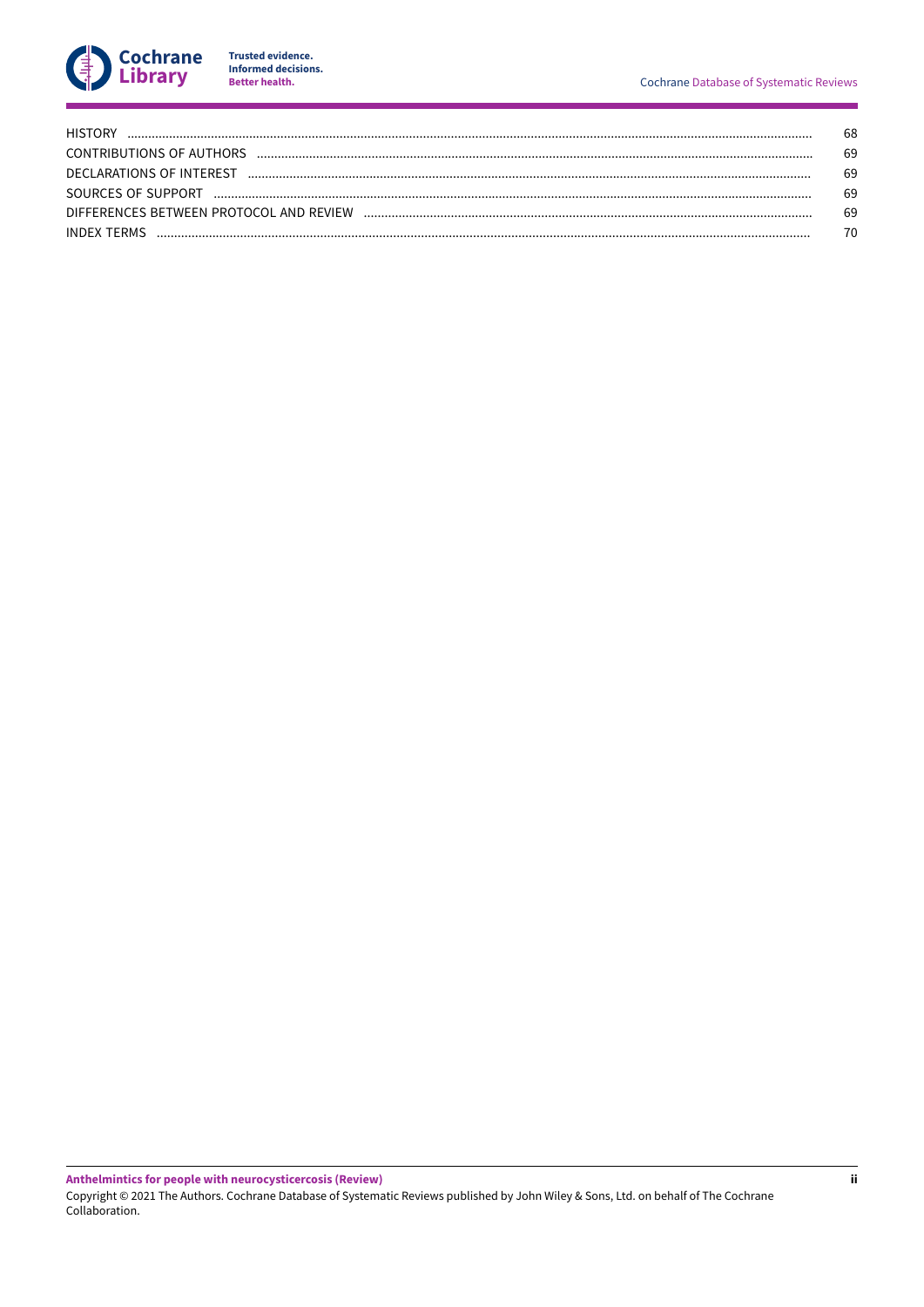

### <span id="page-3-0"></span>**[Intervention Review]**

# **Anthelmintics for people with neurocysticercosis**

Edward JM Monk1, Katharine Abba2, Lakshmi N Ranganathan3

1Department of Clinical Sciences, Liverpool School of Tropical Medicine, Liverpool, UK. 2Department of Primary Care and Mental Health, University of Liverpool, Liverpool, UK. <sup>3</sup>Institute of Neurology, Madras Medical College, Chennai, India

**Contact address:** Edward JM Monk, [ejmmonk@gmail.com.](mailto:ejmmonk@gmail.com)

**Editorial group:** Cochrane Infectious Diseases Group. **Publication status and date:** New search for studies and content updated (conclusions changed), published in Issue 6, 2021.

**Citation:** Monk EJM, Abba K, Ranganathan LN. Anthelmintics for people with neurocysticercosis. *Cochrane Database of Systematic Reviews* 2021, Issue 6. Art. No.: CD000215. DOI: [10.1002/14651858.CD000215.pub5](https://doi.org/10.1002%2F14651858.CD000215.pub5).

Copyright © 2021 The Authors. Cochrane Database of Systematic Reviews published by John Wiley & Sons, Ltd. on behalf of The Cochrane Collaboration. This is an open access article under the terms of the Creative Commons [Attribution-Non-Commercial](https://creativecommons.org/licenses/by-nc/4.0/) Licence, which permits use, distribution and reproduction in any medium, provided the original work is properly cited and is not used for commercial purposes.

## **A B S T R A C T**

#### <span id="page-3-1"></span>**Background**

Neurocysticercosis is a parasitic infection of the central nervous system by the larval stage of the pork tapeworm and is a common cause of seizures and epilepsy in endemic areas. Anthelmintics (albendazole or praziquantel) may be given alongside supportive treatment (antiepileptics/analgesia) with the aim of killing these larvae (cysticerci), with or without corticosteroid treatment. However, there are potential adverse effects of these drugs, and the cysticerci may eventually die without directed anthelminthic treatment.

#### **Objectives**

To assess the effects of anthelmintics on people with neurocysticercosis.

#### **Search methods**

We searched the Cochrane Infectious Diseases Group Specialized Register, the Cochrane Central Register of Controlled Trials (CENTRAL), MEDLINE, Embase, LILACS, the WHO ICTRP, and ClinicalTrials.gov, up to 21 October 2020.

### **Selection criteria**

Randomized controlled trials comparing anthelmintics and supportive treatment(+/- corticosteroids) with supportive treatment alone (+/ corticosteroids) for people with neurocysticercosis.

#### **Data collection and analysis**

Two review authors independently screened the title and abstract of all articles identified by the search. We obtained full-text articles to confirm the eligibility of all studies that passed screening. One review author extracted data, which a second review author checked. Two review authors assessed the risk of bias of each trial and performed GRADE assessments. In cases of disagreement at consensus discussion stage between review authors, we consulted a third review author. We calculated risk ratios (RR) for dichotomous variables, with 95% confidence intervals (CIs) for pooled data from studies with similar interventions and outcomes.

#### **Main results**

We included 16 studies in the review. Only two studies investigated praziquantel and did not report data in a format that could contribute to meta-analysis. Most results in this review are therefore applicable to albendazole versus placebo or no anthelmintic.

The aggregate analysis across all participants with neurocysticercosis did not demonstrate a difference between groups in seizure recurrence, but heterogeneity was marked (RR 0.94, 95% CI 0.78 to 1.14; 10 trials, 1054 participants;  $l^2$  = 67%; low-certainty evidence).

**Anthelmintics for people with neurocysticercosis (Review)**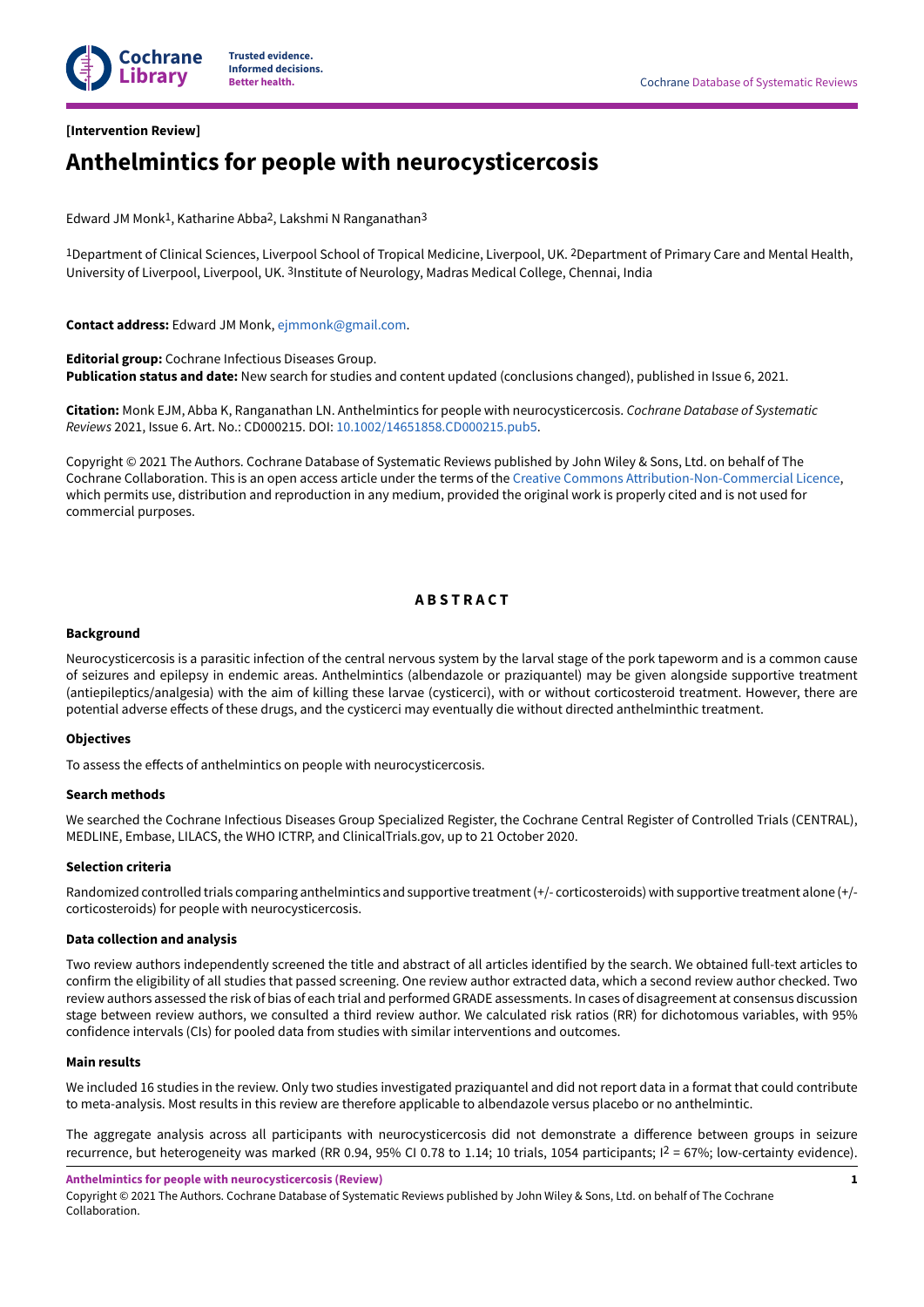

When stratified by participants with a single cyst or multiple cysts, pooled analysis suggests that albendazole probably improves seizure recurrence for participants with a single cyst(RR 0.61, 95% CI 0.4 to 0.91; 5 trials, 396 participants; moderate-certainty evidence). All studies contributing to this analysis recruited participants with non-viable, intraparenchymal cysts only, and most participants were children. We are uncertain whether or not albendazole reduces seizure recurrence in participants with multiple cysts, as the certainty of the evidence is very low, although the direction of effect is towards albendazole causing harm (RR 2.05, 95% CI 1.28 to 3.31; 2 trials, 321 participants; very low-certainty evidence). This analysis included a large study containing a highly heterogeneous population that received an assessment of unclear risk for multiple 'Risk of bias' domains.

Regarding radiological outcomes, albendazole probably slightly improves the complete radiological clearance of lesions (RR 1.22, 95% CI 1.07 to 1.39; 13 trials, 1324 participants; moderate-certainty evidence) and the evolution of cysts (RR 1.27, 95% CI 1.10 to 1.47; 6 trials, 434 participants; moderate-certainty evidence).

More adverse events appeared to be observed in participants treated with either albendazole or praziquantel compared to those receiving placebo or no anthelmintic. The most commonly reported side effects were headache, abdominal pain, and nausea/vomiting.

### **Authors' conclusions**

For participants with a single cyst, there was less seizure recurrence in the albendazole group compared to the placebo/no anthelmintic group. The studies contributing to this evidence only recruited participants with a non-viable intraparenchymal cyst. We are uncertain whether albendazole reduces seizure recurrence for participants with multiple cysts. We also found that albendazole probably increases radiological clearance and evolution of lesions. There were very few studies reporting praziquantel outcomes, and these findings apply to albendazole only.

### <span id="page-4-0"></span>**P L A I N L A N G U A G E S U M M A R Y**

#### **Anthelmintics for people with neurocysticercosis**

#### **What is the aim of this review?**

The aim of this review was to explore whether treatment with anthelmintics (drugs that kill worms) can benefit people with neurocysticercosis (an infection of the brain caused by the pork tapeworm). The primary outcome of the review was the impact of treatment on seizures (epilepsy). We collected and analysed all relevant studies (trials) to answer this question and found 16 studies. The most commonly reported outcomes were those relating to seizures and also the number and appearance of lesions caused by viable or degrading cysts (dormant worms) on brain imaging.

#### **Key messages**

We found that the anthelmintic albendazole probably reduces the recurrence of seizures in people with neurocysticercosis with a single cyst (moderate-certainty evidence). We are uncertain whether albendazole reduces seizure recurrence for people with neurocysticercosis with more than one cyst(very low-certainty evidence). We found little information regarding another anthelmintic drug, praziquantel;therefore these results are applicable to albendazole only. Albendazole treatment also probably increases the clearance and evolution of cysts in people with neurocysticercosis (moderate-certainty evidence). Evolution of a cyst is progression to a later cyst stage, which is thought to be an improvement towards clearance.

### **What was studied in the review?**

Neurocysticercosis is an infection of the brain with the pork tapeworm *Taenia solium,* which is caused by eating food or drinking water contaminated with the eggs of the worm. The eggs can travel from the gut to the brain, forming cysts in the brain that can cause various symptoms, the most common of which is seizures/epilepsy. Neurocysticercosis is found mainly in areas where people keep pigs and have poor sanitation facilities, and is a common cause of seizures in areas where it is prevalent.

People with neurocysticercosis may have single or multiple cysts, and their symptoms depend on the position and numbers of these cysts within the brain. Each cyst goes through the natural process of being alive and dormant (viable), degrading (non-viable), and then it resolves or calcifies. This process can take many years. The number, type, and position of the cysts can be seen on brain imaging (lesions).

Two anthelmintics (drugs to treat worm infections), albendazole and praziquantel, are often used to treat neurocysticercosis. However, it is uncertain whether they reduce or stop seizures and other symptoms, or make them worse. In theory, the body's immune response to cysts dying as a result of treatment could cause more swelling and damage to the brain.

#### **What are the main results of the review?**

We included 16 studies in the review. These studies compared treatment with an anthelmintic versus placebo (a mock tablet/pill resembling the anthelmintic) or no anthelmintic treatment in adults or children with neurocysticercosis diagnosed by brain imaging.

**Anthelmintics for people with neurocysticercosis (Review)**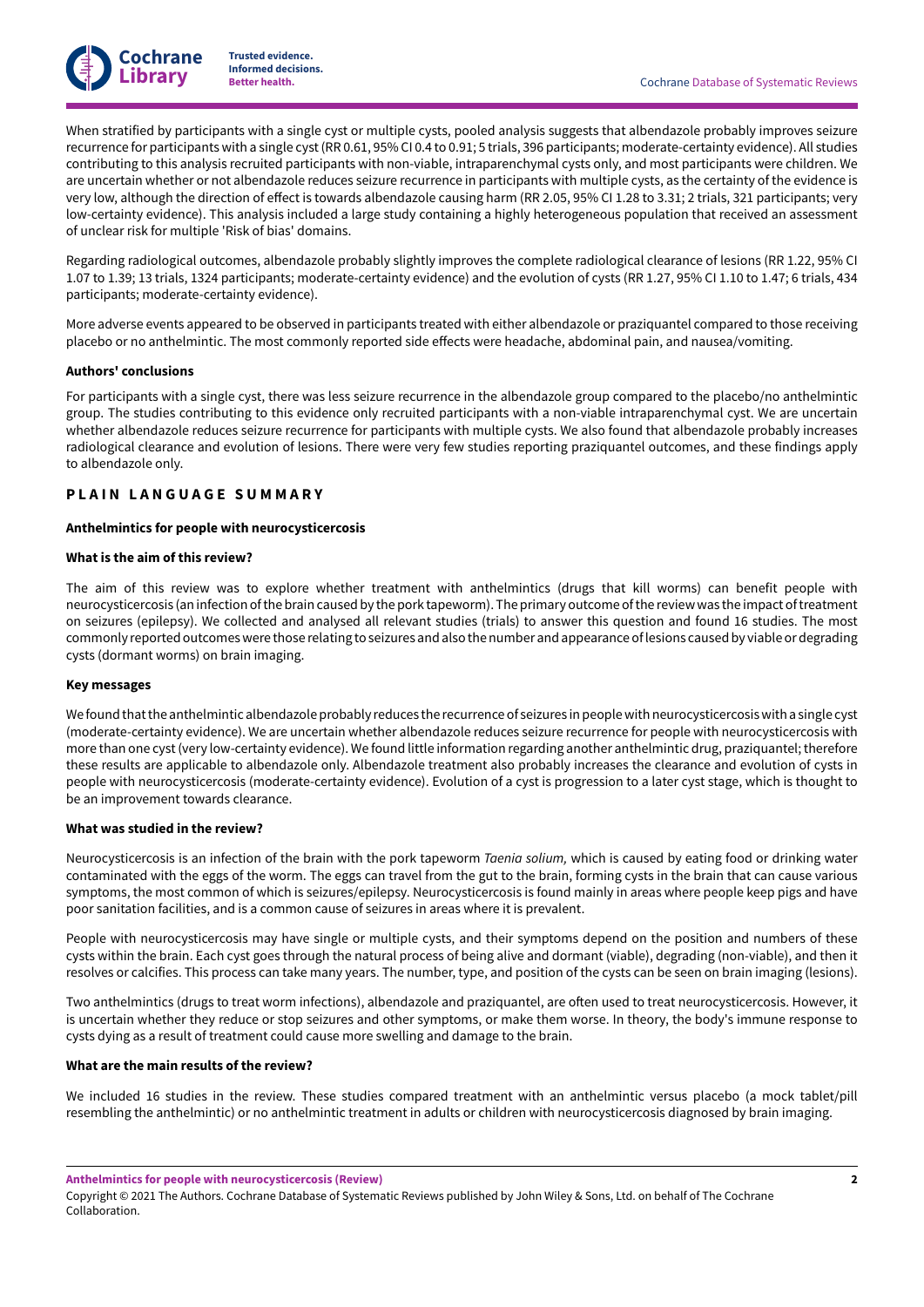

For people with a single cyst, treatment with albendazole probably reduces seizure recurrence (moderate-certainty evidence). Notably, all studies that contributed to this analysis only included people with non-viable cysts. For people with multiple cysts, the evidence was of very low certainty, therefore we are uncertain whether or not albendazole reduces seizure recurrence for this group of patients. The studies contributing to this finding included participants with cysts that were both viable and non-viable. We found very little information regarding praziquantel, therefore these results are apply to albendazole only.

Treatment with albendazole probably increases complete clearance of lesions on brain imaging as well as the evolution of cysts (from viable to non-viable to resolved or calcified) (moderate-certainty evidence). The studies contributing to this evidence included people with single and multiple cysts, both viable and non-viable.

More side effects were reported by participants treated with either albendazole or praziquantel compared to those receiving placebo or no anthelmintic. The most commonly reported side effects were headache, abdominal pain, and nausea/vomiting.

### **How up-to-date is this review?**

We searched for studies that had been published up to 21 October 2020.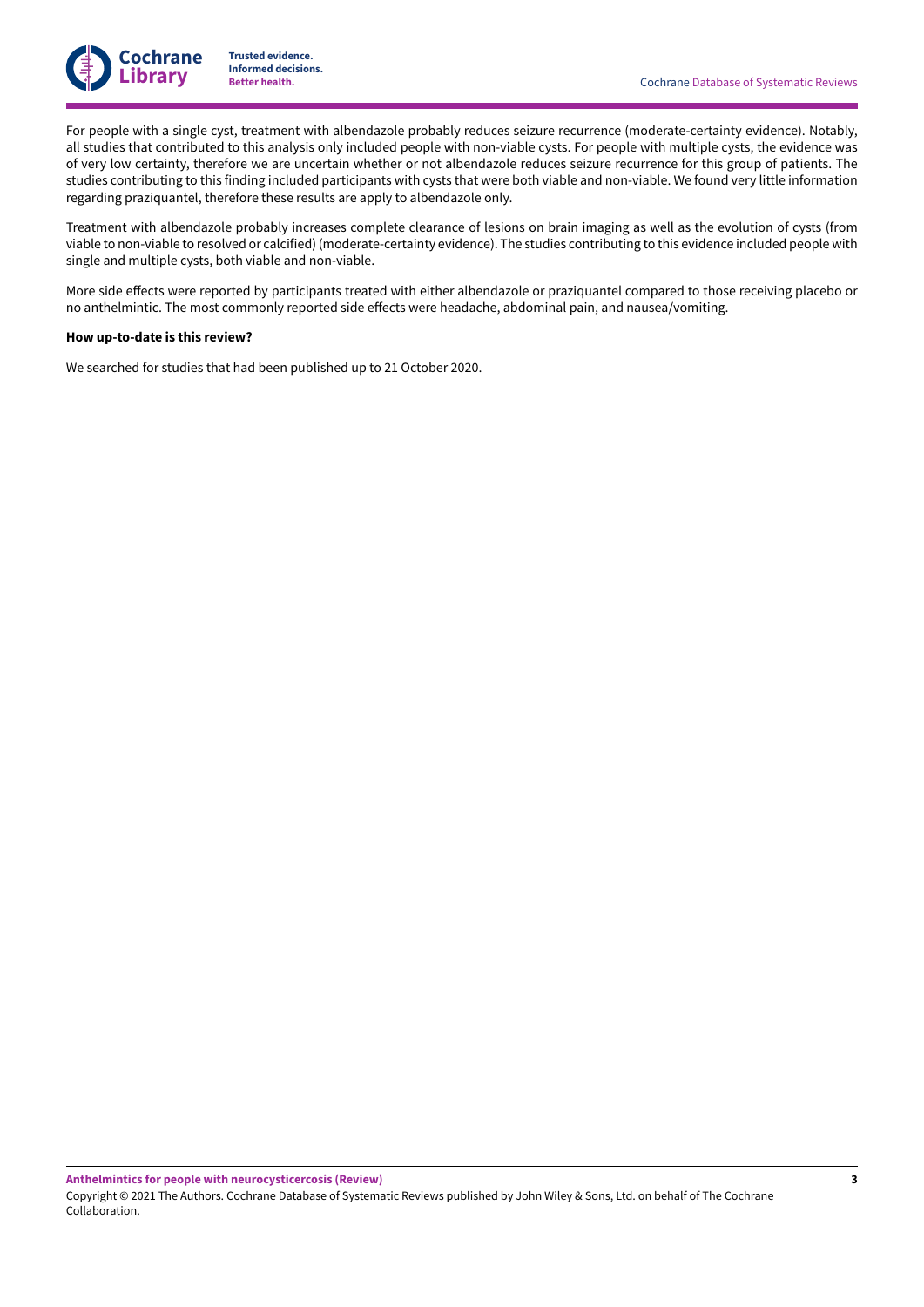# **S U M M A R Y O F F I N D I N G S**

**Anthelmintics**

Copyright © 2021

Collaboration.

The

Authors.

Cochrane

Database

Գ

Systematic

Reviews

<span id="page-6-0"></span>published

<span id="page-6-1"></span>হ John

Wiley & Sons,

Ltd. on behalf <u>ฉ</u> The

Cochrane

**for people**

**with**

**neurocysticercosis**

**(Review)**

# **Summary of findings 1. Albendazole compared with placebo or no anthelmintics for people with neurocysticercosis**

**Albendazole compared with placebo or no anthelmintics for people with neurocysticercosis**

**Population:** people with neurocysticercosis

**Settings:** any healthcare setting

**Intervention:** albendazole

**Comparison:** placebo or no anthelmintics

| <b>Outcomes</b>                                                            | Illustrative comparative risks<br>$(95% CI)^*$ |                          | <b>Relative effect</b><br>(95% CI)          | Number of par-<br>ticipants | Certainty of the evi-<br>dence<br>(GRADE)                                                    | <b>Comments</b>                                                                                                         |
|----------------------------------------------------------------------------|------------------------------------------------|--------------------------|---------------------------------------------|-----------------------------|----------------------------------------------------------------------------------------------|-------------------------------------------------------------------------------------------------------------------------|
|                                                                            | <b>Assumed risk</b>                            | Corresponding<br>risk    |                                             |                             |                                                                                              |                                                                                                                         |
|                                                                            | Placebo or no<br>anthelmintic                  | Albendazole              |                                             |                             |                                                                                              |                                                                                                                         |
| Seizure recur-<br>rence - all partici-<br>pants                            | 28 per 100                                     | 26 per 100<br>(22 to 32) | <b>RR0.94</b><br>$(0.78 \text{ to } 1.14)$  | 1054<br>$(10$ RCTs)         | $\oplus \oplus \ominus$<br><b>Low</b> $1,2,3$<br>Due to risk of bias and in-<br>consistency  | Albendazole probably makes little or no dif-<br>ference to seizure recurrence overall (all<br>participants).            |
| Seizure recur-<br>rence - partici-<br>pants with a sin-<br>gle cyst        | 23 per 100                                     | 14 per 100<br>(9 to 21)  | <b>RR0.61</b><br>$(0.40 \text{ to } 0.91)$  | 396<br>(5 RCTs)             | $\oplus \oplus \oplus$<br>Moderate $4,5$<br>Due to imprecision                               | Albendazole probably improves seizure re-<br>currence in participants with a single cyst.                               |
| Seizure recur-<br>rence - partici-<br>pants with multi-<br>$ple(>1)$ cysts | 21 per 100                                     | 43 per 100<br>(27 to 70) | <b>RR 2.05</b><br>$(1.28 \text{ to } 3.31)$ | 321<br>$(2$ RCTs)           | ⊕⊝⊝⊕<br>Very low $6,7,8,9$<br>Due to risk of bias, incon-<br>sistency, and indirect-<br>ness | We are uncertain whether albendazole re-<br>duces seizure recurrence in participants<br>with multiple cysts.            |
| Complete radio-<br>logical clearance<br>of lesions                         | 34 per 100                                     | 41 per 100<br>(36 to 47) | <b>RR 1.22</b><br>$(1.07 \text{ to } 1.39)$ | 1324<br>$(13$ RCTs)         | $\oplus \oplus \oplus \ominus$<br>Moderate 10,11<br>Due to inconsistency                     | Albendazole probably slightly improves the<br>complete radiological clearance of lesions<br>overall (all participants). |

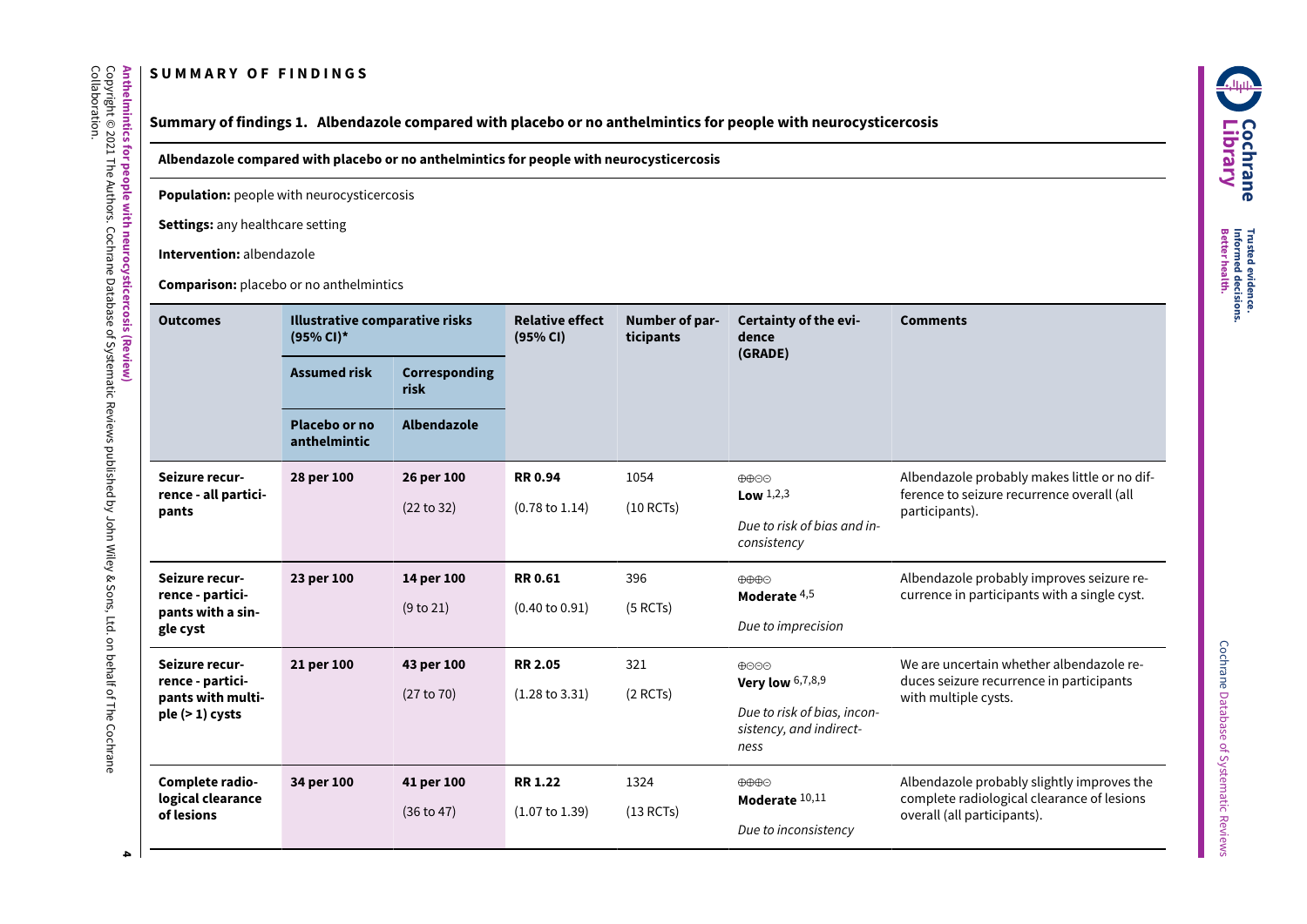| <b>Evolution of cysts</b>                                                                                         | 64 per 100 | 81 per 100<br>(70 to 94)                                                                                                                                                                                                                                                                                 | <b>RR 1.27</b><br>$(1.10 \text{ to } 1.47)$ | 434<br>$(6$ RCTs) | $\oplus \oplus \oplus \ominus$<br>Moderate 12,13                                                                                                                                                                                                                                                                                                                                                                                                                                                                                                                                                                                                                                                                                                                                                                                                                                                                                                                                                       | Albendazole probably slightly improves the<br>evolution of cysts overall (all participants).                                                                                                                                                                                                                                                                                                                                                                                                                                                                                                                                                                                                                                                                                                                                                                                                                                                                                                                                                                                                                                                                                                                                                                                                                                                                                                                                                                                                                                                                                                                                                                                                                                                                                                                                                                                                                                                                                                                                                                                              |
|-------------------------------------------------------------------------------------------------------------------|------------|----------------------------------------------------------------------------------------------------------------------------------------------------------------------------------------------------------------------------------------------------------------------------------------------------------|---------------------------------------------|-------------------|--------------------------------------------------------------------------------------------------------------------------------------------------------------------------------------------------------------------------------------------------------------------------------------------------------------------------------------------------------------------------------------------------------------------------------------------------------------------------------------------------------------------------------------------------------------------------------------------------------------------------------------------------------------------------------------------------------------------------------------------------------------------------------------------------------------------------------------------------------------------------------------------------------------------------------------------------------------------------------------------------------|-------------------------------------------------------------------------------------------------------------------------------------------------------------------------------------------------------------------------------------------------------------------------------------------------------------------------------------------------------------------------------------------------------------------------------------------------------------------------------------------------------------------------------------------------------------------------------------------------------------------------------------------------------------------------------------------------------------------------------------------------------------------------------------------------------------------------------------------------------------------------------------------------------------------------------------------------------------------------------------------------------------------------------------------------------------------------------------------------------------------------------------------------------------------------------------------------------------------------------------------------------------------------------------------------------------------------------------------------------------------------------------------------------------------------------------------------------------------------------------------------------------------------------------------------------------------------------------------------------------------------------------------------------------------------------------------------------------------------------------------------------------------------------------------------------------------------------------------------------------------------------------------------------------------------------------------------------------------------------------------------------------------------------------------------------------------------------------------|
| the <b>relative effect</b> of the intervention (and its 95% CI).<br><b>GRADE Working Group grades of evidence</b> |            | CI: confidence interval, RCT: randomized controlled trial, RR: risk ratio<br>High certainty: we are very confident that the true effect lies close to that of the estimate of the effect.                                                                                                                |                                             |                   | Due to imprecision                                                                                                                                                                                                                                                                                                                                                                                                                                                                                                                                                                                                                                                                                                                                                                                                                                                                                                                                                                                     | *The assumed risk is from the median control group risk across studies. The corresponding risk (and its 95% CI) is based on the assumed risk in the comparison group and<br>Moderate certainty: we are moderately confident in the effect estimate; the true effect is likely to be close to the estimate of the effect, but there is a possibility that it is                                                                                                                                                                                                                                                                                                                                                                                                                                                                                                                                                                                                                                                                                                                                                                                                                                                                                                                                                                                                                                                                                                                                                                                                                                                                                                                                                                                                                                                                                                                                                                                                                                                                                                                            |
| substantially different.<br>results of this outcome.<br>publication bias.                                         |            | in the context of radiological +/- serological neurocysticercosis diagnosis), or publication bias.<br>2007 and the number of participants, risk of bias would likely seriously alter the results of this outcome.<br><sup>10</sup> Downgraded by one level for inconsistency: substantial heterogeneity. |                                             |                   | Low certainty: our confidence in the effect estimate is limited; the true effect may be substantially different from the estimate of the effect.<br><sup>2</sup> Downgraded by one level for inconsistency: substantial heterogeneity and clear heterogeneity in trial design for recruitment.<br>imprecision (CI does not include RR values that would be considered appreciable benefit or harm), or publication bias.<br>4Downgraded by one level for imprecision: fewer than 300 events, and CI upper limit includes values that would be considered of little effect.<br>7Downgraded by one level for inconsistency: substantial heterogeneity and clear heterogeneity between participants.<br>did not. Given that Das 2007 is the largest trial contributing to this outcome, the pooled results are less directly relevant to this review.<br>radiological +/- serological neurocysticercosis diagnosis), imprecision (over 300 events and large number of participants), or publication bias. | Very low certainty: we have very little confidence in the effect estimate; the true effect is likely to be substantially different from the estimate of effect.<br><sup>1</sup> Downgraded by one level for risk of bias: two studies have 'Risk of bias' domains assessed as high risk (Kalra 2003; Khurana 2012), and Das 2007 is at unclear risk of bias for<br>random sequence generation, allocation concealment, and blinding. Given the findings of Das 2007 and the number of participants, risk of bias would likely seriously alter the<br><sup>3</sup> Not downgraded for indirectness (all studies include clinical criteria to ensure new-onset seizures in the context of radiological +/- serological neurocysticercosis diagnosis),<br>5Not downgraded for risk of bias (most data are from studies with low risk of bias, and any risk of bias identified is unlikely to alter the results of this outcome), inconsistency (low<br>heterogeneity, and all studies recruited participants with non-viable intraparenchymal cysts only), indirectness (all studies include clinical criteria to ensure new-onset seizures<br>6Downgraded by one level for risk of bias: Das 2007 is at unclear risk of bias for random sequence generation, allocation concealment, and blinding. Given the findings of Das<br>8Downgraded by one level for indirectness: participants receiving albendazole in Das 2007 also received corticosteroids, whereas participants that did not receive albendazole<br>9Not downgraded for imprecision (CI lower limit does not include RR values that would be considered of little or no harm, and RR increase lower limit is greater than 25%) or<br><sup>11</sup> Not downgraded for risk of bias (most data are from studies with low risk of bias, and the results are unchanged if studies assessed as having a high risk of bias for any 'Risk of<br>bias' domain, Kalra 2003; Khurana 2012; Singhi 2000; Sotelo 1988, are excluded), indirectness (all studies include clinical criteria to ensure new-onset seizures in the context of |
| onset seizures in the context of radiological +/- serological neurocysticercosis diagnosis), or publication bias. |            |                                                                                                                                                                                                                                                                                                          |                                             |                   |                                                                                                                                                                                                                                                                                                                                                                                                                                                                                                                                                                                                                                                                                                                                                                                                                                                                                                                                                                                                        | 12Downgraded by one level for imprecision: fewer than 300 events, and CI lower limit includes values that would be considered of little effect (RR increase < 25%).<br>13Not downgraded for risk of bias (most data are from studies with low risk of bias, and any risk of bias identified is unlikely to alter the results of this outcome), inconsistency<br>(very low heterogeneity, and most studies recruited participants with non-viable intraparenchymal cysts only), indirectness (all studies include clinical criteria to ensure new-                                                                                                                                                                                                                                                                                                                                                                                                                                                                                                                                                                                                                                                                                                                                                                                                                                                                                                                                                                                                                                                                                                                                                                                                                                                                                                                                                                                                                                                                                                                                         |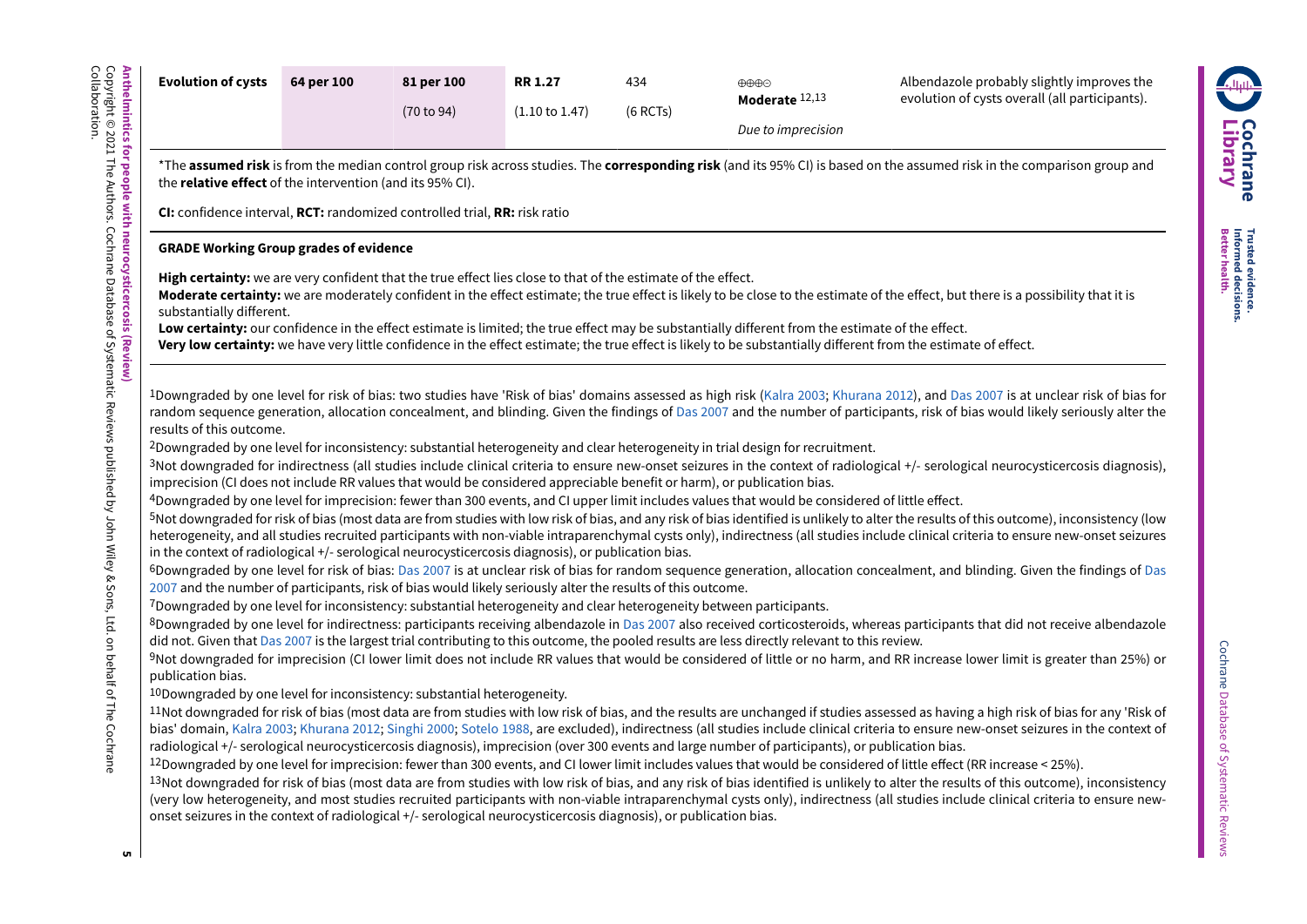

### <span id="page-8-0"></span>**B A C K G R O U N D**

### **Description of the condition**

Neurocysticercosis is an infection of the central nervous system (CNS) by the cystic larval stage (cysticercus) of the pork tapeworm *Taenia solium.* The natural life cycle of *T solium* is for a human host infected with the adult intestinal worm to shed eggs (ova), which can survive for several months before ingestion, or egg-filled motile worm segments (gravid proglottids) into the environment. These are subsequently ingested by pigs through contamination of their diet. The ova hatch within the porcine gastrointestinal tract to become oncospheres, invade the mucosa to gain access to the bloodstream, migrate to various tissues and encyst to become cysticerci. When a human ingests encysted pork, the cysticerci attach to the intestinal mucosa and mature into adult tapeworms, completing the life cycle. Human neurocysticercosis is an aberration of this life cycle and occurs when a human (rather than a pig) ingests the ova of *T solium*. Cysticerci (cysts) form within various human tissues (cysticercosis), much the same as within the porcine host. This review is confined to the treatment of neurocysticercosis, where cysticerci form within the CNS of a human host.

Neurocysticercosis is found where people live in close contact with pigs and where sanitation is poor, allowing for a natural life cycle of *T solium* to establish. Cases cluster around individuals with taeniasis secondary to *T solium*, suggesting a larger proportion of human-to-human infections via faecal-oral transmission rather than through environmental contamination ([Lescano](#page-31-0) 2009). It is common in much of South and Central America, China, the Indian subcontinent, South-East Asia, and sub-Saharan Africa, and is estimated cause to epilepsy (presenting as recurrent seizures) in over 1% of the population in endemic settings [\(Coyle](#page-31-1) 2012; [Savioli](#page-31-2) [2010](#page-31-2)). It is the leading cause of adult-onset epilepsy worldwide, and is estimated to cause at least 50,000 deaths each year ([Roman](#page-31-3) [2000](#page-31-3)). Neurocysticercosis is therefore a significant public health problem, burdening not only healthcare systems with significant costs, but also households and communities with lost productivity through morbidity and mortality.

The cysts in neurocysticercosis naturally evolve over a period of years, beginning with viable encysted larvae and ending with the death of the parasite and either resorption (clearance) or calcification of the cyst. Individuals may have one or more cysticerci in the brain, and multiple cysts can represent one point of contact or cumulative exposure. Depending on the site of the cysts, neurocysticercosis can be intraparenchymal (most frequently between white/grey matter boundary) or extraparenchymal. Extraparenchymal disease can be further subdivided: intraventricular (most frequently in the fourth ventricle); racemose (a severe variant with large, multi-lobar cysts in the subarachnoid space, often complicated by basal cisterns or Sylvian fissure involvement); and spinal (an extracranial manifestation of subarachnoid disease). Symptoms may or may not occur, depending on the number, location, and stage of the cysts, as well as the extent of the infected individual's immune response.

Although there is a wide spectrum of clinical manifestations of neurocysticercosis, seizures are the most common presentation, followed by headaches, focal neurological deficit, and signs of raised intracranial pressure ([Carabin](#page-31-4) 2011). Intraparenchymal neurocysticercosis has a much more favourable prognosis than

extraparenchymal; intraparenchymal disease has a very low mortality, usually presenting as seizures that respond well to antiepileptic medication, whereas extraparenchymal disease has a significant rate of mortality in endemic areas without the availability of optimal surgical treatment [\(Degiorgio](#page-31-5) 2002).

Cystswithin theCNS can be visualized using computed tomography (CT) or magnetic resonance imaging (MRI); these radiological findings underpin the diagnostic criteria required for definitive diagnosis (Del [Brutto](#page-31-6) 2017). Over the course of an infection, radiological images of a lesion change from 'non-enhancing' (after intravenous injection of a radiographic contrast), indicating a viable cyst with little or no associated inflammation, to 'ring-enhancing', indicating a degenerating (non-viable) cyst with surrounding infiltration secondary to the host's immune response. These cysts can either progress to resolution or calcification [\(Degiorgio](#page-31-7) 2004). Symptoms can develop at any point during the course of an infection and can be associated not only with the structural and functional abnormality caused by the cyst and surrounding inflammation, but also the calcification that remains after a cyst has been eliminated [\(Leite](#page-31-8) 2000). Infection burden varies widely, and is cumulative with repeat exposure [\(Garcia](#page-31-9) 2002).

### **Description of the intervention**

Treatment options depend on the number, size, and location of cysts and the individual's symptoms. Initial symptomatic treatment includes antiepileptic medication for seizures and analgesia for headache. Some extraparenchymal cysts are treated with surgery, either to remove the cyst or to relieve intracranial pressure. Where significant inflammation of the brain is present (usually associated with cyst degeneration), corticosteroids may be administered. Two anthelmintic medications are used for the management of neurocysticercosis: praziquantel and albendazole, available since 1979 and 1987, respectively. Anthelmintics were previously considered only for people with viable cysts, with the aim of killing the live parasites. More recently, however, guidelines authored by expert panels present a stronger recommendation for using anthelmintics for both viable and non-viable cysts, unless diffuse cerebral oedema or hydrocephalus are present ([White](#page-32-1) 2018). If anthelmintics are used, corticosteroids are often prescribed to prevent inflammation of the brain caused by the host immune response to the co-ordinated death of multiple parasites.

#### **Why it is important to do this review**

The original version of this Cochrane Review found no evidence that the potential benefits of treatment outweigh the potential harms [\(Salinas 1999\)](#page-32-2). An update in 2010 found that albendazole treatment at a standard dose in children with small numbers of non-viable intraparenchymal cysts may reduce the risk of recurrence between six to 18 months. In studies recruiting adults with viable cysts, the results suggested that albendazole may increase radiological clearance [\(Abba](#page-32-3) 2010).

This latest review update was undertaken as a substantive update of the 2010 Cochrane Review [\(Abba](#page-32-3) 2010) to take studies published since 2010 into account. Compared to previous versions [\(Abba](#page-32-3) [2010;](#page-32-3) [Salinas 1999](#page-32-2)), this review focused more on the core question of whether anthelmintics are of benefit or harm in the management of neurocysticercosis compared to no anthelmintic, as there was insufficient evidence in previous versions of the review to answer this question. Comparisons between anthelmintic regimens were

Copyright © 2021 The Authors. Cochrane Database of Systematic Reviews published by John Wiley & Sons, Ltd. on behalf of The Cochrane Collaboration.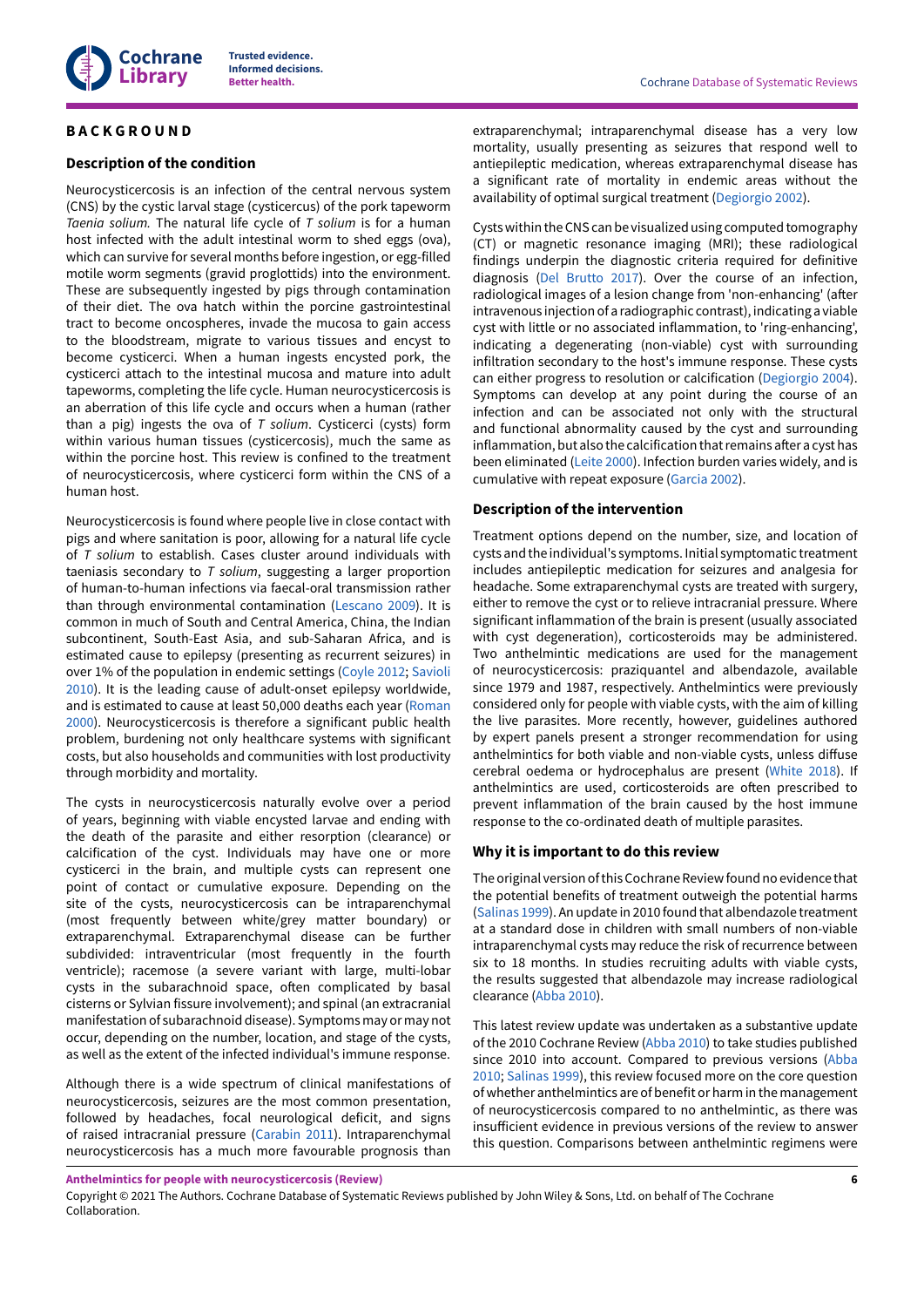

not made, and the inclusion criteria were updated to reflect this change.

We considered stratification of participants by age (children, defined as under 16 years of age, and adults), by whether participants had viable or non-viable cysts (given the natural history and assumptions about when anthelmintics may or may not be effective), by the intraparenchymal/extraparenchymal anatomical site of the cysts, and by number of cysts (single or multiple) for each comparison, presenting the stratified data if the result added to the overall outcome finding.

### <span id="page-9-0"></span>**O B J E C T I V E S**

To assess the effects of anthelmintics on people with neurocysticercosis.

### <span id="page-9-1"></span>**M E T H O D S**

#### **Criteria for considering studies for this review**

#### **Types of studies**

Randomized controlled trials.

### **Types of participants**

People with symptomatic or asymptomatic neurocysticercosis defined by viable or non-viable cysts in the brain, identified as 'nonenhancing' or 'enhancing'/'ring-enhancing' lesions on medical imaging, respectively.

### **Types of interventions**

#### *Intervention*

- Anthelmintics plus supportive treatment (antiepileptics/ analgesia)
- Anthelmintics plus corticosteroids plus supportive treatment

### *Control*

- Supportive treatment only
- Corticosteroids plus supportive treatment

We included trials irrespective of the type of anthelmintic used, or the dosage and duration of treatment.

#### **Types of outcome measures**

### *Primary outcomes*

#### **Seizure status at follow-up**

- Seizure recurrence
- Seizure recurrence after withdrawal of antiepileptics
- Time to seizure remission\*
- Frequency of seizures  $( $1/1$  to  $3/4+$  per month)$

\*Defined as being free from seizures for the previous 12 months or forthe duration of follow-up (if follow-up was less than 12 months).

#### *Secondary outcomes*

### **Secondary health status indicators at follow-up**

- Death (any cause)
- Hospital admission (any cause)

#### • Headache

- Signs of focal neurological deficit (e.g. paralysis, visual disturbance)
- Surgical intervention
- Resolution of symptoms
- Resumption of normal activities

#### **Radiological findings at follow-up**

- Complete radiological clearance of lesions
- Reduction of number of lesions
- Evolution of cysts (viable to non-viable/resolved/calcified or non-viable to resolved/calcified)
- Radiological resolution/development of oedema
- Radiological resolution/development of raised intracranial pressure

#### **Adverse events associated with treatment (side e@ects) at follow-up**

- Frequency and nature of adverse events
- Adverse event requiring withdrawal of anthelmintics

#### **Search methods for identification of studies**

We aimed to identify all relevant studies regardless of language or publication status (published or unpublished, in press, or in progress).

#### **Electronic searches**

We searched the following databases using the search terms and strategy described in [Appendix 1](#page-67-1) up to 21 October 2020: Cochrane Infectious Diseases Group Specialized Register; the Cochrane Central Register of Controlled Trials (CENTRAL), published in the Cochrane Library, Issue 10 of 12, October 2020; MEDLINE (PubMed, from 1966); Embase (Ovid, from 1947); and LILACS (Latin American and Caribbean Health Science Information database) (BIREME, from 1982). We also searched the World Health Organization International Clinical Trials Registry Platform (WHO ICTRP; [www.who.int/clinical-trials](https://www.who.int/clinical-trials-registry-platform)[registry-platform\)](https://www.who.int/clinical-trials-registry-platform) and US National Institutes of Health Ongoing Trials Register ClinicalTrials.gov ([clinicaltrials.gov/ct2/home](https://clinicaltrials.gov/ct2/home)) for trials in progress, using "neurocysticercosis " and "Taenia solium" as search terms.

#### **Searching other resources**

We checked the reference lists of all studies, articles, and reviews identified by the above search terms for additional eligible studies.

### **Data collection and analysis**

#### **Selection of studies**

Two review authors (EJMM and either KA or LNR) independently screened all citation titles and abstracts using a selection criteria eligibility form to identify all relevant studies. Where it was unclear if a study met our eligibility criteria or it appeared to be eligible, we obtained the full-text article for assessment. Any differences of opinion were resolved by consensus discussion or by consulting the third review author if necessary. Studies that did not meet the criteria at any point in assessment were excluded.

**Anthelmintics for people with neurocysticercosis (Review)** Copyright © 2021 The Authors. Cochrane Database of Systematic Reviews published by John Wiley & Sons, Ltd. on behalf of The Cochrane Collaboration.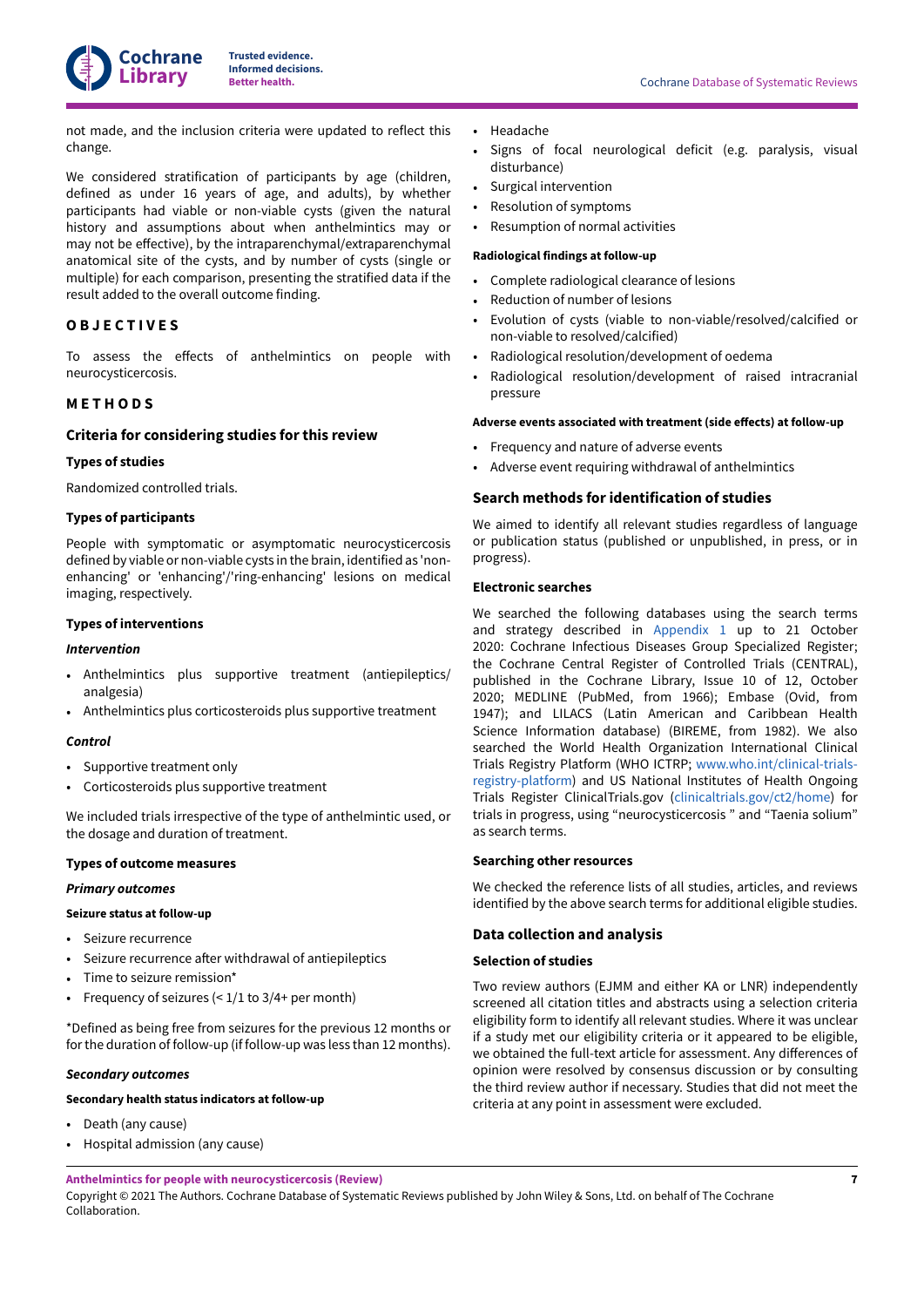

#### **Data extraction and management**

One review author (EJMM) extracted data using a tailored data extraction form in which data were stratified by age (child/adult), cyst viability (viable/non-viable/mixed), and anatomical position (intraparenchymal/extraparenchymal/mixed) for each outcome. The form also captured the studies' intervention/control regimens in detail, the inclusion/exclusion criteria of each study, and the follow-up duration of each result extracted. A second review author (KA) checked the extracted data, with any disagreements resolved by discussion. The extracted data were entered into Review Manager 5 (Review [Manager](#page-31-10) 2020).

### **Assessment of risk of bias in included studies**

Two review authors (EJMM and either KA or LNR) independently assessed the risk of bias of the included studies using a pro forma based on Cochrane's tool for assessing risk of bias, described in the *Cochrane Handbook for Systematic Reviews of Interventions* [\(Boutron](#page-31-11) 2021). We categorized the generation of the allocation sequence and allocation concealment as adequate, unclear, or inadequate [\(Jüni 2001](#page-31-12)). We assessed whether the participants, care providers, and investigators were blinded to the drug regimen received by participants (intervention or control) as well as staff reporting imaging. For all outcomes, we assessed whether incomplete outcome data had been adequately addressed; if less than 85% of participants were included, adequate steps must have been documented to demonstrate that this did not lead to biased results to not be considered at unclear or high risk of bias. We also examined the articles for any evidence of selective reporting of outcomes or any other issues that could have biased the results. In cases of disagreement after consensus discussions, the third review author was consulted.

### **Measures** of treatment effect

We used risk ratio (RR) as the measure of treatment effect for analysis.

#### **Unit of analysis issues**

We extracted data at the participant-level for all outcomes, rather than at the lesion-level. If studies reported radiological outcomes at lesion-level only, they were included in the results narrative but not the meta-analysis.

#### **Dealing with missing data**

If loss to follow-up was less than 15%, we considered studies to be at low risk of bias for incomplete data. We considered studies with loss to follow-up of 15% to 20% to be at low, unclear, or high risk of bias, depending on the circumstances and reporting of reasons for loss to follow-up. We considered studies with loss to follow-up of over 20% to be at high risk of bias, unless the loss was clearly accounted for in the articles, with no evidence of bias. Where data were presented in a manner that did not allow for stratification by our variables of interest, we approached the corresponding study authors for additional details. If unpublished data were provided, we have stated this in the [Included](#page-29-4) studies section of the References section.

#### **Assessment of heterogeneity**

We assessed the heterogeneity for each outcome by considering the  $12$  statistic. We considered values of  $> 60\%$  as indicative of substantial heterogeneity, 40% to 60% moderate heterogeneity,

and < 40% low heterogeneity. We explored heterogeneity further in subgroup analysis.

#### **Assessment of reporting biases**

We assessed the probability of publication bias by examining a funnel plot for asymmetry for the primary outcome with the largest number of contributing studies, as well as the overall outcome with the largest number of contributing studies, given the different bias implications in clinical seizure and radiological reporting.

#### **Data synthesis**

We analysed extracted data using Review Manager 5 ([Review](#page-31-10) [Manager](#page-31-10) 2020). We calculated RR for dichotomous data and mean difference (MD) for continuous data. We measured precision using 95% confidence intervals (CIs). Where more than one study included similar participants and interventions, without significant clinical or methodological diversity, we undertook a meta-analysis using a fixed-effect model. Highly skewed data (where the standard deviation was greater than the mean) were presented in the text, as were any data from trials that could not be extracted due to the reporting format.

In studies with more than one follow-up point, the latest followup point was used for analysis unless the follow-up points (within the same study) differed by more than 12 months, in which case the most similar follow-up point (compared to the follow-up of the other contributing studies) was included in the analysis. The same participant was notincluded attwo points in time for any individual analysis.

#### **Subgroup analysis and investigation of heterogeneity**

We investigated potential sources of heterogeneity for each outcome by comparing the I 2 statistic between subgroups and the primary (pooled) analysis. We performed subgroup analyses by age (child/adult), type of lesion (viable/non-viable/ mixed cysts), the anatomical position of cysts (intraparenchymal/ extraparenchymal/mixed), number of cysts (single/multiple), and variations in intervention regimen (e.g. corticosteroids/no corticosteroids), where reported, for all outcomes and presented the results where they changed the interpretation of the data. Studies in which the data could not be stratified were not included in subgroup analysis.

#### **Sensitivity analysis**

Where sufficient trial data were available, we undertook sensitivity analyses by excluding studies without adequate reported allocation concealment. We also performed sensitivity analysis to address peculiarities of studies under investigation as they arose during the review process. These analyses were performed for all outcomes and were reported where the results could potentially change the interpretation of the data.

### **Summary of findings and assessment of the certainty of the evidence**

We chose which outcomes to present in the 'Summary of findings' table based on two factors: the clinical significance of the outcome, and the frequency at which an outcome is measured/ considered by clinicians in neurocysticercosis diagnosis and followup. These were thought to be the resolution of seizures, given that epilepsy is the most common presentation of neurocysticercosis,

**Anthelmintics for people with neurocysticercosis (Review)**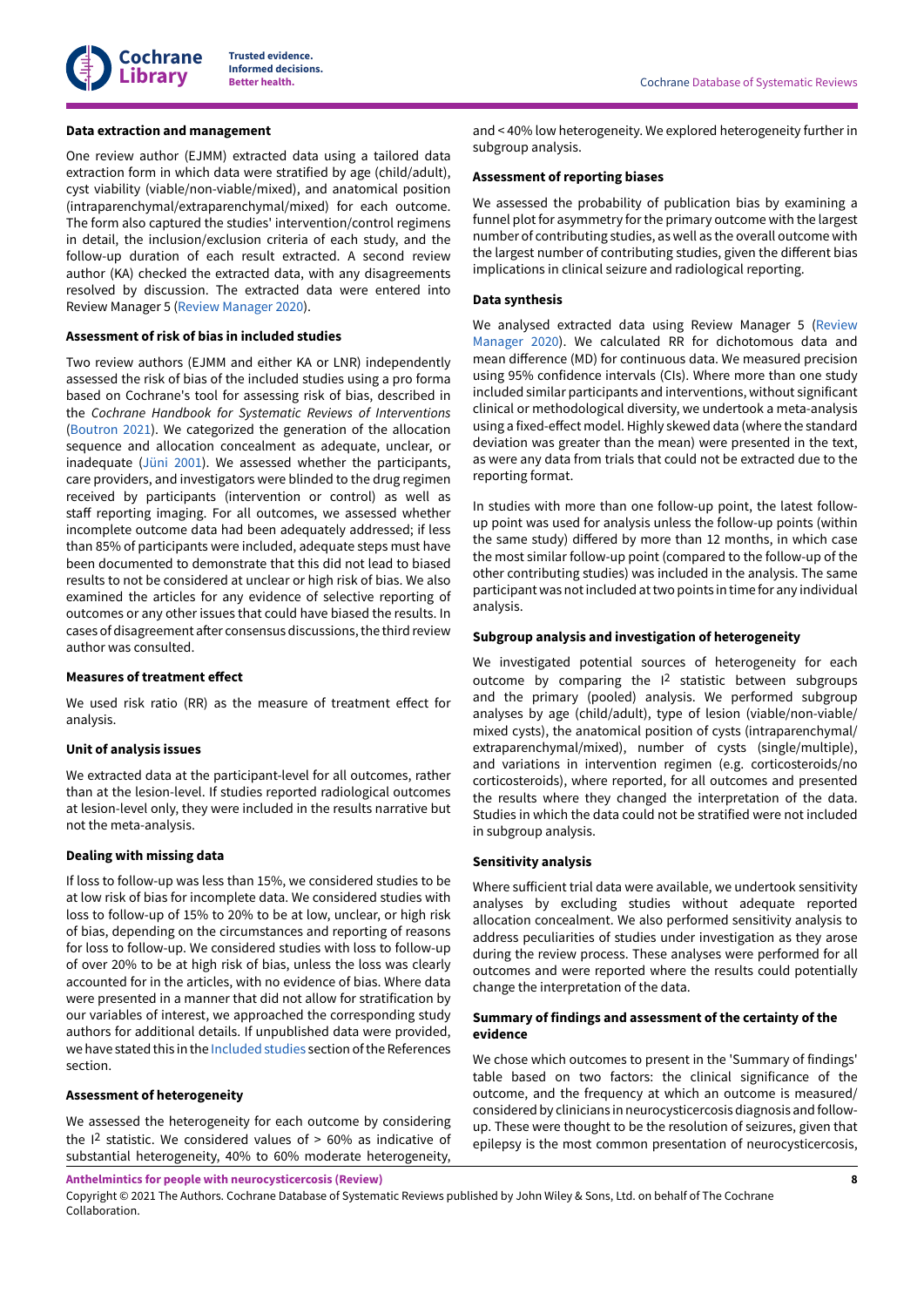

and radiological resolution/improvement of lesions (complete radiological clearance of lesions and evolution of cysts). We decided which outcomes to include also in the context of the results of this review in order to include any unexpected findings of importance.

We used the GRADE approach to formally assess the certainty of the evidence for all outcomes, based on an assessment of the risk of bias, inconsistency, indirectness, imprecision, and publication bias of the collective evidence contributing to each outcome [\(Ryan](#page-31-13) 2016; [Schünemann 2021\)](#page-31-14). Two review authors (EJMM and KA) independently conducted this assessment, with any disagreements resolved by discussion. The results of the GRADE assessment for each of the outcomes included in our [Summary](#page-6-1) of [findings 1](#page-6-1) are discussed in the table's footnotes.

#### <span id="page-11-1"></span>**Figure 1. Study flow diagram.**

### <span id="page-11-0"></span>**R E S U L T S**

#### **Description of studies**

#### **Results of the search**

Our database search identified 628 articles that met our search terms. After title/abstract screening, we assessed 39 full-text articles. We excluded 17 articles after full-text assessment: six because they did not report trials (commentaries, case reports, and reviews). The remaining 11 excluded articles and the reasons for their exclusion are presented in the [Characteristics](#page-50-0) of excluded [studies.](#page-50-0) [Figure](#page-11-1) 1 shows the screening and assessment flow of articles identified by the search.



Of the 22 articles that met our inclusion criteria (reporting data from 14 studies), we were unable to access one (a conference abstract). We confirmed with the corresponding study author that this article reported data that were duplicated by a journal article also identified through the search.

Four additional articles, reporting data from two additional studies, were identified through searching of reference lists of included studies and published reviews identified by the search.We included these in the review, contributing to a total of 25 accessible articles reporting data from 16 studies.

Our search identified no relevant ongoing trials recruiting or yet to recruit.

#### **Included studies**

Sixteen studies matched our inclusion criteria and are included in this review [\(Figure](#page-11-1) 1, [Characteristics](#page-32-4) of included studies). We extracted data from 25 articles that reported the outcomes of these studies. A trial ID was established for each study for reference throughout this review using the first author's surname and year of publication on the primary reference article.

**Anthelmintics for people with neurocysticercosis (Review)**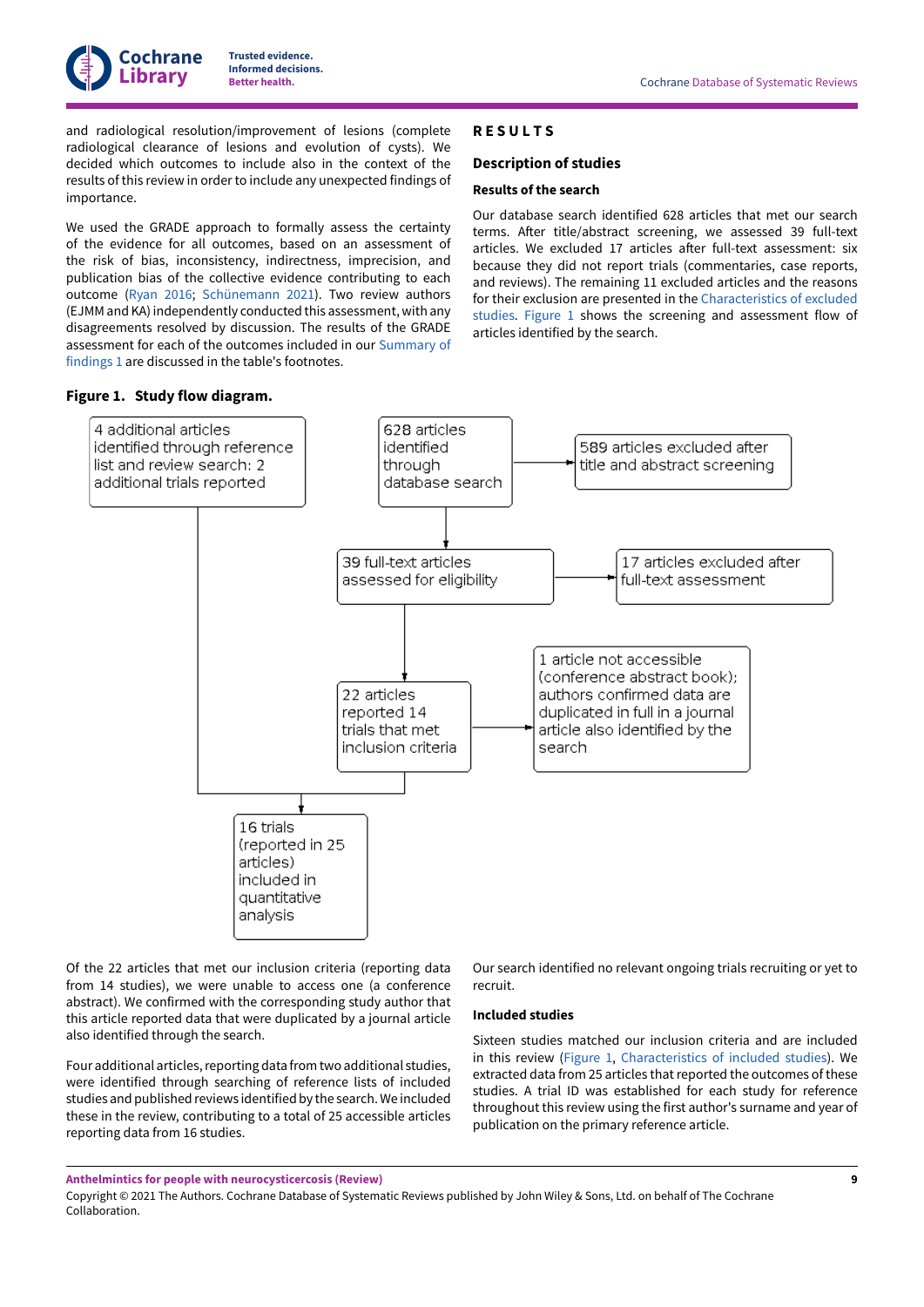We have provided a description of the included randomized controlled trials in [Table](#page-61-1) 1. Three of these trials are new since the last update of this review ([Chaurasia](#page-29-5) 2010; [Foyaca-Sibat](#page-29-6) 2001; [Khurana](#page-29-7) 2012), whilst the remaining 13 studies contributed to the previous version of this review ([Abba](#page-32-3) 2010).

### *Geographical location and time period*

The included studies were mostly conducted in India (11 trials: [Baranwal](#page-29-8) 1998; [Chaurasia](#page-29-5) 2010; [Das 2007](#page-29-9); de [Souza](#page-29-10) 2009; [Gogia](#page-29-11) [2003](#page-29-11); [Kalra](#page-29-12) 2003; [Khurana](#page-29-7) 2012; [Padma](#page-30-2) 1994; [Padma](#page-30-3) 1995; [Singhi](#page-30-4) [2000](#page-30-4); [Singhi 2004](#page-30-5)), or the Americas (four trials: two in Ecuador [\(Alarcon](#page-29-13) 2001; [Carpio 2008\)](#page-29-14), one in Mexico ([Sotelo](#page-30-6) 1988), and one in Peru ([Garcia](#page-29-15) 2004)). One study was conducted in South Africa [\(Foyaca-Sibat](#page-29-6) 2001). Recruitment for most included studies was conducted in the 1990s and 2000s, with only two studies including recruitment in the late 1980s ([Alarcon](#page-29-13) 2001; [Sotelo](#page-30-6) 1988), and one study recruiting participants in the early 2010s ([Khurana](#page-29-7) 2012).

### *Participants*

All participants were enrolled into the included studies on the basis of CT or MRI radiological diagnosis of neurocysticercosis. In studies

reporting seizure outcomes, seizures prior to enrolment were also an essential inclusion criteria. Two studies included serological confirmation in addition to radiological findings [\(Das 2007](#page-29-9); [Garcia](#page-29-15) [2004\)](#page-29-15).

The included studies differed in their population inclusion/ exclusion criteria based on age, cyst viability, position of cysts (intraparenchymal/extraparenchymal), and number of cysts. These are detailed in the [Characteristics](#page-32-4) of included studies tables and summarized in [Table](#page-61-1) 1. Participant age, cyst viability, and cyst position required for recruitment are also demonstrated in [Figure](#page-12-0) [2](#page-12-0). Seven studies recruited participants with single cysts only [\(Baranwal](#page-29-8) 1998; [Chaurasia](#page-29-5) 2010; de [Souza](#page-29-10) 2009; [Khurana](#page-29-7) 2012; [Padma](#page-30-2) 1994; [Singhi 2000;](#page-30-4) [Singhi 2004\)](#page-30-5). [Das 2007](#page-29-9) and [Padma](#page-30-3) 1995 recruited participants with more than one cyst only. Participants were recruited in three studies with 1 or more cysts [\(Carpio 2008;](#page-29-14) [Gogia 2003;](#page-29-11) [Sotelo](#page-30-6) 1988); one study with 1 to 2 cysts [\(Kalra](#page-29-12) 2003); one study with 1 to 6 cysts ([Alarcon](#page-29-13) 2001); and one study with 1 to 20 cysts ([Garcia](#page-29-15) 2004). [Foyaca-Sibat](#page-29-6) 2001 did not state how many cysts were required for recruitment.

<span id="page-12-0"></span>



'Includes participants with single cysts, 'includes participants with multiple cysts, "number of cysts not stated.

Copyright © 2021 The Authors. Cochrane Database of Systematic Reviews published by John Wiley & Sons, Ltd. on behalf of The Cochrane Collaboration.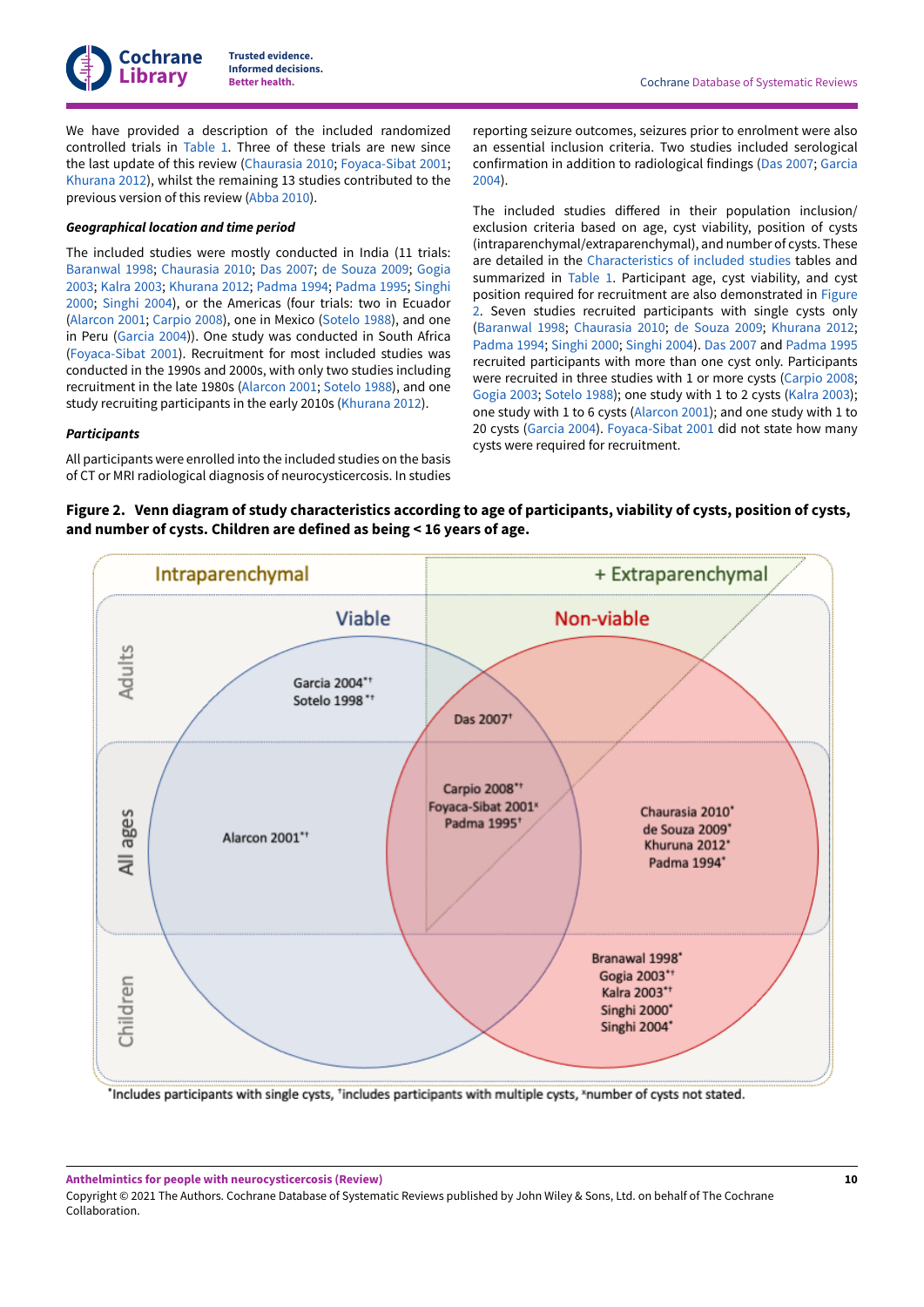

#### *Interventions*

All but one study compared albendazole administration versus placebo or no anthelmintic [\(Foyaca-Sibat](#page-29-6) 2001). Two studies compared praziquantel administration versus placebo or no anthelmintic ([Foyaca-Sibat](#page-29-6) 2001; [Sotelo](#page-30-6) 1988). The anthelmintic dosing regimen and concurrent steroid and/or antiepileptic therapy for each study varied greatly and is summarized in [Table](#page-63-0) [2.](#page-63-0) Albendazole regimens varied from 3 to 28 days. Praziquantel regimens varied from 1 to 14 days.

Corticosteroids were administered to all participants in three studies ([Baranwal](#page-29-8) 1998; [Carpio 2008](#page-29-14); [Gogia 2003\)](#page-29-11), and to participants receiving the intervention only in five studies ([Das](#page-29-9) [2007](#page-29-9); [Foyaca-Sibat](#page-29-6) 2001; [Garcia](#page-29-15) 2004; [Kalra](#page-29-12) 2003; [Singhi 2004\)](#page-30-5). In one study, participants in both the intervention and control arm received corticosteroids only if adverse events occurred that indicated their use ([Sotelo](#page-30-6) 1988). Steroids were not administered in four studies [\(Alarcon](#page-29-13) 2001; [Chaurasia](#page-29-5) 2010; de [Souza](#page-29-10) 2009; [Khurana](#page-29-7) [2012](#page-29-7)). In one study, it was unclear whether participants receiving the intervention only received corticosteroids [\(Singhi 2000](#page-30-4)). Steroid administration was not stated in two studies ([Padma](#page-30-2) 1994; [Padma](#page-30-3) [1995](#page-30-3)). Corticosteroid regimens varied from 3 to 21 days [\(Table](#page-63-0) 2).

Antiepileptic medications were administered to all participants in 10 studies ([Chaurasia](#page-29-5) 2010; [Das 2007;](#page-29-9) de [Souza](#page-29-10) 2009; [Foyaca-Sibat](#page-29-6) [2001](#page-29-6); [Garcia](#page-29-15) 2004; [Gogia 2003](#page-29-11); [Kalra](#page-29-12) 2003; [Khurana](#page-29-7) 2012; [Singhi](#page-30-5) [2004](#page-30-5); [Sotelo](#page-30-6) 1988), and to participants receiving the intervention only in four studies ([Alarcon](#page-29-13) 2001; [Baranwal](#page-29-8) 1998; [Carpio 2008](#page-29-14); [Singhi 2000\)](#page-30-4). One study continued antiepileptic medication if participants suffering from seizures had already started treatment [\(Padma](#page-30-3) 1995), and one study made no mention of antiepileptics [\(Padma](#page-30-2) 1994). The antiepileptics used are described in [Table](#page-63-0) 2.

#### *Follow-up*

All included studies had follow-up points within 12 months of recruitment. Seven studies included longer-term follow-up past 12 months ([Alarcon](#page-29-13) 2001; [Baranwal](#page-29-8) 1998; [Carpio 2008;](#page-29-14) [Das 2007](#page-29-9); [de](#page-29-10) [Souza](#page-29-10) 2009; [Garcia](#page-29-15) 2004; [Singhi 2004](#page-30-5)). [Table](#page-64-0) 3 summarizes followup points for each included trial, stratified by short term (up to 12 months) and long term (> 12 months) follow-up.

#### *Outcome measures*

Twelve studies reported seizure recurrence as an outcome. Ten of these studies had data that could be included in metaanalysis ([Alarcon](#page-29-13) 2001; [Baranwal](#page-29-8) 1998; [Carpio 2008;](#page-29-14) [Chaurasia](#page-29-5) [2010](#page-29-5); [Das 2007;](#page-29-9) [Garcia](#page-29-15) 2004; [Gogia 2003](#page-29-11); [Kalra](#page-29-12) 2003; [Khurana](#page-29-7) 2012; [Singhi 2004\)](#page-30-5); the remaining two studies reported data on seizure recurrence suitable for discussion only (de [Souza](#page-29-10) 2009; [Foyaca-](#page-29-6)[Sibat](#page-29-6) 2001).

Thirteen studies reported complete radiological clearance of lesions as an outcome, all of which had data that could be included in meta-analysis [\(Alarcon](#page-29-13) 2001; [Baranwal](#page-29-8) 1998; [Carpio](#page-29-14) [2008;](#page-29-14) [Chaurasia](#page-29-5) 2010; [Das 2007](#page-29-9); de [Souza](#page-29-10) 2009; [Garcia](#page-29-15) 2004; [Gogia](#page-29-11) [2003;](#page-29-11) [Kalra](#page-29-12) 2003; [Khurana](#page-29-7) 2012; [Singhi 2000](#page-30-4); [Singhi 2004;](#page-30-5) [Sotelo](#page-30-6) [1988\)](#page-30-6). Eleven studies reported evolution of cysts as an outcome, six of which had data that could be included in meta-analysis [\(Baranwal](#page-29-8) 1998; [Carpio 2008;](#page-29-14) [Chaurasia](#page-29-5) 2010; [Gogia 2003;](#page-29-11) [Khurana](#page-29-7) [2012;](#page-29-7) [Padma](#page-30-2) 1994), whilst the remaining five included studies reported data on evolution of cysts suitable for discussion only ([Das](#page-29-9) [2007;](#page-29-9) de [Souza](#page-29-10) 2009; [Garcia](#page-29-15) 2004; [Kalra](#page-29-12) 2003; [Singhi 2000\)](#page-30-4).

[Table](#page-66-0) 4 summarizes the specific outcomes reported in each trial, according to reporting of seizure occurrence/pattern, reporting of additional health status indicators, reporting of radiological findings, and reporting of adverse events.

#### **Excluded studies**

The reasons for exclusion of the 18 excluded studies are provided in the [Characteristics](#page-50-0) of excluded studies table. Eleven of these were identified by the database search and excluded on full-text assessment as previously discussed.Other studies identified by the database search and excluded through title/abstract screening are not included in the table.

An additional seven studies which were included in previous versions of this review, [Abba](#page-32-3) 2010; [Salinas 1999,](#page-32-2) but excluded at title/abstract screening in this version, as they compared anthelmintic treatment regimens without a supportive treatment comparison group, are also described in[Characteristics](#page-50-0) of excluded [studies.](#page-50-0) This was the result of a change in the comparison definitions for this version of the review [\(Appendix 2](#page-69-0)); a total of eight studies included in previous citations of this review were not included in this version of the review for this reason [\(Alarcon](#page-30-7) 1989; [Cruz 1995](#page-30-8); Del [Brutto](#page-30-9) 1999; [Garcia](#page-30-10) 1997; [Gongora-Rivera](#page-30-11) 2006; [Kaur](#page-30-12) [2009;](#page-30-12) [Singhi 2003;](#page-31-15) [Sotelo](#page-31-16) 1990).

### **Risk of bias in included studies**

A 'Risk of bias' table is provided for each included study in the [Characteristics](#page-32-4) of included studies section. The results of the 'Risk of bias' assessment are summarized across all included trials in [Figure](#page-14-0) 3 and [Figure](#page-15-0) 4.

Copyright © 2021 The Authors. Cochrane Database of Systematic Reviews published by John Wiley & Sons, Ltd. on behalf of The Cochrane Collaboration.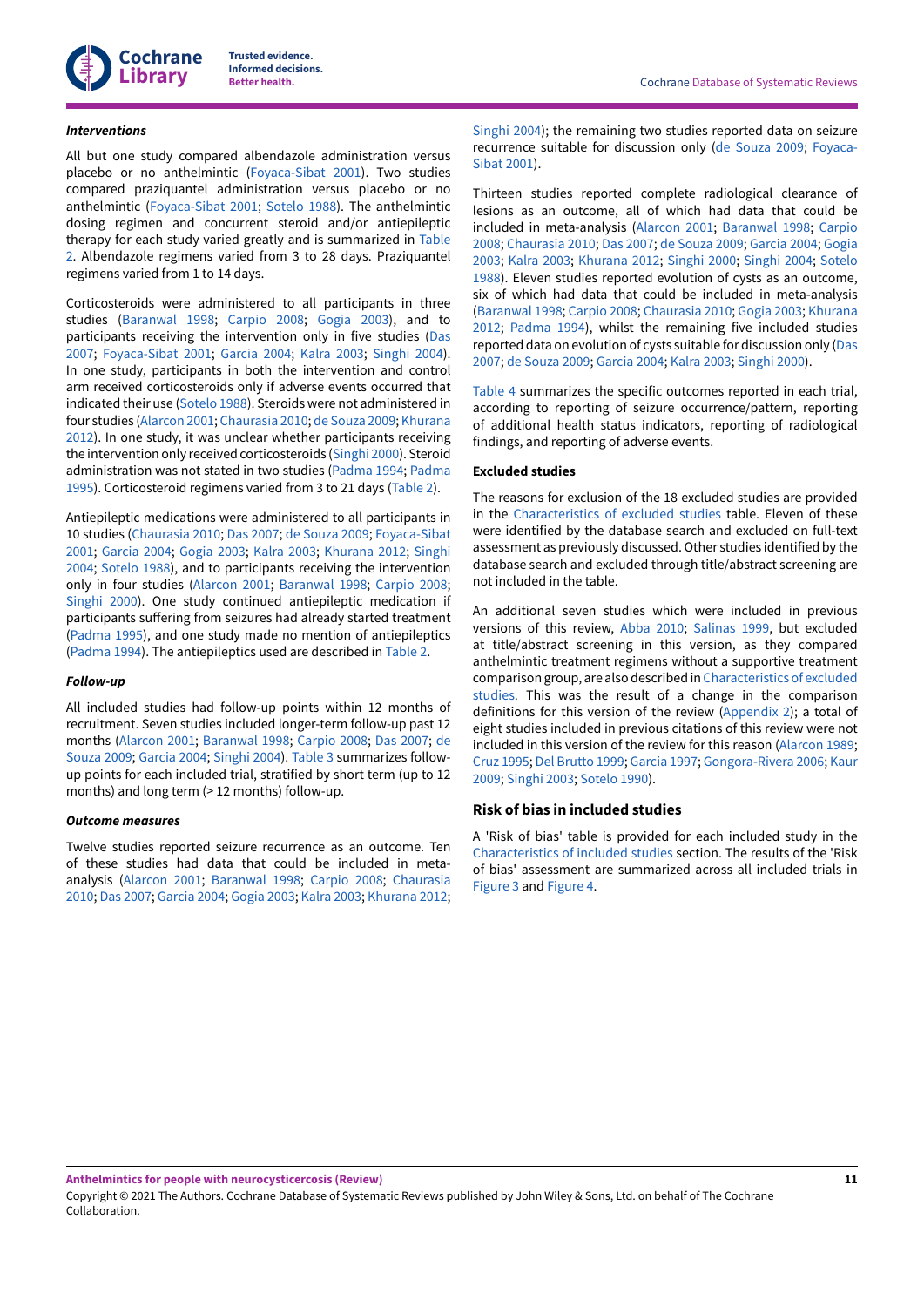

### <span id="page-14-0"></span>Figure 3. Risk of bias graph: review authors' judgements about each risk of bias item presented as percentages **across all included studies.**

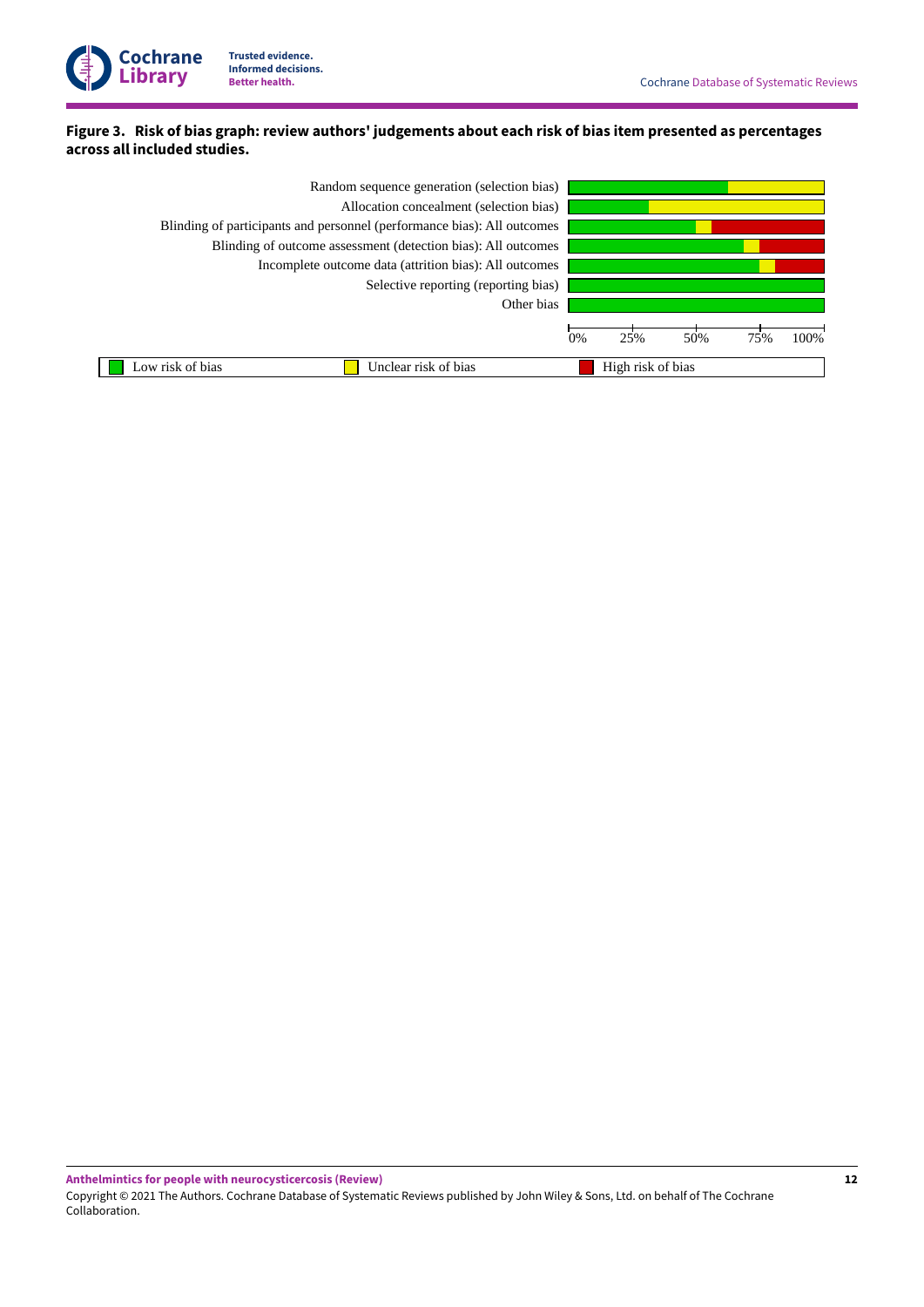

<span id="page-15-0"></span>Figure 4. Risk of bias summary: review authors' judgements about each risk of bias item for each included study.



Copyright © 2021 The Authors. Cochrane Database of Systematic Reviews published by John Wiley & Sons, Ltd. on behalf of The Cochrane Collaboration.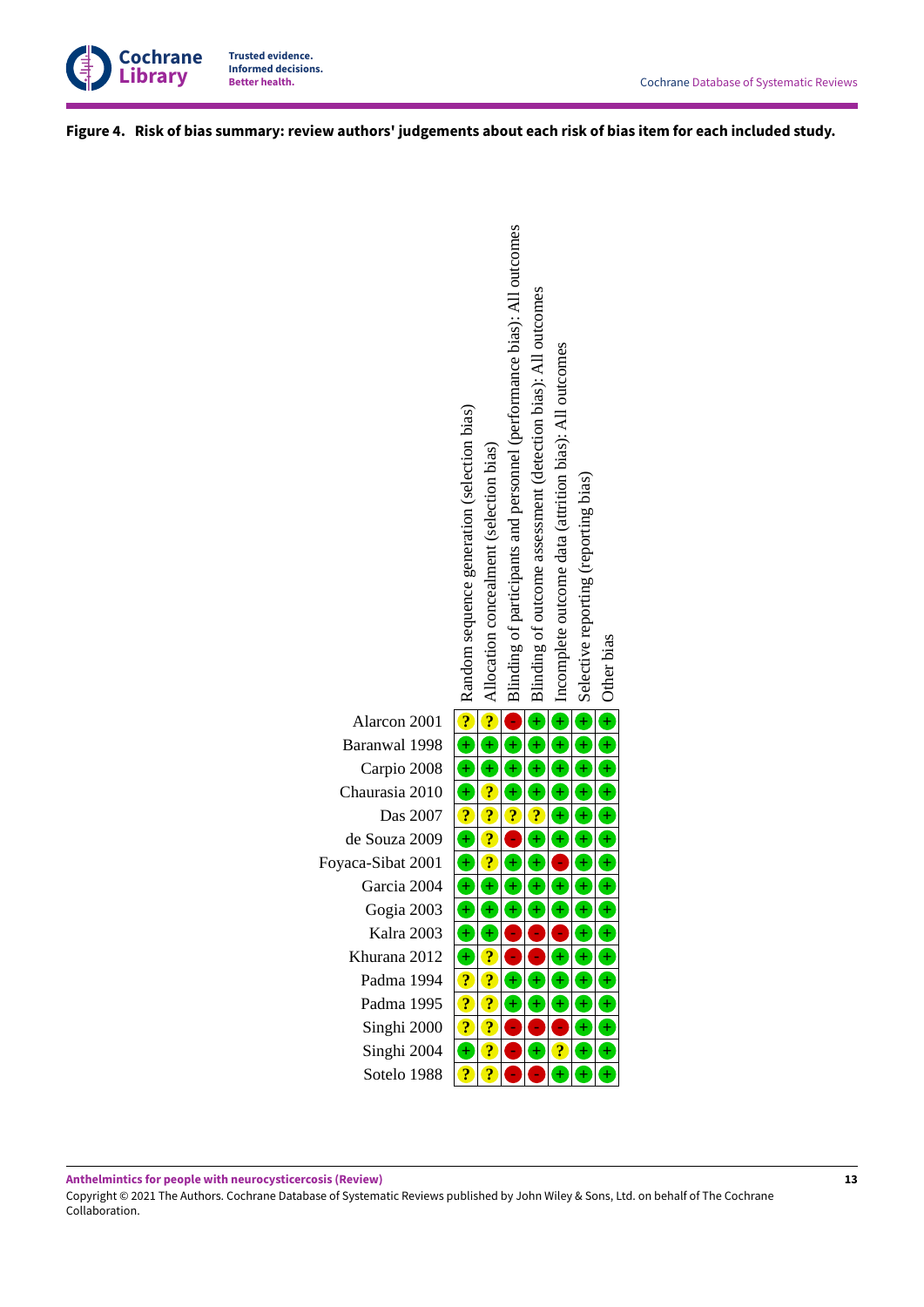

#### **Allocation**

Ten included studies reported adequate methods of randomization, employing computer-generated number sequences or random number tables, and were assessed as being at a lowrisk of bias [\(Baranwal](#page-29-8) 1998; [Carpio 2008](#page-29-14); [Chaurasia](#page-29-5) 2010; [de](#page-29-10) [Souza](#page-29-10) 2009; [Foyaca-Sibat](#page-29-6) 2001; [Garcia](#page-29-15) 2004; [Gogia 2003](#page-29-11); [Kalra](#page-29-12) 2003; [Khurana](#page-29-7) 2012; [Singhi 2004](#page-30-5)). The remaining studies did not report the method of randomization and were assessed as at unclear risk of bias.

Five studies reported adequate allocation concealment and were assessed as being at a low risk of bias ([Baranwal](#page-29-8) 1998; [Carpio](#page-29-14) [2008](#page-29-14); [Garcia](#page-29-15) 2004; [Gogia 2003](#page-29-11); [Kalra](#page-29-12) 2003), whilst the remaining studies did not clearly describe allocation concealment methods and were judged as at unclearrisk of bias. All ofthe included studies that adequately reported allocation concealment also reported an adequate method ofrandomization.No trials were excluded as part of a sensitivity analysis due to allocation, as none of the included studies were assessed as being at high risk of bias.

### **Blinding**

Eight included studies reported adequate blinding of participants, research staff, and outcome reporting clinicians ([Baranwal](#page-29-8) 1998; [Carpio 2008;](#page-29-14) [Chaurasia](#page-29-5) 2010; [Foyaca-Sibat](#page-29-6) 2001; [Garcia](#page-29-15) 2004; [Gogia 2003](#page-29-11); [Padma](#page-30-2) 1994; [Padma](#page-30-3) 1995). In three studies, clinicians reporting radiological outcomes were described as blinded, but participants and research staff receiving/administering the intervention or placebo/control, or both, were not blinded [\(Alarcon](#page-29-13) [2001](#page-29-13); de [Souza](#page-29-10) 2009; [Singhi 2004\)](#page-30-5). We judged each of these studies as at high risk of performance bias. We considered radiological outcomes as at low risk and seizure status outcomes as at high risk of detection bias.

Four included studies were unblinded and assessed as being at a high risk of both performance and detection bias ([Kalra](#page-29-12) 2003; [Khurana](#page-29-7) 2012; [Singhi 2000](#page-30-4); [Sotelo](#page-30-6) 1988). One included study did not describe blinding methods, and was therefore assessed as having an unclear risk of both performance and detection bias ([Das](#page-29-9) [2007](#page-29-9)).

#### **Incomplete outcome data**

Eleven included studies reported data from over 85% of their randomized participants and were assessed as at low risk of attrition bias ([Alarcon](#page-29-13) 2001; [Baranwal](#page-29-8) 1998; [Carpio 2008;](#page-29-14) [Chaurasia](#page-29-5) [2010;](#page-29-5) [Das 2007](#page-29-9); [Garcia](#page-29-15) 2004; [Gogia 2003](#page-29-11); [Khurana](#page-29-7) 2012; [Padma](#page-30-2) [1994;](#page-30-2) [Padma](#page-30-3) 1995; [Sotelo](#page-30-6) 1988). de [Souza](#page-29-10) 2009 reported data for 84% of randomized participants and was considered as at low risk of attrition bias after assessment of their reporting, whilst [Singhi](#page-30-5) [2004](#page-30-5) reported data for 83% of randomized participants and was assessed as having an unclear risk of attrition bias.

Three included studies reported data on fewer than 80% of randomized participants and were assessed as being at high risk of attrition bias: data were reported for 79% of randomized participants in [Foyaca-Sibat](#page-29-6) 2001, 75% of randomized participants in [Kalra](#page-29-12) 2003, and 46% of randomized participants in [Singhi 2000.](#page-30-4)

#### **Selective reporting**

We did not detect any selective reporting in the 16 included studies, although we did not have access to original protocols. Trials with data reported by several articles, some of which spanned a number of years, correlated without discrepancy.

#### **Other potential sources of bias**

We did not detect any significant additional sources of bias within the included studies. All trials based the inclusion of participants on a radiological diagnosis of neurocysticercosis and, if reporting of seizure outcomes was planned, the presence of seizures in a defined time frame prior to recruitment.

Regarding publication bias, [Figure](#page-17-0) 5 is a funnel plot for seizure recurrence (the primary outcome with the largest number of contributing studies); values below one favoured albendazole. [Figure](#page-18-0) 6 is a further funnel plot for complete radiological clearance of lesions (the overall outcome with the largest number of contributing studies); values above one favoured albendazole. There was no obvious evidence of publication bias through asymmetry, though the number of included trials was low.

Copyright © 2021 The Authors. Cochrane Database of Systematic Reviews published by John Wiley & Sons, Ltd. on behalf of The Cochrane Collaboration.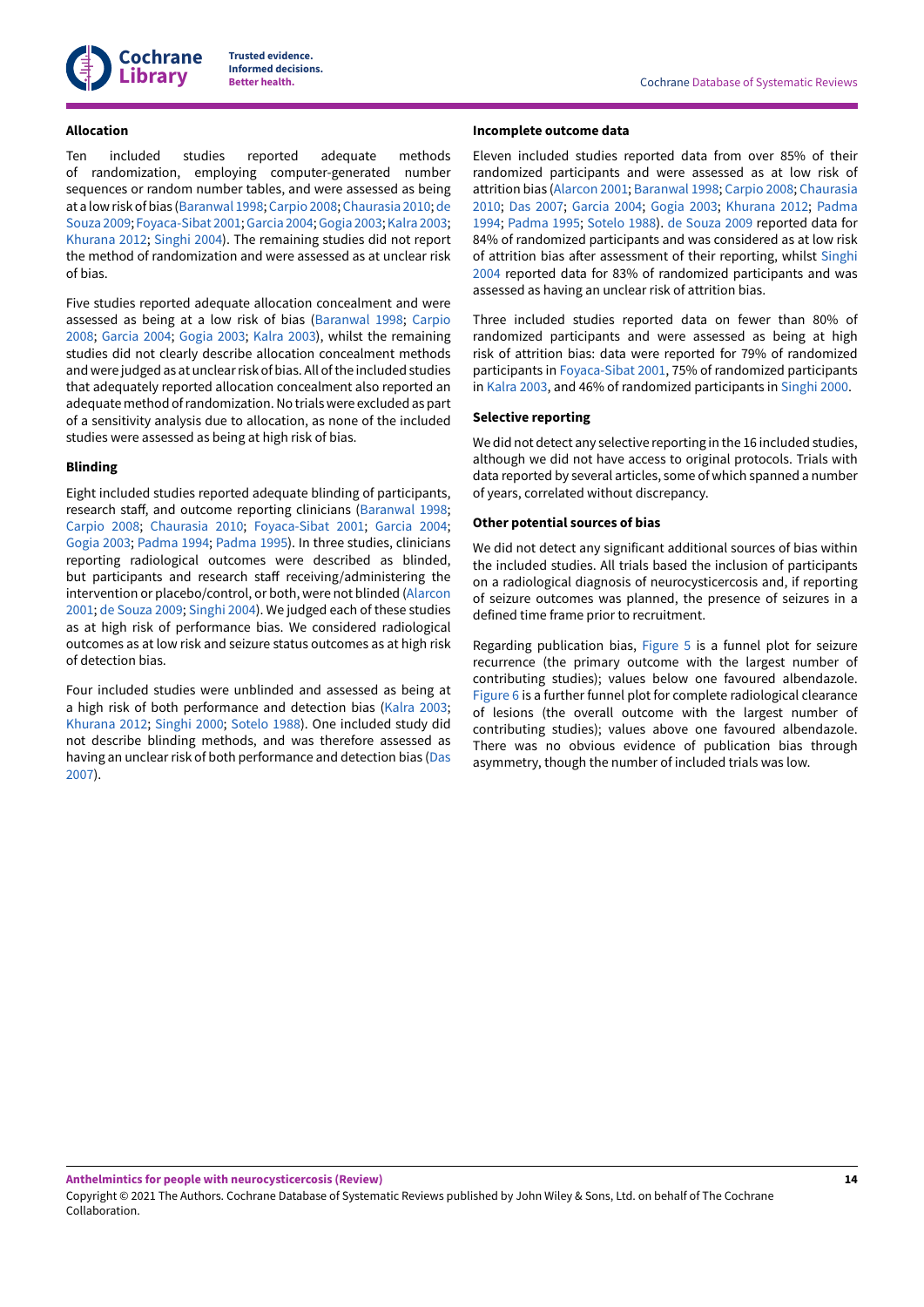

**Figure 5. Funnel plot of comparison: 1 Albendazole versus placebo or no anthelmintic, outcome: 1.1Seizure recurrence.**

<span id="page-17-0"></span>

**Anthelmintics for people with neurocysticercosis (Review)** Copyright © 2021 The Authors. Cochrane Database of Systematic Reviews published by John Wiley & Sons, Ltd. on behalf of The Cochrane Collaboration.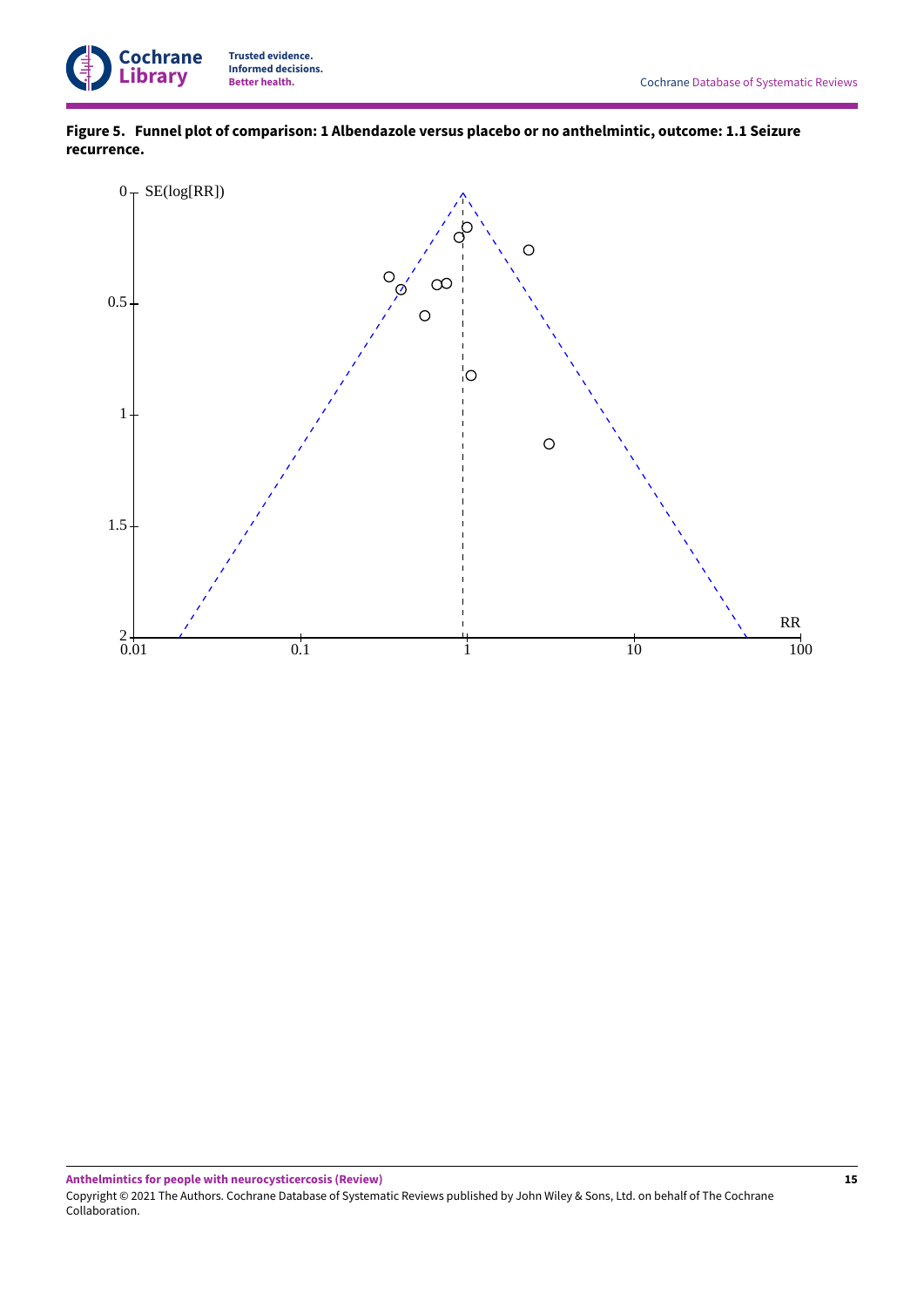

**Figure 6. Funnel plot of comparison: 1 Albendazole versus placebo or no anthelmintic, outcome: 1.12 Complete radiological clearance of lesions.**

<span id="page-18-0"></span>

### **Effects of interventions**

See: **Summary of findings 1** [Albendazole](#page-6-1) compared with placebo or no anthelmintics for people with [neurocysticercosis](#page-6-1)

#### **Comparison: albendazole versus placebo or no anthelmintic**

#### *Outcome of interest: seizure status at follow-up*

### **Recurrence of seizures**

Ten included studies reported on the recurrence of seizures [\(Figure](#page-19-0) 7). Heterogeneity of these studies with regard to participant recruitment criteria is shown in [Figure](#page-12-0) 2. [Alarcon](#page-29-13) [2001](#page-29-13) and [Garcia](#page-29-15) 2004 exclusively included participants with viable cysts; [Carpio 2008](#page-29-14) and [Das 2007](#page-29-9) included participants with viable or non-viable cysts, or both, and all other studies included participants exclusively with non-viable cysts. With regard to the anatomical position of cysts, [Carpio 2008](#page-29-14)  and [Das 2007](#page-29-9) included participants with extraparenchymal cysts, whilst all other studies included participants with intraparenchymal cysts only. [Baranwal](#page-29-8) [1998,](#page-29-8) [Gogia 2003,](#page-29-11) [Kalra](#page-29-12) 2003, and [Singhi 2004](#page-30-5) only included children (< 16 years); [Das 2007](#page-29-9) and [Garcia](#page-29-15) 2004 only included adults (≥ 16 years); and the remaining studies included both children and adults. There was substantial heterogeneity, with an I<sup>2</sup> statistic of 67%. Subgroup analyses of this outcome are discussed below.

Copyright © 2021 The Authors. Cochrane Database of Systematic Reviews published by John Wiley & Sons, Ltd. on behalf of The Cochrane Collaboration.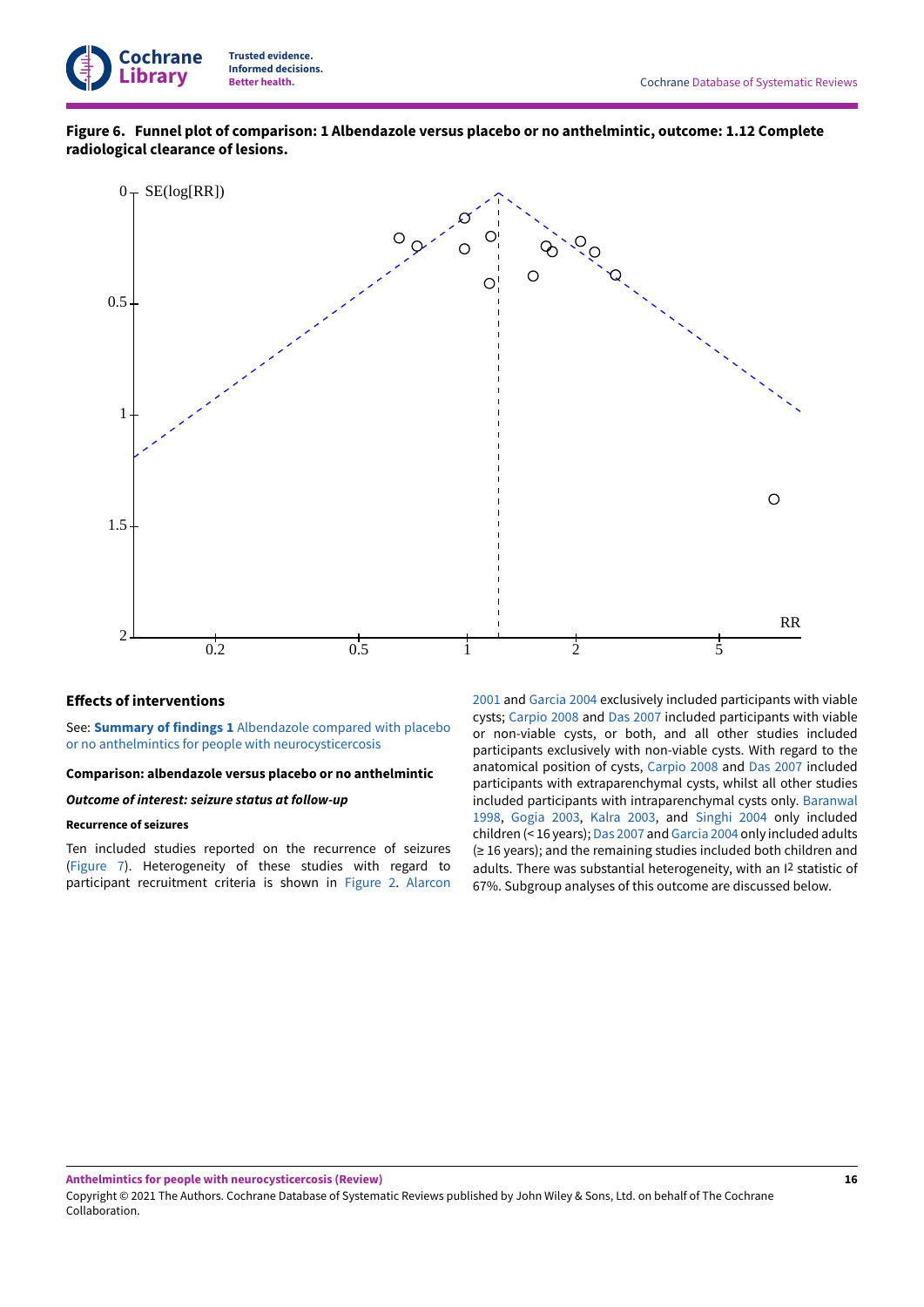## <span id="page-19-0"></span>**Figure 7. Forest plot of comparison: 1 Albendazole versus placebo or no anthelmintic, outcome: 1.1Seizure recurrence.**

|                                                                          | Albendazole    |       | No anthelmintic |              |        | <b>Risk Ratio</b>         | <b>Risk Ratio</b>   |                         |                                       |                              | <b>Risk of Bias</b>                  |                   |                            |
|--------------------------------------------------------------------------|----------------|-------|-----------------|--------------|--------|---------------------------|---------------------|-------------------------|---------------------------------------|------------------------------|--------------------------------------|-------------------|----------------------------|
| <b>Study or Subgroup</b>                                                 | Events         | Total | <b>Events</b>   | <b>Total</b> | Weight | M-H, Fixed, 95% CI        | M-H, Fixed, 95% CI  |                         |                                       | A B C D E                    |                                      |                   | $F$ G                      |
| Alarcon 2001                                                             | $\overline{4}$ | 38    | $\overline{2}$  | 20           | 1.9%   | 1.0526 [0.2107, 5.2593]   |                     |                         |                                       |                              |                                      |                   | 228888                     |
| Baranwal 1998                                                            | 7              | 31    | 11              | 32           | 7.8%   | $0.6569$ [0.2926, 1.4748] |                     |                         |                                       |                              |                                      |                   | .                          |
| Carpio 2008                                                              | 23             | 33    | 28              | 40           | 18.3%  | 0.9957 [0.7354, 1.3480]   |                     |                         |                                       | $\mathbf{F}$ or $\mathbf{F}$ |                                      | $_{+}$            | $+$ $+$                    |
| Chaurasia 2010                                                           | 3              | 33    |                 | 34           | 0.7%   | 3.0909 [0.3384, 28.2298]  |                     |                         |                                       | <b>2</b>                     | $_{\rm \oplus}$<br>$\left( +\right)$ | $\left( +\right)$ | $+) (+)$                   |
| Das 2007                                                                 | 42             | 150   | 18              | 150          | 13.0%  | 2.3333 [1.4101, 3.8611]   |                     |                         | 2 P                                   |                              | 2<br>2                               |                   |                            |
| Garcia 2004                                                              | 25             | 57    | 29              | 59           | 20.6%  | $0.8923$ [0.6030, 1.3205] |                     |                         |                                       |                              |                                      |                   | $+) (+)$                   |
| Gogia 2003                                                               | $\overline{4}$ | 32    | 9               | 40           | 5.8%   | 0.5556 [0.1883, 1.6395]   |                     |                         |                                       |                              |                                      |                   | $+$ $+$                    |
| Kalra 2003                                                               | 6              | 45    | 15              | 45           | 10.9%  | 0.4000 [0.1707, 0.9376]   |                     |                         | $\leftrightarrow$ $\leftrightarrow$ ( |                              |                                      | . .               | $+ +$                      |
| Khurana 2012                                                             | 12             | 70    | 8               | 35           | 7.7%   | $0.7500$ [0.3379, 1.6646] |                     |                         |                                       | 8288                         |                                      |                   | $\oplus$ $\oplus$ $\oplus$ |
| Singhi 2004                                                              | 9              | 72    | 14              | 38           | 13.3%  | $0.3393$ [0.1620, 0.7107] |                     |                         |                                       |                              |                                      |                   | .                          |
| <b>Total (95% CI)</b>                                                    |                | 561   |                 | 493          | 100.0% | 0.9419 [0.7768, 1.1422]   |                     |                         |                                       |                              |                                      |                   |                            |
| Total events:                                                            | 135            |       | 135             |              |        |                           |                     |                         |                                       |                              |                                      |                   |                            |
| Heterogeneity: Chi <sup>2</sup> = 26.99, df = 9 (P = 0.001); $I^2$ = 67% |                |       |                 |              |        |                           | 0.1<br>0.01         | 10 <sup>10</sup><br>100 |                                       |                              |                                      |                   |                            |
| Test for overall effect: $Z = 0.61$ (P = 0.54)                           |                |       |                 |              |        |                           | Favours albendazole | Favours no anthelmintic |                                       |                              |                                      |                   |                            |

Test for subgroup differences: Not applicable

**Cochrane Library**

#### **Risk of bias legend**

(A) Random sequence generation (selection bias)

(B) Allocation concealment (selection bias)

(C) Blinding of participants and personnel (performance bias)

(D) Blinding of outcome assessment (detection bias)

(E) Incomplete outcome data (attrition bias)

(F) Selective reporting (reporting bias)

(G) Other bias

Overall, there was no evidence of benefit or harm of albendazole versus placebo or no anthelmintic (risk ratio (RR) 0.94, 95% confidence interval (CI) 0.78 to 1.14; 10 trials, 1054 participants; [Analysis 1.1](#page-53-0)).

A further included study, de [Souza](#page-29-10) 2009, reported no significant difference in months seizure-free at the end of follow-up for participants administered albendazole (22.2 months, 95% CI 6.4 to 38.0; 50 participants) and those who did not receive an anthelmintic (27.9 months, 95% CI 12.3 to 43.5; 53 participants). We did not include these data in the meta-analysis as they were not in a comparable format.

The denominator from the albendazole intervention arm of [Das](#page-29-9)  $2007$  differed slightly (150 versus 148) to a previous version of this review ([Abba](#page-32-3) 2010), as two participants that died within the first three months of follow-up were included. This was because the follow-up point of data extraction was three months. The numerator and denominatorfrom the no-anthelmintic comparison arm of [Singhi 2004](#page-30-5) differed to a previous version of this review [\(Abba](#page-32-3) 2010), as data were extracted for participants prior to stopping of antiepileptic medication. The origin of the previous values in [Abba](#page-32-3) 2010 are unclear from the article; however, they are not relevant to this version of the review.

### **Seizure recurrence after withdrawal of antiepileptics**

One included study described seizure recurrence in participants after stopping of antiepileptics. [Singhi 2004](#page-30-5) reported no significant difference in recurrence of seizures in  $2/37$  (5.4%) participants receiving albendazole alone, 2/35 (5.7%) participants receiving albendazole and corticosteroids, and 3/38 (7.9%) participants receiving corticosteroids alone.

#### **Time to seizure remission**

One included study, de [Souza](#page-29-10) 2009, reported the time taken for participants to become seizure-free; participants administered albendazole became seizure-free after a mean of 6 months (95% CI −5.9 to 17.9; 50 participants), whereas participants that did not receive an anthelmintic became seizure-free after a mean of 5.3 months (95% CI −6.3 to 16.9; 53 participants). The difference between these findings was not significant.

#### **Frequency of seizures**

Two included studies reported on the frequency of seizures as an outcome [\(Carpio 2008](#page-29-14); [Garcia](#page-29-15) 2004). [Carpio 2008](#page-29-14) reported a reduction in seizure frequency at 12 months in participants with generalized seizures who received albendazole compared to participants who received placebo (adjusted RR 0.21, 95% CI 0.04 to 0.96). The study was not powered sufficiently to support a reduction in seizure frequency at 24 months (adjusted RR 0.13, 95% CI 0.01 to 1.39). There was no difference for participants with focal seizures at 24 months (adjusted RR 3.96, 95% CI 0.54 to 26.28).

[Garcia](#page-29-15) 2004 also reported findings for participants with generalized and focal (partial) seizures. A reduction in seizure frequency was reported at 30 months of follow-up in participants with generalized seizures who received albendazole compared to participants who received placebo (adjusted RR 0.33, 95% CI 0.16 to 0.68). There was no difference for participants with partial seizures (adjusted RR 0.66, 95% CI 0.24 to 1.79).

Seizure definitions and follow-up periods differed significantly between these two studies, therefore data were not subjected to meta-analysis.

Copyright © 2021 The Authors. Cochrane Database of Systematic Reviews published by John Wiley & Sons, Ltd. on behalf of The Cochrane Collaboration.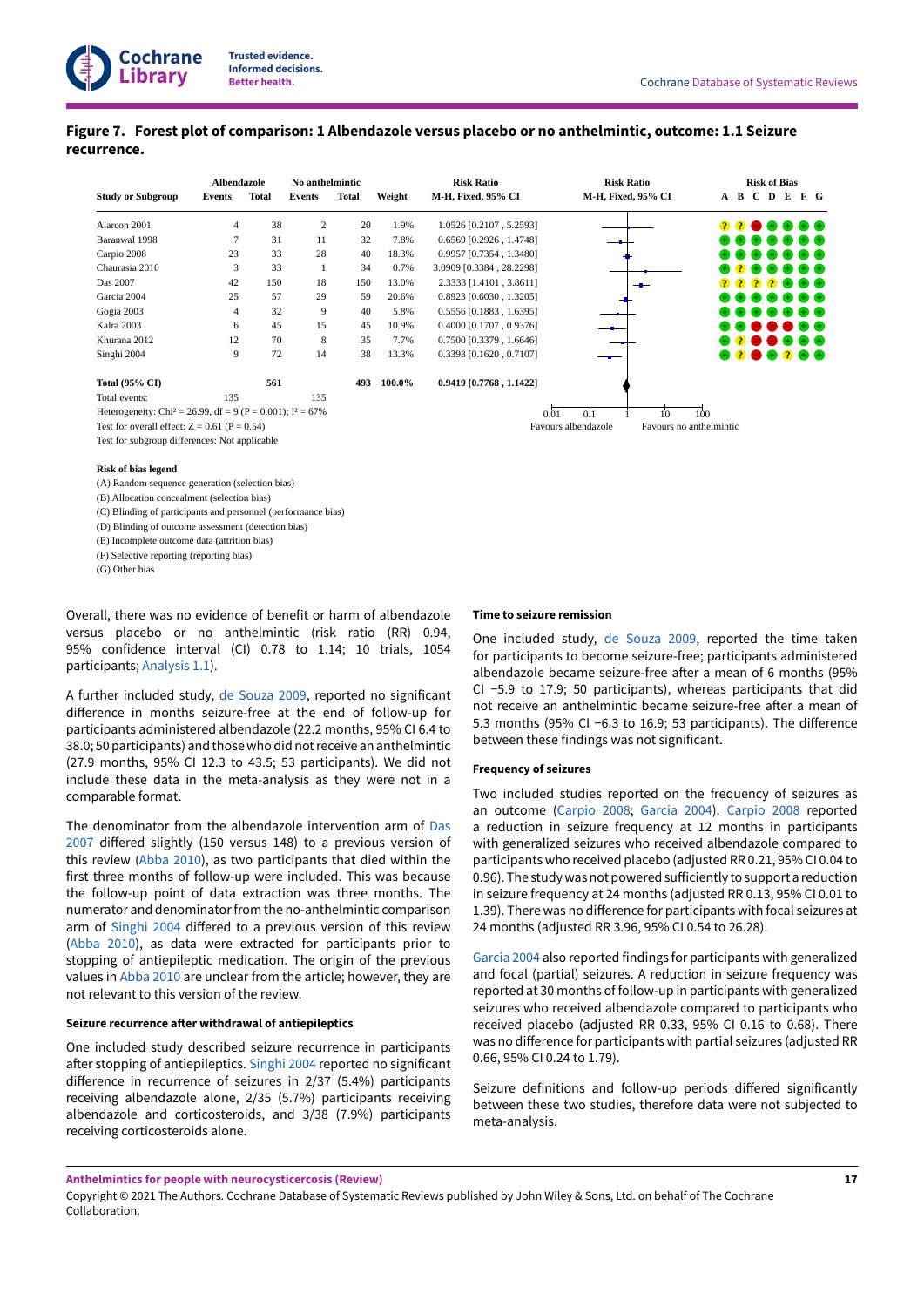#### *Sensitivity analysis: seizure status at follow-up*

We excluded studies with an unclear risk of bias for allocation concealment from a sensitivity analysis of seizure recurrence [\(Alarcon](#page-29-13) 2001; [Chaurasia](#page-29-5) 2010; [Das 2007\)](#page-29-9), which showed an apparent benefit of albendazole versus placebo or no anthelmintic (RR 0.71, 95% CI 0.57 to 0.88; 7 trials, 629 participants; I 2 = 50%). As none of the excluded studies had a high risk of selection bias (only unclear risk), and moderate heterogeneity remained, we have not reported this sensitivity analysis as the main results of this review.

It is important to note that [Das 2007](#page-29-9) was one of the excluded studies in this sensitivity analysis, which is a large study that introduced considerable heterogeneity to the meta-analysis by including adult participants with multiple cysts only, with mixed viability and mixed anatomical position (intraparenchymal and extraparenchymal). When purposefully removed from the primary analysis, there was evidence of benefit of albendazole versus placebo or no anthelmintic (RR 0.73, 95% CI 0.59 to 0.91; 9 trials, 754 participants). The I<sup>2</sup> statistic with [Das 2007](#page-29-9) removed from the analysis was 39%.

Although [Das 2007](#page-29-9) was assessed as at unclear risk of selection, performance, and detection bias, no 'Risk of bias' domain was

assessed as high risk for this study, therefore we have continued to include it in our main analysis, given that it meets our inclusion criteria and we cannot justify exclusion based on bias assessment. Given the heterogeneity of participants, [Das 2007](#page-29-9) could not be included in the majority of subgroup analyses.

### *Subgroup analyses of note: seizure status at follow-up*

Subgroup analysis for the recurrence of seizures was conducted, and the results for stratification by number of cysts (single versus multiple) are presented in detail below. A brief description of other subgroup analyses is also included. It should be noted that all studies that presented data from participants with a single cyst did so for participants with non-viable intraparenchymal cysts.

#### **Recurrence of seizures: participants with a single cyst**

Five studies reported data from participants with a single cyst ([Figure](#page-20-0) 8). [Baranwal](#page-29-8) 1998, [Khurana](#page-29-7) 2012, and [Singhi](#page-30-5) [2004](#page-30-5) included only children (< 16 years) with single, nonviable intraparenchymal cysts, whereas [Chaurasia](#page-29-5) 2010 and [Gogia](#page-29-11) [2003](#page-29-11) included participants of all ages with single, non-viable intraparenchymal cysts. There was low heterogeneity ( $1^2 = 16\%$ ).

### <span id="page-20-0"></span>**Figure 8. Forest plot of comparison: 1 Albendazole versus placebo or no anthelmintic, outcome: 1.2Seizure recurrence subgroup analysis: number of cysts.**

|                                                                                             | Albendazole |              | No anthelmintic |              |        | <b>Risk Ratio</b>         | <b>Risk Ratio</b>                  |    | <b>Risk of Bias</b>            |
|---------------------------------------------------------------------------------------------|-------------|--------------|-----------------|--------------|--------|---------------------------|------------------------------------|----|--------------------------------|
| <b>Study or Subgroup</b>                                                                    | Events      | <b>Total</b> | <b>Events</b>   | <b>Total</b> |        | Weight M-H, Fixed, 95% CI | M-H, Fixed, 95% CI                 |    | A B C D E F G                  |
| 1.2.1 Participants with a single lesion                                                     |             |              |                 |              |        |                           |                                    |    |                                |
| Baranwal 1998                                                                               | 7           | 31           | 11              | 32           | 23.8%  | $0.66$ [0.29, 1.47]       |                                    |    |                                |
| Chaurasia 2010                                                                              | 3           | 33           | $\mathbf{1}$    | 34           | 2.2%   | 3.09 [0.34, 28.23]        |                                    |    |                                |
| Gogia 2003                                                                                  | 3           | 24           | 5               | 27           | 10.3%  | $0.68$ [0.18, 2.53]       |                                    |    |                                |
| Khurana 2012                                                                                | 12          | 70           | 8               | 35           | 23.4%  | $0.75$ [0.34, 1.66]       |                                    |    |                                |
| Singhi 2004                                                                                 | 9           | 72           | 14              | 38           | 40.3%  | $0.34$ [0.16, 0.71]       |                                    |    |                                |
| Subtotal (95% CI)                                                                           |             | 230          |                 | 166          | 100.0% | $0.61$ [0.40, 0.91]       |                                    |    |                                |
| Total events:                                                                               | 34          |              | 39              |              |        |                           |                                    |    |                                |
| Heterogeneity: Chi <sup>2</sup> = 4.78, df = 4 (P = 0.31); $I^2 = 16\%$                     |             |              |                 |              |        |                           |                                    |    |                                |
| Test for overall effect: $Z = 2.42$ (P = 0.02)                                              |             |              |                 |              |        |                           |                                    |    |                                |
| 1.2.2 Participants with multiple $(>1)$ lesions                                             |             |              |                 |              |        |                           |                                    |    |                                |
| Das 2007                                                                                    | 42          | 150          | 18              | 150          | 85.5%  | $2.33$ [1.41, 3.86]       |                                    |    |                                |
| Gogia 2003                                                                                  | 1           | 8            | 4               | 13           | 14.5%  | $0.41$ [0.05, 3.02]       |                                    |    |                                |
| Subtotal (95% CI)                                                                           |             | 158          |                 | 163          | 100.0% | $2.05$ [1.28, 3.31]       |                                    |    |                                |
| Total events:                                                                               | 43          |              | 22              |              |        |                           |                                    |    |                                |
| Heterogeneity: Chi <sup>2</sup> = 2.75, df = 1 (P = 0.10); $I^2$ = 64%                      |             |              |                 |              |        |                           |                                    |    |                                |
| Test for overall effect: $Z = 2.96$ (P = 0.003)                                             |             |              |                 |              |        |                           |                                    |    |                                |
| Test for subgroup differences: Chi <sup>2</sup> = 14.59, df = 1 (P = 0.0001), $I^2$ = 93.1% |             |              |                 |              |        |                           | 0.1<br>0.01<br>Favours albendazole | 10 | 100<br>Favours no anthelmintic |
| <b>Risk of bias legend</b>                                                                  |             |              |                 |              |        |                           |                                    |    |                                |
| (A) Random sequence generation (selection bias)                                             |             |              |                 |              |        |                           |                                    |    |                                |
| (B) Allocation concealment (selection bias)                                                 |             |              |                 |              |        |                           |                                    |    |                                |
| (C) Blinding of participants and personnel (performance bias)                               |             |              |                 |              |        |                           |                                    |    |                                |

(D) Blinding of outcome assessment (detection bias)

(E) Incomplete outcome data (attrition bias)

(F) Selective reporting (reporting bias)

(G) Other bias

Overall, the direction of effect indicated a benefit of albendazole versus placebo or no anthelmintic (RR 0.61, 95% CI 0.4 to 0.91; 5 trials, 396 participants; [Analysis 1.2\)](#page-54-0). As described above, all participants included in this analysis had non-viable cysts.

### **Recurrence of seizures: participants with multiple (> 1) cysts**

Two studies reported data from participants with multiple cysts [\(Figure](#page-20-0) 8). [Das 2007](#page-29-9) included participants with viable or non-viable cysts, or both, regardless of intraparenchymal/extraparenchymal

**Anthelmintics for people with neurocysticercosis (Review)**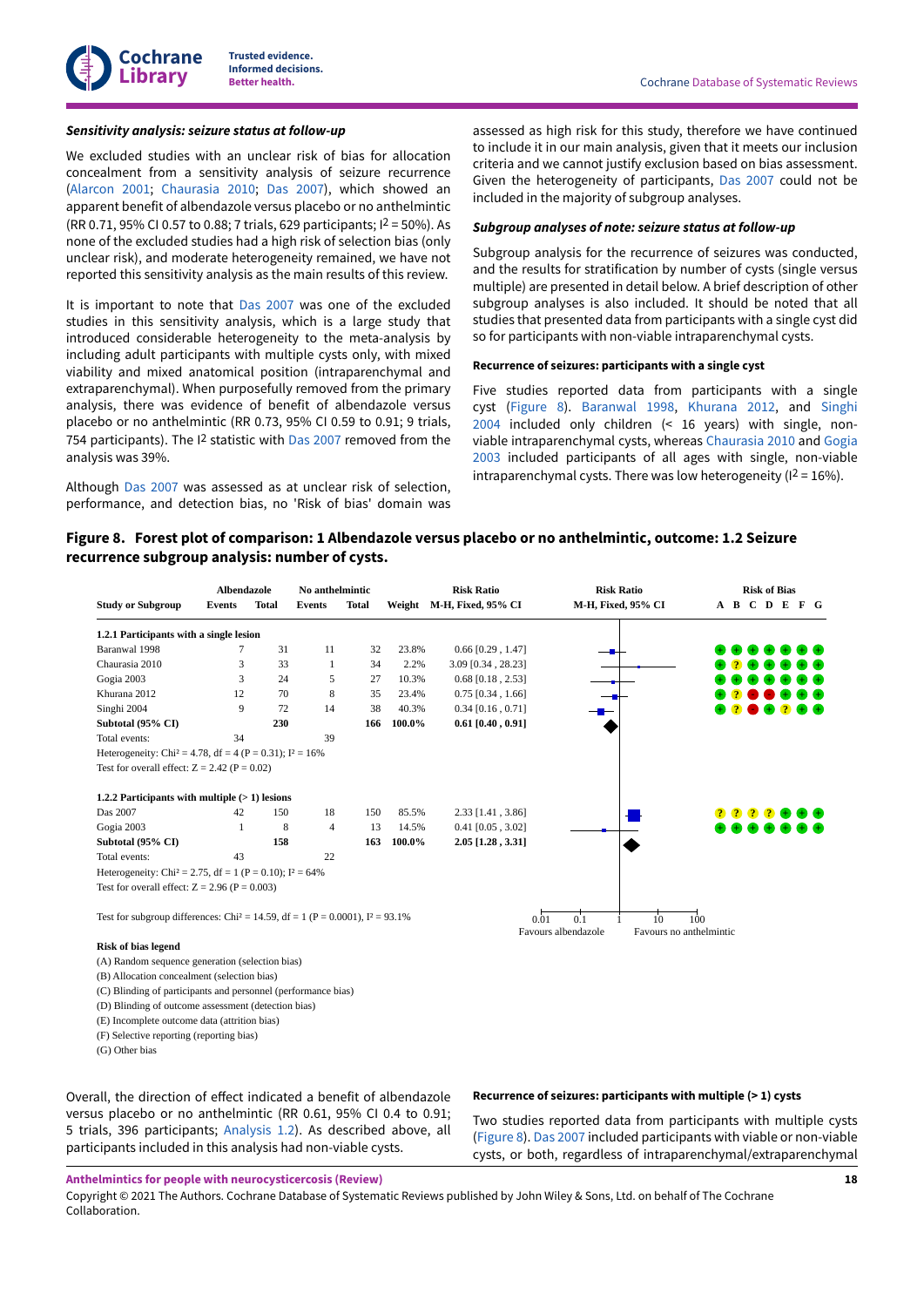position anatomically, whereas [Gogia 2003](#page-29-11) included participants with non-viable intraparenchymal cysts only. Both studies included participants of all ages. There was substantial heterogeneity (12 =  $64%$ ).

Overall, the direction of effect indicated a possible harm of albendazole versus placebo or no anthelmintic (RR 2.05, 95% CI 1.28 to 3.31; 2 trials, 321 participants; [Analysis 1.2\)](#page-54-0).

#### **Recurrence of seizures: other subgroup analyses**

Stratification by cyst viability: there was no evidence of benefit or harm of albendazole versus placebo or no anthelmintic for participants with viable cysts (RR 0.91, 95% CI 0.62 to 1.33; 2 trials, 174 participants; [Analysis 1.3](#page-54-1)). There was low heterogeneity ( $1^2$  = 0%). For participants with non-viable cysts, there was evidence of a benefit of albendazole versus placebo or no anthelmintic (RR 0.55, 95% CI 0.38 to 0.78; 6 trials, 507 participants; [Analysis 1.3](#page-54-1)). There was low heterogeneity ( $1^2 = 5\%$ ).

Stratification by anatomical position of cysts: there was evidence of a benefit of albendazole versus placebo or no anthelmintic for participants with intraparenchymal cysts (RR 0.66, 95% CI 0.51 to 0.86; 8 trials, 681 participants; [Analysis 1.4\)](#page-55-0). There was moderate heterogeneity ( $1^2$  = 20%). No studies recruited participants with extraparenchymal cysts only.

Stratification by participant age (children/adults): there was evidence of a benefit of albendazole versus placebo or no anthelmintic for participants under 16 years of age (RR 0.46, 95% CI 0.30 to 0.69; 4 trials, 335 participants; [Analysis 1.5](#page-55-1)). There was low heterogeneity ( $1^2 = 0\%$ ). Two studies that recruited adult participants showed evidence of harm of albendazole versus placebo (RR 1.45, 95% CI 1.06 to 1.98; 2 trials, 416 participants; [Analysis 1.5\)](#page-55-1). [Das 2007](#page-29-9) was included in this analysis of adults, and likely contributed to the high heterogeneity (I 2 = 89%).

Stratification by corticosteroid administration: there was no evidence of benefit or harm of albendazole versus placebo or no anthelmintic for participants with the same corticosteroid regimen given to all participants (RR 0.83, 95% CI 0.61 to 1.13; 3 trials, 208 participants; [Analysis 1.6\)](#page-56-0). There was also no evidence of benefit or harm of albendazole versus placebo or no anthelmintic for participants receiving no corticosteroids (RR 0.97, 95% CI 0.50 to 1.88; 3 trials, 230 participants; [Analysis 1.6\)](#page-56-0). There was low heterogeneity in both analyses, with an I<sup>2</sup> statistic of 9% and 0%, respectively. We did not include studies in which the corticosteroid regimen differed between albendazole and placebo or no anthelmintics groups in these analyses.

### *Outcomes of interest: secondary health status indicators at follow-up*

#### **Death (any cause)**

Two included studies reported deaths [\(Carpio 2008](#page-29-14); [Das 2007](#page-29-9)). Four of 234 (1.7%) participants in the albendazole group and 5 of 236 (2.1%) participants in the placebo group from these trials died during follow-up of two to five years, with no significant difference between albendazole and placebo treatment groups [\(Analysis 1.7\)](#page-56-1).

#### **Hospital admission (any cause)**

One included study reported hospital admissions, following up participants for five years after enrolment [\(Das 2007\)](#page-29-9). Data were

extractable for analysis at three months ([Analysis 1.8\)](#page-56-2), during which time participants treated with albendazole had a higher risk of hospital admission (RR 2.50, 95% CI 1.52 to 4.11; 300 participants). At two, three, four, and five years of follow-up, there was no significant difference in hospital admission between participants that received albendazole or placebo at enrolment.

### **Headache**

Two included studies reported headache as an outcome ([Carpio](#page-29-14) [2008;](#page-29-14) [Das 2007\)](#page-29-9). [Carpio 2008](#page-29-14) reported that within the first 12 months of treatment, 74/79 (93.7%) of participants who received albendazole reported headache, and 78/82 (95.1%) of participants who received placebo reported headache, with no significant difference between groups ([Analysis 1.9\)](#page-57-0). In this trial, of the 173 participants initially recruited, 124 (71.7%) reported headache at baseline, with no difference between the albendazole arm (60/88) and the placebo arm (64/90).

[Das 2007](#page-29-9) reported encephalopathy (defined as vomiting/ headache/altered sensorium) in participants over five years, though due to the presentation of these data, reliable extraction was only possible at three months: 45/148 (30.4%) participants receiving albendazole and 15/150 (10%) participants receiving placebo reported symptoms of encephalopathy. This difference was significant, despite the exclusion of two participants from the albendazole arm prior to analysis who reportedly died from intractable seizures and severe encephalopathy during this period. Headache-specific data were not reported and therefore not available for meta-analysis.

#### **Signs of focal neurological deficit**

One included study reported data for signs of focal neurological involvement ([Carpio 2008](#page-29-14)). Limb weakness/gait disturbance were the symptoms/signs captured: there was no difference between these signs/symptoms in participants who received albendazole and those who received placebo at 12 months (RR 0.89, 95% CI 0.65 to 1.23; 161 participants; [Analysis 1.10\)](#page-57-1).

#### **Surgical intervention**

One included study reported surgical intervention [\(Alarcon](#page-29-13) [2001\)](#page-29-13). One event was reported amongst participants receiving albendazole, and none amongst participants who did not receive albendazole (RR 1.64, 95% CI 0.07 to 38.94; 83 participants; [Analysis](#page-57-2) [1.11](#page-57-2)).

#### **Resolution of symptoms/resumption of normal activities**

These outcomes were not addressed by any of the included studies.

### *Outcomes of interest: radiological findings at follow-up*

#### **Complete radiological clearance of lesions**

Thirteen included studies reported lesions resolving completely [\(Figure](#page-22-0) 9). Data were extracted at the participant level (as per our protocol), not at the lesion level. [Figure](#page-12-0) 2 depicts the heterogeneity of the recruitment criteria of these trials. [Alarcon](#page-29-13) 2001, [Garcia](#page-29-15) [2004,](#page-29-15) and [Sotelo](#page-30-6) 1988 exclusively included participants with viable cysts; [Carpio 2008](#page-29-14) and [Das 2007](#page-29-9) included participants with viable or non-viable cysts, or both; and the other studies included participants exclusively with non-viable cysts. [Carpio 2008](#page-29-14) and [Das](#page-29-9) [2007](#page-29-9) included participants with extraparenchymal cysts, whilst the other studies included participants with intraparenchymal

**Anthelmintics for people with neurocysticercosis (Review)**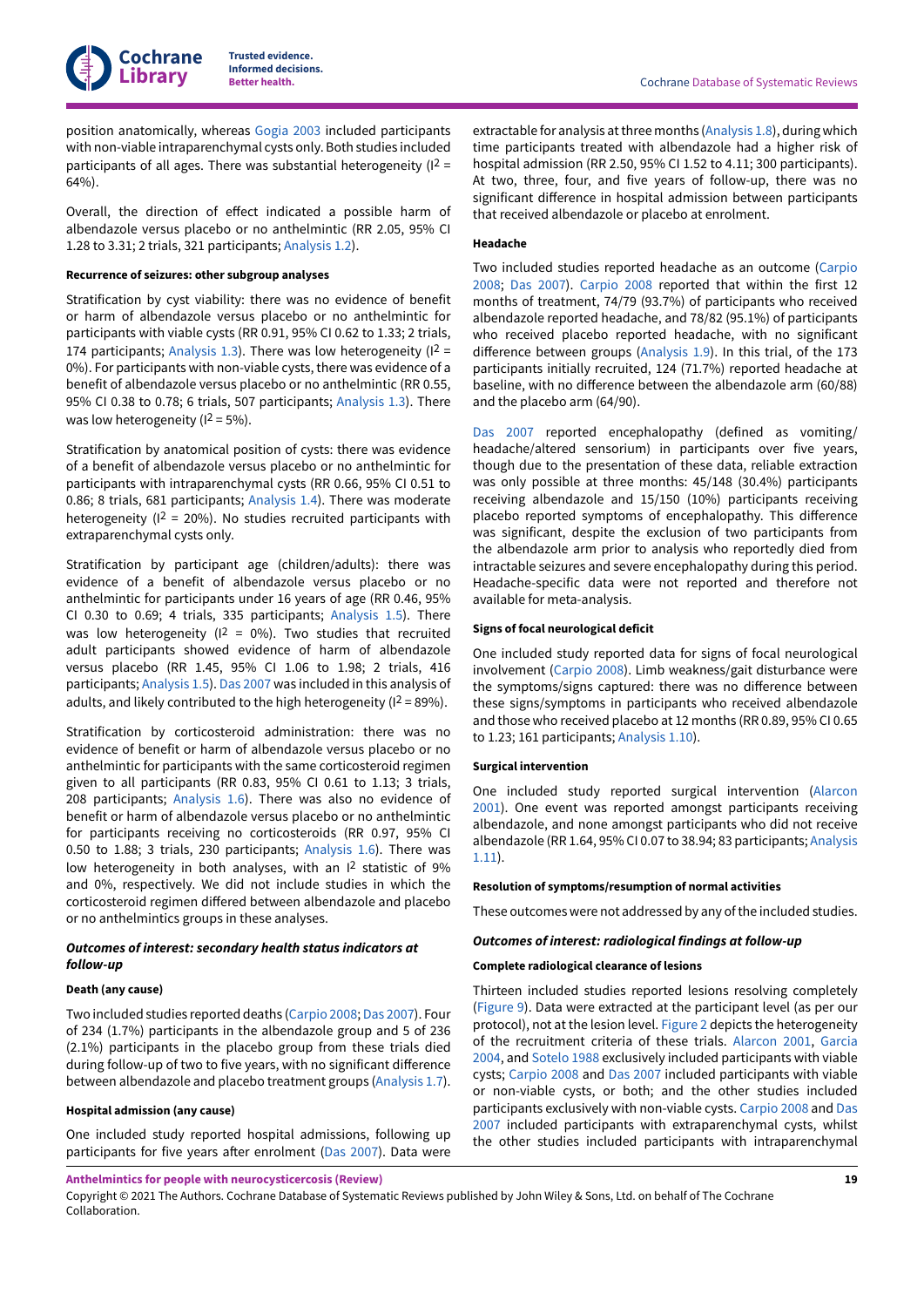cysts only. [Baranwal](#page-29-8) 1998, [Gogia 2003](#page-29-11), [Kalra](#page-29-12) 2003, [Singhi 2000](#page-30-4), and [Singhi 2004](#page-30-5) only included children (< 16 years), whilst [Das](#page-29-9) [2007](#page-29-9), [Garcia](#page-29-15) 2004, and [Sotelo](#page-30-6) 1988 only included adults (≥ 16 years). All of the remaining studies included both children and adults. There was substantial heterogeneity ( $1^2$  = 70%).

### <span id="page-22-0"></span>**Figure 9. Forest plot of comparison: 1 Albendazole versus placebo or no anthelmintic, outcome: 1.12 Complete radiological clearance of lesions.**

|                                                                            |        | Albendazole |               | No anthelmintic |        | <b>Risk Ratio</b>         | <b>Risk Ratio</b>                              |                |      | <b>Risk of Bias</b> |           |  |             |  |  |
|----------------------------------------------------------------------------|--------|-------------|---------------|-----------------|--------|---------------------------|------------------------------------------------|----------------|------|---------------------|-----------|--|-------------|--|--|
| <b>Study or Subgroup</b>                                                   | Events | Total       | <b>Events</b> | <b>Total</b>    | Weight | <b>M-H, Fixed, 95% CI</b> | M-H, Fixed, 95% CI                             |                |      |                     | A B C D E |  | F G         |  |  |
| Alarcon 2001                                                               | 42     | 54          | 10            | 29              | 5.6%   | 2.26 [1.34, 3.80]         |                                                | <b>P</b>       |      |                     |           |  |             |  |  |
| Baranwal 1998                                                              | 20     | 31          | 12            | 32              | 5.1%   | $1.72$ [1.02, 2.89]       |                                                |                |      |                     |           |  | $+$         |  |  |
| Carpio 2008                                                                | 9      | 33          | 9             | 38              | 3.6%   | $1.15$ [0.52, 2.56]       |                                                |                |      | Œ.,                 |           |  | $+) (+)$    |  |  |
| Chaurasia 2010                                                             | 28     | 33          | 14            | 34              | 5.9%   | $2.06$ [1.34, 3.16]       |                                                |                |      |                     |           |  | $+$ $+$     |  |  |
| Das 2007                                                                   | 30     | 148         | 47            | 150             | 20.1%  | $0.65$ [0.43, 0.96]       |                                                |                |      |                     |           |  | + +         |  |  |
| de Souza 2009                                                              | 25     | 41          | 21            | 40              | 9.2%   | $1.16$ [0.79, 1.70]       |                                                |                |      |                     |           |  | $+1 +$      |  |  |
| Garcia 2004                                                                | 21     | 55          | 8             | 54              | 3.5%   | 2.58 [1.25, 5.31]         |                                                |                |      |                     |           |  | + +         |  |  |
| Gogia 2003                                                                 | 13     | 24          | 16            | 29              | 6.2%   | $0.98$ [0.60, 1.61]       |                                                |                | $+1$ | $\rightarrow$       | $_{+}$    |  | $(+)$ $(+)$ |  |  |
| Kalra 2003                                                                 | 14     | 47          | 9             | 46              | 3.9%   | $1.52$ [0.73, 3.17]       |                                                |                |      |                     |           |  | $+1 +$      |  |  |
| Khurana 2012                                                               | 43     | 70          | 13            | 35              | 7.5%   | $1.65$ [1.03, 2.64]       |                                                |                |      |                     |           |  | +) (+)      |  |  |
| Singhi 2000                                                                | 22     | 90          | 29            | 86              | 12.8%  | $0.72$ [0.45, 1.16]       |                                                |                |      |                     |           |  | $+ 6$       |  |  |
| Singhi 2004                                                                | 54     | 72          | 29            | 38              | 16.4%  | $0.98$ [0.79, 1.23]       |                                                |                |      |                     |           |  | $+1$ (+)    |  |  |
| Sotelo 1988                                                                | 6      | 10          | $\bf{0}$      | 5               | 0.3%   | 7.09 [0.48, 105.40]       |                                                | $\overline{P}$ | - 21 |                     |           |  | $+$         |  |  |
| <b>Total (95% CI)</b>                                                      |        | 708         |               | 616             | 100.0% | $1.22$ [1.07, 1.39]       |                                                |                |      |                     |           |  |             |  |  |
| Total events:                                                              | 327    |             | 217           |                 |        |                           |                                                |                |      |                     |           |  |             |  |  |
| Heterogeneity: Chi <sup>2</sup> = 39.54, df = 12 (P < 0.0001); $I^2$ = 70% |        |             |               |                 |        |                           | 0.5<br>0.2<br>$\mathcal{D}$                    |                |      |                     |           |  |             |  |  |
| Test for overall effect: $Z = 2.98$ (P = 0.003)                            |        |             |               |                 |        |                           | Favours albendazole<br>Favours no anthelmintic |                |      |                     |           |  |             |  |  |

Test for subgroup differences: Not applicable

**Risk of bias legend** (A) Random sequence generation (selection bias)

(B) Allocation concealment (selection bias)

(C) Blinding of participants and personnel (performance bias)

(D) Blinding of outcome assessment (detection bias)

(E) Incomplete outcome data (attrition bias)

(F) Selective reporting (reporting bias)

(G) Other bias

Overall, the direction of effect indicated a benefit of albendazole versus placebo or no anthelmintic (RR 1.22, 95% CI 1.07 to 1.39; 13 trials, 1324 participants; [Analysis 1.12](#page-58-0)).

The numerators from the albendazole intervention and placebo comparison arms of [Das 2007](#page-29-9) differed to a previous version of this review [\(Abba](#page-32-3) 2010), as data were extracted at 12 months of followup rather than three.

#### **Reduction of number of lesions**

Three included studies reported a reduction of the number of lesions. [Sotelo](#page-30-6) 1988 recruited adult participants ( $\geq$  16 years) with viable, intraparenchymal cysts. [Carpio 2008](#page-29-14) and [Padma](#page-30-3) 1995 both recruited participants of any age, with viable or non-viable cysts, or both, irrespective of intraparenchymal/extraparenchymal position anatomically. There was moderate heterogeneity ( $1^2$  = 45%). Studies that exclusively recruited participants with a single cyst were not included in this analysis, as these data were more appropriately interpreted as a complete radiological clearance of lesions ([Analysis 1.12\)](#page-58-0).

Overall, the direction of effect indicated no benefit or harm of albendazole versus placebo or no anthelmintic (RR 1.33, 95% CI 0.89 to 1.98; 3 trials, 115 participants; [Analysis 1.13](#page-58-1)).

#### **Evolution of cysts**

Six included studies reported the evolution of cysts in a manner that could be extracted for meta-analysis ([Figure](#page-23-0) 10). [Baranwal](#page-29-8) [1998](#page-29-8)  and [Gogia 2003](#page-29-11) recruited children (< 16 years) with nonviable, intraparenchymal cysts only. [Chaurasia](#page-29-5) 2010, [Khurana](#page-29-7) [2012,](#page-29-7) and [Padma](#page-30-2) 1994 also recruited participants exclusively with non-viable, intraparenchymal cysts, but of any age. [Carpio](#page-29-14) [2008](#page-29-14) recruited participants of any age, with viable or non-viable cysts, or both, irrespective of intraparenchymal/extraparenchymal position anatomically. There was very low heterogeneity ( $1^2 = 0\%$ ).

Copyright © 2021 The Authors. Cochrane Database of Systematic Reviews published by John Wiley & Sons, Ltd. on behalf of The Cochrane Collaboration.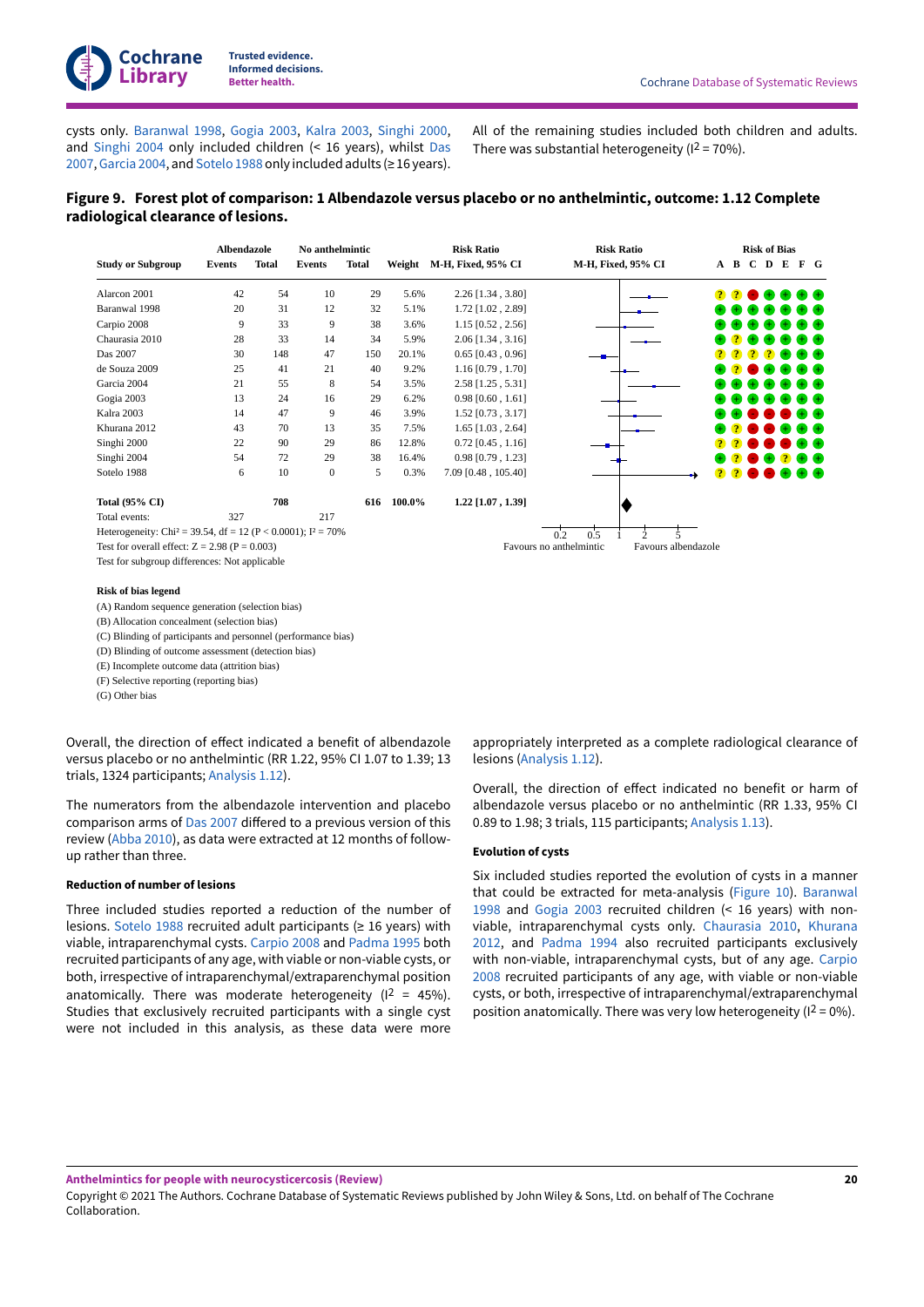### <span id="page-23-0"></span>Figure 10. Forest plot of comparison: 1 Albendazole versus placebo or no anthelmintic, outcome: 1.14 Evolution of **cysts.**

|                                                                        | Albendazole |              | No anthelmintic |              |        | <b>Risk Ratio</b>   | <b>Risk Ratio</b>                | <b>Risk of Bias</b>                                             |
|------------------------------------------------------------------------|-------------|--------------|-----------------|--------------|--------|---------------------|----------------------------------|-----------------------------------------------------------------|
| <b>Study or Subgroup</b>                                               | Events      | <b>Total</b> | Events          | <b>Total</b> | Weight | M-H, Fixed, 95% CI  | M-H, Fixed, 95% CI               | A B C D E F G                                                   |
| Baranwal 1998                                                          | 23          | 31           | 15              | 32           | 13.2%  | 1.58 [1.04, 2.42]   |                                  | .                                                               |
| Carpio 2008                                                            | 27          | 33           | 26              | 38           | 21.6%  | 1.20 [0.91, 1.57]   |                                  | $\bullet\bullet\bullet\bullet\bullet\bullet\bullet$             |
| Chaurasia 2010                                                         | 31          | 33           | 21              | 34           | 18.5%  | $1.52$ [1.15, 2.01] |                                  |                                                                 |
| Gogia 2003                                                             | 18          | 24           | 19              | 29           | 15.4%  | $1.14$ [0.81, 1.63] |                                  | $\qquad \qquad \bullet \bullet \bullet \bullet \bullet \bullet$ |
| Khurana 2012                                                           | 47          | 70           | 20              | 35           | 23.8%  | $1.18$ [0.84, 1.64] |                                  | . <b>.</b>                                                      |
| Padma 1994                                                             | 8           | 40           | 8               | 35           | 7.6%   | $0.88$ [0.37, 2.09] |                                  | 0.000000                                                        |
| Total $(95\% \text{ CI})$                                              |             | 231          |                 | 203          | 100.0% | $1.27$ [1.10, 1.47] |                                  |                                                                 |
| Total events:                                                          | 154         |              | 109             |              |        |                     |                                  |                                                                 |
| Heterogeneity: Chi <sup>2</sup> = 4.10, df = 5 (P = 0.53); $I^2 = 0\%$ |             |              |                 |              |        |                     | $0.5 \; 0.7$<br>1.5 <sup>2</sup> |                                                                 |
| Test for overall effect: $Z = 3.18$ (P = 0.001)                        |             |              |                 |              |        |                     | Favours no anthelmintic          | Favours albendazole                                             |

Test for subgroup differences: Not applicable

**Cochrane Library**

**Trusted evidence. Informed decisions.**

#### **Risk of bias legend**

(A) Random sequence generation (selection bias)

(B) Allocation concealment (selection bias)

(C) Blinding of participants and personnel (performance bias)

(D) Blinding of outcome assessment (detection bias)

(E) Incomplete outcome data (attrition bias)

(F) Selective reporting (reporting bias)

(G) Other bias

Overall, the direction of effect indicated a benefit of albendazole versus placebo or no anthelmintic (RR 1.27, 95% CI 1.10 to 1.47; 6 trials, 434 participants; [Analysis 1.14](#page-59-0)).

Several studies reported evolution of cysts in a manner that could not be extracted for meta-analysis. de [Souza](#page-29-10) 2009 reported a more detailed sequence of degeneration at lesion-level, with non-viable enhancing cysts considered separately at early and late stages (outside of the scope of this review). [Garcia](#page-29-15) 2004 also reported evolution of cysts at lesion-level: when considering viable cysts, 79/192 (41.1%) of cysts from participants receiving albendazole persisted unchanged, compared to 243/279 (87.1%) of viable cysts from participants who received placebo (RR 2.12, 95% CI 1.59 to 2.81; 471 cysts). [Kalra](#page-29-12) 2003 reported participant-level partial resolution or calcification of cysts in 37/47 (78.7%) of participants who received albendazole and 26/46 (56.5%) of participants who did not receive albendazole (odds ratio 3.1, 95% CI 1.2 to 7.9; 93 participants). These data could not be extracted, as "partial resolution" was not defined. All participants were children (< 16 years) with one or two cysts on enrolment. [Singhi 2000](#page-30-4) reported an "improvement in lesion" (disappearance or reduction in size) at participant-level in 82/90 (91.1%) of participants with a single cyst who received albendazole and had a follow-up CT after three months, compared to 73/86 (84.9%) of participants with a single cyst who did not receive albendazole. It should also be noted that these 176 participants were selected for this analysis because they had a single non-viable cysts and also received a follow-up CT; 380 participants with a single cyst were originally enrolled in the trial. Finally, [Das 2007](#page-29-9) reported participant-level data on "partial resolution" of cysts at three months, six months, 12 months, and then yearly to five years. It appears that their data were not cumulative, therefore it is likely that each follow-up point reports the change since the last follow-up, with CT scans every six months in participants with residual lesions. The denominator is therefore difficult to confirm. At 12 months,  $65/148$  (43.9%) of participants who received albendazole were reported to have partial resolution

of their cysts, compared to 60/150 (40%) of participants who received placebo. No statistical analyses were performed on these data, due to the denominator uncertainty.

#### **Radiological resolution/development of oedema**

One included study reported data regarding the resolution and development of oedema [\(Padma](#page-30-3) 1995). In this small study, 12/16 (75%) participants who received albendazole had improvement of oedema on CT compared to 11/13 (84.6%) participants who received placebo at three months ([Analysis 1.15](#page-59-1)), with no significant difference between groups. In the same population there was one instance of worsening oedema in both the albendazole and placebo arms ([Analysis 1.16\)](#page-59-2). Based on the report of this study, the administration of corticosteroids is unclear.

#### **Radiological resolution/development of raised intracranial pressure**

These outcomes were not addressed by any of the included studies.

### *Subgroup analyses of note: radiological findings at follow-up*

#### **Complete radiological clearance of lesions**

Stratification by cyst viability: evidence of benefit of albendazole versus placebo or no anthelmintic persisted for participants with viable cysts (RR 2.52, 95% CI 1.65 to 3.85; 3 trials, 207 participants; I 2 = 0%) and participants with non-viable cysts (RR 1.22, 95% CI 1.05 to 1.41; 8 trials, 748 participants;  $I^2 = 62\%$ ), with lower heterogeneity in the evidence for participants with viable cysts. ([Analysis 1.17](#page-60-0))

### *Outcomes of interest: adverse events associated with treatment (side effects)* at *follow-up*

#### **Frequency and nature of adverse events**

Seven included studies explicitly mentioned the frequency and nature of adverse events. The frequency of adverse events varied depending on how they were reported, and could not

**Anthelmintics for people with neurocysticercosis (Review)**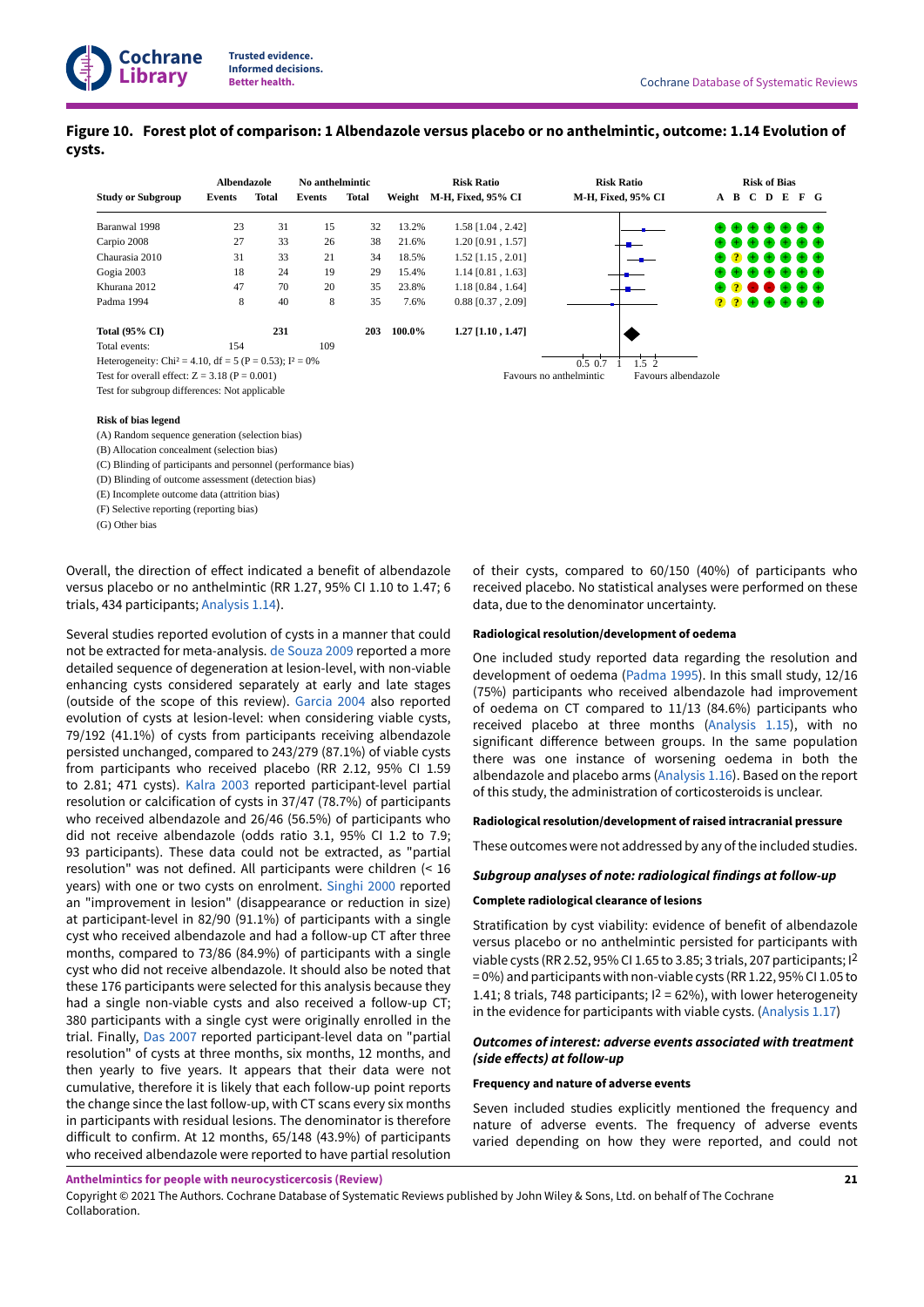

be incorporated into a meta-analysis due to the nature of this reporting and the varying definitions between trials.

[Chaurasia](#page-29-5) 2010 and [Khurana](#page-29-7) 2012 each reported very few events, each with only a single episode of benzodiazepineassociated rash that resolved after cessation of the offending medication. No adverse events or side effects attributable to albendazole administration were reported. Neither study administered corticosteroids to participants of either group.

[Carpio 2008](#page-29-14), [Garcia](#page-29-15) 2004, and [Kalra](#page-29-12) 2003 each reported common adverse events and side effects, observed in all participants. [Carpio 2008](#page-29-14) reported seizures, headache, and gastrointestinal complications (nausea, abdominal pain, or vomiting) in the first month of follow-up comparing the rates between participants receiving albendazole or placebo ( $P = 0.64$ , 0.95 and 0.38 respectively). Three participants in the placebo group had intracranial hypertension within the first eight days of treatment. [Garcia](#page-29-15) 2004 reported seizure, headache, paraesthenia, paresis, dizziness, abdominal pain, nausea, diarrhoea, and rash as separate side effects in participants who received albendazole or placebo. Only abdominal pain differed between the two groups, favouring no anthelmintic ( $P = 0.006$ ). For all other comparisons,  $P \ge 0.2$ . Three additional adverse events were reported, all in the placebo group and all likely unrelated to neurocysticercosis (seizures during hyperemesis of pregnancy, arteriovenous malformation bleed, and gastric malignancy). [Kalra](#page-29-12) [2003](#page-29-12) reported headache, vomiting, and visual disturbance in the first 15 days of treatment, with no significant difference between the albendazole and no-anthelmintic arms of the trial. Data were not provided. All of these studies had a corticosteroid regimen that varied between participants receiving albendazole and those who received placebo or no anthelmintic, so it is difficult to determine whether corticosteroids improved or worsened the frequency or nature of adverse events.

[Alarcon](#page-29-13) 2001 and [Sotelo](#page-30-6) 1988 only presented data for participants who received an anthelmintic. [Alarcon](#page-29-13) 2001 reported that 8/27 (29.6%) of participants receiving albendazole for three days and 6/27 (22.2%) of participants receiving albendazole for eight days reported a headache. Data from the 29 participants who did not receive albendazole are not discussed. Of the participants who received albendazole, 14/54 (25.9%) reported vomiting or dizziness. Each albendazole duration group reported one participant that suffered from a seizure and one participant that suffered from a focal motor deficit. [Sotelo](#page-30-6) 1988 pooled data from the 10 participants in the albendazole arm and 10 participants in the praziquantel arm of the trial: 14/20 (70%) suffered from headache, 9/20 (45%) nausea, 6/20 (30%) vomiting, 4/20 (20%) hyperthermia, 3/20 (15%) seizure, 2/20 (10%) somnolence, 1/20 (5%) diplopia, and 1/20 (5%) transient hemiparesis.

#### **Adverse events requiring withdrawal of anthelmintics**

None of the included studies reported an adverse event in any of their participants requiring withdrawal of treatment.

#### **Comparison: praziquantel versus placebo or no anthelmintic**

Two studies evaluated praziquantel as an intervention, comparing its use to no anthelmintic. The data from each study were either from very small populations or not presented in an extractable form, and therefore have not been included in further metaanalysis.

#### *Outcome of interest: seizure status at follow-up*

[Foyaca-Sibat](#page-29-6) 2001 presented data for 143 participants with neurocysticercosis and recurrent seizures, who were recruited from a population where most participants also had HIV, pulmonary tuberculosis, and/or urinary schistosomiasis. Of the participants for which data were presented, 71 received praziquantel, prednisolone, and phenytoin, and 72 received phenytoin alone. Results were presented as statistical analysis on an ordinal scale of seizure response in four categories, devised by the institution in which the study took place and not extractable, therefore these data were not considered for further analysis. Based on the graphs presented, most participants who received praziquantel had either resolution of seizures or reduced seizure duration and frequency. Most participants who received phenytoin alone had no change in their symptoms or reduced seizure frequency alone.

#### *Outcomes of interest: radiological findings at follow-up*

[Sotelo](#page-30-6) 1988 was a small study comparing 10 participants who received praziquantel to five participants who did not receive an anthelmintic. Of the 10 participants who received praziquantel, seven had complete radiological clearance of lesions; two had a reduction in the number of lesions; and one had no change in the number of lesions. Of the five participants who received no anthelmintic, five had no change in the number of lesions. [Sotelo](#page-30-6) [1988](#page-30-6) also reported data from 10 participants who were randomized to receive albendazole (included in [Analysis 1.12](#page-58-0) and [Analysis](#page-58-1) [1.13](#page-58-1) and discussed previously).

### *Outcomes of interest: adverse events associated with treatment (side effects)* at *follow-up*

Some of the potential adverse events or side effects from praziquantel administration, pooled with data from participants receiving albendazole [\(Sotelo](#page-30-6) 1988), are discussed above.

#### <span id="page-24-0"></span>**D I S C U S S I O N**

#### **Summary of main results**

Findings for the most reported primary outcome of interest (seizure recurrence), including subgroup analysis by number of cysts, and two secondary outcomes (complete radiological clearance of lesions and evolution of cysts and adverse events), are presented in [Summary](#page-6-1) of findings 1.

The results of studies comparing anthelmintic treatment with no anthelmintic were mixed and therefore difficult to interpret; recruitment criteria differed greatly between trials, including the number of cysts per participant, cyst viability, cyst anatomical position, and participant age. There is substantial heterogeneity in most comparisons as a result. Almost all of the included studies assessed albendazole; we found only two studies comparing praziquantel with no active treatment, from which we could not draw any meaningful conclusions on its efficacy.

Overall, albendazole probably makes little or no difference to seizure recurrence (low-certainty evidence) compared to no anthelmintic. However, when considering the analysis stratified by number of cysts (single/multiple), there is probably a reduction of seizure reduction for participants with a single cyst (moderatecertainty evidence). For participants with multiple cysts, we are uncertain as to whether albendazole reduces seizure recurrence, as the evidence is of very low certainty for this group. Studies

**Anthelmintics for people with neurocysticercosis (Review)**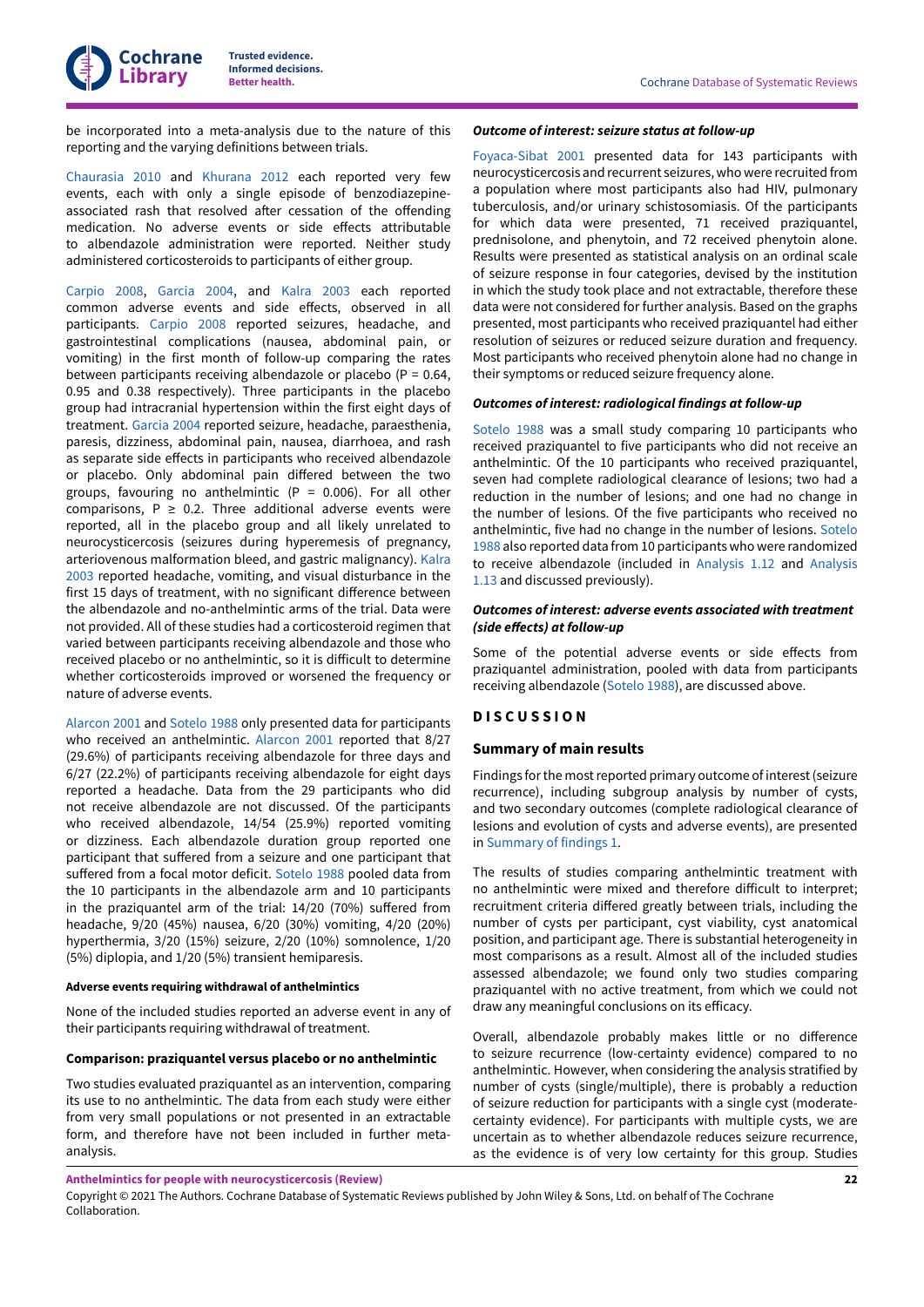contributing to the single cyst subgroup analysis only included participants with non-viable intraparenchymal cysts, and most only recruited children, whereas studies contributing to the multiple cysts subgroup included participants with viable and non-viable cysts, both intraparenchymal and extraparenchymal.

With regard to radiological findings, albendazole probably improves complete radiological clearance of lesions and evolution of cysts, with moderate-certainty evidence. These findings were conserved with stratification by cyst viability.

#### **Seizure recurrence**

For seizure recurrence, most studies individually trended towards a benefit of albendazole, though the pooled analysis showed no evidence to support benefit or harm, with low-certainty evidence. One study in particular, [Das 2007](#page-29-9), favoured no anthelmintic, and, as the largest study of the analysis, this finding had a large effect on the pooled results. It should be noted that [Das 2007](#page-29-9) recruited participants of any age, with multiple cysts of any viability or anatomical position ([Figure](#page-12-0) 2), and also had an unclear risk of bias in three categories (random sequence generation, allocation concealment, and blinding). As such, its inclusion in the analysis contributed to an assessment of low-certainty evidence for this outcome. However, we could not justify its exclusion from the analysis, given that its exclusion did not significantly improve the heterogeneity between studies, and there was no 'Risk of bias' domain that suggested a high risk.

Analysis was stratified by number of cysts, revealing that for participants with a single cyst, there was a probable benefit of albendazole compared to that of no anthelmintic, with moderatecertainty evidence. For participants with multiple cysts, the pooled evidence was of very low certainty, therefore we are uncertain whether albendazole reduces seizure recurrence for people with multiple cysts, though the trend of the findings was towards a detriment/harm of albendazole versus placebo or no anthelmintic.

It is important to note the low heterogeneity between studies recruiting participants with single cysts ([Figure](#page-12-0) 2), likely because all studies recruited participants with non-viable, intraparenchymal cysts, and most studies (three out of five) only recruited children. As a result, stratification by cyst viability (viable versus nonviable) and age (< 16 years versus ≥ 16 years) showed a similar trend to stratification by number of cysts (single versus multiple). Stratification by number of cysts was chosen for analysis as it has the strongest biological plausibility: summative burden of neurocysticerci could impact on the benefit or harm of anthelmintic treatment depending on the number of cysts, given that administration could lead to a co-ordinated parasite death and degradation, and therefore a detrimental immune response with increased inflammation and oedema, in participants with multiple cysts.

Given that the meta-analysis of data from participants with a single cyst exclusively includes participants with a non-viable intraparenchymal cyst, the results should be interpreted with caution. Unfortunately, data for single viable cysts are lacking from the studies identified by this review for comparison. Any data available for viable cysts are complicated by substantial heterogeneity between participants and low-certainty evidence, and as such are difficult to interpret ([Figure](#page-12-0) 2). The fact that a significant effect of albendazole is observed in a population with

a single non-viable cyst may be considered counterintuitive, given the consensus that these cysts are already non-viable. Degradation, however, takes months to years (a dying parasite rather than a dead parasite, both of which can appear as a non-viable cyst), and it is plausible that treatment with anthelmintics could hasten this process.

### **Complete radiological clearance of lesions**

For complete radiological clearance of lesions, there was evidence of a probable benefit of albendazole compared to placebo or no anthelmintic. Data contributing to this finding were all from follow-up within 12 months of treatment. For data to be included into the analysis for this outcome, all lesions at participant-level must have resolved completely and not calcified. One study, [Das 2007,](#page-29-9) reported results that suggested a reduction in complete radiological clearance in participants receiving albendazole compared to placebo, though it must be noted that this is one of the few studies that recruited participants with two cysts or more (without an upper limit), and as such included participants with the largest neurocysticerci burden. Despite the heterogeneity and direction of findings introduced by the inclusion of [Das 2007,](#page-29-9) the overall certainty of the evidence contributing to the pooled analysis was moderate.

#### **Evolution of cysts**

For evolution of cysts, there was evidence of a probable benefit of albendazole compared to placebo or no anthelmintic. Data contributing to this finding were all from follow-up within 12 months of treatment. The certainty of the evidence contributing to the pooled analysis was moderate. This outcome intended to capture the progression of cysts from viable to non-viable and events of calcification in addition to full radiological clearance, rather than full radiological clearance alone. All data were extracted at the participant level, not the lesion level. This limited the number of studies that could contribute to this outcome, as many studies reported lesion-level evolution, rather than presenting the data in such a way that would permit participant-level data extraction.

#### **Adverse events**

Participants treated with either albendazole or praziquantel appeared to experience more adverse events during treatment than those receiving placebo or no anthelmintic, with the most commonly reported adverse events or side effects being headache, abdominal pain, and nausea/vomiting. Studies reporting adverse events did so to a varying degree, therefore the frequency and nature of adverse events and side effects differed greatly between trials. None of the included studies reported an adverse event that required the withdrawal of treatment.

#### **Overall completeness and applicability of evidence**

We identified 16 relevant published studies. Most were published prior to the last update of this Cochrane Review and were included previously [\(Abba](#page-32-3) 2010). Three studies were new: two were published after the last update [\(Chaurasia](#page-29-5) 2010; [Khurana](#page-29-7) 2012), and one was published prior to it ([Foyaca-Sibat](#page-29-6) 2001). Two studies had more data available after the publication of further manuscripts since the last update of this review ([Carpio 2008](#page-29-14); de [Souza](#page-29-10) 2009). Unpublished data were provided for two studies ([Alarcon](#page-29-13) 2001; [Carpio 2008](#page-29-14)), after corresponding authors were contacted to clarify stratification between populations. All of the included studies were

**Anthelmintics for people with neurocysticercosis (Review)**

Copyright © 2021 The Authors. Cochrane Database of Systematic Reviews published by John Wiley & Sons, Ltd. on behalf of The Cochrane Collaboration.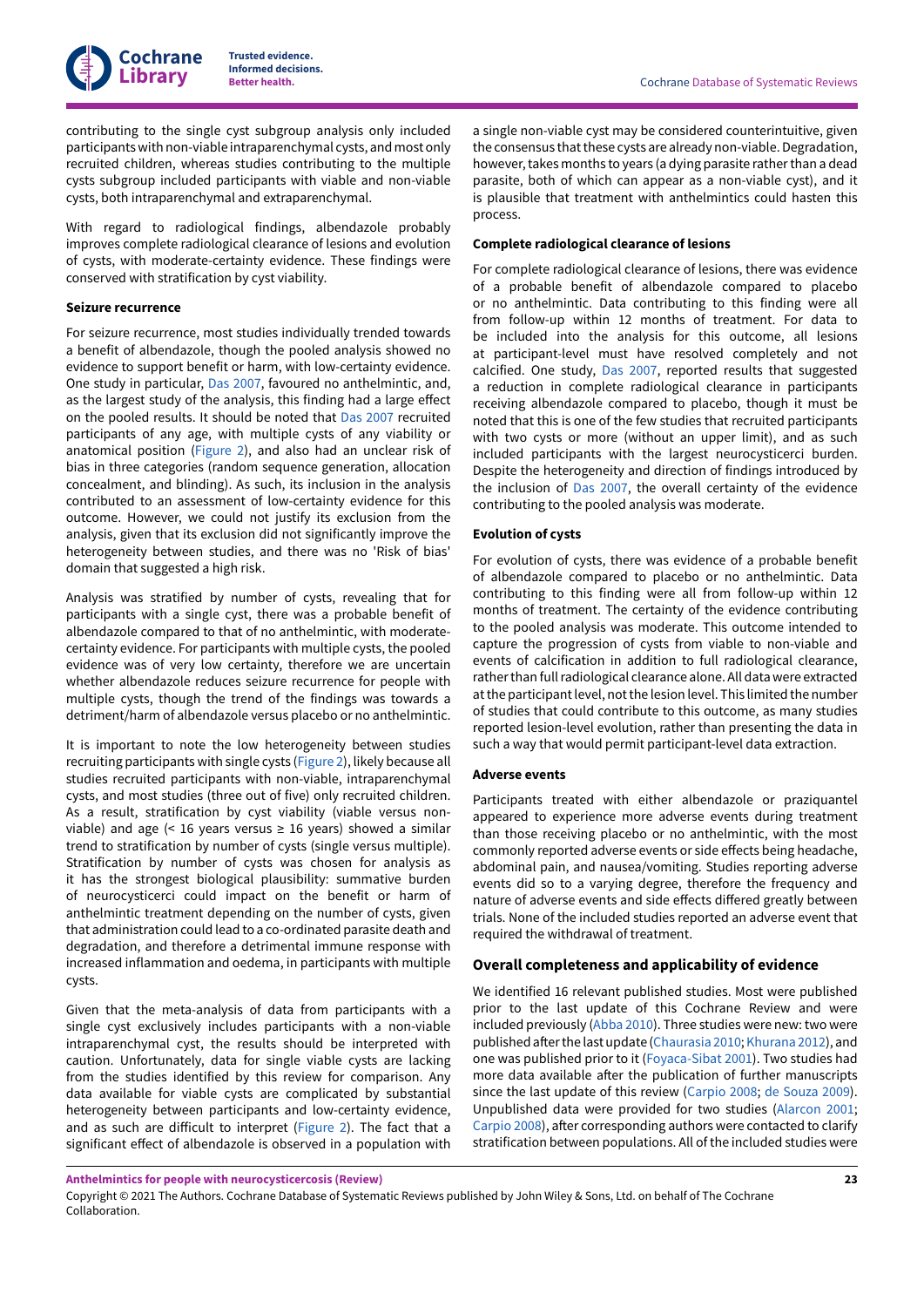

small: the largest enrolled 300 participants, and the smallest 25 participants.

This review does not fully represent the geographical burden of neurocysticercosis. All studies were based in Central and South America and South-East Asia, apart from one study from South Africa ([Foyaca-Sibat](#page-29-6) 2001), which could only be included in the results narrative, rather than the meta-analysis, due to its design and reporting methods. Consequently, there were no studies included in the meta-analysis from Africa or China, where *T solium* is endemic and neurocysticercosis frequently reported.

The study participants varied, including participants of all ages and those with different numbers and types of lesion. Studies that recruited children tended to include participants with a single, non-viable intraparenchymal cyst, whilst studies that recruited adults mostly included participants with multiple cysts of varying viability and anatomical position. This is likely a result of the natural history of neurocysticercosis: older participants have had more opportunity for cumulative exposure, leading to multiple cysts at different stages of progression.

Treatment comparisons of the included studies were wide-ranging, including varying treatment duration (from 3 to 28 days of albendazole), the use of placebo or no anthelmintic treatment, and the concurrent use of corticosteroids for no participants/ all participants/only participants receiving an anthelmintic. The true frequency of adverse events during treatment was difficult to ascertain given the different levels of reporting between studies. Headache, abdominal pain, nausea and vomiting were common, however in keeping with the known side effect profile of albendazole in the treatment of other helminth infections in clinical practice.

Of the 16 included studies, 11 reported seizure-related outcomes, arguably the most important set of outcomes to patients. All but one of the included studies assessed and reported on the radiological presence of cysts and their resolution or evolution. However, this may not directly correlate with the presence or severity of seizures or other symptoms. Radiological outcomes specific to neurocysticercosis are easy to assess, though their utility may be limited clinically.

All of the included studies were small. In addition, considerable heterogeneity was introduced by one relatively large but poorly reported study, with results mostly running in the opposite direction to those reported in other studies [\(Das 2007](#page-29-9)). This is perhaps explained by the study's recruitment criteria (multiple cysts with mixed viability and anatomical positions), but could also be due to unclear risk of bias for random sequence generation, allocation concealment, and blinding. This study was also one of the few trials that administered corticosteroids in the albendazole treatment arm but not in the placebo arm. As a result, the certainty of the evidence to which this study contributed was downgraded on GRADE assessment.

### **Quality of the evidence**

The risk of bias varied between studies; there appeared to be no correlation between risk of bias and either the trial size or how recently the study was conducted. Five studies had a low risk of bias across all indicators, six had an unclear risk of bias in one to three

indicators, and five had a high risk of bias in one to two indicators, along with zero to three indicators at unclear risk of bias.

Risk of bias was one of the key GRADE assessment considerations, along with inconsistency, which resulted in the downgrading of evidence to low certainty forthe outcome seizure recurrence before stratification. After stratifying by number of cysts, risk of bias and inconsistency continued to be of concern for participants with multiple cysts, along with indirectness. Together these considerations resulted in an assessment of very low-certainty evidence. For participants with a single cyst, imprecision was the only GRADE consideration of concern, resulting in an assessment of moderate-certainty evidence. Risk of bias was not a consideration of concern for the evidence available for this population.

For the outcome complete radiological clearance of lesions, inconsistency was the only GRADE consideration of concern, resulting in an assessment of moderate-certainty evidence. For the outcome evolution of cysts, imprecision was the only consideration of concern, resulting in an assessment of moderate-certainty evidence.

### **Potential biases in the review process**

Extraction of data exclusively at the participant level for metaanalysis in this review may have introduced selective outcome reporting, but we believe this method of extraction is preferable to including separate extraction and analyses at lesional-level. A large proportion of studies contributing to our findings recruited individuals with a single cyst. Studies that pooled lesional data could not be included in meta-analysis given our methods, but have been included in the narrative of the results.

The results after stratification by single or multiple cysts for the analysis of seizure recurrence could be explained by a number of variables (cyst viability, cyst anatomical position), as studies contributing to the data for single cysts exclusively recruited participants with non-viable intraparenchymal cysts. As a result, the observed low heterogeneity was likely due to multiple factors contributing to the comparison of more homogenous populations. We have presented the results and forest plots for all subgroup stratifications for clarity, leading with number of cysts given the highest biological plausibility.

Finally, consideration of seizures being equal could have biased our results. Some studies showed significance in general seizure improvement that was not present in individuals with focal seizures. These findings are included in the narrative of our results. However, most studies reported seizure outcomes without defining the type of seizure; even if our methods were to have included stratification by general/focal seizures it would not have changed our results.

### **Agreements and disagreements with other studies or reviews**

Our results vary slightly from other recent meta-analyses and reviews assessing albendazole compared to placebo or no anthelmintic, but the conclusions reached are similar.

A meta-analysis in children ([Mazumdar](#page-31-17) 2007; four trials, 400 participants) with neurocysticercosis revealed a higher remission of seizures in those treated with albendazole compared to controls (RR 1.26, 95% CI 1.09 to 1.46). This agrees with our findings, and

**Anthelmintics for people with neurocysticercosis (Review)**

Copyright © 2021 The Authors. Cochrane Database of Systematic Reviews published by John Wiley & Sons, Ltd. on behalf of The Cochrane Collaboration.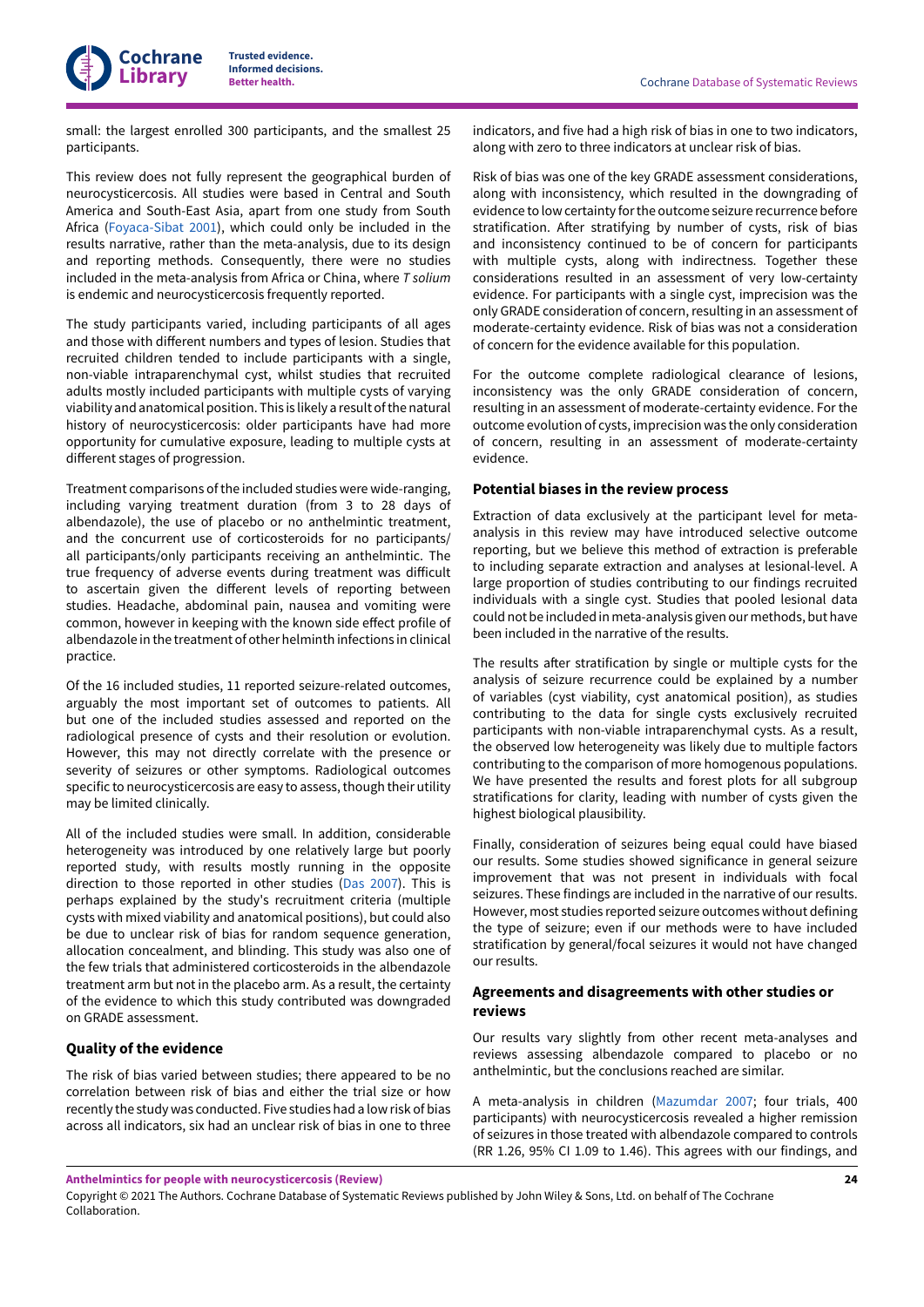the four studies were included in our search results. Three of these studies contribute to our analysis of five trials that recruited participants with a single non-viable intraparenchymal cyst. The authors of this review also reviewed 10 observational studies with varying results. The overall recommendation of this review was support for the use of albendazole for the treatment of children with one or two cysts secondary to neurocysticercosis.

Del [Brutto](#page-31-18) 2006 reported a meta-analysis of 11 randomized studies of participants with neurocysticercosis located in or adjacent to the cerebral parenchyma. Anthelmintic treatment was associated with complete radiological clearance of viable cysts (44% versus 19%; P = 0.025) at follow-up. Studies on non-viable cysts showed a trend towards lesion resolution favouring anthelmintic drugs (72% versus 63%;  $P = 0.38$ ), but this was not significant unless an outlying trial was excluded (69% versus 55%;  $P = 0.006$ ). In participants with non-viable cysts, risk for seizure recurrence was lower after anthelmintic treatment (14% versus 37%; P < 0.001). The single trial evaluating the frequency of seizures in participants with viable cysts showed a 67% reduction in the rate of generalized seizures with treatment (P = 0.006). All studies identified by Del [Brutto](#page-31-18) [2006](#page-31-18) were included in our literature search; nine contributed to our review ([Alarcon](#page-29-13) 2001; [Baranwal](#page-29-8) 1998; [Garcia](#page-29-15) 2004; [Gogia 2003](#page-29-11); [Kalra](#page-29-12) 2003; [Padma](#page-30-2) 1994; [Padma](#page-30-3) 1995; [Singhi 2004;](#page-30-5) [Sotelo](#page-30-6) 1988), and two were excluded because there was no supportive treatment arm for comparison ([Alarcon](#page-30-7) 1989; [Carpio 1995\)](#page-30-13).

[White](#page-32-1) 2018 provides updated guidelines for the treatment of neurocysticercosis by the Infectious Diseases Society of America (IDSA) and the American Society of Tropical Medicine and Hygiene (ASTMH). Treatment is recommended for viable cysts, with monotherapy (albendazole) for one to two cysts and dual therapy (albendazole and praziquantel) for more than two cysts. Data from [Garcia](#page-29-15) 2004, included in this review, recruited participants exclusively with viable cysts and showed a significant reduction in the numbers of generalized seizures amongst participants. These findings, along with the data from [Carpio 2008](#page-29-14), are the main evidence used in [White](#page-32-1) 2018 for viable cyst recommendations. Our findings do not provide sufficient evidence to support or dispute this; data for single viable cysts are lacking, and pooled analyses for multiple cysts have substantial heterogeneity. However, given the trend observed that albendazole may be detrimental with regard to seizure recurrence in participants with multiple cysts [\(Analysis 1.2\)](#page-54-0), including participants with viable cysts, advocating anthelmintic treatment as standard for patients with multiple cysts should be done with caution. [White](#page-32-1) 2018 advises that corticosteroids be used whenever anthelmintics are used. This could, in theory, mitigate the detrimental risk of anthelmintics in patients with multiple cysts, and our review was not designed to consider the impact of corticosteroids on anthelmintic administration specifically in the meta-analysis. However, a trend towards harm in participants with multiple cysts receiving albendazole was observed (more seizure recurrence), despite the fact that [Das 2007](#page-29-9), the largest study contributing to the meta-analysis for participants with multiple cysts, administered corticosteroids to participants receiving albendazole.

The updated IDSA/ASTMH guidelines recommend albendazole treatment for single enhancing (non-viable) cysts, which is supported by the results of this review, and no treatment for calcified lesions alone. Extraparenchymal cysts should be treated on a case-by-case basis, with the focus of therapy centred

**Better health.** Cochrane Database of Systematic Reviews

around neuroendoscopy, cerebrospinal fluid diversion, or other surgical managements depending on the anatomical nature of the cyst. Given the heterogeneity introduced by the inclusion of [Das 2007,](#page-29-9) a large study that included both intraparenchymal and extraparenchymal cysts, it could be that the inclusion of such complex patients impacted on the results of this trial.

### <span id="page-27-0"></span>**A U T H O R S ' C O N C L U S I O N S**

### **Implications for practice**

For participants presenting with seizures, the evidence suggests a benefit of albendazole for those with a single cyst, with a reduction in seizure recurrence. The evidence supporting this is of moderate certainty and is exclusively from studies that recruited participants with non-viable intraparenchymal cysts, with a large proportion of participants being children (< 16 years). Evidence of benefit or harm of albendazole treatment for participants with more than one cyst is lacking, due in part to few studies reporting on such populations, but also to a large trial with very few exclusion criteria to recruitment, leading to substantial heterogeneity when included in analysis. That being said, the observed trend in participants with multiple cysts was that of potential harm from albendazole treatment, with more seizure recurrence compared to placebo or no anthelmintic, although the certainty of this evidence is very low.

This review suggests that there is a benefit of albendazole treatment with regard to complete radiological clearance of lesions secondary to neurocysticercosis as well as the evolution of cysts, regardless of viability or participant age. Treatment for calcified lesions is not recommended. It should also be noted that radiological abnormalities do not necessarily correlate with clinical symptoms.

In summary, this review supports the use of albendazole treatment for patients with a single cyst. For patients with multiple cysts, there is no strong evidence either way, but our results suggest that there may be a risk of albendazole causing more harm, even with corticosteroid adjunctive therapy (there was no clear difference in albendazole efficacy between studies that did or did not co-administer corticosteroids to all participants). The current recommended duration of treatment (14 days - [White](#page-32-1) 2018) is longer than the treatment used in many of the studies included in this review, and requires further consideration, especially as many patients in the countries in which *T solium* is endemic are required to self-fund their health care.

### **Implications for research**

Our initial search identified multiple studies, particularly those published more recently, which were designed to compare different anthelmintic drug regimens and/or the addition of corticosteroid adjunctive therapy to anthelmintic treatment, even though robust evidence for the benefit of anthelmintic treatment versus no anthelmintics is lacking. These studies were excluded from our review, as per our protocol; our focus was on the benefit of anthelmintics compared to no anthelmintic. As a result, there have been very few additional randomized controlled trials included in this review compared to the previous version ([Abba](#page-32-3) 2010). Many of the additional manuscripts available from our updated search reported new analyses from studies conducted prior to 2010.

The certainty of evidence supporting the use of anthelmintics for people with neurocysticercosis is moderate at best. The

**Anthelmintics for people with neurocysticercosis (Review)**

Copyright © 2021 The Authors. Cochrane Database of Systematic Reviews published by John Wiley & Sons, Ltd. on behalf of The Cochrane Collaboration.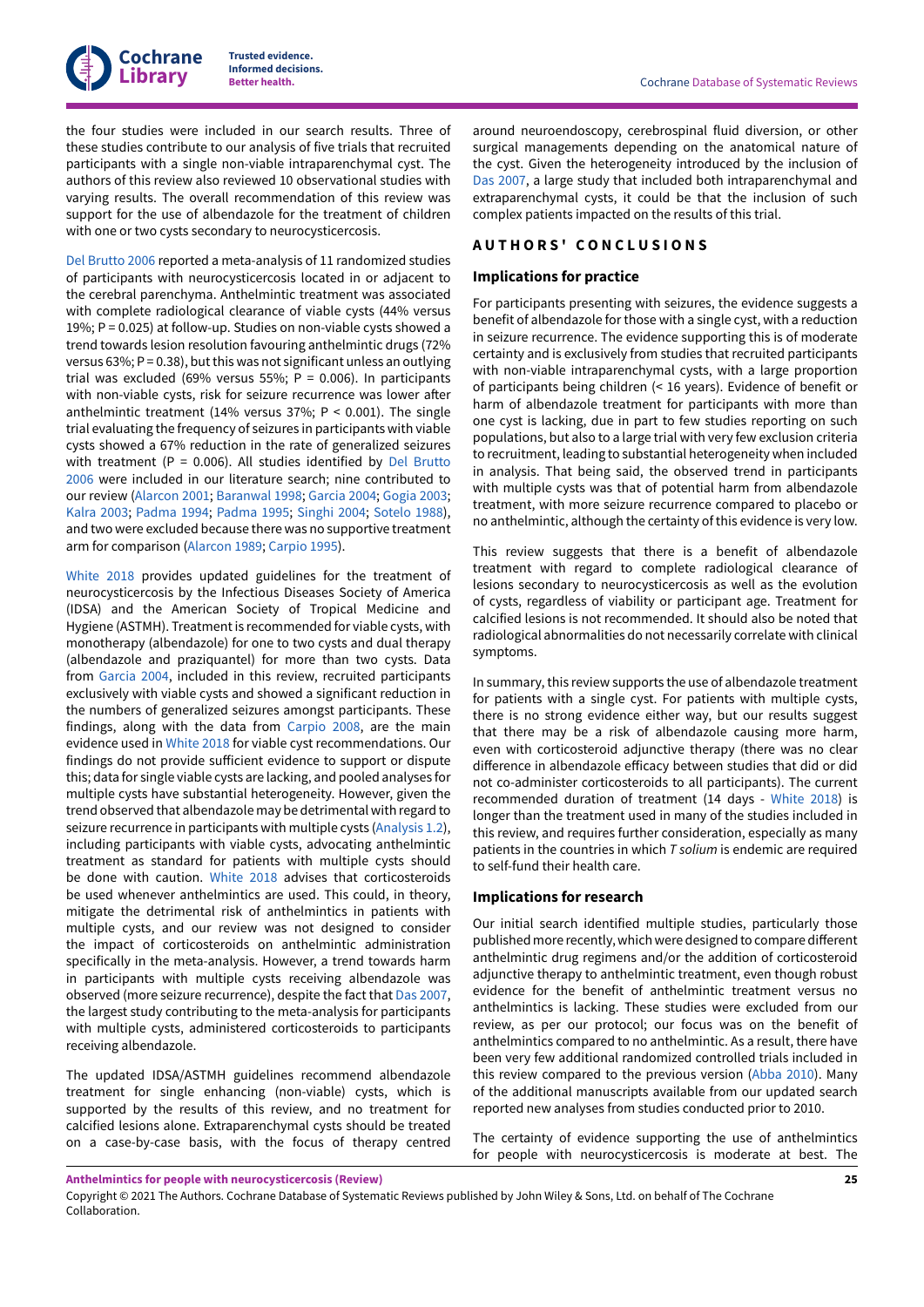

literature would benefit from further randomized controlled trials (particularly trials that recruit either participants with a single viable cyst or participants with multiple cysts) to address this question, central to the management of neurocysticercosis. In particular, there is a need for larger studies with data reported at the participant level (rather than the lesion level). The presentation of data in future studies should aim to allow for the stratification of participants by cyst number, cyst viability, and cyst anatomical position in order to support future systematic review and metaanalyses and permit an exploration of the nature of heterogeneity. All of these suggestions aim to improve the certainty of evidence available to support clinical decision-making; at present, none of the evidence found in this review could be considered of high certainty.

### <span id="page-28-0"></span>**A C K N O W L E D G E M E N T S**

The Academic Editor is Professor Mical Paul.

This review replaces the [Abba](#page-32-3) 2010 Cochrane Review, which previously replaced the original Cochrane Review on this topic [\(Salinas 1999\)](#page-32-2). We are grateful to Rodrigo Salinas and colleagues for the opportunity to update this review. We acknowledge that much of this protocol is based upon the original [Salinas 1999](#page-32-2) Cochrane Review and subsequent [Abba](#page-32-3) 2010 Cochrane Review update.

The editorial base of the Cochrane Infectious Diseases Group is funded by UK aid from the UK government for the benefit of lowand middle-income countries (project number 300342-104). The views expressed do not necessarily reflect the UK government's official policies.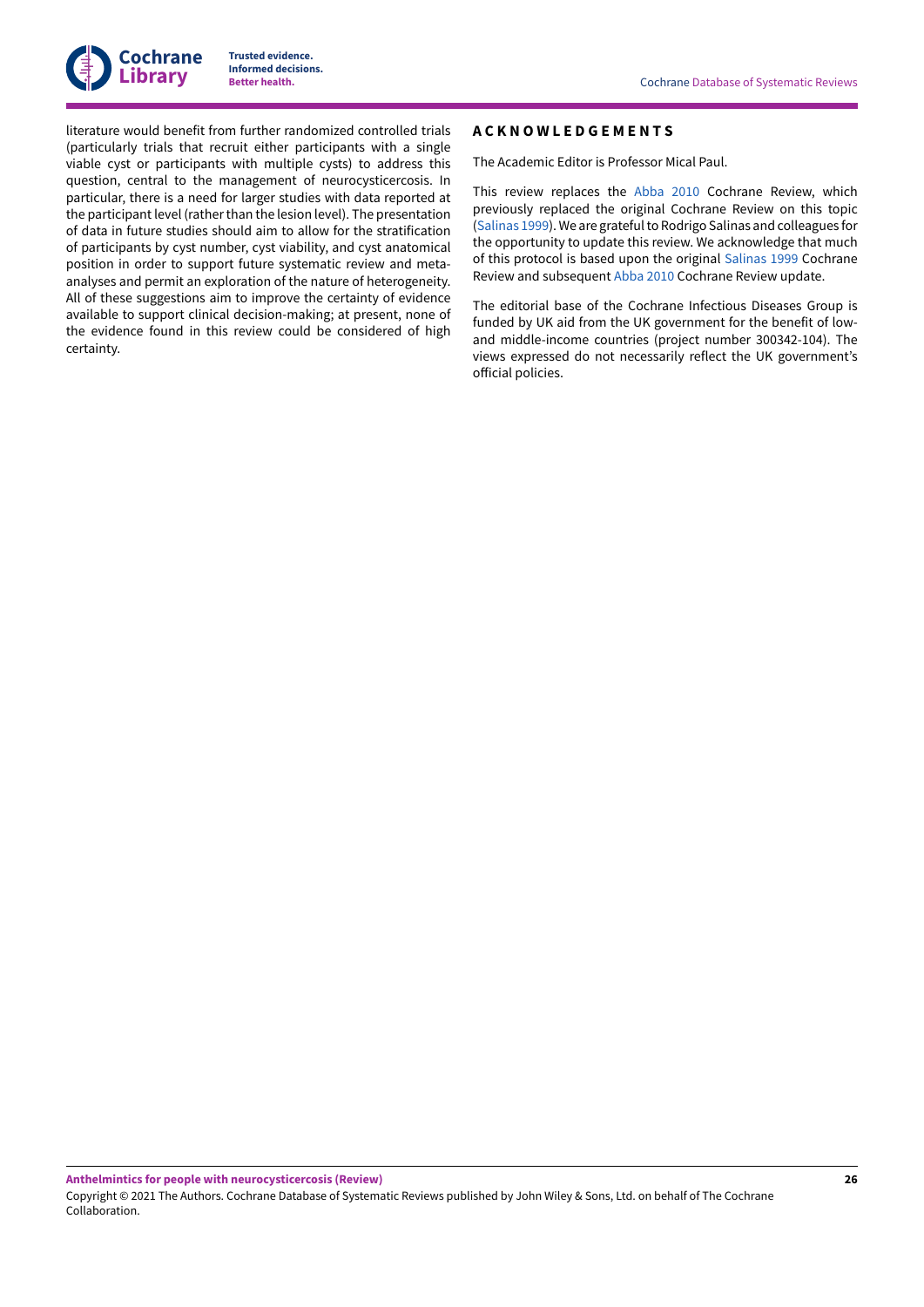# <span id="page-29-3"></span>**REFERENCES**

### <span id="page-29-4"></span><span id="page-29-0"></span>**References to studies included in this review**

### <span id="page-29-13"></span>**Alarcon 2001** *{published and unpublished data}*

Alarcon F, Duenas G, Diaz M, Cevallos N, Estrada G. Short course of albendazole therapy for neurocysticercosis: a prospective randomized trial comparing three days, eight days and the control group without albendazole. *Revista Ecuatoriana de Neurologia* 2001;**10**:1-2.

### <span id="page-29-8"></span>**Baranwal 1998** *{published data only}*

Baranwal AK, Singhi PD, Khandelwal N, Singhi SC. Albendazole therapy in children with focal seizures and single small enhancing computerized tomographic lesions: a randomized, placebo controlled, double-blind trial. *Pediatric Infectious Disease Journal* 1998;**17**(8):696-700.

Baranwal AK, Singhi PD, Khandelwal N, Singhi SC. Morphometry of single small enhancing computed tomographic lesions:  $outcome$  and effect of albendazole therapy. *Journal of Tropical Pediatrics* 2002;**48**:219-24.

Baranwal AK, Singhi PD, Singhi SC, Khandelwal N. Seizure recurrence and single small enhancing computed tomographic lesions: prognostic factors on long-term follow-up. *Journal of Child Neurology* 2001;**6**:443-4.

### <span id="page-29-14"></span>**Carpio 2008** *{published and unpublished data}*

Carpio A, Chang M, Zhang H, Romo ML, Jaramillo A, Hauser WA, et al. Exploring the complex associations over time among albendazole treatment, cyst evolution, and seizure outcomes in neurocysticercosis. *Epilepsia* 2019;**60(9)**:1820-8.

[\\*](#page-32-5)  Carpio A, Kelvin EA, Bagiella E, Leslie D, Leon P, Andrews H, et al. Effects of albendazole treatment on neurocysticercosis: a randomised controlled trial. *Journal of Neurology, Neurosurgery and Psychiatry* 2008;**79**:1050-5.

Montgomery MA, Ramos M, Kelvin EA, Carpio A, Jaramillo A, Hauser WA, et al. A longitudinal analysis of albendazole treatment effect on neurocysticercosis cyst evolution using multistate models. *Transactions of the Royal Society of Tropical Medicine and Hygiene* 2019;**1;113(12)**:781-8.

Romo ML, Wyka K, Carpio A, Leslie D, Andrews H, Bagiella E, et al. The effect of albendazole treatment on seizure outcomes in patients with symptomatic neurocysticercosis. *Transactions of the Royal Society of Tropical Medicine and Hygiene* 2015;**109**(11):738-46.

Thapa K, Romo ML, Carpio A, Leslie D, Andrews H, Hauser WA, et al. The effect of albendazole treatment on non-seizure outcomes in patients with symptomatic neurocysticercosis. *Transactions of the Royal Society of Tropical Medicine and Hygiene* 2018;**1;112(2)**:73-80.

### <span id="page-29-5"></span>**Chaurasia 2010** *{published data only}*

Chaurasia RN, Garg RK, Agarwall A, Kohli N, Verma R, Singh MK, et al. Three day albendazole therapy in patients with a solitary cysticercus granuloma: a randomized double blind placebo controlled study. *Southeast Asian Journal of Tropical Medicine and Public Health* 2010;**41(3)**:517-25.

#### <span id="page-29-9"></span>**Das 2007** *{published data only}*

Das K, Mondal GP, Banerjee M, Mukherjee BB, Singh OP. Role of antiparasitic therapy for seizures and resolution of lesions in neurocysticercosis patients: an 8 year randomised study. *Journal of Clinical Neuroscience* 2007;**14**(12):1172-7.

### <span id="page-29-10"></span>**de Souza 2009** *{published data only}*

de Souza A, Nalini A, Kovoor JM, Yeshraj G, Siddalingaiah HS, Thennarasu K. Natural history of solitary cerebral cysticercosis on serial magnetic resonance imaging and the effect of albendazole therapy on its evolution. *Journal of the Neurological Sciences* 2010;**288(1-2)**:135-41.

de Souza A, Nalini A, Kovoor JM, Yeshraj G, Siddalingaiah HS, Thennarasu K. Perilesional gliosis around solitary cerebral parenchymal cysticerci and long-term seizure outcome: a prospective study using serial magnetization transfer imaging. *Epilepsia* 2011;**52(10)**:1918-27.

de Souza A, Nalini A, Kovoor JM, Yeshraj G, Siddalingaiah HS, Thennarasu K. Prospective quantitative imaging study by magnetisation transfer for appearance of perilesional gliosis in solitary cerebral cysticercal lesion. *Neuroradiology Journal* 2010;**23(5)**:574-89.

<span id="page-29-1"></span>[\\*](#page-32-5)  de Souza A, Thennarasu K, Yeshraj G, Kovoor JME, Nalini A. Randomized controlled trial of albendazole in new onset epilepsy and MRI confirmed solitary cerebral cysticercal lesion: effect on long-term seizure outcome. Journal of the Neurological *Sciences* 2009;**276**:108-14.

#### <span id="page-29-6"></span>**Foyaca-Sibat 2001** *{published data only}*

<span id="page-29-2"></span>Foyaca-Sibat H, Ibañez-Valdés L. Clinical trial of praziquantel and prednisone in rural patients with neurocysticercosis presenting with recurrent epileptic attacks. *Internet Journal of Neurology* 2001;**1**(2):6 [ePages].

#### <span id="page-29-15"></span>**Garcia 2004** *{published data only}*

Garcia HH, Pretell EJ, Gilman RH, Martinez SM, Moulton LH, Del Brutto OH, et al. A trial of antiparasitic treatment to reduce the rate of seizures due to cerebral cysticercosis. *New England Journal of Medicine* 2004;**350**(3):249-58.

### <span id="page-29-11"></span>**Gogia 2003** *{published data only}*

Gogia S, Talukdar B, Choudhury V, Arora BS. Neurocysticercosis in children: clinical findings and response to albendazole therapy in a randomized, double-blind, placebo controlled trial in newly diagnosed cases. *Transactions of the Royal Society of Tropical Medicine and Hygiene* 2003;**97**(4):416-21.

#### <span id="page-29-12"></span>**Kalra 2003** *{published data only}*

Kalra V, Dua T, Kumar V. Efficacy of albendazole and shortcourse dexamethasone treatment in children with 1 or 2 ring-enhancing lesions of neurocysticercosis: a randomised controlled trial. *Journal of Pediatrics* 2003;**143**(1):111-4.

#### <span id="page-29-7"></span>**Khurana 2012** *{published data only}*

Khurana N, Garg RK, Verma R, Malhotra HS, Singh MK, Shukla R. Three-day versus 15-day course of albendazole therapy in

**Anthelmintics for people with neurocysticercosis (Review)**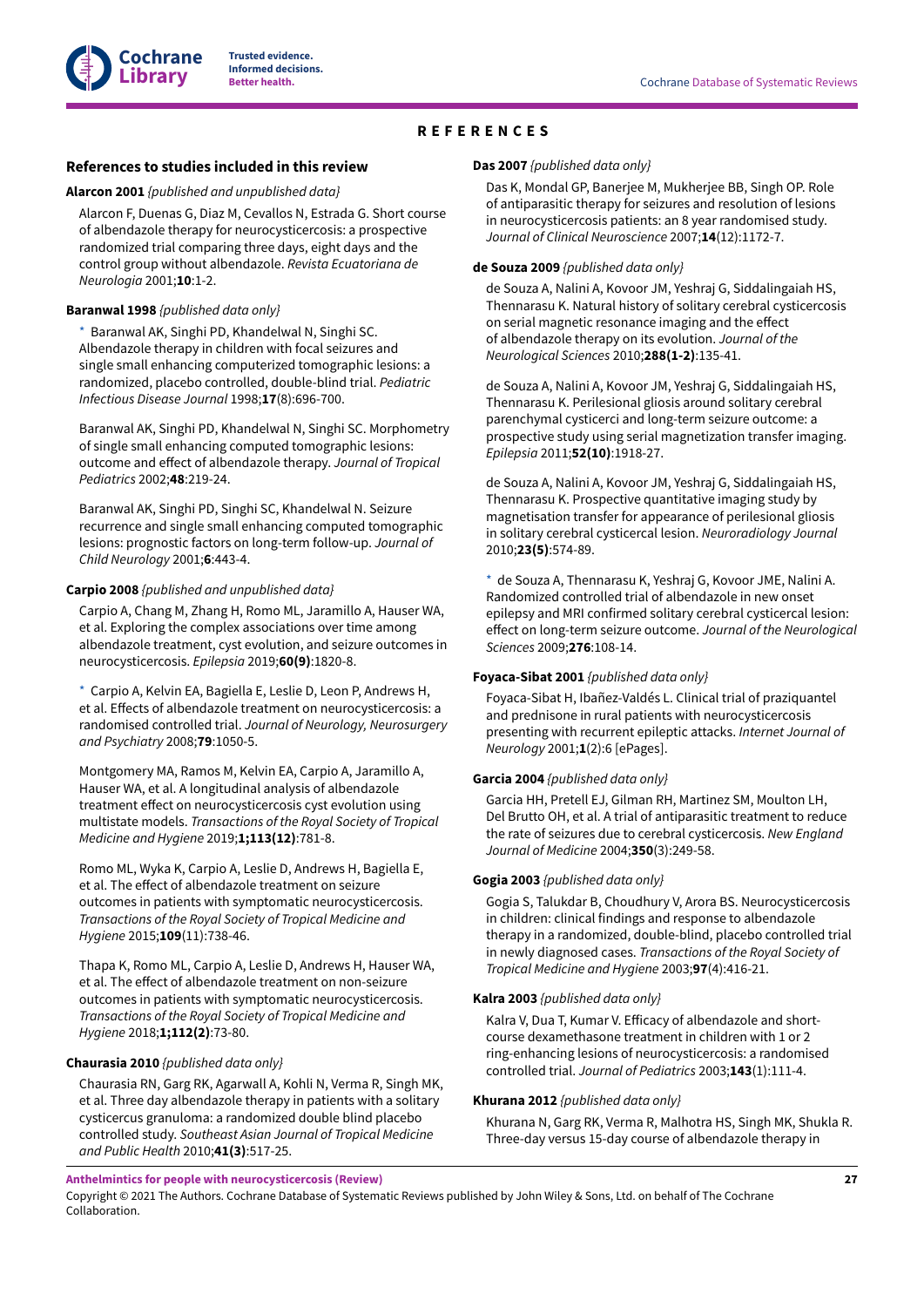<span id="page-30-1"></span><span id="page-30-0"></span>solitary cysticercus granuloma: an open label randomized trial. *Journal of the Neurological Sciences* 2012;**316**:36–41.

### <span id="page-30-2"></span>**Padma 1994** *{published data only}*

Padma MV, Behari M, Misra NK, Ahuja GK. Albendazole in single CT ring lesions in epilepsy. *Neurology* 1994;**44**:1344-6.

### <span id="page-30-3"></span>**Padma 1995** *{published data only}*

Padma MV, Bahari M, Misra NK, Ahuja GK. Albendazole in neurocysticercosis. *National Medical Journal of India* 1995;**8**(6):255-8.

### <span id="page-30-4"></span>**Singhi 2000** *{published data only}*

Singhi P, Ray M, Singhi S, Khandelwal N. Clinical spectrum of 500 children with neurocysticercosis and response to albendazole therapy. *Journal of Child Neurology* 2000;**15**(4):207-13.

### <span id="page-30-5"></span>**Singhi 2004** *{published data only}*

Singhi P, Jain V, Khandelwal N. Corticosteroids versus albendazole for treatment of single small enhancing computed tomographic lesions in children with neurocysticercosis. *Journal of Child Neurology* 2004;**19(5)**:323-7.

### <span id="page-30-6"></span>**Sotelo 1988** *{published data only}*

Sotelo J, Escobedo F, Penagos P. Albendazole vs praziquantel for therapy for neurocysticercosis. A controlled trial. *Archives of Neurology* 1988;**45**(5):532-4.

### **References to studies excluded from this review**

#### <span id="page-30-7"></span>**Alarcon 1989** *{published data only}*

Alarcon F, Escalante L, Duenas G, Montalvo M, Roman M. Neurocysticercosis: short course of treatment with albendazole. *Archives of Neurology* 1989;**46(11)**:1231-6.

### **Botero 1993** *{published data only}*

Botero D, Uribe CS, Sanchez JL, Alzate T, Velasquez G, Ocampo NE, et al. Short course albendazole treatment for neurocysticercosis in Columbia. *Transactions of the Royal Society of Tropical Medicine and Hygiene* 1993;**87**(5):576-7.

#### **Bustos 2006** *{published data only}*

Bustos JA, Pretell EJ, Llanos-Zavalaga F, Gilman RH, Del Brutto OH, Garcia HH, et al. Efficacy of a 3-day course of albendazole treatment in patients with a single neurocysticercosis cyst. *Clinical Neurology and Neurosurgery* 2006;**108(2)**:193-4.

### <span id="page-30-13"></span>**Carpio 1995** *{published data only}*

Carpio A, Santillán F, León P, Flores C, Hauser WA. Is the course of neurocysticercosis modified by treatment with antihelminthic agents? *Archives of Internal Medicine* 1995;**155(18)**:1982-8.

#### **Chen 1984** *{published data only}*

Chen WK. Effect of praziquantel in the treatment of 111 cases of cerebral cysticercosis cellulosae. *Zhonghua Nei Ke Za Zhi [Chinese Journal of Internal Medicine]* 1984;**23(9)**:561-3.

### <span id="page-30-8"></span>**Cruz 1995** *{published data only}*

Cruz I, Cruz ME, Carrasco F, Horton J. Neurocysticercosis: optimal dose treatment with albendazole. *Journal of Neurological Sciences* 1995;**133(1-2)**:152–4.

### **Del Brutto 1997** *{published data only}*

Del Brutto OH. Albendazole therapy for subarachnoid cysticerci: clinical and neuroimaging analysis of 17 patients. *Journal of Neurology, Neurosurgery and Psychiatry* 1997;**62(6)**:659–61.

### <span id="page-30-9"></span>**Del Brutto 1999** *{published data only}*

Del Brutto OH, Campos X, Sanchez J, Mosquera A. Single-day praziquantel versus 1-week albendazole for neurocysticercosis. *Neurology* 1999;**23(52)**:1079–81.

### **Escobedo 1987** *{published data only}*

Escobedo F, Penagos P, Rodriguez J, Sotelo J. Albendazole therapy for neurocysticercosis. *Archives of Internal Medicine* 1987;**147(4)**:738-41.

### **Foyaca-Sibat 2016** *{published data only}*

Foyaca-Sibat H, Ibanez-Valdes LDF. Clinical trial of praziquantel and prednisone in HIV-patients presenting uncontrolled epilepsy due to intraparenchymal neurocysticercosis. *Epilepsia* 2016;**57 Suppl 2**:226–33.

### <span id="page-30-10"></span>**Garcia 1997** *{published data only}*

Garcia H, Gilman R, Catacora M, Verastegui M, Gonzalez AE, Tsang VCW, et al. Serologic evolution of neurocysticercosis patients after antiparasitic therapy. Journal of Infectious *Diseases* 1997;**175**:486–9.

[\\*](#page-32-5)  Garcia HH, Gilman RH, Horton J, Martinez M, Herrera G, Altamirano J, et al, Cysticercosis Working Group in Peru. Albendazole therapy for neurocysticercosis: a prospective double-blind trial comparing 7 versus 14 days of treatment. *Neurology* 1997;**48**(5):1421–7.

### <span id="page-30-11"></span>**Gongora-Rivera 2006** *{published data only}*

Gongora-Rivera F, Soto-Hernandez JL, Gonzalez Esquive lD, Cook HJ, Marquez-Caraveo C, Hernandez Davila R, et al. Albendazole trials at 15 or 30 mg/kg/day for subarachnoid and intraventricular cysticercosis. *Neurology* 2996;**66(3)**:436–8.

### <span id="page-30-12"></span>**Kaur 2009** *{published data only}*

Kaur S, Singhi P, Singhi S, Khandelwal N. Combination therapy with albendazole and praziquantel versus albendazole alone in children with seizures and single lesion neurocysticercosis. *Pediatric Infectious Disease Journal* 2009;**28(5)**:403–6.

### **Ma 1984** *{published data only}*

Ma YX. A clinical study on the treatment of cerebral cysticercosis with praziquantel. *Zhonghua Yi Xue Za Zhi [Chinese Journal of Internal Medicine]* 1984;**64(2)**:79-83.

#### **Pretell 2000** *{published data only}*

Pretell EJ, Garcia HH, Custodio N, Padilla C, Alvarado M, Gilman RH, et al. Short regimen of praziquantel in the treatment of single brain enhancing lesions. *Clinical Neurology and Neurosurgery* 2000;**102(4)**:215-8.

**Anthelmintics for people with neurocysticercosis (Review)**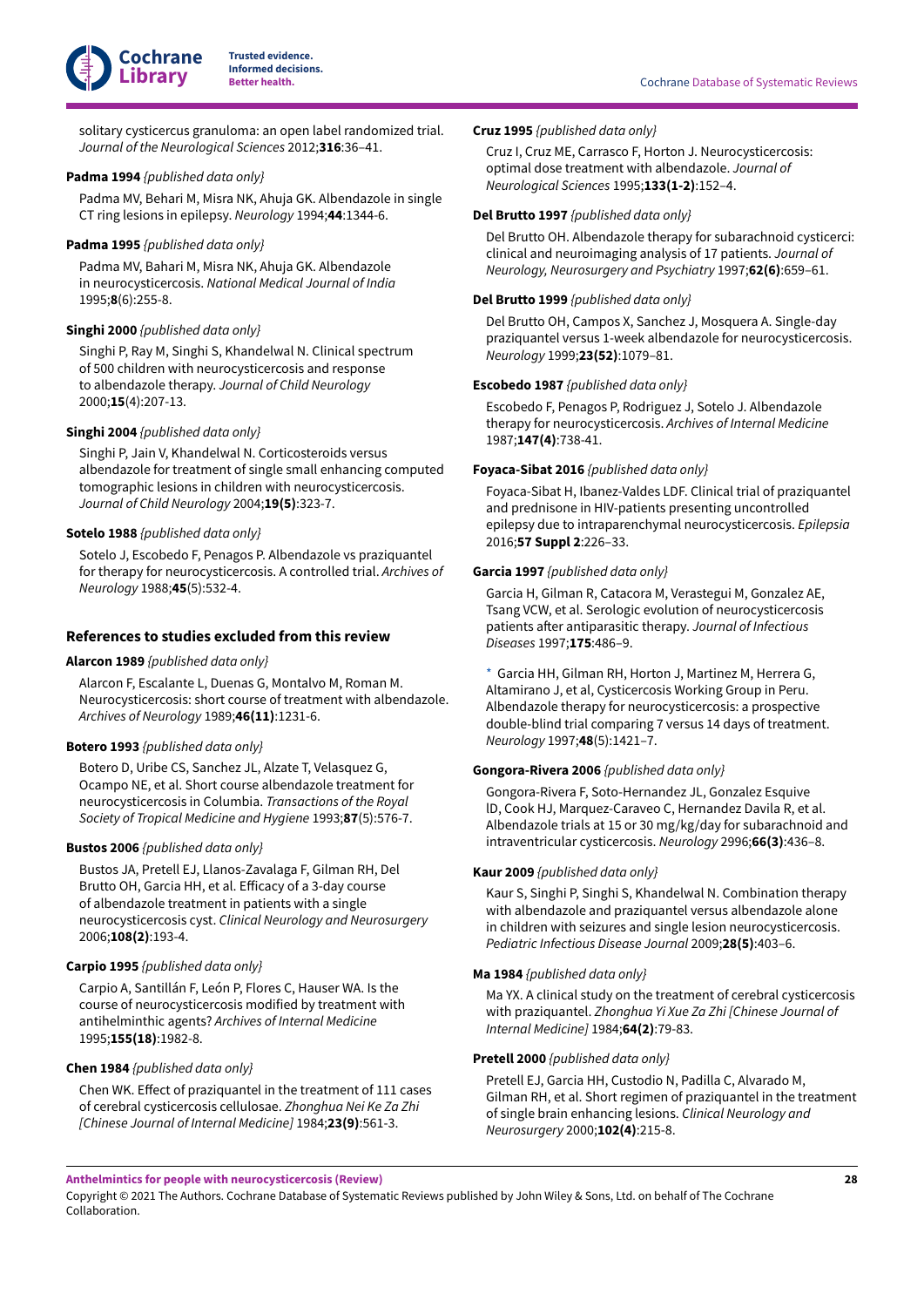

### <span id="page-31-15"></span>**Singhi 2003** *{published data only}*

Singhi P, Dayal D, Khandelwal N. One week versus four weeks of albendazole therapy for neurocysticercosis in children: a randomized, placebo controlled double-blind trial. *Pediatric Infectious Disease Journal* 2003;**22**(3):268–72.

### <span id="page-31-16"></span>**Sotelo 1990** *{published data only}*

Sotelo J, Del Brutto OH, Penagos P, Escobedo F, Torres B, Rodriguez-Carbajal J, et al. Comparison of therapeutic regimen of anticystercal drugs for parenchymal brain cysticercosis. *Journal of Neurology* 1990;**237**:69–72.

### **Thussu 2008** *{published data only}*

Thussu A, Chattopadhyay A, Sawhney IM, Khandelwal N. Albendazole therapy for single small enhancing CT lesions (SSECTL) in the brain in epilepsy. *Journal of Neurology, Neurosurgery and Psychiatry* 2008;**79(3)**:272-5.

### **Additional references**

### <span id="page-31-11"></span>**Boutron 2021**

Boutron I, Page MJ, Higgins JPT, Altman DG, Lundh A, Hróbjartsson A. Chapter 7: Considering bias and conflicts of interest among the included studies. In: Higgins JP, Thomas J, Chandler J, Cumpston M, Li T, Page MJ, Welch VA, editor(s). Cochrane Handbook for Systematic Reviews of Interventions Version 6.2 (updated February 2021). Cochrane, 2021. Available from training.cochrane.org/handbook.

### <span id="page-31-4"></span>**Carabin 2011**

Carabin H, Ndimubanze PC, Budke CM, Nguyen H, Qian Y, Cowan LD, et al. Clinical manifestations associated with neurocysticercosis: a systematic review. *PLOS Neglected Tropical Diseases* 2011;**5**(5):e1152.

#### <span id="page-31-1"></span>**Coyle 2012**

Coyle CM, Mahanty S, Zunt JR, Wallin MT, Cantey PT, White AC, et al. Neurocysticercosis: neglected but not forgotten. *PLOS Neglected Tropical Diseases* 2012;**6**(5):e1500.

#### <span id="page-31-5"></span>**Degiorgio 2002**

Degiorgio CM, Houston I, Oviedo S, Sorvillo F. Deaths associated with cysticercosis. Report of three cases and review of the literature. *Neurosurgical Focus* 2002;**12(6)**:e2.

### <span id="page-31-7"></span>**Degiorgio 2004**

Degiorgio CM, Medina MT, Duron R, Zee C, Escueta SP. Neurocysticercosis. *Epilepsy Currents* 2004;**4**(3):107-11.

#### <span id="page-31-18"></span>**Del Brutto 2006**

Del Brutto OH, Roos KL, Coffey CS, García HH. Meta-analysis: cysticidal drugs for neurocysticercosis: albendazole and praziquantel. *Annals of Internal Medicine* 2006;**145**(1):43-51.

#### <span id="page-31-6"></span>**Del Brutto 2017**

Del Brutto OH, Nash TE, White AC, Rajshekhar V, Wilkins PP, Singh G, et al. Revised diagnostic criteria for neurocysticercosis. *Journal of Neurological Science* 2017;**15**(372):202-10.

### <span id="page-31-9"></span>**Garcia 2002**

Garcia HH, Evans CA, Nash TE, Takayanagui OM, White AC Jr, Botero D, et al. Current consensus guidelines for treatment of neurocysticercosis. *Clinical Microbiology Reviews* 2002;**15**(4):747-56.

### <span id="page-31-12"></span>**Jüni 2001**

Jüni P, Altman DG, Egger M. Systematic reviews in health care: assessing the quality of controlled clinical trials. *BMJ* 2001;**323**(7303):42-6.

### <span id="page-31-8"></span>**Leite 2000**

Leite JP, Terra-Bustamante VC, Fernandes RMF, Santos AL, Chimelli L, Sakomoto AC, et al. Calcified neurocysticercosis lesions and postsurgery seizure control in temporal lobe epilepsy. *Neurology* 2000;**55**(10):1485-91.

#### <span id="page-31-0"></span>**Lescano 2009**

Lescano AG, Garcia HH, Gilman RH, Gavidia CM, Tsang VCW, Rodriguez S, et al. Taenia solium cysticercosis hotspots surrounding tapeworm carriers: clustering on human seroprevalence but not on seizures. *PLOS Neglected Tropical Diseases* 2009;**3**:e371.

### <span id="page-31-17"></span>**Mazumdar 2007**

Mazumdar M, Pandharipande P, Poduri A. Does albendazole affect seizure remission and computed tomography response in children with neurocysticercosis? A systematic review and meta-analysis. *Journal of Child Neurology* 2007;**22**(2):135-42.

### <span id="page-31-10"></span>**Review Manager 2020 [Computer program]**

Nordic Cochrane Centre, The Cochrane Collaboration Review Manager 5 (RevMan 5). Version 5.4. Copenhagen: Nordic Cochrane Centre, The Cochrane Collaboration, 2020.

### <span id="page-31-3"></span>**Roman 2000**

Roman G, Sotelo J, Del Brutto O, Flissier A, Dumas M, Wadia N, et al. A proposal to declare neurocysticercosis an international reportable disease. *Bulletin of the World Health Organization* 2000;**78**(3):399-406.

#### <span id="page-31-13"></span>**Ryan 2016**

Ryan R, Hill S. How to GRADE the quality of the evidence version 3.0. Cochrane Consumers and Communication Group. Cochrane 2016. Available at cccrg.cochrane.org/author-resources.

### <span id="page-31-2"></span>**Savioli 2010**

Savioli LS, Daumerie D. First WHO report on neglected tropical diseases: working to overcome the global impact of neglected tropical diseases. 1st edition. Vol. **1**. Geneva: World Health Organization, 2010.

#### <span id="page-31-14"></span>**Schünemann 2021**

Schünemann HJ, Higgins JPT, Vist GE, Glasziou P, Akl EA, Skoetz N, et al. Chapter 14: Completing 'Summary of findings' tables and grading the certainty of the evidence. In: Higgins JP, Thomas J, Chandler J, Cumpston M, Li T, Page MJ, Welch VA, editor(s). Cochrane Handbook for Systematic Reviews of Interventions Version 6.2 (updated February 2021). Cochrane, 2021. Available from training.cochrane.org/handbook.

**Anthelmintics for people with neurocysticercosis (Review)**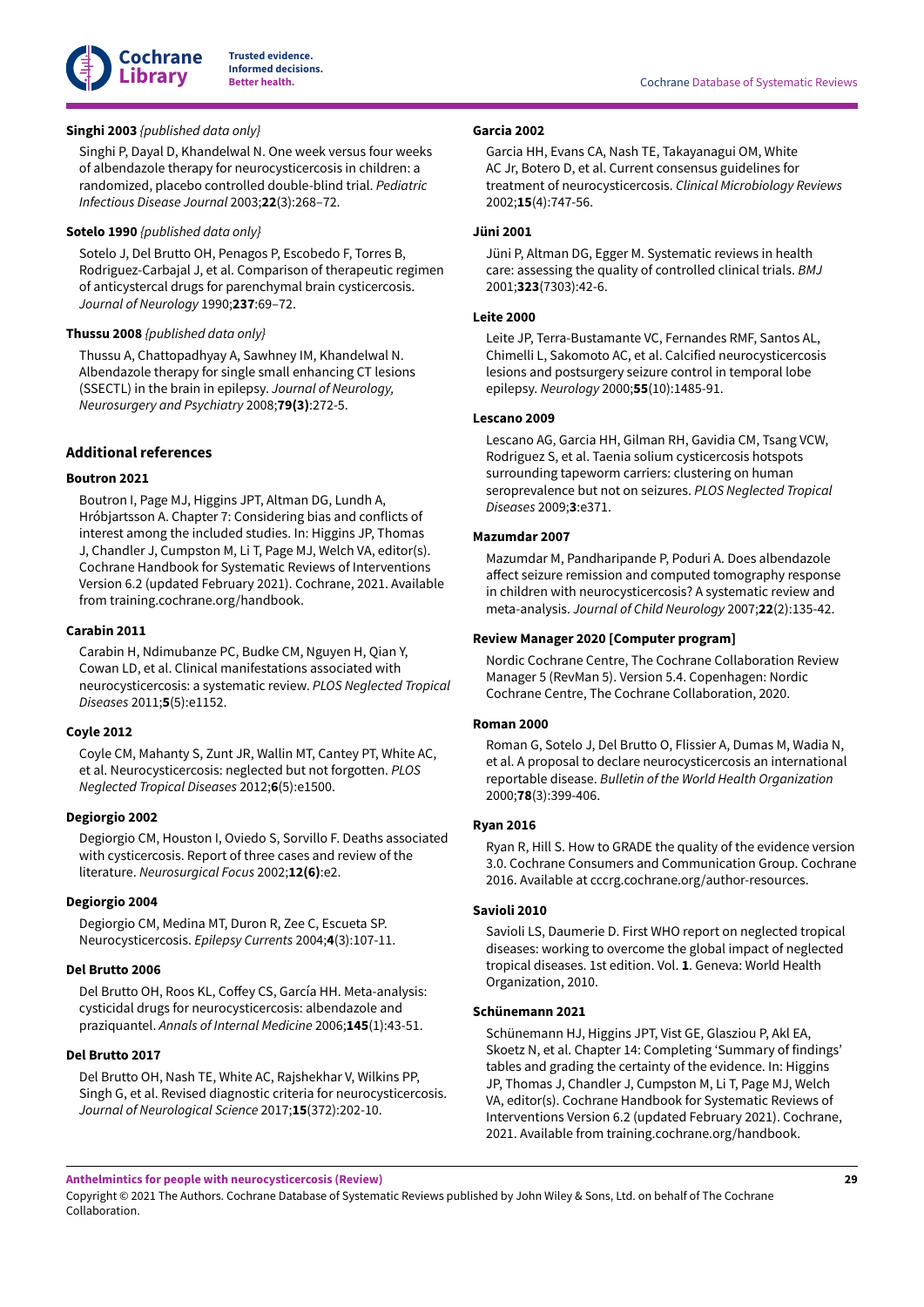

### <span id="page-32-1"></span>**White 2018**

White AC, Coyle CM, Rajshekhar V, Singh G, Hauser WA, Mohanty A, et al. Diagnosis and treatment of neurocysticercosis: 2017. Clinical Practice Guidelines by the Infectious Diseases Society of America (IDSA) and the American Society of Tropical Medicine and Hygiene (ASTMH). *Clinical Infectious Diseases* 2018;**66**(8):e49–75.

### **References to other published versions of this review**

#### <span id="page-32-3"></span>**Abba 2010**

Abba K, Ramaratnam S, Ranganathan LN. Anthelmintics for people with neurocysticercosis. *Cochrane Database of*

# <span id="page-32-0"></span>**C H A R A C T E R I S T I C S O F S T U D I E S**

<span id="page-32-4"></span>**Characteristics of included studies** *[ordered by study ID]*

**[Alarcon](#page-29-13) 2001**

*Systematic Reviews* 2010, Issue 3. Art. No: CD000215. [DOI: [10.1002/14651858.CD000215.pub3\]](https://doi.org/10.1002%2F14651858.CD000215.pub3)

### <span id="page-32-2"></span>**Salinas 1999**

Salinas R, Prasad K. Drugs for treating neurocysticercosis (tapeworm infection of the brain). *Cochrane Database of Systematic Reviews* 1999, Issue 4. Art. No: CD000215. [DOI: [10.1002/14651858.CD000215.pub2\]](https://doi.org/10.1002%2F14651858.CD000215.pub2)

<span id="page-32-5"></span>\* Indicates the major publication for the study

| <b>Study characteristics</b> |                                                                                                                                                                                                                                                                         |
|------------------------------|-------------------------------------------------------------------------------------------------------------------------------------------------------------------------------------------------------------------------------------------------------------------------|
| Methods                      | Type of study: randomized controlled trial                                                                                                                                                                                                                              |
|                              | Duration: participants followed up for 12 months (primary outcome) and 24 months (secondary out-<br>come), recruited between January 1989 and December 1996                                                                                                             |
| Participants                 | Number: 95 enrolled, data available for 83 after exclusions/loss to follow-up (36 male, 47 female)                                                                                                                                                                      |
|                              | Inclusion criteria: males and females of all ages, neurological signs and symptoms for between 1 week<br>and 3 years, 1 to 6 non-enhancing parenchymal cysts on CT                                                                                                      |
|                              | Exclusion criteria: ring-like or nodular enhanced cysts on CT, perilesional oedema, subarachnoid or in-<br>traventricular cysts, hydrocephalus, previous treatment with albendazole or praziquantel, pregnant<br>women, and clinical evidence intracranial hypertension |
|                              | Types of lesion: viable cysts                                                                                                                                                                                                                                           |
|                              | Position of lesions: intraparenchymal                                                                                                                                                                                                                                   |
|                              | Number of lesions: 1 to 6                                                                                                                                                                                                                                               |
| Interventions                | Group 1. Albendazole: 15 mg/kg daily for 3 days                                                                                                                                                                                                                         |
|                              | Group 2. Albendazole: 15 mg/kg daily for 8 days                                                                                                                                                                                                                         |
|                              | Group 3. No albendazole                                                                                                                                                                                                                                                 |
|                              | All groups: antiepileptics (symptomatic only)                                                                                                                                                                                                                           |
| Outcomes                     | Included in meta-analysis: seizure recurrence (≥ 24 months), surgical intervention (24 months), com-<br>plete radiological clearance of lesions (12 months)                                                                                                             |
|                              | Included in narrative only: frequency and nature of adverse events                                                                                                                                                                                                      |
| <b>Notes</b>                 | Location: Ecuador                                                                                                                                                                                                                                                       |
|                              | Source of funding: not stated                                                                                                                                                                                                                                           |
| <b>Risk of bias</b>          |                                                                                                                                                                                                                                                                         |

**Anthelmintics for people with neurocysticercosis (Review)**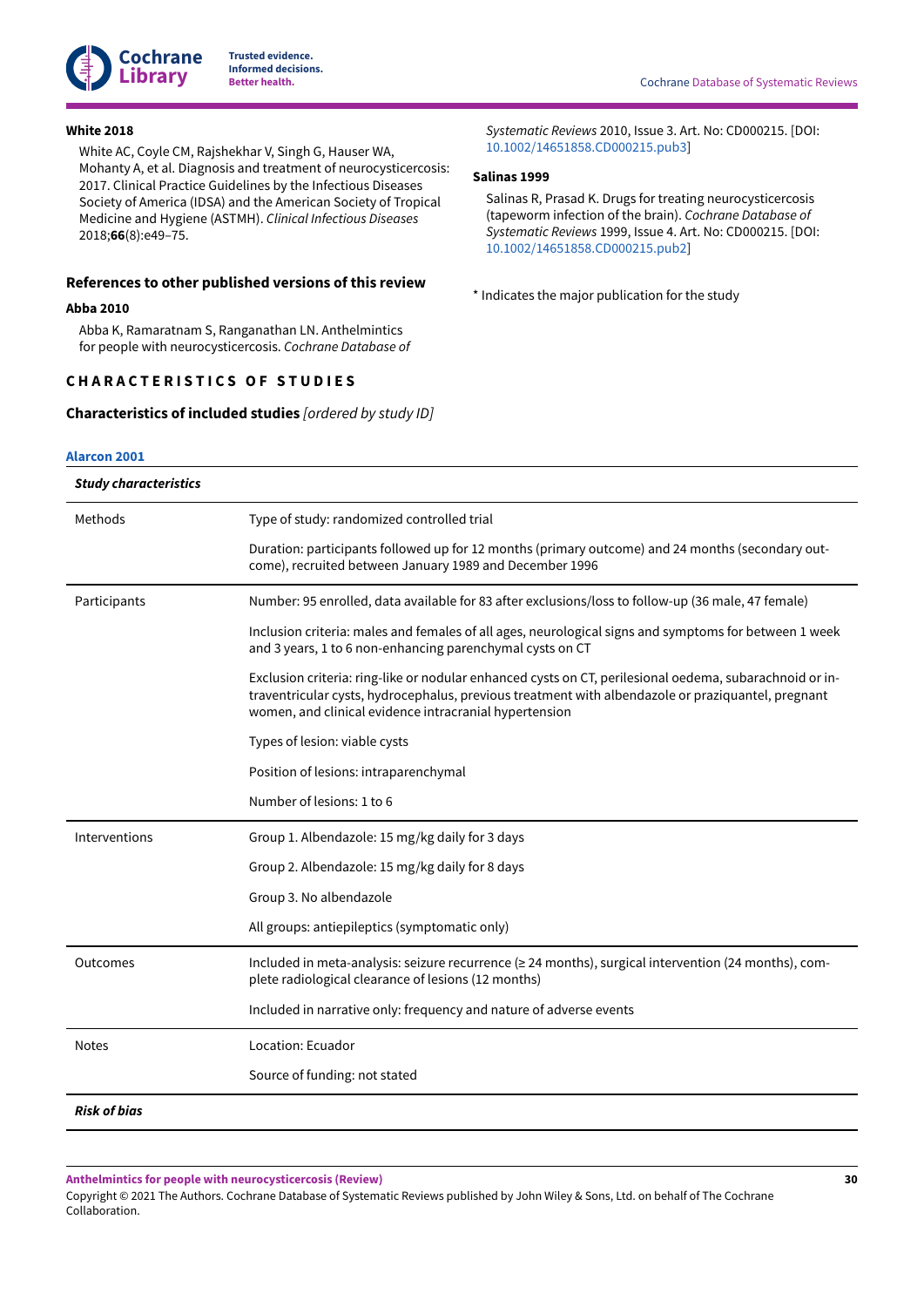

### **[Alarcon](#page-29-13) 2001**  *(Continued)*

| <b>Bias</b>                                                                              | Authors' judgement | <b>Support for judgement</b>                                                                                                                                           |
|------------------------------------------------------------------------------------------|--------------------|------------------------------------------------------------------------------------------------------------------------------------------------------------------------|
| Random sequence genera-<br>tion (selection bias)                                         | Unclear risk       | Method not stated, but trial described as "randomized".                                                                                                                |
| Allocation concealment<br>(selection bias)                                               | Unclear risk       | Not described                                                                                                                                                          |
| <b>Blinding of participants</b><br>and personnel (perfor-<br>mance bias)<br>All outcomes | High risk          | No placebo used, and no blinding described.                                                                                                                            |
| Blinding of outcome as-<br>sessment (detection bias)<br>All outcomes                     | Low risk           | Quote: "Evaluation of the number of cysts on CT at baseline and at follow-up<br>was performed by a single neuroradiologist (GD) blinded to treatment alloca-<br>tion." |
| Incomplete outcome data<br>(attrition bias)<br>All outcomes                              | Low risk           | 95 participants randomized: 8 excluded before starting treatment, 4 lost to fol-<br>low-up, 83 (87%) included in the analysis.                                         |
| Selective reporting (re-<br>porting bias)                                                | Low risk           | No evidence of selective reporting                                                                                                                                     |
| Other bias                                                                               | Low risk           | No evidence of other bias                                                                                                                                              |

### **[Baranwal](#page-29-8) 1998**

| <b>Study characteristics</b> |                                                                                                                                                           |
|------------------------------|-----------------------------------------------------------------------------------------------------------------------------------------------------------|
| Methods                      | Type of study: randomized controlled trial                                                                                                                |
|                              | Duration: participants followed up for 15 months, dates not stated                                                                                        |
| Participants                 | Number: 72 enrolled, data available for 63 after exclusions/loss to follow-up (34 male, 29 female)                                                        |
|                              | Inclusion criteria: children aged 2 to 12 years, focal seizures for < 3 months, "single small enhancing<br>computerised tomographic lesion" on CT < 20 mm |
|                              | Exclusion criteria: neurological deficit, suspected tuberculosis                                                                                          |
|                              | Types of lesion: non-viable cyst                                                                                                                          |
|                              | Position of lesions: intraparenchymal                                                                                                                     |
|                              | Number of lesions: 1                                                                                                                                      |
| Interventions                | Group 1. Albendazole: 15 mg/kg daily in 2 divided doses for 28 days                                                                                       |
|                              | Group 2. Placebo: identical dextrose capsules for 28 days                                                                                                 |
|                              | All groups: prednisolone (all), antiepileptics (symptomatic only)                                                                                         |
| Outcomes                     | Included in meta-analysis: seizure recurrence (15 months), complete radiological clearance of lesions<br>(3 months), evolution of cysts (3 months)        |
|                              | Included in narrative only: frequency and nature of adverse events                                                                                        |

**Anthelmintics for people with neurocysticercosis (Review)**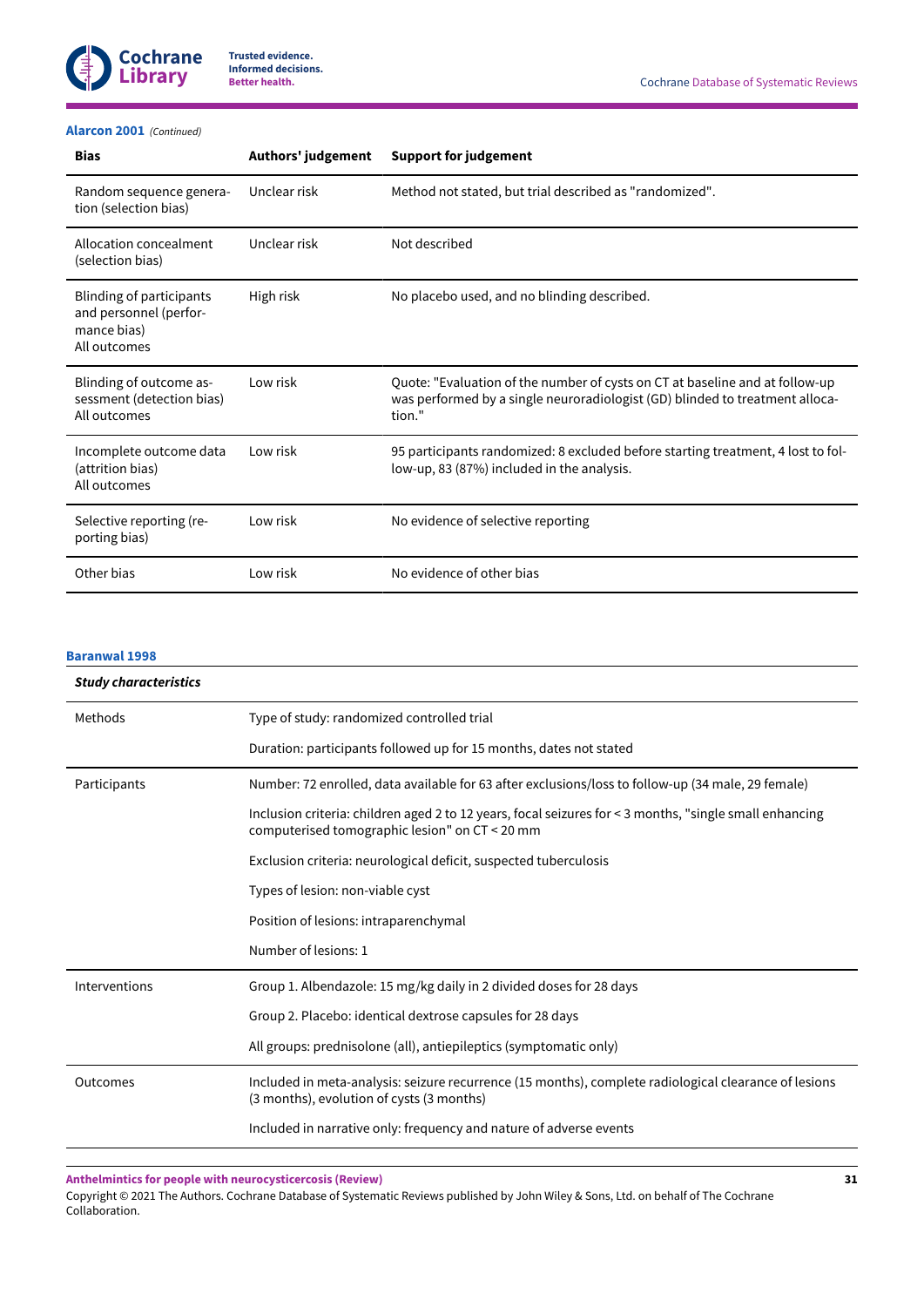

### **[Baranwal](#page-29-8) 1998**  *(Continued)*

Notes Location: India

Source of funding: not stated

### *Risk of bias*

| <b>Bias</b>                                                                              | Authors' judgement | <b>Support for judgement</b>                                                                                                                                                                                                        |
|------------------------------------------------------------------------------------------|--------------------|-------------------------------------------------------------------------------------------------------------------------------------------------------------------------------------------------------------------------------------|
| Random sequence genera-<br>tion (selection bias)                                         | Low risk           | Numbered in a random sequence using a random number table                                                                                                                                                                           |
| Allocation concealment<br>(selection bias)                                               | Low risk           | Quote: "Envelopes containing albendazole or placebo capsules for the full<br>course of therapy were prepared in advance and numbered in a random se-<br>quence"                                                                     |
| <b>Blinding of participants</b><br>and personnel (perfor-<br>mance bias)<br>All outcomes | Low risk           | Quote: "All persons involved in the study, i.e. patient, clinical investigator and<br>neuroradiologist were blind to this random allocation. Results were decoded<br>after completion of 6 months of study to identify the groups." |
| Blinding of outcome as-<br>sessment (detection bias)<br>All outcomes                     | Low risk           | Quote: "All persons involved in the study, i.e. patient, clinical investigator and<br>neuroradiologist were blind to this random allocation. Results were decoded<br>after completion of 6 months of study to identify the groups." |
| Incomplete outcome data<br>(attrition bias)<br>All outcomes                              | Low risk           | 72 participants randomized: 9 lost to follow-up, 63 (88%) included in the analy-<br>sis.                                                                                                                                            |
| Selective reporting (re-<br>porting bias)                                                | Low risk           | No evidence of selective reporting                                                                                                                                                                                                  |
| Other bias                                                                               | Low risk           | No evidence of other bias                                                                                                                                                                                                           |

### **[Carpio 2008](#page-29-14)**

| <b>Study characteristics</b> |                                                                                                                                                                                                                   |  |
|------------------------------|-------------------------------------------------------------------------------------------------------------------------------------------------------------------------------------------------------------------|--|
| Methods                      | Type of study: randomized controlled trial                                                                                                                                                                        |  |
|                              | Duration: participants followed up for 24 months, recruited between February 2001 and February 2003                                                                                                               |  |
| Participants                 | Number: 178 enrolled, data available for 178 before exclusions/loss to follow-up (97 male, 77 female, 4<br>missing sex data)                                                                                      |  |
|                              | Inclusion criteria: males and females of all ages, new onset symptoms associated with neurocysticerco-<br>sis for < 2 months, active and/or transitional neurocysticercosis cysts on axial CT or MRI of the brain |  |
|                              | Exclusion criteria: only calcified cysts, pregnancy, papilloedema, active tuberculosis, syphilis, ocular<br>cysticercosis, active gastric ulcers, or any progressive or life-threatening disorder                 |  |
|                              | Types of lesion: viable or non-viable cysts, or both                                                                                                                                                              |  |
|                              | Position of lesions: intraparenchymal or extraparenchymal, or both                                                                                                                                                |  |
|                              | Number of lesions: $\geq 1$                                                                                                                                                                                       |  |
| Interventions                | Group 1. Albendazole: 400 mg twice daily for 8 days (if $\geq$ 50 kg) or 15 mg/kg daily (if < 50 kg, including<br>children)                                                                                       |  |

**Anthelmintics for people with neurocysticercosis (Review)**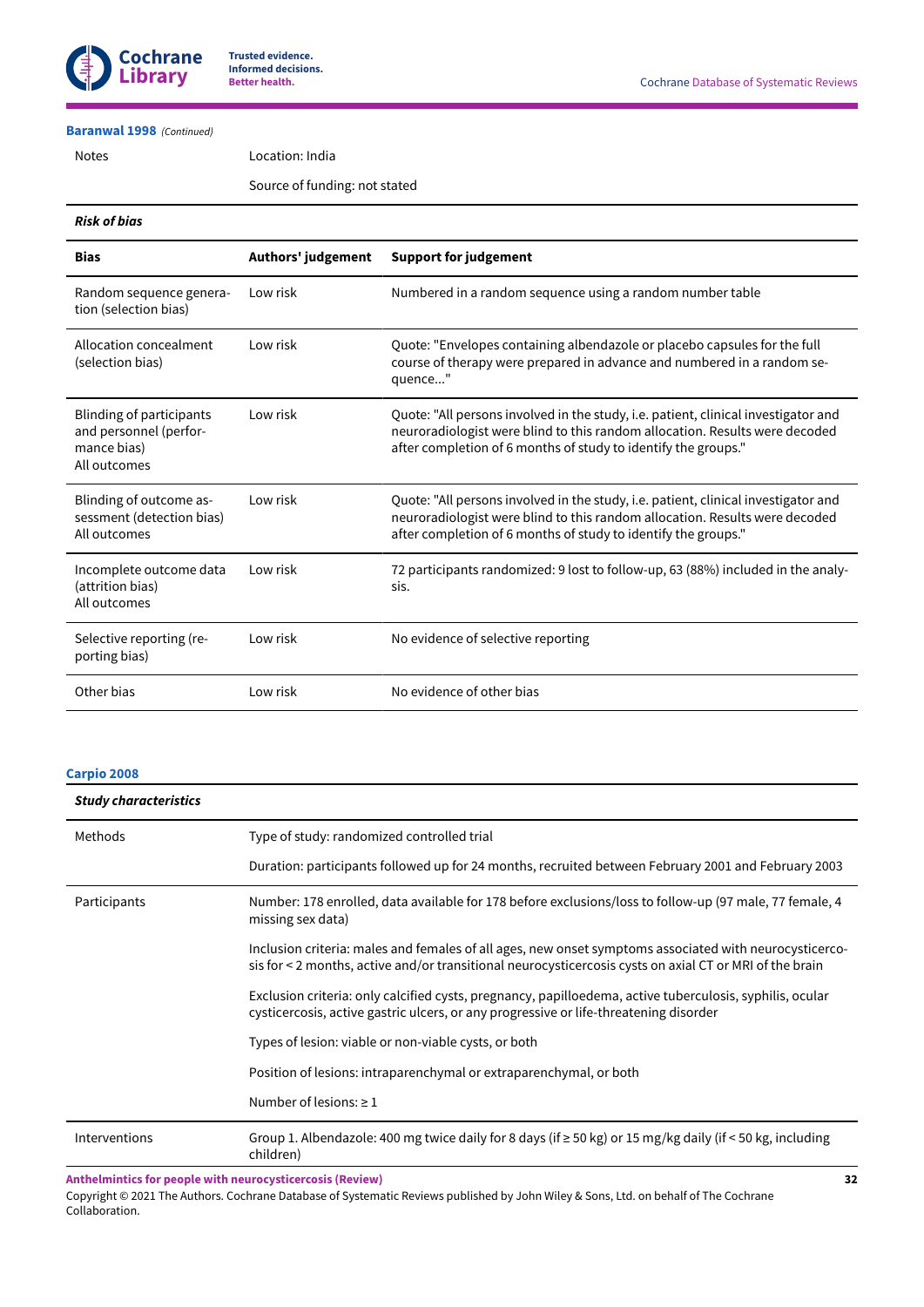| Carpio 2008 (Continued) | Group 2. Placebo: identical tablets for 8 days<br>All groups: prednisolone (all), antiepileptics (symptomatic only)                                                                                                                                                                                                                                                                                            |
|-------------------------|----------------------------------------------------------------------------------------------------------------------------------------------------------------------------------------------------------------------------------------------------------------------------------------------------------------------------------------------------------------------------------------------------------------|
| Outcomes                | Included in meta-analysis: seizure recurrence (24 months), death (any cause) (24 months), headache<br>(12, 24 months), signs of focal neurological deficit (12, 24 months), complete radiological clearance of<br>lesions (12 months), reduction of number of lesions (12 months), evolution of cysts (12 months)<br>Included in narrative only: frequency of seizures, frequency and nature of adverse events |
| <b>Notes</b>            | Location: Ecuador                                                                                                                                                                                                                                                                                                                                                                                              |
|                         | Source of funding: NINDS grant R01-NS39403. Glaxo/SKB and Acromax Co supplied the active drug and<br>placebo.                                                                                                                                                                                                                                                                                                  |

# *Risk of bias*

| <b>Bias</b>                                                                              | Authors' judgement | <b>Support for judgement</b>                                                                                                                                                                                                                                                                                                            |
|------------------------------------------------------------------------------------------|--------------------|-----------------------------------------------------------------------------------------------------------------------------------------------------------------------------------------------------------------------------------------------------------------------------------------------------------------------------------------|
| Random sequence genera-<br>tion (selection bias)                                         | Low risk           | Quote: "Patients were allocated to treatment group according to a stratified<br>block randomisation scheme. Two strata were considered: centre (sex centres)<br>and location of the cyst (parenchymal vs extraparenchymal). Permuted blocks<br>of size 4 and 6 were used to balance the treatment allocation within each stra-<br>tum." |
| Allocation concealment<br>(selection bias)                                               | Low risk           | Quote: "The randomisation lists were kept in electronic form on a computer<br>accessible only to the statistician"                                                                                                                                                                                                                      |
| <b>Blinding of participants</b><br>and personnel (perfor-<br>mance bias)<br>All outcomes | Low risk           | Quote: "This paper reports the results of a double blind, randomised, placebo<br>controlled trial"                                                                                                                                                                                                                                      |
| Blinding of outcome as-<br>sessment (detection bias)<br>All outcomes                     | Low risk           | Ouote: "All other research staff were blinded to the treatment arm."                                                                                                                                                                                                                                                                    |
| Incomplete outcome data<br>(attrition bias)<br>All outcomes                              | Low risk           | 178 participants randomized: 8 did not receive their allocation; 15 dropped out<br>of the trial after treatment; 161 (90%) included in the analysis (including 7 that<br>died before the end of follow-up).                                                                                                                             |
| Selective reporting (re-<br>porting bias)                                                | Low risk           | No evidence of selective reporting                                                                                                                                                                                                                                                                                                      |
| Other bias                                                                               | Low risk           | No evidence of other bias                                                                                                                                                                                                                                                                                                               |

### **[Chaurasia](#page-29-5) 2010**

| <b>Study characteristics</b> |                                                                                                                                                    |
|------------------------------|----------------------------------------------------------------------------------------------------------------------------------------------------|
| Methods                      | Type of study: randomized controlled trial                                                                                                         |
|                              | Duration: participants followed up for 6 months, recruited between November 2007 and October 2008                                                  |
| Participants                 | Number: 67 enrolled, data available for 67 with no exclusions/loss to follow-up (43 male, 24 female)                                               |
|                              | Inclusion criteria: males and females of all ages, new-onset seizures < 2 weeks, solitary contrast en-<br>hancing lesion on CT < 20 mm in diameter |

**Anthelmintics for people with neurocysticercosis (Review)**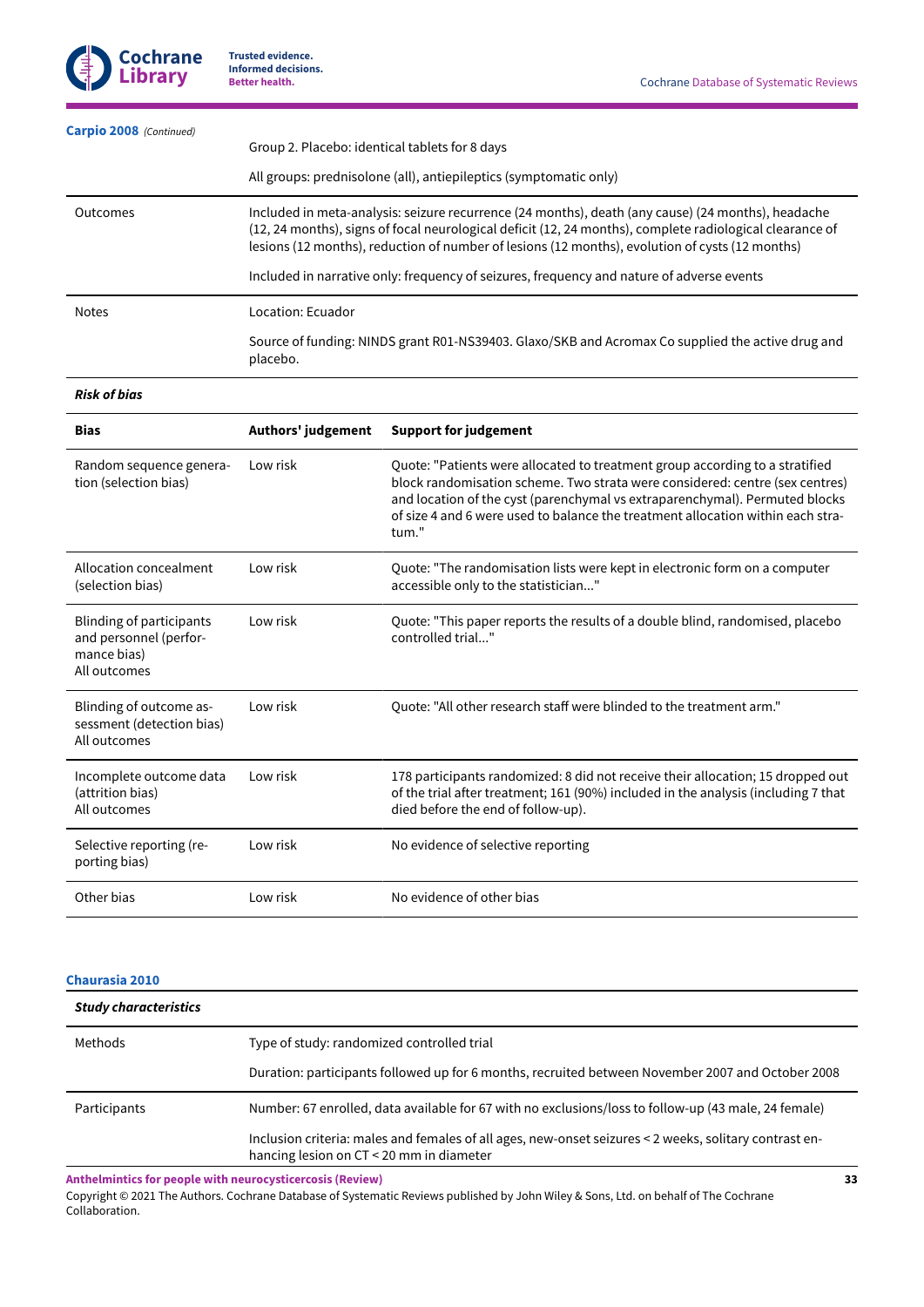

| Chaurasia 2010 (Continued) | Exclusion criteria: neurological deficit (other than minimal), evidence of raised intracranial pressure,<br>cerebral oedema on CT, already received anthelmintic or steroid, systemic disease (e.g. pulmonary tu-<br>berculosis, renal failure, or symptomatic secondary epilepsies) |
|----------------------------|--------------------------------------------------------------------------------------------------------------------------------------------------------------------------------------------------------------------------------------------------------------------------------------|
|                            | Types of lesion: non-viable cyst                                                                                                                                                                                                                                                     |
|                            | Position of lesions: intraparenchymal                                                                                                                                                                                                                                                |
|                            | Number of lesions: 1                                                                                                                                                                                                                                                                 |
| Interventions              | Group 1. Albendazole: 15 mg/kg daily in 2 divided doses for 3 days                                                                                                                                                                                                                   |
|                            | Group 2. Placebo: identical tablets for 3 days                                                                                                                                                                                                                                       |
|                            | All groups: antiepileptics (symptomatic only)                                                                                                                                                                                                                                        |
| Outcomes                   | Included in meta-analysis: seizure recurrence (6 months), complete radiological clearance of lesions (6<br>months), evolution of cysts (6 months)                                                                                                                                    |
|                            | Included in narrative only: frequency and nature of adverse events                                                                                                                                                                                                                   |
| <b>Notes</b>               | Location: India                                                                                                                                                                                                                                                                      |
|                            | Source of funding: not stated                                                                                                                                                                                                                                                        |

#### *Risk of bias*

| <b>Bias</b>                                                                       | Authors' judgement | <b>Support for judgement</b>                                                                                 |
|-----------------------------------------------------------------------------------|--------------------|--------------------------------------------------------------------------------------------------------------|
| Random sequence genera-<br>tion (selection bias)                                  | Low risk           | Quote: "Randomization was done after inclusion, with the help of a random<br>number table."                  |
| Allocation concealment<br>(selection bias)                                        | Unclear risk       | Quote: "were randomly allocated to receive either"                                                           |
| Blinding of participants<br>and personnel (perfor-<br>mance bias)<br>All outcomes | Low risk           | Quote: "we evaluated a 'three day course' of albendazole in a prospective<br>randomized double-blind trial." |
| Blinding of outcome as-<br>sessment (detection bias)<br>All outcomes              | Low risk           | Quote: "All CT scans were examined by a radiologist who was blinded to the<br>treatment arms."               |
| Incomplete outcome data<br>(attrition bias)<br>All outcomes                       | Low risk           | 67 participants randomized: 67 (100%) included in the analysis.                                              |
| Selective reporting (re-<br>porting bias)                                         | Low risk           | No evidence of selective reporting                                                                           |
| Other bias                                                                        | Low risk           | No evidence of other bias                                                                                    |

# **[Das 2007](#page-29-1)**

| Study characteristics |                                                           |    |
|-----------------------|-----------------------------------------------------------|----|
| Methods               | Type of study: randomized controlled trial                |    |
|                       | Anthelmintics for people with neurocysticercosis (Review) | 34 |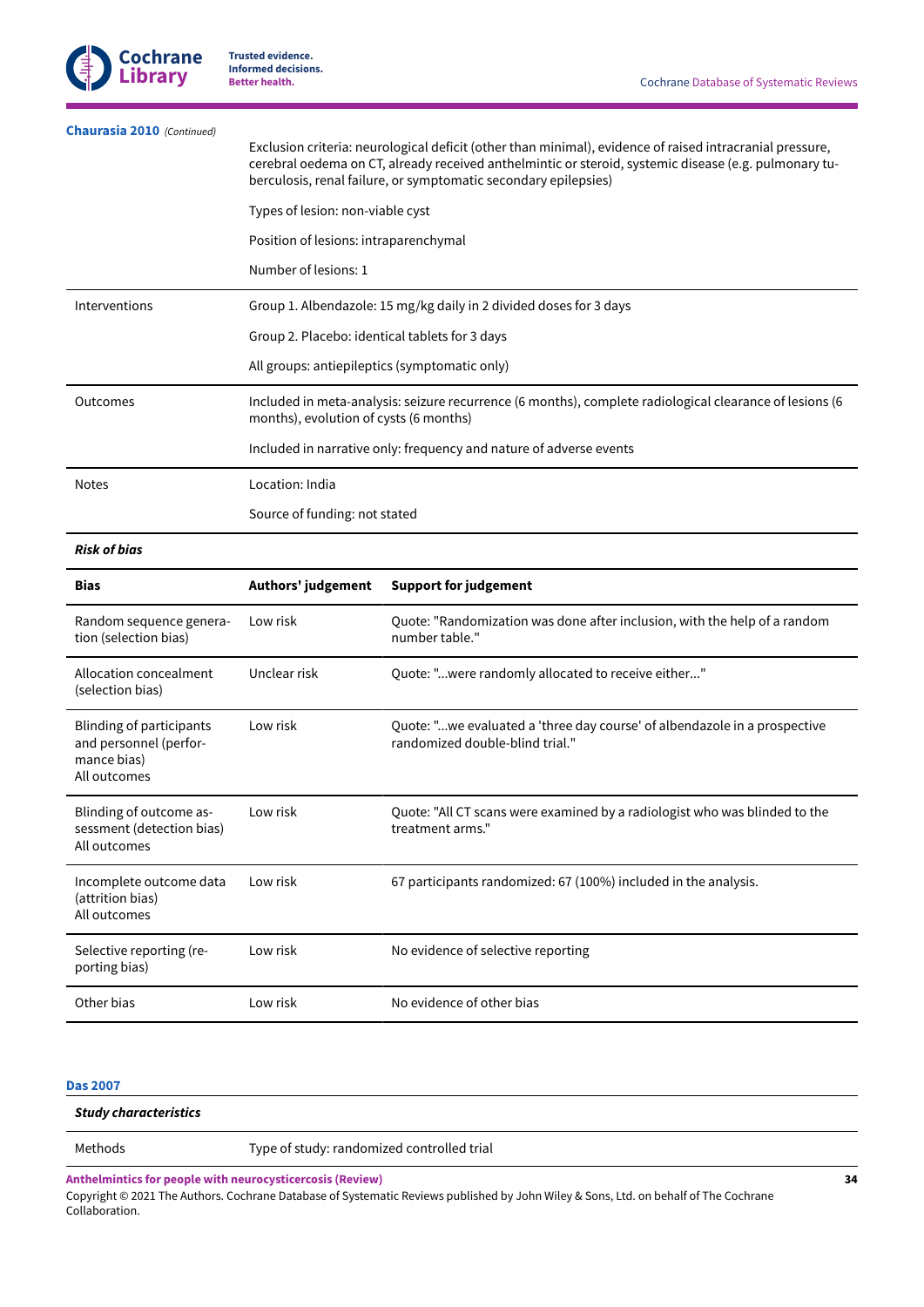

| Das 2007 (Continued)                                                                     |                                                                                                                                                                                                     | Duration: participants followed up for 5 years; recruitment dates not described, but the trial was con-<br>ducted between January 1997 and January 2005                                                                                                                                                                                                                                        |
|------------------------------------------------------------------------------------------|-----------------------------------------------------------------------------------------------------------------------------------------------------------------------------------------------------|------------------------------------------------------------------------------------------------------------------------------------------------------------------------------------------------------------------------------------------------------------------------------------------------------------------------------------------------------------------------------------------------|
| Participants                                                                             |                                                                                                                                                                                                     | Number: 300 enrolled, data available for 300 before exclusions/loss to follow-up (178 male, 122 female)                                                                                                                                                                                                                                                                                        |
|                                                                                          |                                                                                                                                                                                                     | Inclusion criteria: males and females (age not stated but all recruited ≥ 18 years), recent-onset seizures,<br>residents of Burdwan District (West Bengal) in Eastern India, CT and MRI results with at least 2 lesions<br>strongly suggestive of neurocysticercosis with at least 1 in the vesicular stage, and antibodies against<br>cysticercosis detected by ELISA on at least 3 occasions |
|                                                                                          |                                                                                                                                                                                                     | Exclusion criteria: history of primary seizure disorder, family history of seizure, pre-existing focal neuro-<br>logical deficit, any metabolic or hereditary disease                                                                                                                                                                                                                          |
|                                                                                          |                                                                                                                                                                                                     | Types of lesion: unclear, though likely non-viable cysts with or without viable cysts                                                                                                                                                                                                                                                                                                          |
|                                                                                          |                                                                                                                                                                                                     | Position of lesions: mixed intra/extraparenchymal                                                                                                                                                                                                                                                                                                                                              |
|                                                                                          | Number of lesions: $\geq 2$                                                                                                                                                                         |                                                                                                                                                                                                                                                                                                                                                                                                |
| Interventions                                                                            | (dexamethasone tapered "over time")                                                                                                                                                                 | Group 1. Albendazole 15 mg/kg daily plus dexamethasone 2 mg orally at 8-hour intervals for 14 days                                                                                                                                                                                                                                                                                             |
|                                                                                          | Group 2. Placebo: 14 days                                                                                                                                                                           |                                                                                                                                                                                                                                                                                                                                                                                                |
|                                                                                          | All groups: antiepileptics (all)                                                                                                                                                                    |                                                                                                                                                                                                                                                                                                                                                                                                |
| Outcomes                                                                                 | Included in meta-analysis: seizure recurrence (3 months), death (all cause) (12 months), hospital ad-<br>mission (all cause) (3 months), complete radiological clearance of lesions (12, 60 months) |                                                                                                                                                                                                                                                                                                                                                                                                |
|                                                                                          |                                                                                                                                                                                                     | Included in narrative only: headache, evolution of cysts                                                                                                                                                                                                                                                                                                                                       |
| <b>Notes</b>                                                                             | Location: India                                                                                                                                                                                     |                                                                                                                                                                                                                                                                                                                                                                                                |
|                                                                                          | Source of funding: Burdwan Medical College and Hospital                                                                                                                                             |                                                                                                                                                                                                                                                                                                                                                                                                |
| <b>Risk of bias</b>                                                                      |                                                                                                                                                                                                     |                                                                                                                                                                                                                                                                                                                                                                                                |
| <b>Bias</b>                                                                              | Authors' judgement                                                                                                                                                                                  | <b>Support for judgement</b>                                                                                                                                                                                                                                                                                                                                                                   |
| Random sequence genera-<br>tion (selection bias)                                         | Unclear risk                                                                                                                                                                                        | Quote: "The patients were randomly allocated into two groups."                                                                                                                                                                                                                                                                                                                                 |
| Allocation concealment<br>(selection bias)                                               | Unclear risk                                                                                                                                                                                        | Not described                                                                                                                                                                                                                                                                                                                                                                                  |
|                                                                                          |                                                                                                                                                                                                     |                                                                                                                                                                                                                                                                                                                                                                                                |
| <b>Blinding of participants</b><br>and personnel (perfor-<br>mance bias)<br>All outcomes | Unclear risk                                                                                                                                                                                        | Not described for participants, investigators, or medical staff, though placebo<br>used                                                                                                                                                                                                                                                                                                        |
| Blinding of outcome as-<br>sessment (detection bias)<br>All outcomes                     | Unclear risk                                                                                                                                                                                        | Not described for participants, investigators, or medical staff, though placebo<br>used                                                                                                                                                                                                                                                                                                        |
| Incomplete outcome data<br>(attrition bias)<br>All outcomes                              | Low risk                                                                                                                                                                                            | 300 participants randomized: 2 died in the first 3 months, 298 (99%) included<br>in the analysis.                                                                                                                                                                                                                                                                                              |
| Selective reporting (re-<br>porting bias)                                                | Low risk                                                                                                                                                                                            | No evidence of selective reporting                                                                                                                                                                                                                                                                                                                                                             |

**Anthelmintics for people with neurocysticercosis (Review)**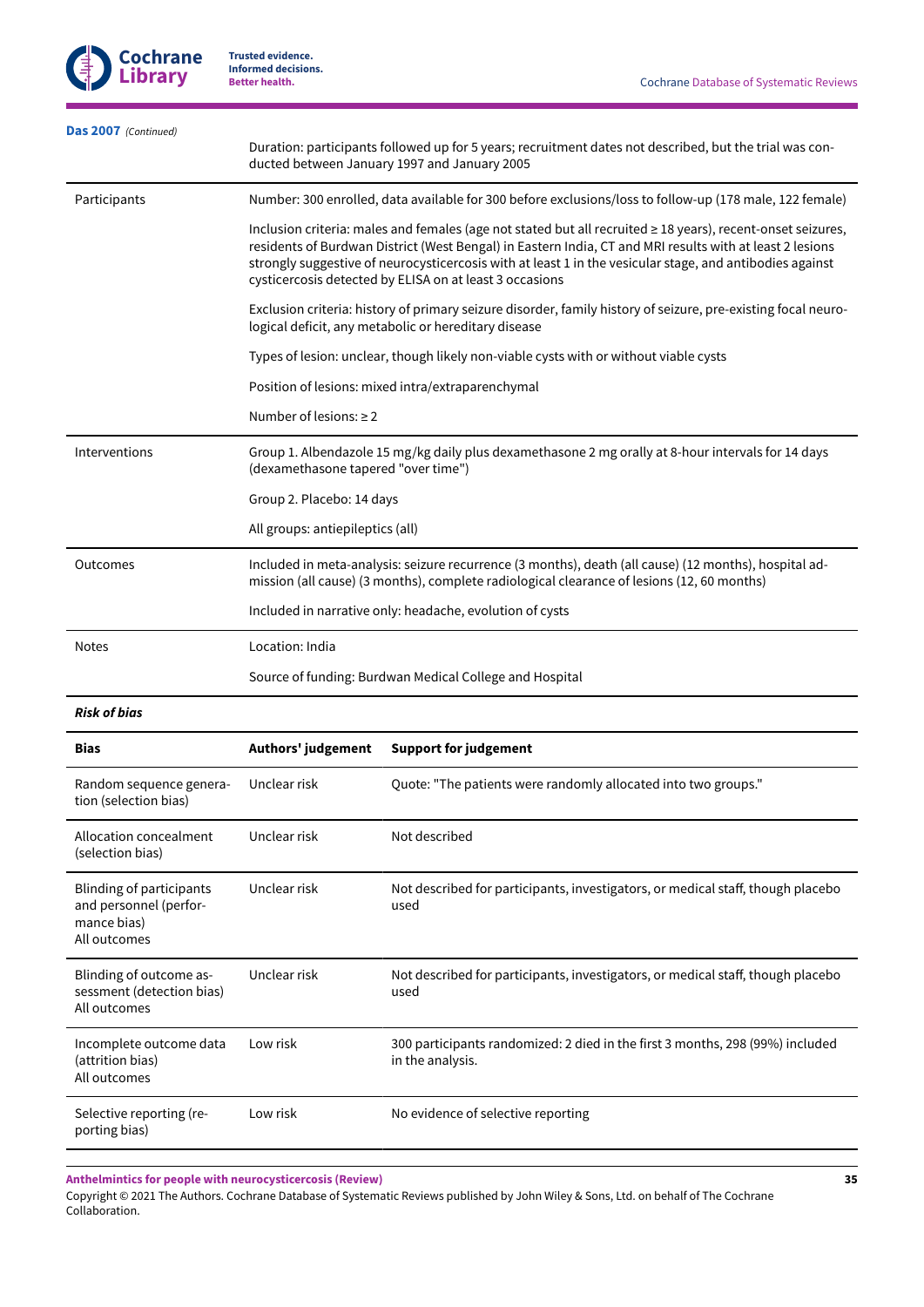

#### **[Das 2007](#page-29-1)**  *(Continued)*

#### **de [Souza](#page-29-2) 2009**

| <b>Study characteristics</b> |                                                                                                                                                                                                                                                |  |  |
|------------------------------|------------------------------------------------------------------------------------------------------------------------------------------------------------------------------------------------------------------------------------------------|--|--|
| Methods                      | Type of study: randomized controlled trial                                                                                                                                                                                                     |  |  |
|                              | Duration: participants followed up formally for 24 months, enrolled between May 2002 and October<br>2003, with telephone follow-up in October 2006                                                                                             |  |  |
| Participants                 | Number: 123 enrolled, data available for 103 after exclusions/loss to follow-up (male/female data not<br>available)                                                                                                                            |  |  |
|                              | Inclusion criteria: males and females of all ages, new-onset focal or generalized seizures, MRI-con-<br>firmed parenchymal solitary cysticercal lesion                                                                                         |  |  |
|                              | Exclusion criteria: history of epilepsy, albendazole or praziquantel received previously, evidence of oth-<br>er lesions on CT/MRI, significant neurological deficits, raised intracranial pressure, seizures refractory to<br>acute treatment |  |  |
|                              | Types of lesion: non-viable cyst                                                                                                                                                                                                               |  |  |
|                              | Position of lesions: intraparenchymal                                                                                                                                                                                                          |  |  |
|                              | Number of lesions: 1                                                                                                                                                                                                                           |  |  |
| Interventions                | Group 1. Albendazole 15 mg/kg daily in 2 divided doses for 28 days                                                                                                                                                                             |  |  |
|                              | Group 2. No albendazole                                                                                                                                                                                                                        |  |  |
|                              | All groups: antiepileptics (all)                                                                                                                                                                                                               |  |  |
| Outcomes                     | Included in meta-analysis: complete radiological clearance of lesions (24 months)                                                                                                                                                              |  |  |
|                              | Included in narrative only: seizure recurrence, time to seizure remission, evolution of cysts, radiological<br>resolution/development of oedema                                                                                                |  |  |
| <b>Notes</b>                 | Location: India                                                                                                                                                                                                                                |  |  |
|                              | Source of funding: Indian Council for Medical Research                                                                                                                                                                                         |  |  |
| <b>Risk of bias</b>          |                                                                                                                                                                                                                                                |  |  |
| Risc                         | Authors' iudgement<br>Sunnart for judgement                                                                                                                                                                                                    |  |  |

| DIAS                                                                              | AULIIOIS JUUGEINEIIL | <b>SUPPORT ION INVESTMENT</b>                                                                                      |
|-----------------------------------------------------------------------------------|----------------------|--------------------------------------------------------------------------------------------------------------------|
| Random sequence genera-<br>tion (selection bias)                                  | Low risk             | Quote: "The patients were randomised to two groups by means of a random<br>number table consisting of 200 numbers" |
| Allocation concealment<br>(selection bias)                                        | Unclear risk         | Not described                                                                                                      |
| Blinding of participants<br>and personnel (perfor-<br>mance bias)<br>All outcomes | High risk            | No placebo used, and no blinding described.                                                                        |

**Anthelmintics for people with neurocysticercosis (Review)**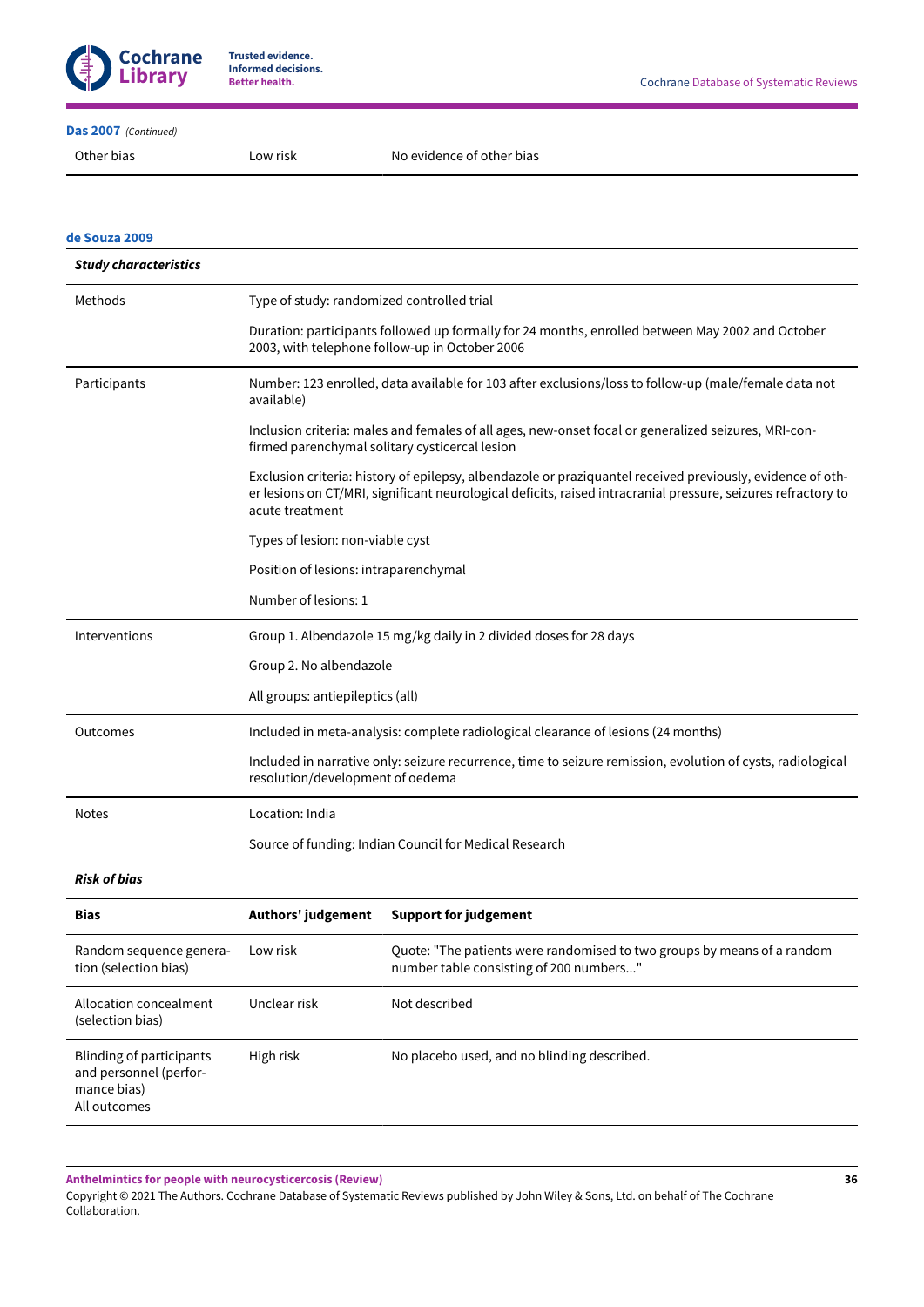#### **de [Souza](#page-29-2) 2009**  *(Continued)*

| Blinding of outcome as-<br>sessment (detection bias)<br>All outcomes | Low risk | Quotes: "The physicians who reviewed patient details at these follow-up vis-<br>its were blinded to the two treatment groups", "two independent trained<br>physicians who were blinded to treatment allocation analysed the MRIs." Note<br>that no placebo was used. |
|----------------------------------------------------------------------|----------|----------------------------------------------------------------------------------------------------------------------------------------------------------------------------------------------------------------------------------------------------------------------|
| Incomplete outcome data<br>(attrition bias)<br>All outcomes          | Low risk | 123 participants randomized: 20 lost to follow-up within the first 12 months,<br>103 (84%) included in the analysis.                                                                                                                                                 |
| Selective reporting (re-<br>porting bias)                            | Low risk | No evidence of selective reporting                                                                                                                                                                                                                                   |
| Other bias                                                           | Low risk | No evidence of other bias                                                                                                                                                                                                                                            |

# **[Foyaca-Sibat](#page-29-3) 2001**

| <b>Study characteristics</b> |                                                                                                                                                                                                                                                                                                                                                                                                                                                                                                    |  |  |
|------------------------------|----------------------------------------------------------------------------------------------------------------------------------------------------------------------------------------------------------------------------------------------------------------------------------------------------------------------------------------------------------------------------------------------------------------------------------------------------------------------------------------------------|--|--|
| Methods                      | Type of study: randomized controlled trial                                                                                                                                                                                                                                                                                                                                                                                                                                                         |  |  |
|                              | Duration: participants followed up for 1 month, enrolled over a 2-year period, dates not stated                                                                                                                                                                                                                                                                                                                                                                                                    |  |  |
| Participants                 | Number: 163 enrolled, data available for 143 after exclusions but before loss to follow-up (65 male, 68<br>female)                                                                                                                                                                                                                                                                                                                                                                                 |  |  |
|                              | Inclusion criteria: uncontrolled epilepsy probably due to neurocysticercosis, active/chronic forms of<br>neurocysticercosis after CT, without signs of raised intracranial pressure                                                                                                                                                                                                                                                                                                                |  |  |
|                              | Exclusion criteria: previous history of neurological disease apart from epilepsy, metabolic disorders,<br>cerebrovascular disease, meningoencephalitis, head injury, immunomodulatory agents received in the<br>previous 6 months, alternative cause for intracranial calcification, suspicion of tuberculoma/pyogenic<br>brain abscess/mycotic granuloma, primary or metastatic brain tumour, uncontrollable tonic-clonic<br>generalized motor seizures despite regular phenytoin 300 mg at night |  |  |
|                              | Types of lesion: viable or non-viable cysts, or both                                                                                                                                                                                                                                                                                                                                                                                                                                               |  |  |
|                              | Position of lesions: not stated                                                                                                                                                                                                                                                                                                                                                                                                                                                                    |  |  |
|                              | Number of lesions: not stated                                                                                                                                                                                                                                                                                                                                                                                                                                                                      |  |  |
| Interventions                | Group 1. Praziquantel 100 mg/kg daily in 4 divided doses for 1 day with prednisolone 40 mg daily for 5<br>days                                                                                                                                                                                                                                                                                                                                                                                     |  |  |
|                              | Group 2. No praziquantel or prednisolone                                                                                                                                                                                                                                                                                                                                                                                                                                                           |  |  |
|                              | All groups: phenytoin 400 mg once at night for 5 days (all)                                                                                                                                                                                                                                                                                                                                                                                                                                        |  |  |
| Outcomes                     | Included in meta-analysis: none                                                                                                                                                                                                                                                                                                                                                                                                                                                                    |  |  |
|                              | Included in narrative only: seizure recurrence, frequency of seizures                                                                                                                                                                                                                                                                                                                                                                                                                              |  |  |
| <b>Notes</b>                 | Location: South Africa                                                                                                                                                                                                                                                                                                                                                                                                                                                                             |  |  |
|                              | Source of funding: not stated                                                                                                                                                                                                                                                                                                                                                                                                                                                                      |  |  |
| <b>Risk of bias</b>          |                                                                                                                                                                                                                                                                                                                                                                                                                                                                                                    |  |  |
| <b>Bias</b>                  | Authors' judgement<br><b>Support for judgement</b>                                                                                                                                                                                                                                                                                                                                                                                                                                                 |  |  |

**Anthelmintics for people with neurocysticercosis (Review)**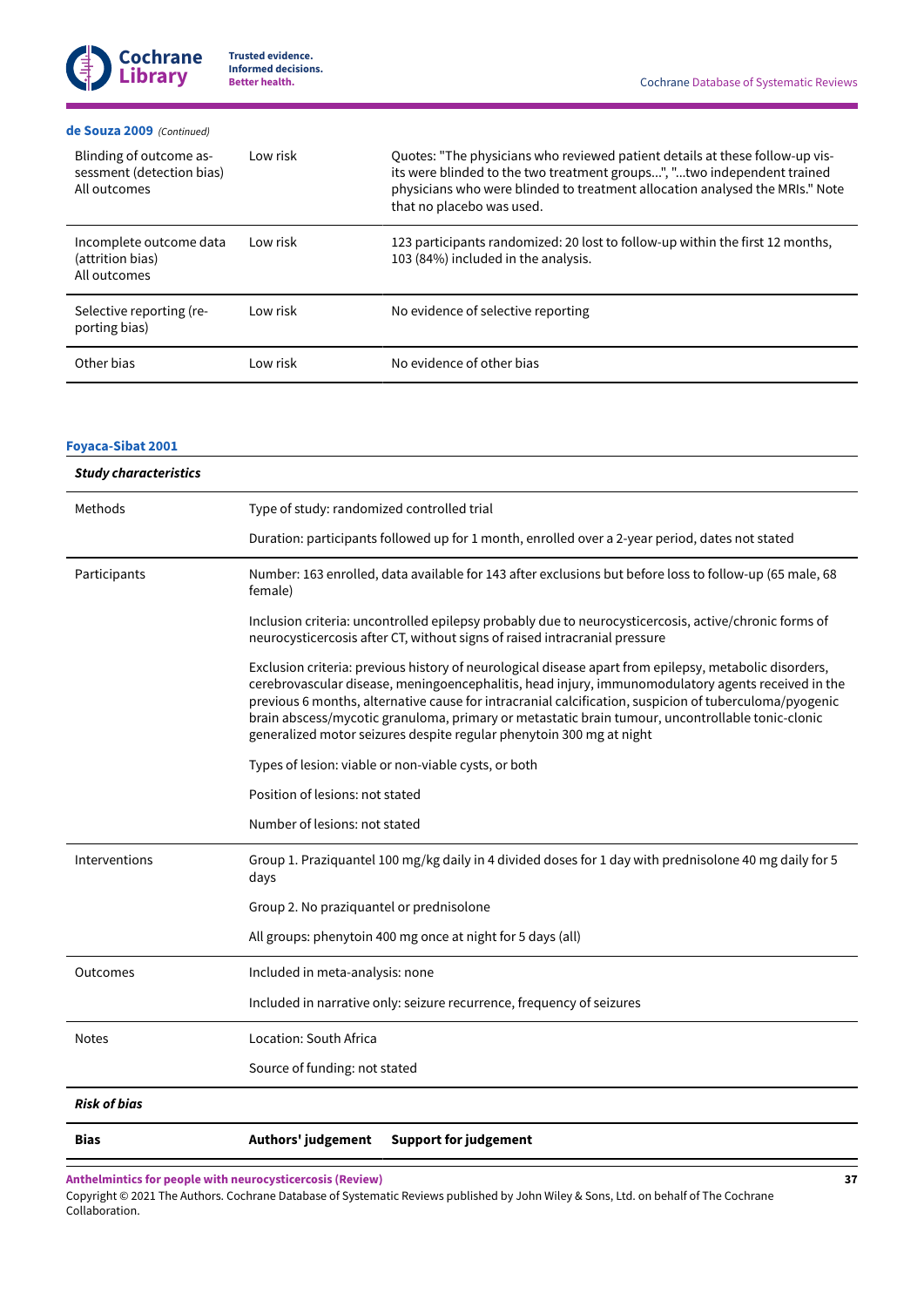#### **[Foyaca-Sibat](#page-29-3) 2001**  *(Continued)*

| Random sequence genera-<br>tion (selection bias)                                  | Low risk     | Quote: "by block-randomization procedure."                                                |
|-----------------------------------------------------------------------------------|--------------|-------------------------------------------------------------------------------------------|
| Allocation concealment<br>(selection bias)                                        | Unclear risk | Not described                                                                             |
| Blinding of participants<br>and personnel (perfor-<br>mance bias)<br>All outcomes | Low risk     | Quote: "The study was designed as a double blind, randomized trial"                       |
| Blinding of outcome as-<br>sessment (detection bias)<br>All outcomes              | Low risk     | Quote: "The study was designed as a double blind, randomized trial"                       |
| Incomplete outcome data<br>(attrition bias)<br>All outcomes                       | High risk    | 163 participants randomized: 34 lost to follow-up, 129 (79%) included in the<br>analysis. |
| Selective reporting (re-<br>porting bias)                                         | Low risk     | No evidence of selective reporting                                                        |
| Other bias                                                                        | Low risk     | No evidence of other bias                                                                 |

#### **[Garcia](#page-29-4) 2004**

| <b>Study characteristics</b> |                                                                                                                                                                                                                                                                                                         |  |  |
|------------------------------|---------------------------------------------------------------------------------------------------------------------------------------------------------------------------------------------------------------------------------------------------------------------------------------------------------|--|--|
| Methods                      | Type of study: randomized controlled trial                                                                                                                                                                                                                                                              |  |  |
|                              | Duration: participants followed up for 30 months, enrolled between January 1997 and March 1999                                                                                                                                                                                                          |  |  |
| Participants                 | Number: 120 enrolled, data available for 120 before exclusions/loss to follow-up (61 male, 59 female)                                                                                                                                                                                                   |  |  |
|                              | Inclusion criteria: adult patients, viable parenchymal cysts on CT, serological confirmation of Taenia<br>solium infection by ELISA, history of 1 or more spontaneous seizures within the previous 6 months but<br>less than 10 years in duration                                                       |  |  |
|                              | Exclusion criteria: pregnancy, primary generalized seizures, > 20 cysts on CT, evidence of other diseases<br>not attributable to cysticercosis on CT, moderate or severe intracranial hypertension, status epilepti-<br>cus, focal neurological deficits, unstable vital signs, impending risk of death |  |  |
|                              | Types of lesion: viable cysts                                                                                                                                                                                                                                                                           |  |  |
|                              | Position of lesions: intraparenchymal                                                                                                                                                                                                                                                                   |  |  |
|                              | Number of lesions: 1 to 20                                                                                                                                                                                                                                                                              |  |  |
| Interventions                | Group 1. Albendazole 400 mg twice daily and dexamethasone 2 mg 3 times a day for 10 days                                                                                                                                                                                                                |  |  |
|                              | Group 2. Placebos: 2 placebos of similar appearance for 10 days                                                                                                                                                                                                                                         |  |  |
|                              | All groups: antiepileptics (all)                                                                                                                                                                                                                                                                        |  |  |
| <b>Outcomes</b>              | Included in meta-analysis: seizure recurrence (30 months), complete radiological clearance of lesions<br>(6 months)                                                                                                                                                                                     |  |  |

**Anthelmintics for people with neurocysticercosis (Review)**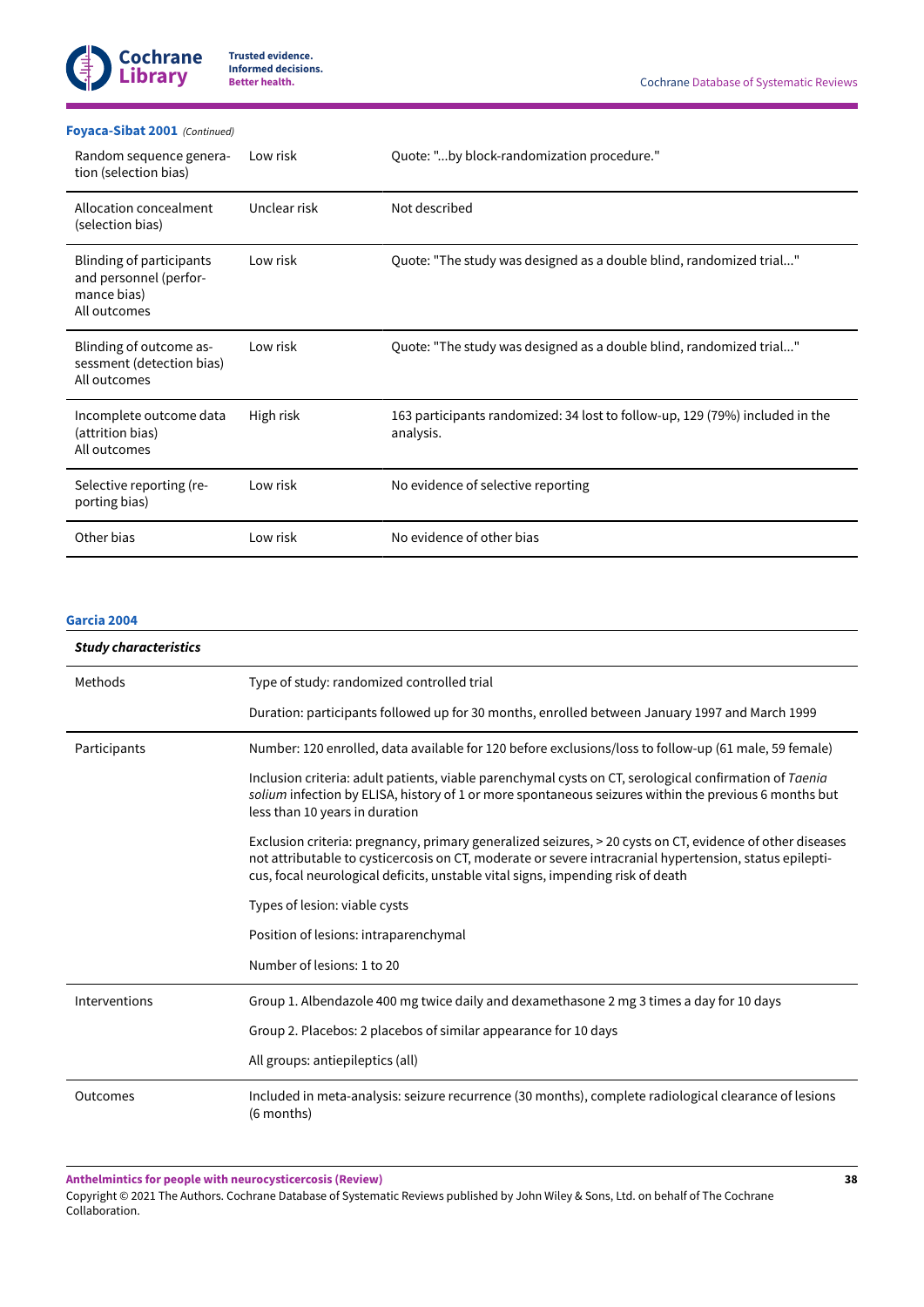

| Garcia 2004 (Continued)                                                                  | events                                                                                                                                                                                                                                                              | Included in narrative only: frequency of seizures, evolution of cysts, nature and frequency of adverse                                                                               |  |
|------------------------------------------------------------------------------------------|---------------------------------------------------------------------------------------------------------------------------------------------------------------------------------------------------------------------------------------------------------------------|--------------------------------------------------------------------------------------------------------------------------------------------------------------------------------------|--|
| <b>Notes</b>                                                                             | Location: Peru<br>Source of funding: US Food and Drug Administration (FD-R-001107-03) and the National Institute of Al-<br>lergy and Infectious Diseases, National Institutes of Health (U19-A145431) and the Tropical Medicine<br>Department of SmithKline Beecham |                                                                                                                                                                                      |  |
|                                                                                          |                                                                                                                                                                                                                                                                     |                                                                                                                                                                                      |  |
| <b>Risk of bias</b>                                                                      |                                                                                                                                                                                                                                                                     |                                                                                                                                                                                      |  |
| <b>Bias</b>                                                                              | Authors' judgement                                                                                                                                                                                                                                                  | <b>Support for judgement</b>                                                                                                                                                         |  |
| Random sequence genera-<br>tion (selection bias)                                         | Low risk                                                                                                                                                                                                                                                            | Quote: "Random assignment of the patients to one of the two study groups<br>was performedin blocks of six according to a pre-established list taken from<br>a random-numbers table." |  |
| Allocation concealment<br>(selection bias)                                               | Low risk                                                                                                                                                                                                                                                            | Quote: "in Lima, by a biostatistician not otherwise involved in the study."                                                                                                          |  |
| <b>Blinding of participants</b><br>and personnel (perfor-<br>mance bias)<br>All outcomes | Low risk                                                                                                                                                                                                                                                            | Quote: "double-blind, placebo-controlled trial"                                                                                                                                      |  |
| Blinding of outcome as-<br>sessment (detection bias)<br>All outcomes                     | Low risk                                                                                                                                                                                                                                                            | Quote: "double-blind, placebo-controlled trial"                                                                                                                                      |  |
| Incomplete outcome data<br>(attrition bias)<br>All outcomes                              | Low risk                                                                                                                                                                                                                                                            | 120 randomized: 4 did not receive allocated treatment, 2 excluded, 14 lost to<br>follow-up, 116 (97%) included in the analysis (those that received allocated<br>treatment).         |  |
| Selective reporting (re-<br>porting bias)                                                | Low risk                                                                                                                                                                                                                                                            | No evidence of selective reporting                                                                                                                                                   |  |

# **[Gogia 2003](#page-29-5)**

| <b>Study characteristics</b> |                                                                                                                                                                                                                                                                                         |
|------------------------------|-----------------------------------------------------------------------------------------------------------------------------------------------------------------------------------------------------------------------------------------------------------------------------------------|
| Methods                      | Type of study: randomized controlled trial                                                                                                                                                                                                                                              |
|                              | Duration: participants followed up for 6 months, enrolled between March 2000 and July 2000                                                                                                                                                                                              |
| Participants                 | Number: 72 enrolled, data available for 72 with no exclusions/loss to follow-up (38 male, 34 female)                                                                                                                                                                                    |
|                              | Inclusion criteria: children (age not stated, but all participants 1.5 to 12 years), ring-enhancing lesions<br>in brain parenchyma on CT, seizures without a history of epilepsy                                                                                                        |
|                              | Exclusion criteria: evidence of tuberculosis in the body, known epilepsy on antiepileptic prophylaxis,<br>chronic central nervous system disorders (e.g. congenital malformation, hydrocephalus, cerebral pal-<br>sy), neurodegenerative disorders, disc/nodular/calcific lesions on CT |
|                              | Types of lesion: non-viable cysts                                                                                                                                                                                                                                                       |
|                              | Position of lesions: intraparenchymal                                                                                                                                                                                                                                                   |

**Anthelmintics for people with neurocysticercosis (Review)**

Other bias **Low risk** No evidence of other bias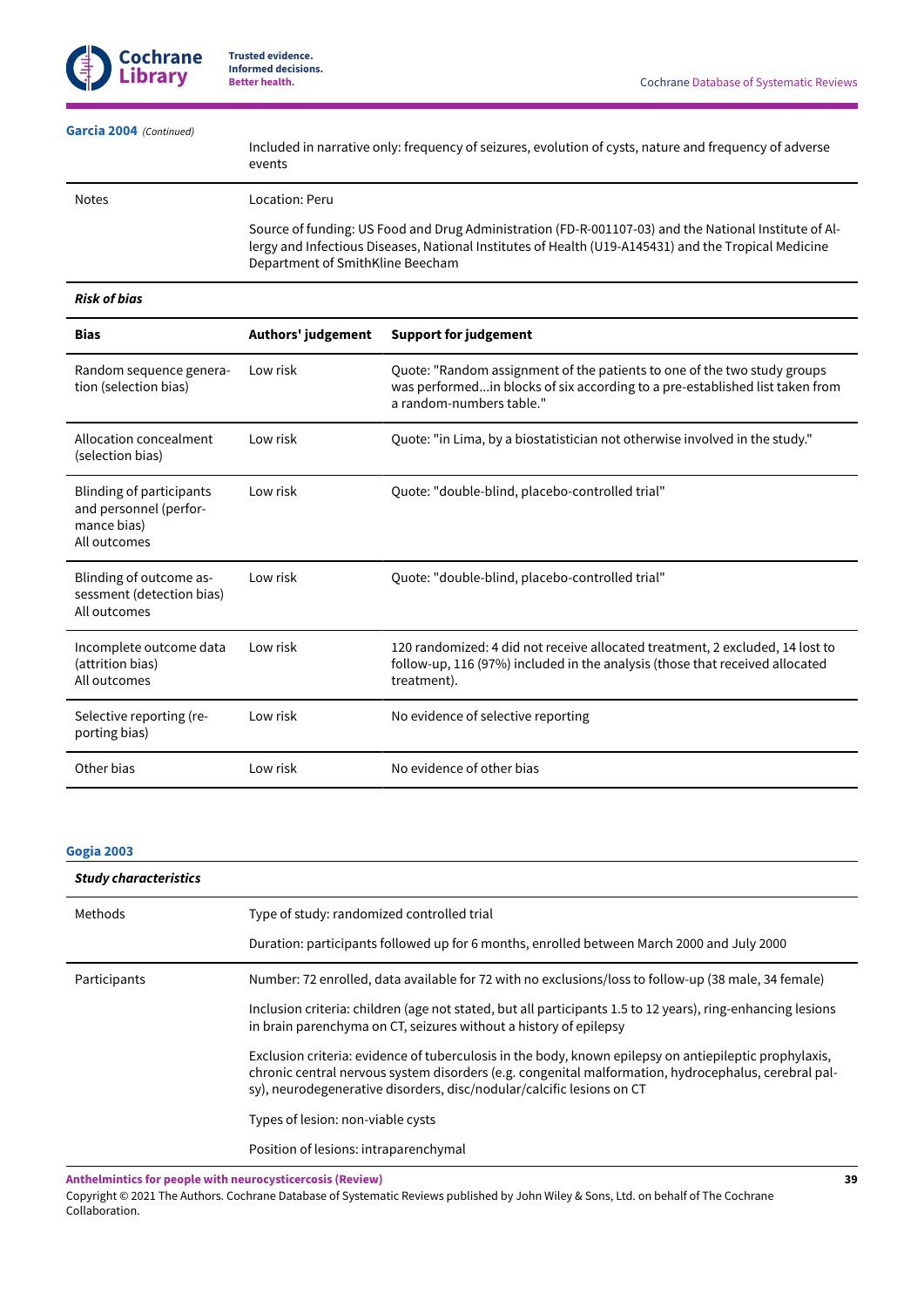

| Gogia 2003 (Continued) | Number of lesions: $\geq 1$                                                                                                                       |
|------------------------|---------------------------------------------------------------------------------------------------------------------------------------------------|
| Interventions          | Group 1. Albendazole 15 mg/kg daily in 2 divided doses for 28 days                                                                                |
|                        | Group 2. Placebo for 28 days                                                                                                                      |
|                        | All groups: prednisolone 2 mg/kg daily for the 3 days preceding albendazole/placebo (all) and pheny-<br>toin 5 mg/kg daily (all)                  |
| Outcomes               | Included in meta-analysis: seizure recurrence (6 months), complete radiological clearance of lesions (6<br>months), evolution of cysts (6 months) |
|                        | Included in narrative only: none                                                                                                                  |
| <b>Notes</b>           | Location: India                                                                                                                                   |
|                        | Source of funding: not stated                                                                                                                     |
|                        |                                                                                                                                                   |

*Risk of bias*

| <b>Bias</b>                                                                       | Authors' judgement | <b>Support for judgement</b>                                                                                                                                                                                 |
|-----------------------------------------------------------------------------------|--------------------|--------------------------------------------------------------------------------------------------------------------------------------------------------------------------------------------------------------|
| Random sequence genera-<br>tion (selection bias)                                  | Low risk           | Quote: "The enrolled children were randomized using a random number ta-<br>ble."                                                                                                                             |
| Allocation concealment<br>(selection bias)                                        | Low risk           | Quotes: "coded as drug A or drug B", "The drugs were dispensed in coded<br>envelopes."                                                                                                                       |
| Blinding of participants<br>and personnel (perfor-<br>mance bias)<br>All outcomes | Low risk           | Quote: "The investigators and the patients were thus blinded to which drug<br>was being given to which patient. The radiologist responsible for reading the<br>X-rays was also blinded to the drug therapy." |
| Blinding of outcome as-<br>sessment (detection bias)<br>All outcomes              | Low risk           | Quote: "The investigators and the patients were thus blinded to which drug<br>was being given to which patient. The radiologist responsible for reading the<br>X-rays was also blinded to the drug therapy." |
| Incomplete outcome data<br>(attrition bias)<br>All outcomes                       | Low risk           | 72 randomized: 72 (100%) included in analysis.                                                                                                                                                               |
| Selective reporting (re-<br>porting bias)                                         | Low risk           | No evidence of selective reporting                                                                                                                                                                           |
| Other bias                                                                        | Low risk           | No evidence of other bias                                                                                                                                                                                    |

# **[Kalra](#page-29-6) 2003**

| <b>Study characteristics</b> |                                                                                                                                             |
|------------------------------|---------------------------------------------------------------------------------------------------------------------------------------------|
| Methods                      | Type of study: randomized controlled trial                                                                                                  |
|                              | Duration: participants followed up for 6 months, enrolment dates not stated                                                                 |
| Participants                 | Number: 123 enrolled, data available for 123 before exclusions/loss to follow-up (65 male, 58 female)                                       |
|                              | Inclusion criteria: children aged 1 to 14 years, seizures plus 1 or 2 ring-enhancing lesions < 20 mm, ex-<br>cluding intraventricular cysts |

**Anthelmintics for people with neurocysticercosis (Review)**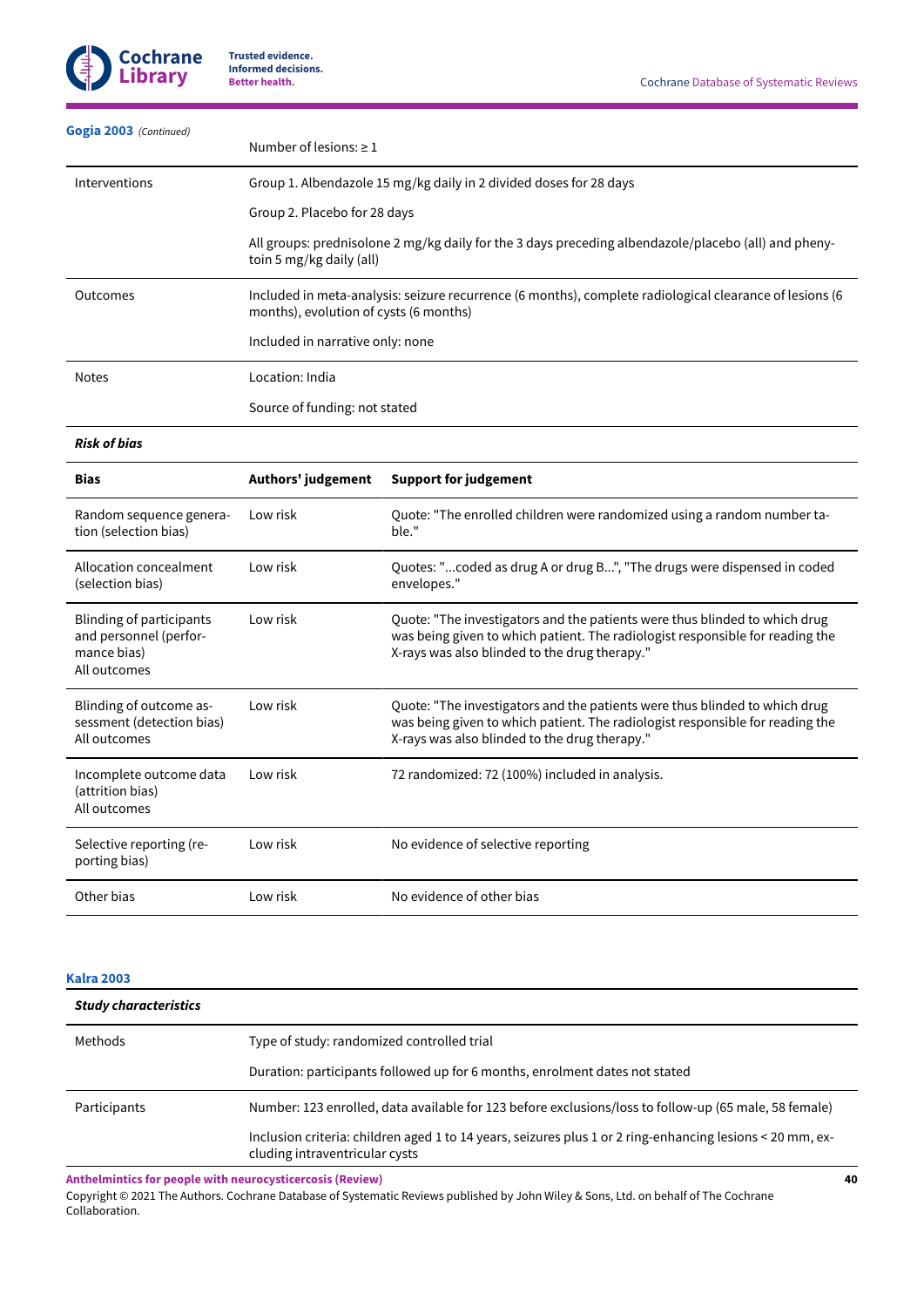

| Kalra 2003 (Continued)                                                                   | tiple lesions (> 2), or hydrocephalus                                                                              | Exclusion criteria: evidence of tuberculosis on chest radiograph, positive Mantoux test, history of con-<br>tact with a person with tuberculosis, intraocular or intraventricular cysts, disc or calcified lesions, mul- |
|------------------------------------------------------------------------------------------|--------------------------------------------------------------------------------------------------------------------|--------------------------------------------------------------------------------------------------------------------------------------------------------------------------------------------------------------------------|
|                                                                                          | Types of lesion: non-viable cysts                                                                                  |                                                                                                                                                                                                                          |
|                                                                                          | Position of lesions: intraparenchymal                                                                              |                                                                                                                                                                                                                          |
|                                                                                          | Number of lesions: 1 to 2                                                                                          |                                                                                                                                                                                                                          |
| Interventions                                                                            |                                                                                                                    | Group 1. Albendazole 15 mg/kg daily for 28 days with dexamethasone 0.15 mg/kg for 5 days                                                                                                                                 |
|                                                                                          | Group 2. No dexamethasone or albendazole                                                                           |                                                                                                                                                                                                                          |
|                                                                                          | All groups: antiepileptics (all)                                                                                   |                                                                                                                                                                                                                          |
| Outcomes                                                                                 | Included in meta-analysis: seizure recurrence (6 months), complete radiological clearance of lesions (6<br>months) |                                                                                                                                                                                                                          |
|                                                                                          |                                                                                                                    | Included in narrative only: evolution of cysts, frequency and nature of adverse events                                                                                                                                   |
| <b>Notes</b>                                                                             | Location: India                                                                                                    |                                                                                                                                                                                                                          |
|                                                                                          | Source of funding: not stated                                                                                      |                                                                                                                                                                                                                          |
| <b>Risk of bias</b>                                                                      |                                                                                                                    |                                                                                                                                                                                                                          |
| <b>Bias</b>                                                                              | Authors' judgement                                                                                                 | <b>Support for judgement</b>                                                                                                                                                                                             |
| Random sequence genera-<br>tion (selection bias)                                         | Low risk                                                                                                           | Quote: "A simple randomization scheme was used for allocation of patients to<br>the treated or control groups."                                                                                                          |
| Allocation concealment<br>(selection bias)                                               | Low risk                                                                                                           | Quote: "Random assignment code was concealed up to the time of allocation<br>in sealed envelopes labeled (sic) with a unique patient number."                                                                            |
| <b>Blinding of participants</b><br>and personnel (perfor-<br>mance bias)<br>All outcomes | High risk                                                                                                          | Quotes: "lack of blinding of the treating physician or patient", "open tri-<br>al"                                                                                                                                       |
| Blinding of outcome as-<br>sessment (detection bias)<br>All outcomes                     | High risk                                                                                                          | Quotes: "lack of blinding of the treating physician or patient", "open tri-<br>al" (assessed as high risk given contribution to data on seizure recurrence<br>outcome)                                                   |

#### **[Khurana](#page-29-7) 2012**

Incomplete outcome data

Selective reporting (re-

(attrition bias) All outcomes

porting bias)

*Study characteristics* Methods Type of study: randomized controlled trial **Anthelmintics for people with neurocysticercosis (Review)**

High risk 123 participants randomized: 30 lost to follow-up, 93 (76%) included in the

Copyright © 2021 The Authors. Cochrane Database of Systematic Reviews published by John Wiley & Sons, Ltd. on behalf of The Cochrane Collaboration.

analysis.

Low risk No evidence of selective reporting

Other bias **Low risk** No evidence of other bias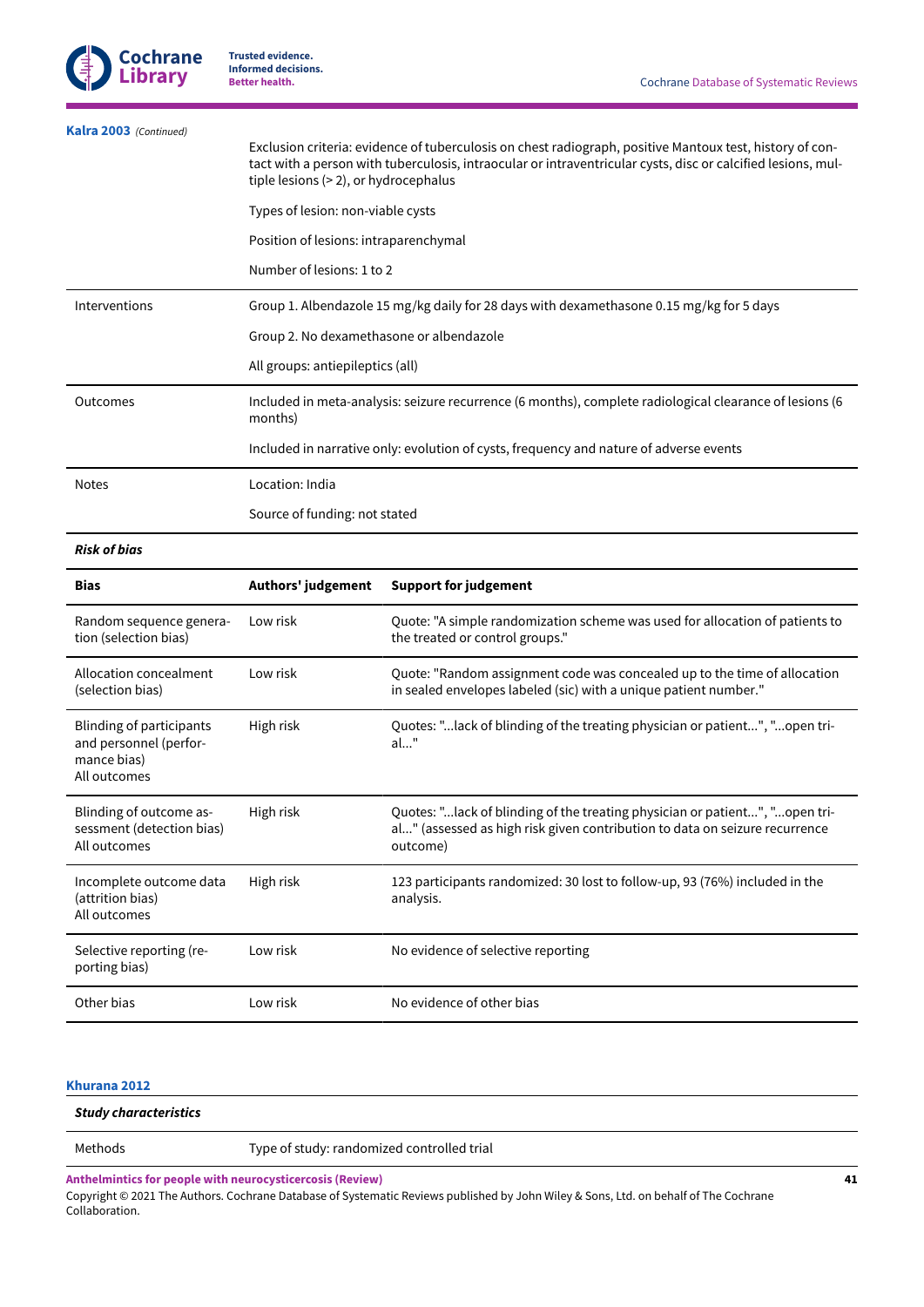

| <b>Khurana 2012</b> (Continued)                                      |                                        | Duration: participants followed up for 6 months, enrolment dates not stated                                                                                                                                                                                                                                                 |
|----------------------------------------------------------------------|----------------------------------------|-----------------------------------------------------------------------------------------------------------------------------------------------------------------------------------------------------------------------------------------------------------------------------------------------------------------------------|
| Participants                                                         |                                        | Number: 105 enrolled, data available for 105 with no exclusions/loss to follow-up (75 male, 30 female)                                                                                                                                                                                                                      |
|                                                                      |                                        | Inclusion criteria: all ages, new-onset seizures < 2 weeks, single enhancing lesions < 20 mm on CT                                                                                                                                                                                                                          |
|                                                                      |                                        | Exclusion criteria: evidence of raised intracranial pressure, neurological deficits, evidence of systemic<br>illness (e.g. tuberculosis, renal failure), abnormality on CT other than solitary cysticercus granuloma,<br>well-defined epileptic syndromes and symptomatic secondary epilepsies, prior albendazole treatment |
|                                                                      | Types of lesion: non-viable cyst       |                                                                                                                                                                                                                                                                                                                             |
|                                                                      | Position of lesions: intraparenchymal  |                                                                                                                                                                                                                                                                                                                             |
|                                                                      | Number of lesions: 1                   |                                                                                                                                                                                                                                                                                                                             |
| Interventions                                                        |                                        | Group 1. Albendazole 15 mg/kg daily for 3 days                                                                                                                                                                                                                                                                              |
|                                                                      |                                        | Group 2. Albendazole 15 mg/kg daily for 15 days                                                                                                                                                                                                                                                                             |
|                                                                      | Group 3. No albendazole                |                                                                                                                                                                                                                                                                                                                             |
|                                                                      | All groups: antiepileptics (all)       |                                                                                                                                                                                                                                                                                                                             |
| Outcomes                                                             | months), evolution of cysts (6 months) | Included in meta-analysis: seizure recurrence (6 months), complete radiological clearance of lesions (6                                                                                                                                                                                                                     |
|                                                                      |                                        | Included in narrative only: frequency and nature of adverse events                                                                                                                                                                                                                                                          |
| <b>Notes</b>                                                         | Location: India                        |                                                                                                                                                                                                                                                                                                                             |
|                                                                      | Source of funding: not stated          |                                                                                                                                                                                                                                                                                                                             |
| <b>Risk of bias</b>                                                  |                                        |                                                                                                                                                                                                                                                                                                                             |
| Bias                                                                 | Authors' judgement                     | <b>Support for judgement</b>                                                                                                                                                                                                                                                                                                |
| Random sequence genera-<br>tion (selection bias)                     | Low risk                               | Quote: "Included patients were randomly assigned to three groups of 35 each,<br>using a computer-generated table of random numbers."                                                                                                                                                                                        |
| Allocation concealment<br>(selection bias)                           | Unclear risk                           | Not described                                                                                                                                                                                                                                                                                                               |
| <b>Blinding of participants</b>                                      |                                        |                                                                                                                                                                                                                                                                                                                             |
| and personnel (perfor-<br>mance bias)<br>All outcomes                | High risk                              | No placebo used, and no blinding described ("open label randomized trial").                                                                                                                                                                                                                                                 |
| Blinding of outcome as-<br>sessment (detection bias)<br>All outcomes | High risk                              | No placebo used, and no blinding described ("open label randomized trial").                                                                                                                                                                                                                                                 |
| Incomplete outcome data<br>(attrition bias)<br>All outcomes          | Low risk                               | 105 participants randomized: 105 (100%) included in the analysis.                                                                                                                                                                                                                                                           |
| Selective reporting (re-<br>porting bias)                            | Low risk                               | No evidence of selective reporting                                                                                                                                                                                                                                                                                          |
| Other bias                                                           | Low risk                               | No evidence of other bias                                                                                                                                                                                                                                                                                                   |

**Anthelmintics for people with neurocysticercosis (Review)**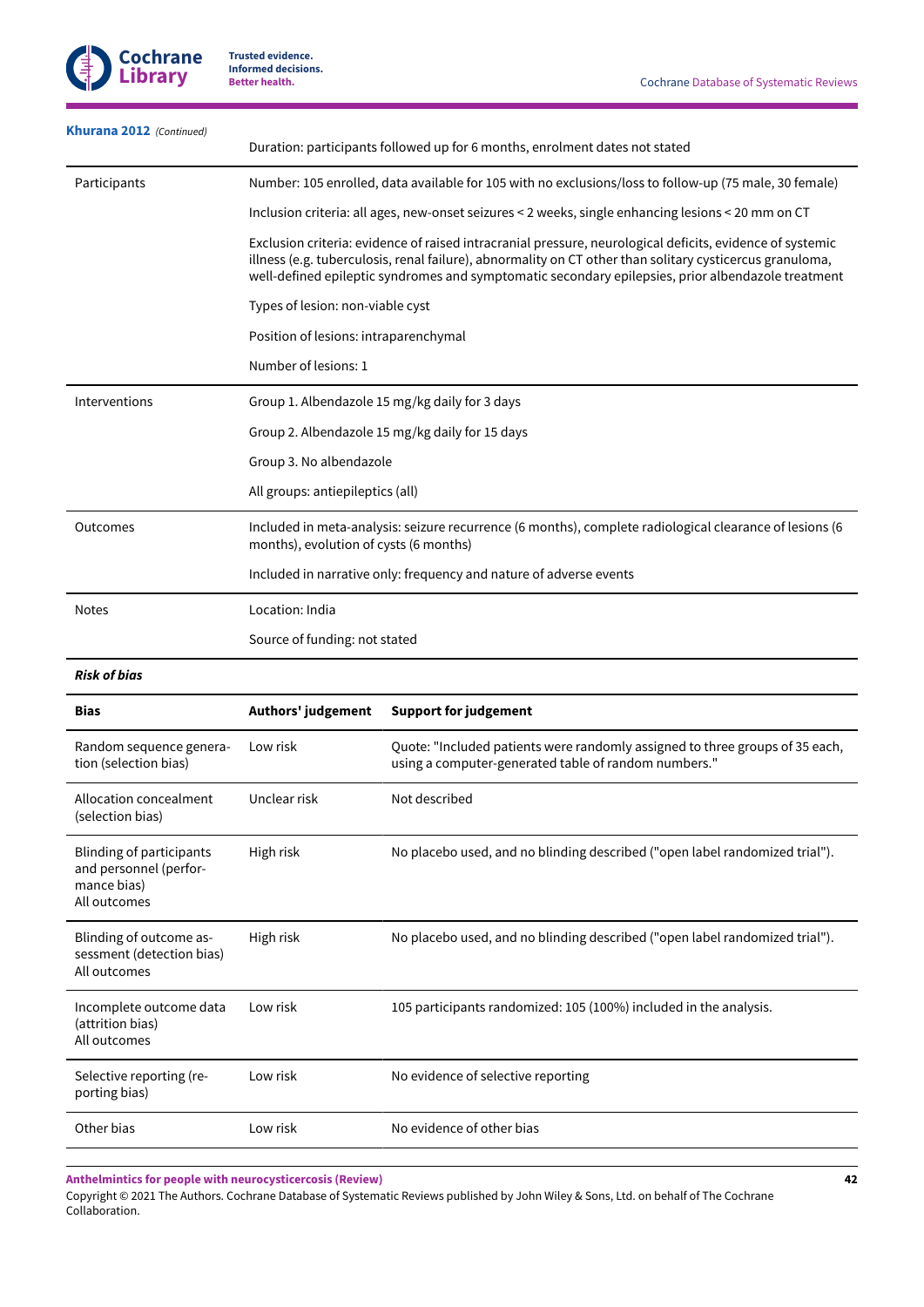

#### **[Padma](#page-30-0) 1994**

| <b>Study characteristics</b>                                                      |                                                                                                      |                                                                                                                                                                                                   |  |
|-----------------------------------------------------------------------------------|------------------------------------------------------------------------------------------------------|---------------------------------------------------------------------------------------------------------------------------------------------------------------------------------------------------|--|
| Methods                                                                           | Type of study: randomized controlled trial                                                           |                                                                                                                                                                                                   |  |
|                                                                                   |                                                                                                      | Duration: participants followed up for 3 months, dates not stated                                                                                                                                 |  |
| Participants                                                                      | Number: 75 enrolled, data available for 75 with no exclusions/loss to follow-up (52 male, 23 female) |                                                                                                                                                                                                   |  |
|                                                                                   |                                                                                                      | Inclusion criteria: all ages, epilepsy, single small enhancing lesion on CT                                                                                                                       |  |
|                                                                                   |                                                                                                      | Exclusion criteria: neurological deficit on examination                                                                                                                                           |  |
|                                                                                   | Types of lesion: non-viable                                                                          |                                                                                                                                                                                                   |  |
|                                                                                   | Position of lesions: intraparenchymal                                                                |                                                                                                                                                                                                   |  |
|                                                                                   | Number of lesions: 1                                                                                 |                                                                                                                                                                                                   |  |
| Interventions                                                                     |                                                                                                      | Group 1. Albendazole 15 mg/kg daily for 7 days                                                                                                                                                    |  |
|                                                                                   | Group 2. Placebo for 7 days                                                                          |                                                                                                                                                                                                   |  |
|                                                                                   | All groups: no additional management                                                                 |                                                                                                                                                                                                   |  |
| Outcomes                                                                          |                                                                                                      | Included in meta-analysis: evolution of cysts (3 months)                                                                                                                                          |  |
|                                                                                   | Included in narrative only: none                                                                     |                                                                                                                                                                                                   |  |
| <b>Notes</b>                                                                      | Location: India                                                                                      |                                                                                                                                                                                                   |  |
|                                                                                   | Source of funding: not stated                                                                        |                                                                                                                                                                                                   |  |
| <b>Risk of bias</b>                                                               |                                                                                                      |                                                                                                                                                                                                   |  |
| <b>Bias</b>                                                                       | Authors' judgement                                                                                   | <b>Support for judgement</b>                                                                                                                                                                      |  |
| Random sequence genera-<br>tion (selection bias)                                  | Unclear risk                                                                                         | Quote: "Patients were randomly allocated to placebo or albendazole therapy."                                                                                                                      |  |
| Allocation concealment<br>(selection bias)                                        | Unclear risk                                                                                         | Not described                                                                                                                                                                                     |  |
| Blinding of participants<br>and personnel (perfor-<br>mance bias)<br>All outcomes | Low risk                                                                                             | Quote: "we carried out a doubleblind, randomized, placebo-controlled<br>study"                                                                                                                    |  |
| Blinding of outcome as-<br>sessment (detection bias)<br>All outcomes              | Low risk                                                                                             | Quotes: "CTs were assessed by a neuroradiologist (N.K.M.) who was not aware<br>of the treatment received by the patient", "we carried out a doubleblind,<br>randomized, placebo-controlled study" |  |
| Incomplete outcome data<br>(attrition bias)<br>All outcomes                       | Low risk                                                                                             | 75 participants randomized: 75 (100%) included in the analysis.                                                                                                                                   |  |
| Selective reporting (re-<br>porting bias)                                         | Low risk                                                                                             | No evidence of selective reporting                                                                                                                                                                |  |
|                                                                                   |                                                                                                      |                                                                                                                                                                                                   |  |

**Anthelmintics for people with neurocysticercosis (Review)**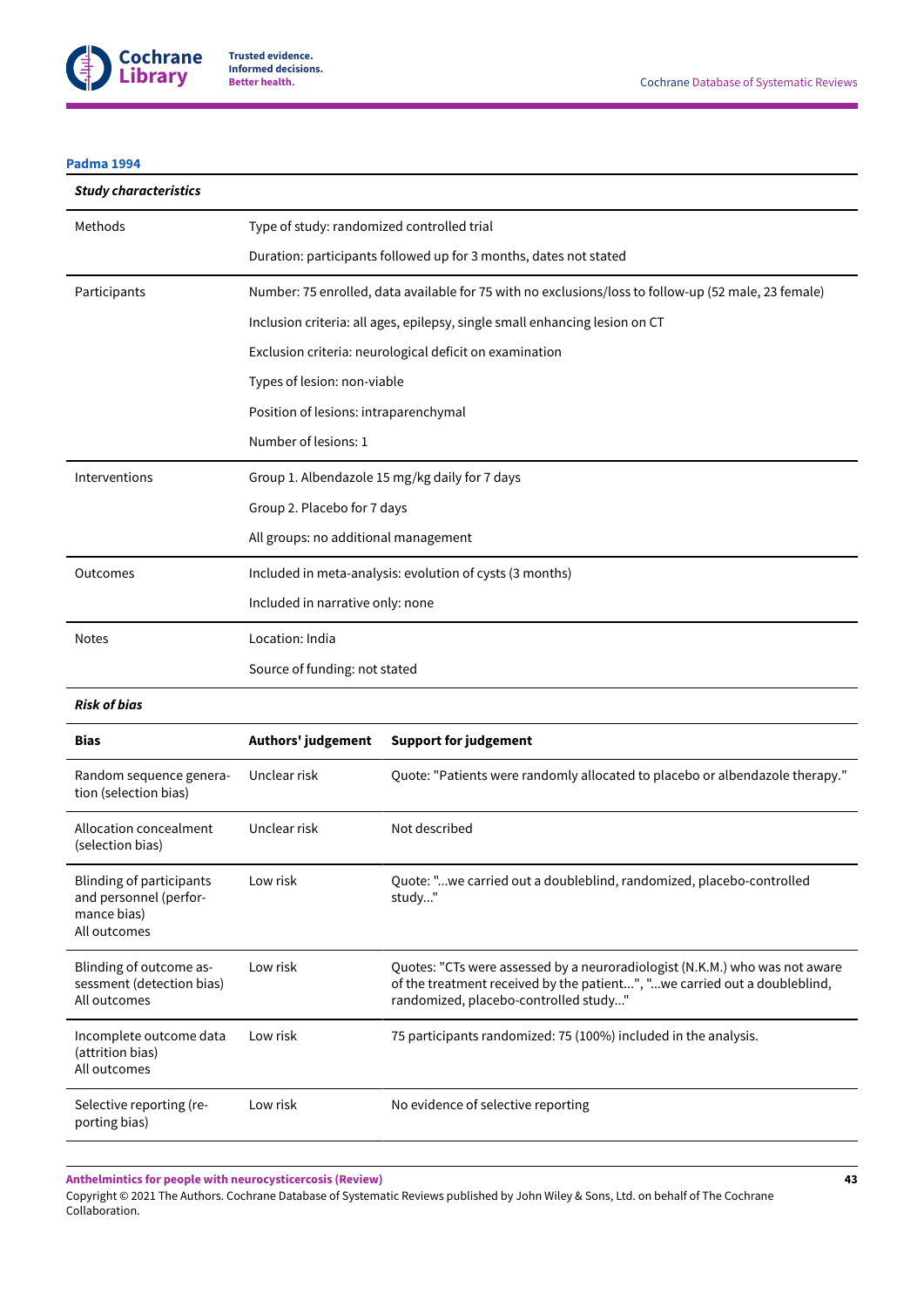

#### **[Padma](#page-30-0) 1994**  *(Continued)*

#### **[Padma](#page-30-1) 1995**

| <b>Study characteristics</b> |                                                                                                                                     |
|------------------------------|-------------------------------------------------------------------------------------------------------------------------------------|
| Methods                      | Type of study: randomized controlled trial                                                                                          |
|                              | Duration: participants followed up for 3 months, dates not stated                                                                   |
| Participants                 | Number: 29 enrolled, data available for 29 with no exclusions/loss to follow-up (22 male, 7 female)                                 |
|                              | Inclusion criteria: all ages, multiple cystic lesions suggestive of cysticercosis on CT                                             |
|                              | Exclusion criteria: calcified lesions only                                                                                          |
|                              | Types of lesion: viable or non-viable cysts, or both                                                                                |
|                              | Position of lesions: not stated, presumed mixed intra/extraparenchymal                                                              |
|                              | Number of lesions: $\geq 2$                                                                                                         |
| Interventions                | Group 1. Albendazole 15 mg/kg per day in 2 divided doses for 7 days                                                                 |
|                              | Group 2. Placebo: tablets similar in appearance for 7 days                                                                          |
|                              | All groups: antiepileptics (participants with history of seizures)                                                                  |
| Outcomes                     | Included in meta-analysis: reduction of number of lesions (3 months), radiological resolution/develop-<br>ment of oedema (3 months) |
|                              | Included in narrative only: none                                                                                                    |
| <b>Notes</b>                 | Location: India                                                                                                                     |
|                              | Source of funding: not stated                                                                                                       |

#### *Risk of bias*

| <b>Bias</b>                                                                       | Authors' judgement | <b>Support for judgement</b>                                                                                                                                                                   |
|-----------------------------------------------------------------------------------|--------------------|------------------------------------------------------------------------------------------------------------------------------------------------------------------------------------------------|
| Random sequence genera-<br>tion (selection bias)                                  | Unclear risk       | Quote: "We undertook a randomized, double-blind, placebo-controlled<br>study"                                                                                                                  |
| Allocation concealment<br>(selection bias)                                        | Unclear risk       | Not described                                                                                                                                                                                  |
| Blinding of participants<br>and personnel (perfor-<br>mance bias)<br>All outcomes | Low risk           | Quotes: "double-blind, placebo-controlled study", "Placebo tablets of sim-<br>ilar appearance", "The CT scans were assessedby a neuroradiologist who<br>was not aware of the treatment given." |
| Blinding of outcome as-<br>sessment (detection bias)<br>All outcomes              | Low risk           | Quotes: "double-blind, placebo-controlled study", "Placebo tablets of sim-<br>ilar appearance", "The CT scans were assessedby a neuroradiologist who<br>was not aware of the treatment given." |
| Incomplete outcome data<br>(attrition bias)                                       | Low risk           | 29 randomized: 29 (100%) included in the analysis.                                                                                                                                             |

**Anthelmintics for people with neurocysticercosis (Review)**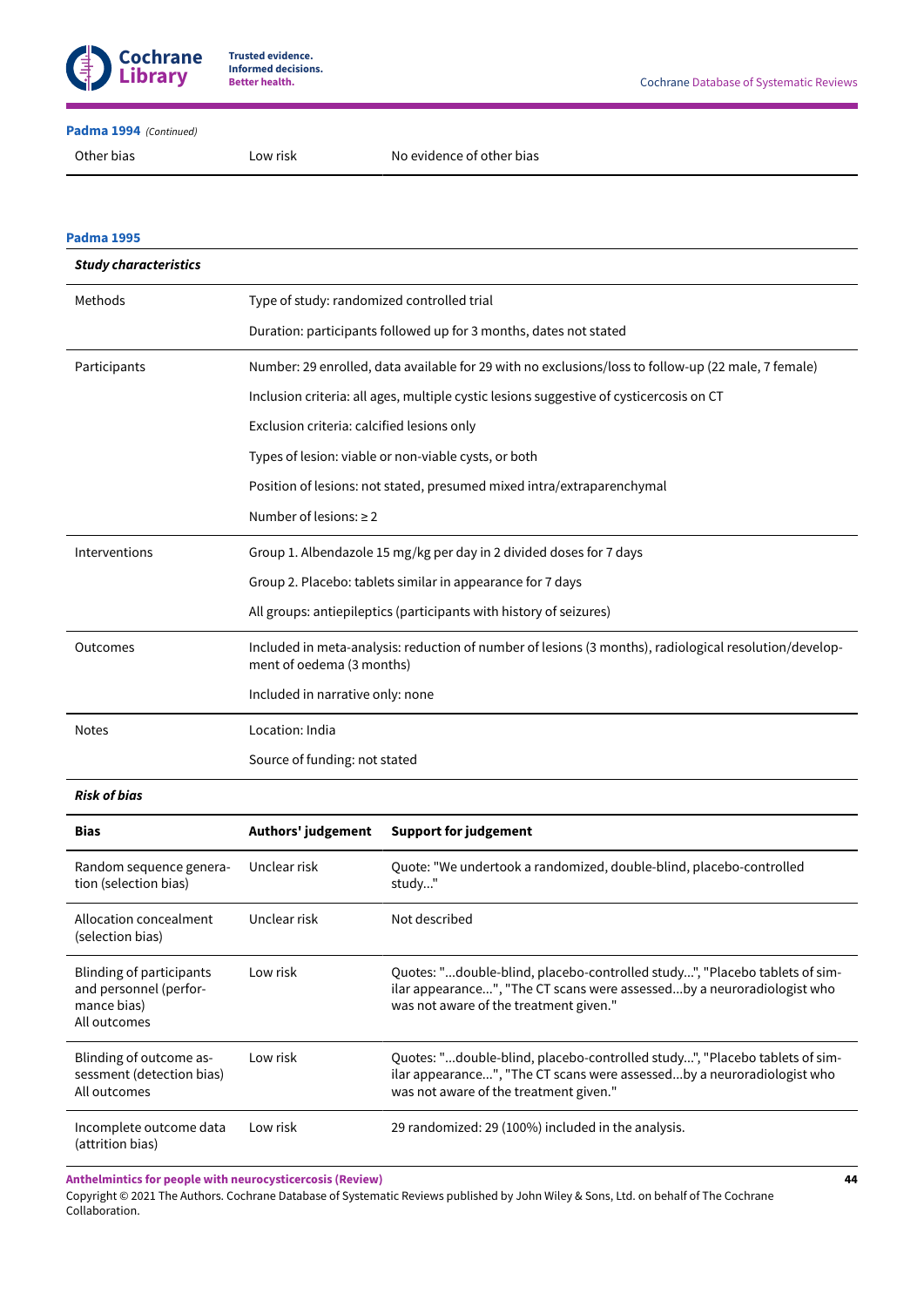

#### All outcomes **[Padma](#page-30-1) 1995**  *(Continued)*

| Selective reporting (re-<br>porting bias) | Low risk | No evidence of selective reporting |
|-------------------------------------------|----------|------------------------------------|
| Other bias                                | Low risk | No evidence of other bias          |

# **[Singhi 2000](#page-30-2)**

| <b>Study characteristics</b>                                                             |                                                |                                                                                                                                                                                                |
|------------------------------------------------------------------------------------------|------------------------------------------------|------------------------------------------------------------------------------------------------------------------------------------------------------------------------------------------------|
| Methods                                                                                  | Type of study: randomized controlled trial     |                                                                                                                                                                                                |
|                                                                                          |                                                | Duration: participants followed up for 3 to 6 months, recruited 1994 to 1998                                                                                                                   |
| Participants                                                                             |                                                | Number: 380 participants likely enrolled (description is not clear), data available for 176 after exclu-<br>sions/loss to follow-up (of original 500 patient population: 272 male, 228 female) |
|                                                                                          | ma on CT/MRI                                   | Inclusion criteria: children aged up to 14 years, a single small ring-enhancing lesion in brain parenchy-                                                                                      |
|                                                                                          | Exclusion criteria: none stated                |                                                                                                                                                                                                |
|                                                                                          | Types of lesion: non-viable cyst               |                                                                                                                                                                                                |
|                                                                                          | Position of lesions: intraparenchymal          |                                                                                                                                                                                                |
|                                                                                          | Number of lesions: 1                           |                                                                                                                                                                                                |
| Interventions                                                                            |                                                | Group 1. Albendazole 15 mg/kg daily for 28 days (addition of prednisolone unclear)                                                                                                             |
|                                                                                          | Group 2. No albendazole                        |                                                                                                                                                                                                |
|                                                                                          |                                                | All groups: antiepileptics (participants with seizures)                                                                                                                                        |
| Outcomes                                                                                 |                                                | Included in meta-analysis: complete radiological clearance of lesions (3 to 6 months)                                                                                                          |
|                                                                                          | Included in narrative only: evolution of cysts |                                                                                                                                                                                                |
| <b>Notes</b>                                                                             | Location: India                                |                                                                                                                                                                                                |
|                                                                                          | Source of funding: not stated                  |                                                                                                                                                                                                |
| <b>Risk of bias</b>                                                                      |                                                |                                                                                                                                                                                                |
| <b>Bias</b>                                                                              | Authors' judgement                             | <b>Support for judgement</b>                                                                                                                                                                   |
| Random sequence genera-<br>tion (selection bias)                                         | Unclear risk                                   | Quotes: "Childrenwere chosen at random to receive either albendazole<br>therapy or no specific anticysticercal therapy", "randomly allocated chil-<br>dren"                                    |
| Allocation concealment<br>(selection bias)                                               | Unclear risk                                   | Not described                                                                                                                                                                                  |
| <b>Blinding of participants</b><br>and personnel (perfor-<br>mance bias)<br>All outcomes | High risk                                      | No placebo used, and no blinding described.                                                                                                                                                    |

**Anthelmintics for people with neurocysticercosis (Review)**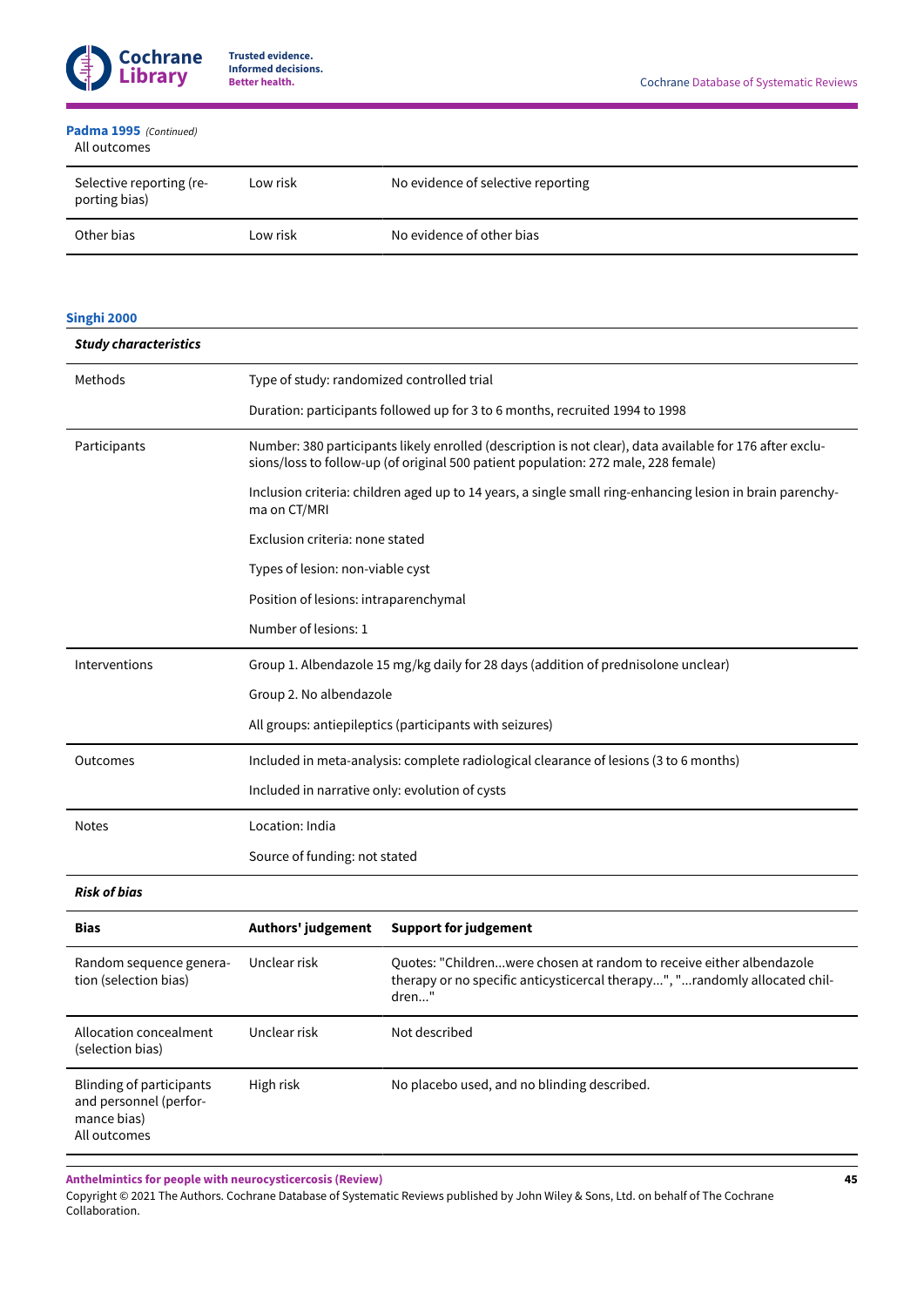#### **[Singhi 2000](#page-30-2)** *(Continued)*

| Blinding of outcome as-<br>sessment (detection bias)<br>All outcomes | High risk | No placebo used, and no blinding described.                                                    |
|----------------------------------------------------------------------|-----------|------------------------------------------------------------------------------------------------|
| Incomplete outcome data<br>(attrition bias)<br>All outcomes          | High risk | 380 participants randomized: 210 followed up (55%), and 176 (46%) included<br>in the analysis. |
| Selective reporting (re-<br>porting bias)                            | Low risk  | No evidence of selective reporting                                                             |
| Other bias                                                           | Low risk  | No evidence of other bias                                                                      |

# **[Singhi 2004](#page-30-3)**

| <b>Study characteristics</b>                     |                                            |                                                                                                           |  |
|--------------------------------------------------|--------------------------------------------|-----------------------------------------------------------------------------------------------------------|--|
| Methods                                          | Type of study: randomized controlled trial |                                                                                                           |  |
|                                                  |                                            | Duration: participants followed up for 18 months, recruitment dates not stated                            |  |
| Participants                                     | female)                                    | Number: 133 participants enrolled, data available for 110 after exclusions/loss to follow-up (66 male, 44 |  |
|                                                  | hancing lesion on CT/MRI                   | Inclusion criteria: children aged up to 14 years, seizure history < 3 months duration, a single small en- |  |
|                                                  | Exclusion criteria: neurological deficit   |                                                                                                           |  |
|                                                  | Types of lesion: non-viable cyst           |                                                                                                           |  |
|                                                  | Position of lesions: intraparenchymal      |                                                                                                           |  |
|                                                  | Number of lesions: 1                       |                                                                                                           |  |
| Interventions                                    |                                            | Group 1. Albendazole 15 mg/kg daily for 28 days                                                           |  |
|                                                  |                                            | Group 2: Albendazole 15 mg/kg daily for 28 days plus prednisolone                                         |  |
|                                                  | Group 2. No albendazole plus prednisolone  |                                                                                                           |  |
|                                                  | All groups: antiepileptics (all)           |                                                                                                           |  |
| Outcomes                                         | months)                                    | Included in meta-analysis: seizure recurrence (72 weeks), complete radiological clearance of lesions (6   |  |
|                                                  |                                            | Included in narrative only: seizure recurrence after withdrawal of antiepileptics                         |  |
| <b>Notes</b>                                     | Location: India                            |                                                                                                           |  |
|                                                  | Source of funding: not stated              |                                                                                                           |  |
| <b>Risk of bias</b>                              |                                            |                                                                                                           |  |
| <b>Bias</b>                                      | Authors' judgement                         | <b>Support for judgement</b>                                                                              |  |
| Random sequence genera-<br>tion (selection bias) | Low risk                                   | Quote: "The children were randomly assignedusing random number tables."                                   |  |

**Anthelmintics for people with neurocysticercosis (Review)**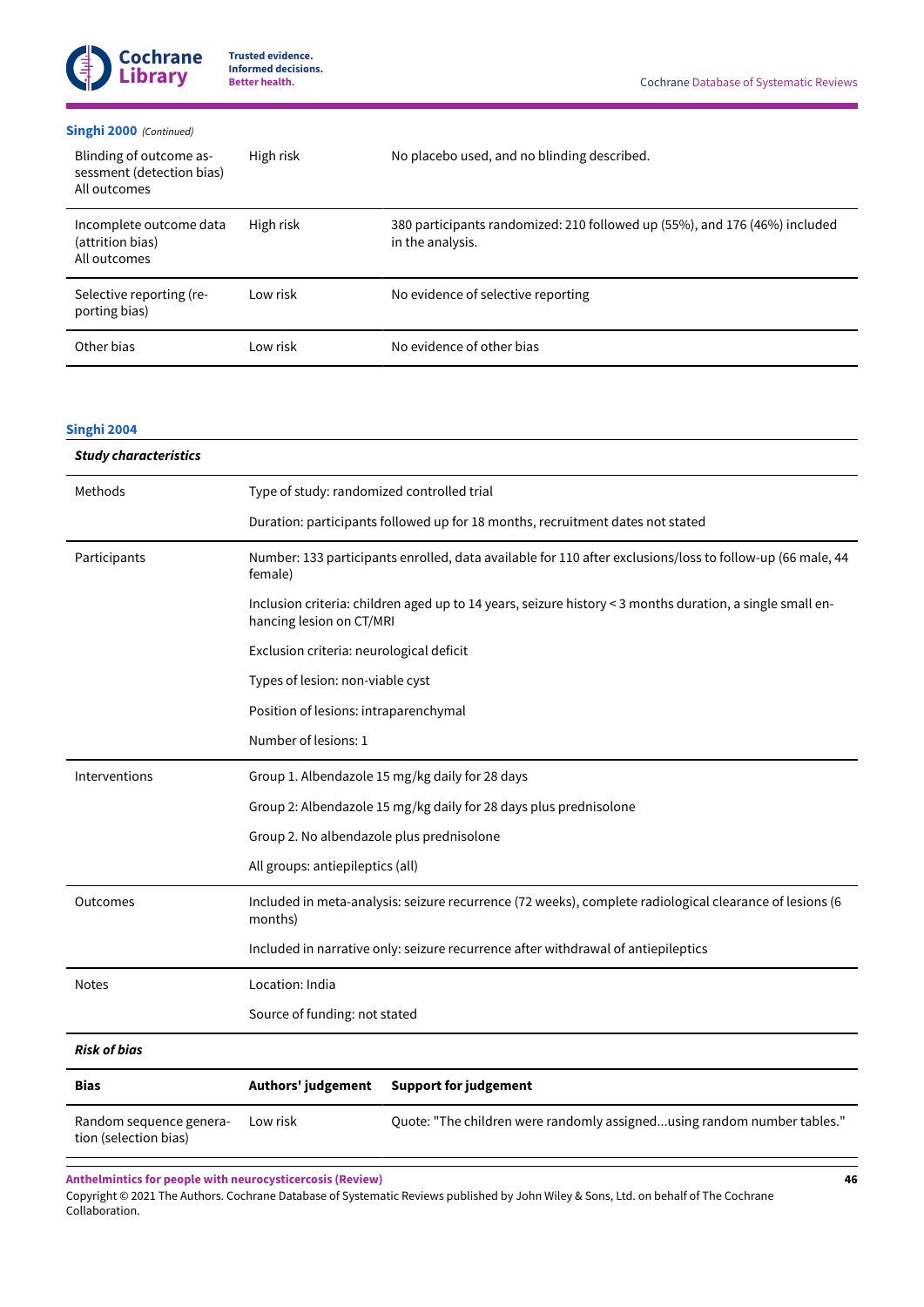

#### **[Singhi 2004](#page-30-3)**  *(Continued)*

| Allocation concealment<br>(selection bias)                                               | Unclear risk | Not stated                                                                                                                            |
|------------------------------------------------------------------------------------------|--------------|---------------------------------------------------------------------------------------------------------------------------------------|
| <b>Blinding of participants</b><br>and personnel (perfor-<br>mance bias)<br>All outcomes | High risk    | No placebo used, and no blinding described.                                                                                           |
| Blinding of outcome as-<br>sessment (detection bias)<br>All outcomes                     | Low risk     | Quote: "All CT scans were assessed by a neuroradiologist (N.K.), who was<br>blinded to treatment assignment and to clinical outcome." |
| Incomplete outcome data<br>(attrition bias)<br>All outcomes                              | Unclear risk | 133 participants randomized: 23 lost to follow-up (study arm not described),<br>110 (83%) included in the analysis.                   |
| Selective reporting (re-<br>porting bias)                                                | Low risk     | No evidence of selective reporting                                                                                                    |
| Other bias                                                                               | Low risk     | No evidence of other bias                                                                                                             |

#### **[Sotelo](#page-30-4) 1988**

# *Study characteristics* Methods Type of study: randomized controlled trial Duration: participants were followed up for 3 to 4 months, dates not stated Participants Number: 25 enrolled, data available for 25 with no exclusions/loss to follow-up (16 male, 9 female) Inclusion criteria: adults, parenchymal brain cysticercosis Exclusion criteria: none stated Types of lesion: viable cysts Postition of lesions: intraparenchymal Number of lesions:  $\geq 1$ Interventions Group 1. Albendazole 15 mg/kg daily for 1 month Group 2. Praziquantel 50 mg/kg daily for 14 days Group 3. No albendazole or praziquantel All groups: antiepileptics (participants already receiving antiepileptics) Outcomes Included in meta-analysis: complete radiological clearance of lesions (3 to 4 months), reduction of number of lesions (3 to 4 months) Included in narrative only: frequency and nature of adverse events Notes Location: Mexico Source of funding: partially supported by Subsecretaría de Regulación Sanitaria y Desarrollo, Secretaria de Salud de México, México City

**Anthelmintics for people with neurocysticercosis (Review)**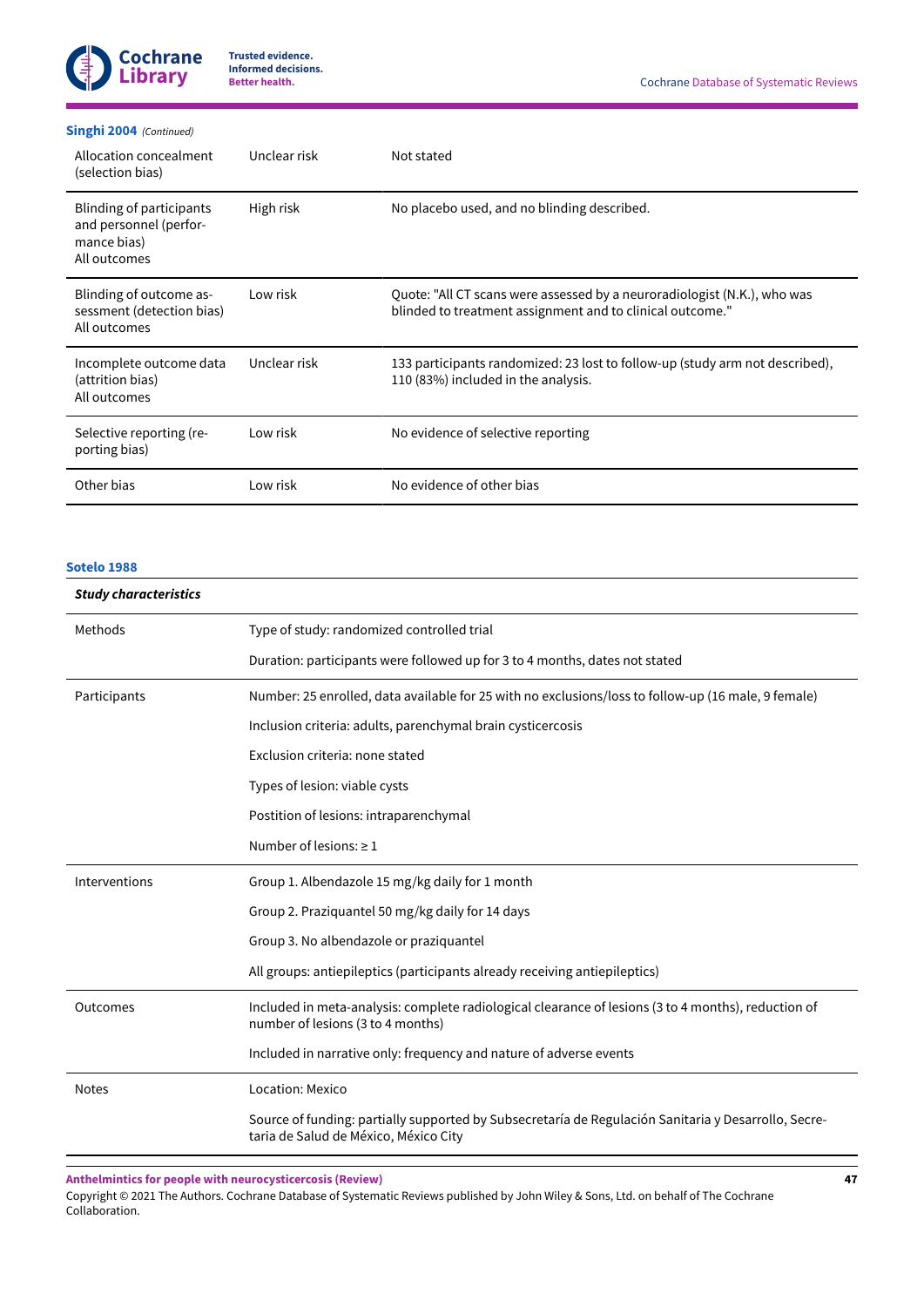

#### **[Sotelo](#page-30-4) 1988**  *(Continued)*

#### *Risk of bias*

| <b>Bias</b>                                                                              | Authors' judgement | <b>Support for judgement</b>                                  |
|------------------------------------------------------------------------------------------|--------------------|---------------------------------------------------------------|
| Random sequence genera-<br>tion (selection bias)                                         | Unclear risk       | Quote: "Patients were randomly allocated in three groups"     |
| Allocation concealment<br>(selection bias)                                               | Unclear risk       | Not described                                                 |
| <b>Blinding of participants</b><br>and personnel (perfor-<br>mance bias)<br>All outcomes | High risk          | No placebo used, and no blinding described.                   |
| Blinding of outcome as-<br>sessment (detection bias)<br>All outcomes                     | High risk          | No placebo used, and no blinding described.                   |
| Incomplete outcome data<br>(attrition bias)<br>All outcomes                              | Low risk           | 25 participants enrolled; 25 (100%) included in the analysis. |
| Selective reporting (re-<br>porting bias)                                                | Low risk           | No evidence of selective reporting                            |
| Other bias                                                                               | Low risk           | No evidence of other bias                                     |

CT: computed tomography

ELISA: enzyme-linked immunosorbent assay MRI: magnetic resonance imaging

# <span id="page-50-0"></span>**Characteristics of excluded studies** *[ordered by study ID]*

| <b>Study</b>     | <b>Reason for exclusion</b>                                                                                                                                                                                                                                                    |
|------------------|--------------------------------------------------------------------------------------------------------------------------------------------------------------------------------------------------------------------------------------------------------------------------------|
| Alarcon 1989     | Not a randomized controlled trial for intervention arms versus control: outcome of control arm de-<br>termined from comparisons between a CT scan at the beginning of the trial and images taken years<br>before. This trial was included in previous versions of this review. |
| Botero 1993      | No control: albendazole treatment arm only                                                                                                                                                                                                                                     |
| Bustos 2006      | No control: albendazole treatment arm only                                                                                                                                                                                                                                     |
| Carpio 1995      | Quasi-randomized trial: 1 assignment sequence used                                                                                                                                                                                                                             |
| <b>Chen 1984</b> | Article unavailable: full-text of all articles referencing this trial were accessed, and it does not ap-<br>pear to be relevant to this version of the review                                                                                                                  |
| <b>Cruz 1995</b> | No supportive treatment control: 3 albendazole durations compared. This trial was included in pre-<br>vious versions of this review.                                                                                                                                           |
| Del Brutto 1997  | No control: albendazole treatment arm only.                                                                                                                                                                                                                                    |

**Anthelmintics for people with neurocysticercosis (Review)**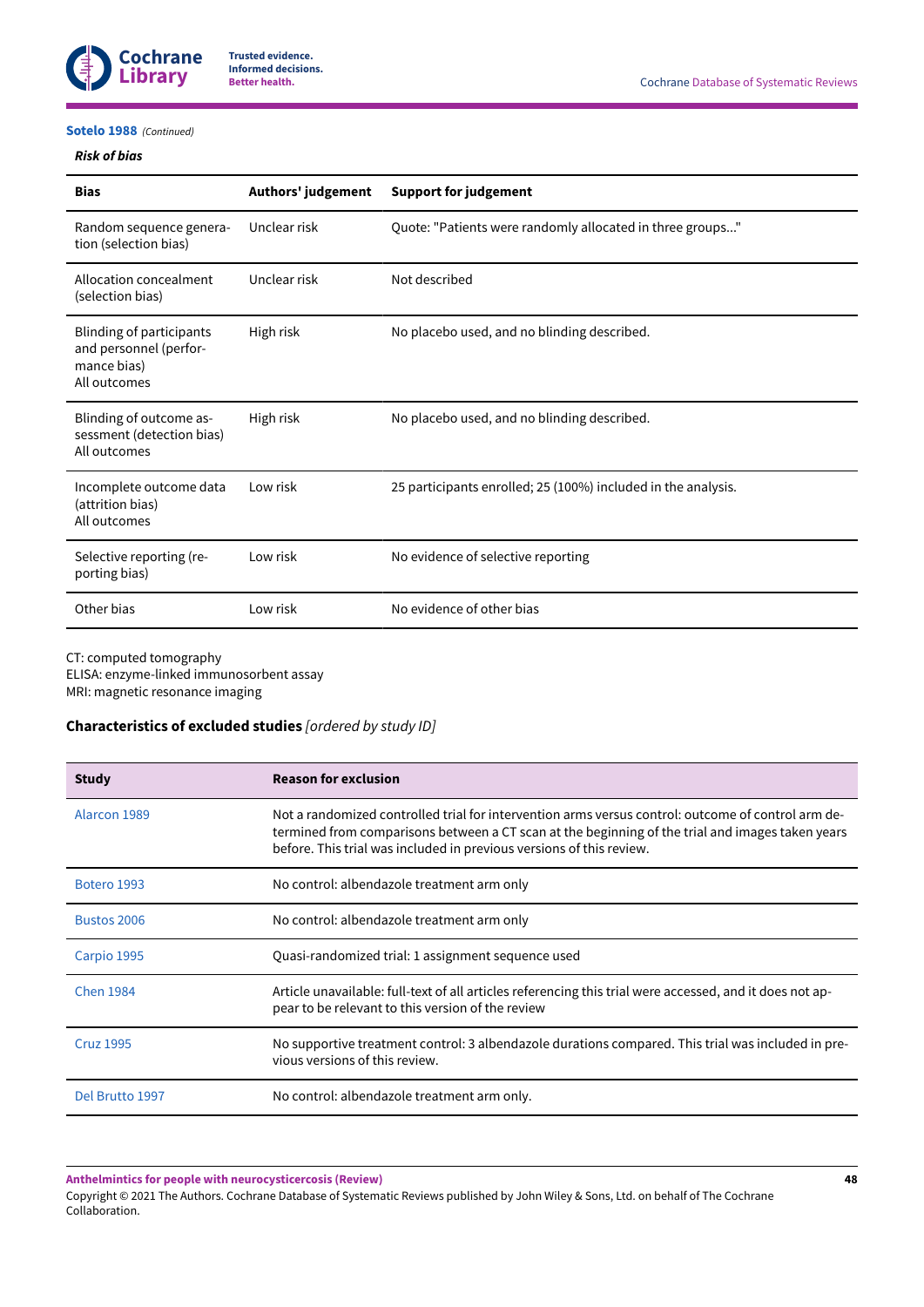| <b>Study</b>        | <b>Reason for exclusion</b>                                                                                                                                                                                                  |
|---------------------|------------------------------------------------------------------------------------------------------------------------------------------------------------------------------------------------------------------------------|
| Del Brutto 1999     | No supportive treatment control: albendazole and praziquantel compared. This trial was included<br>in previous versions of this review.                                                                                      |
| Escobedo 1987       | No control: albendazole treatment arm only                                                                                                                                                                                   |
| Foyaca-Sibat 2016   | No comparison of interest: praziquantel, prednisone, and sodium valproate compared to sodium<br>valproate alone                                                                                                              |
| Garcia 1997         | No supportive treatment control: 2 albendazole durations compared. This trial was included in pre-<br>vious versions of this review.                                                                                         |
| Gongora-Rivera 2006 | No supportive treatment control: 2 albendazole doses compared. This trial was included in previ-<br>ous versions of this review.                                                                                             |
| <b>Kaur 2009</b>    | No supportive treatment control: albendazole plus praziquantel compared to albendazole plus<br>placebo. This trial was included in previous versions of this review.                                                         |
| Ma 1984             | Article unavailable: full-text of all articles referencing this trial were accessed, and it does not ap-<br>pear to be relevant to this version of the review                                                                |
| Pretell 2000        | Likely a quasi-randomized trial: patients were "openly assigned" with "initial group" receiving<br>praziquantel and "remaining patients" not receiving praziquantel. Authors contacted for clarifica-<br>tion without reply. |
| Singhi 2003         | No supportive treatment control: 2 albendazole durations compared. This trial was included in pre-<br>vious versions of this review.                                                                                         |
| Sotelo 1990         | No supportive treatment control: 2 albendazole durations compared to 2 praziquantel durations.<br>This trial was included in previous versions of this review.                                                               |
| Thussu 2008         | Quasi-randomized trial: alternative allocation between albendazole and control arms                                                                                                                                          |

CT: computed tomography

# **D A T A A N D A N A L Y S E S**

# **Comparison 1. Albendazole versus placebo or no anthelmintic**

| Outcome or subgroup title                                    | No. of studies<br>No. of partici-<br>pants |      | <b>Statistical method</b>          | <b>Effect size</b>  |
|--------------------------------------------------------------|--------------------------------------------|------|------------------------------------|---------------------|
| 1.1 Seizure recurrence                                       | 10                                         | 1054 | Risk Ratio (M-H, Fixed, 95%<br>CI) | $0.94$ [0.78, 1.14] |
| 1.2 Seizure recurrence subgroup<br>analysis: number of cysts | 6                                          |      | Risk Ratio (M-H, Fixed, 95%<br>CI) | Subtotals only      |
| 1.2.1 Participants with a single lesion                      | 5                                          | 396  | Risk Ratio (M-H, Fixed, 95%<br>CI) | $0.61$ [0.40, 0.91] |
| 1.2.2 Participants with multiple $(>1)$<br>lesions           | 2                                          | 321  | Risk Ratio (M-H, Fixed, 95%<br>CI) | $2.05$ [1.28, 3.31] |

**Anthelmintics for people with neurocysticercosis (Review)**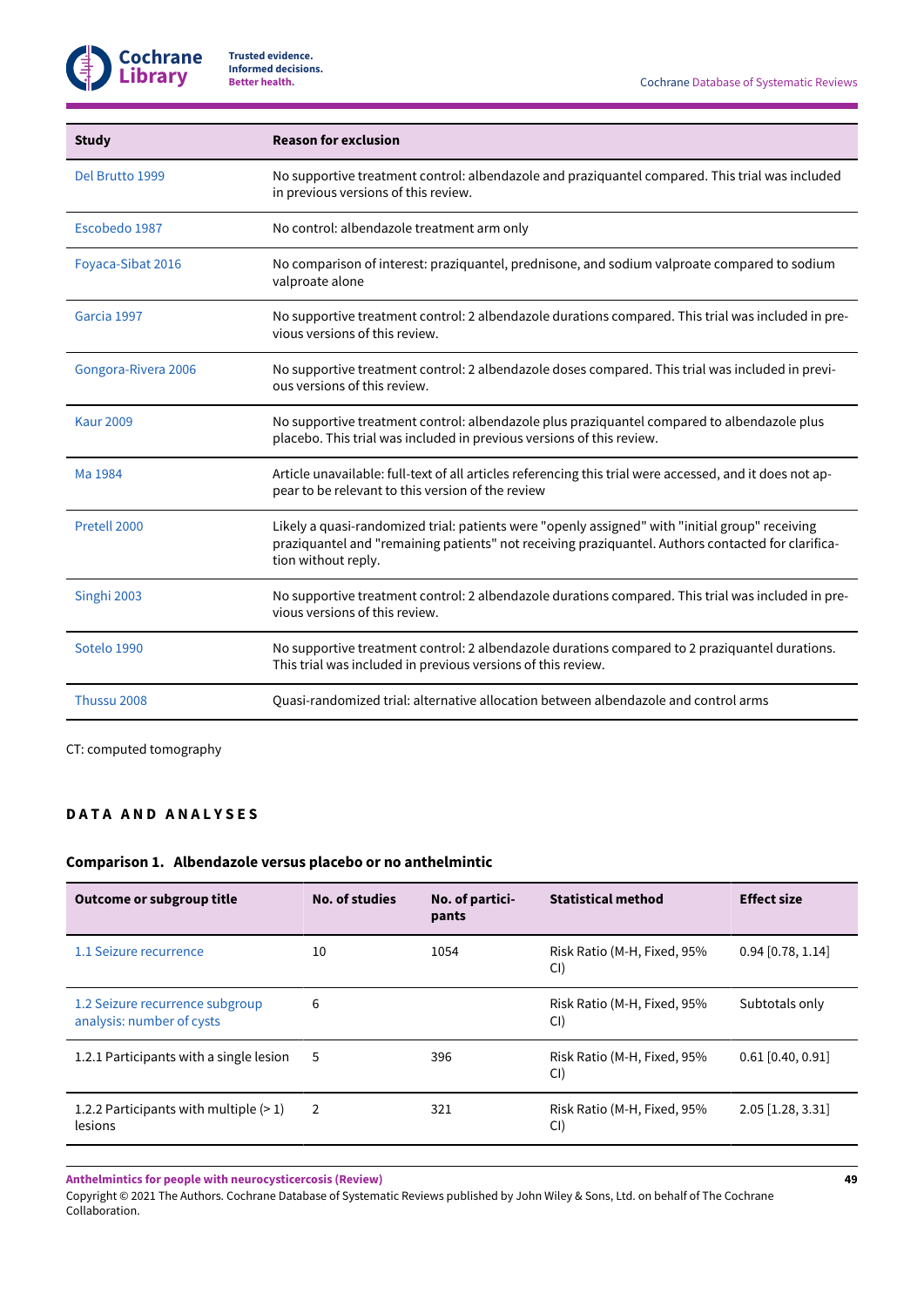

**Better health.** Cochrane Database of Systematic Reviews

| Outcome or subgroup title                                        | <b>No. of studies</b> | No. of partici-<br>pants | <b>Statistical method</b>             | <b>Effect size</b>  |
|------------------------------------------------------------------|-----------------------|--------------------------|---------------------------------------|---------------------|
| 1.3 Seizure recurrence subgroup<br>analysis: viability of cysts  | 8                     |                          | Risk Ratio (M-H, Fixed, 95%<br>CI)    | Subtotals only      |
| 1.3.1 Participants with viable cysts                             | 2                     | 174                      | Risk Ratio (M-H, Fixed, 95%<br>CI)    | $0.91$ [0.62, 1.33] |
| 1.3.2 Participants with non-viable<br>cysts                      | 6                     | 507                      | Risk Ratio (M-H, Fixed, 95%<br>CI)    | $0.55$ [0.38, 0.78] |
| 1.4 Seizure recurrence subgroup<br>analysis: position of cysts   | 8                     |                          | Risk Ratio (M-H, Fixed, 95%<br>$CI$ ) | Subtotals only      |
| 1.4.1 Participants with intraparenchy-<br>mal cysts              | 8                     | 681                      | Risk Ratio (M-H, Fixed, 95%<br>CI)    | $0.66$ [0.51, 0.86] |
| 1.5 Seizure recurrence subgroup<br>analysis: age of participants | 6                     |                          | Risk Ratio (M-H, Fixed, 95%<br>CI)    | Subtotals only      |
| 1.5.1 Children (under 16 years old)                              | 4                     | 335                      | Risk Ratio (M-H, Fixed, 95%<br>CI)    | $0.46$ [0.30, 0.69] |
| 1.5.2 Adults (16 years old or older)                             | $\overline{2}$        | 416                      | Risk Ratio (M-H, Fixed, 95%<br>CI)    | $1.45$ [1.06, 1.98] |
| 1.6 Seizure recurrence subgroup<br>analysis: corticosteroid use  | 6                     |                          | Risk Ratio (M-H, Fixed, 95%<br>$CI$ ) | Subtotals only      |
| 1.6.1 Participants receiving corticos-<br>teroids                | 3                     | 208                      | Risk Ratio (M-H, Fixed, 95%<br>$CI$ ) | $0.83$ [0.61, 1.13] |
| 1.6.2 Participants not receiving corti-<br>costeroids            | 3                     | 230                      | Risk Ratio (M-H, Fixed, 95%<br>$CI$ ) | $0.97$ [0.50, 1.88] |
| 1.7 Death (any cause)                                            | $\overline{2}$        | 470                      | Risk Ratio (M-H, Fixed, 95%<br>CI)    | $0.83$ [0.24, 2.85] |
| 1.8 Hospital admission (any cause)                               | 1                     | 300                      | Risk Ratio (M-H, Fixed, 95%<br>CI)    | 2.50 [1.52, 4.11]   |
| 1.9 Headache                                                     | 1                     | 161                      | Risk Ratio (M-H, Fixed, 95%<br>CI)    | $0.98$ [0.91, 1.06] |
| 1.10 Signs of focal neurological deficit                         | 1                     | 161                      | Risk Ratio (M-H, Fixed, 95%<br>CI)    | $0.89$ [0.65, 1.23] |
| 1.11 Surgical intervention                                       | 1                     | 83                       | Risk Ratio (M-H, Fixed, 95%<br>CI)    | 1.64 [0.07, 38.94]  |
| 1.12 Complete radiological clearance<br>of lesions               | 13                    | 1324                     | Risk Ratio (M-H, Fixed, 95%<br>CI)    | $1.22$ [1.07, 1.39] |
| 1.13 Reduction of number of lesions                              | 3                     | 115                      | Risk Ratio (M-H, Fixed, 95%<br>CI)    | 1.33 [0.89, 1.98]   |

**Anthelmintics for people with neurocysticercosis (Review)**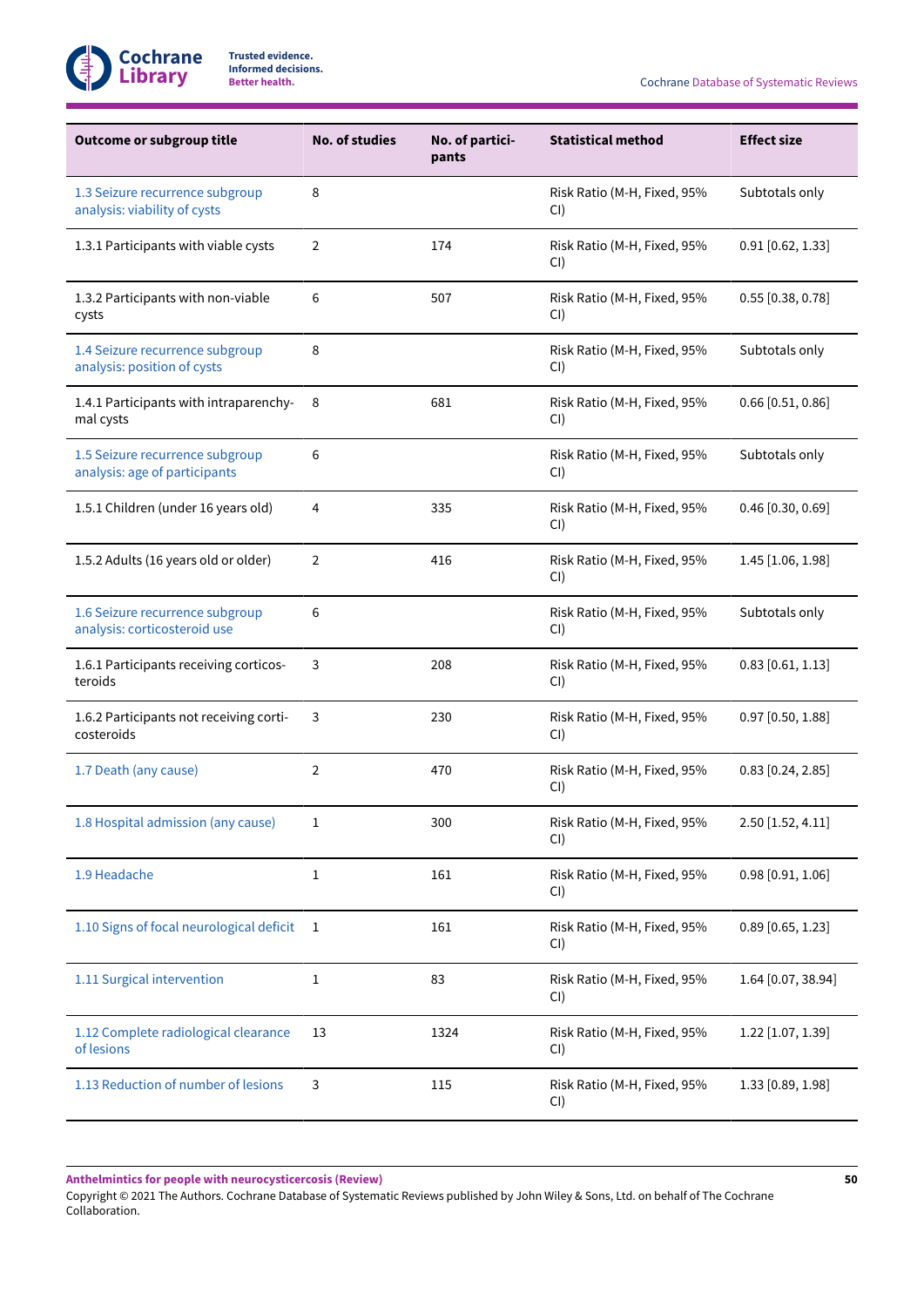

| Outcome or subgroup title                                                                   | <b>No. of studies</b> | No. of partici-<br>pants | <b>Statistical method</b>          | <b>Effect size</b>   |
|---------------------------------------------------------------------------------------------|-----------------------|--------------------------|------------------------------------|----------------------|
| 1.14 Evolution of cysts                                                                     | 6                     | 434                      | Risk Ratio (M-H, Fixed, 95%<br>CI) | $1.27$ [1.10, 1.47]  |
| 1.15 Radiological resolution of oede-<br>ma                                                 | 1                     | 29                       | Risk Ratio (M-H, Fixed, 95%<br>CI) | $0.89$ [0.61, 1.28]  |
| 1.16 Radiological development of<br>oedema                                                  | 1                     | 29                       | Risk Ratio (M-H, Fixed, 95%<br>CI) | $0.81$ [0.06, 11.77] |
| 1.17 Complete radiological clearance<br>of lesions subgroup analysis: viability<br>of cysts | 11                    |                          | Risk Ratio (M-H, Fixed, 95%<br>CI) | Subtotals only       |
| 1.17.1 Participants with viable cysts                                                       | 3                     | 207                      | Risk Ratio (M-H, Fixed, 95%<br>CI) | $2.52$ [1.65, 3.85]  |
| 1.17.2 Participants with non-viable<br>cysts                                                | 8                     | 748                      | Risk Ratio (M-H, Fixed, 95%<br>CI) | $1.22$ [1.05, 1.41]  |

# <span id="page-53-0"></span>**Analysis 1.1. Comparison 1: Albendazole versus placebo or no anthelmintic, Outcome 1:Seizure recurrence**

|                                                                          | Albendazole |       | No anthelmintic |              |         | <b>Risk Ratio</b>    | <b>Risk Ratio</b>                              |
|--------------------------------------------------------------------------|-------------|-------|-----------------|--------------|---------|----------------------|------------------------------------------------|
| <b>Study or Subgroup</b>                                                 | Events      | Total | Events          | <b>Total</b> | Weight  | M-H, Fixed, 95% CI   | M-H, Fixed, 95% CI                             |
| Alarcon 2001                                                             | 4           | 38    | 2               | 20           | 1.9%    | $1.05$ [0.21, 5.26]  |                                                |
| Baranwal 1998                                                            | 7           | 31    | 11              | 32           | 7.8%    | $0.66$ [0.29, 1.47]  |                                                |
| Carpio 2008                                                              | 23          | 33    | 28              | 40           | 18.3%   | $1.00$ [0.74, 1.35]  |                                                |
| Chaurasia 2010                                                           | 3           | 33    | 1               | 34           | $0.7\%$ | $3.09$ [0.34, 28.23] |                                                |
| Das 2007                                                                 | 42          | 150   | 18              | 150          | 13.0%   | $2.33$ [1.41, 3.86]  |                                                |
| Garcia 2004                                                              | 25          | 57    | 29              | 59           | 20.6%   | $0.89$ [0.60, 1.32]  |                                                |
| Gogia 2003                                                               | 4           | 32    | 9               | 40           | 5.8%    | $0.56$ [0.19, 1.64]  |                                                |
| Kalra 2003                                                               | 6           | 45    | 15              | 45           | 10.9%   | $0.40$ [0.17, 0.94]  |                                                |
| Khurana 2012                                                             | 12          | 70    | 8               | 35           | 7.7%    | $0.75$ [0.34, 1.66]  |                                                |
| Singhi 2004                                                              | 9           | 72    | 14              | 38           | 13.3%   | $0.34$ [0.16, 0.71]  |                                                |
| <b>Total (95% CI)</b>                                                    |             | 561   |                 | 493          | 100.0%  | $0.94$ [0.78, 1.14]  |                                                |
| Total events:                                                            | 135         |       | 135             |              |         |                      |                                                |
| Heterogeneity: Chi <sup>2</sup> = 26.99, df = 9 (P = 0.001); $I^2$ = 67% |             |       |                 |              |         |                      | 0.1<br>10<br>100<br>0.01                       |
| Test for overall effect: $Z = 0.61$ (P = 0.54)                           |             |       |                 |              |         |                      | Favours albendazole<br>Favours no anthelmintic |
| Test for subgroup differences: Not applicable                            |             |       |                 |              |         |                      |                                                |

**Anthelmintics for people with neurocysticercosis (Review)**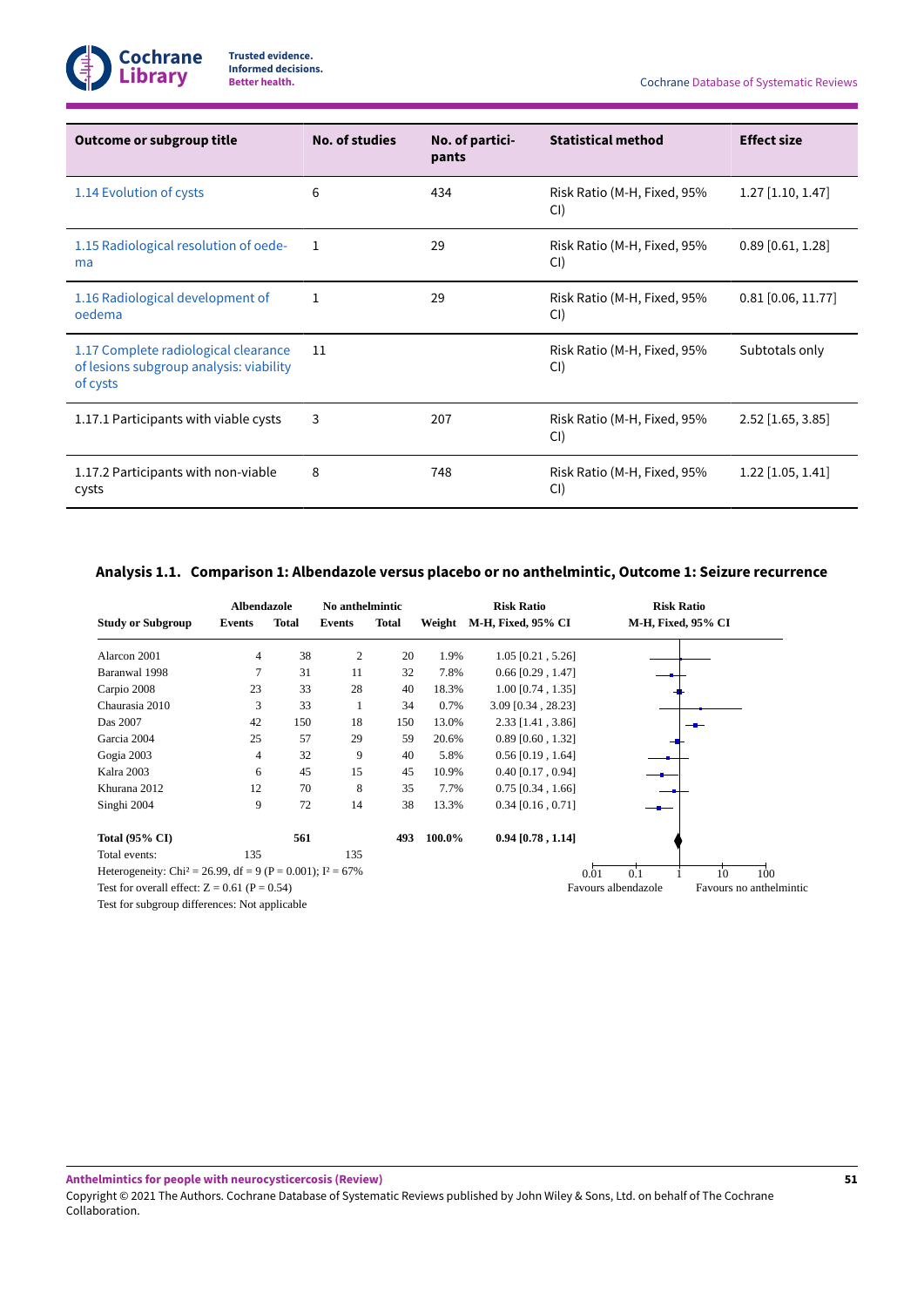

# **Analysis 1.2. Comparison 1: Albendazole versus placebo or no anthelmintic, Outcome 2:Seizure recurrence subgroup analysis: number of cysts**

<span id="page-54-0"></span>

|                                                                                             |               | <b>Albendazole</b> |               | No anthelmintic |        | <b>Risk Ratio</b>    |      | <b>Risk Ratio</b>   |                 |                         |
|---------------------------------------------------------------------------------------------|---------------|--------------------|---------------|-----------------|--------|----------------------|------|---------------------|-----------------|-------------------------|
| <b>Study or Subgroup</b>                                                                    | <b>Events</b> | <b>Total</b>       | <b>Events</b> | <b>Total</b>    | Weight | M-H, Fixed, 95% CI   |      | M-H, Fixed, 95% CI  |                 |                         |
| 1.2.1 Participants with a single lesion                                                     |               |                    |               |                 |        |                      |      |                     |                 |                         |
| Baranwal 1998                                                                               | 7             | 31                 | 11            | 32              | 23.8%  | $0.66$ [0.29, 1.47]  |      |                     |                 |                         |
| Chaurasia 2010                                                                              | 3             | 33                 | 1             | 34              | 2.2%   | $3.09$ [0.34, 28.23] |      |                     |                 |                         |
| Gogia 2003                                                                                  | 3             | 24                 | 5             | 27              | 10.3%  | $0.68$ [0.18, 2.53]  |      |                     |                 |                         |
| Khurana 2012                                                                                | 12            | 70                 | 8             | 35              | 23.4%  | $0.75$ [0.34, 1.66]  |      |                     |                 |                         |
| Singhi 2004                                                                                 | 9             | 72                 | 14            | 38              | 40.3%  | $0.34$ [0.16, 0.71]  |      |                     |                 |                         |
| Subtotal (95% CI)                                                                           |               | 230                |               | 166             | 100.0% | $0.61$ [0.40, 0.91]  |      |                     |                 |                         |
| Total events:                                                                               | 34            |                    | 39            |                 |        |                      |      |                     |                 |                         |
| Heterogeneity: Chi <sup>2</sup> = 4.78, df = 4 (P = 0.31); $I^2 = 16\%$                     |               |                    |               |                 |        |                      |      |                     |                 |                         |
| Test for overall effect: $Z = 2.42$ (P = 0.02)                                              |               |                    |               |                 |        |                      |      |                     |                 |                         |
| 1.2.2 Participants with multiple (> 1) lesions                                              |               |                    |               |                 |        |                      |      |                     |                 |                         |
| Das 2007                                                                                    | 42            | 150                | 18            | 150             | 85.5%  | $2.33$ [1.41, 3.86]  |      |                     |                 |                         |
| Gogia 2003                                                                                  | 1             | 8                  | 4             | 13              | 14.5%  | $0.41$ [0.05, 3.02]  |      |                     |                 |                         |
| Subtotal (95% CI)                                                                           |               | 158                |               | 163             | 100.0% | $2.05$ [1.28, 3.31]  |      |                     |                 |                         |
| Total events:                                                                               | 43            |                    | 22            |                 |        |                      |      |                     |                 |                         |
| Heterogeneity: Chi <sup>2</sup> = 2.75, df = 1 (P = 0.10); $I^2$ = 64%                      |               |                    |               |                 |        |                      |      |                     |                 |                         |
| Test for overall effect: $Z = 2.96$ (P = 0.003)                                             |               |                    |               |                 |        |                      |      |                     |                 |                         |
| Test for subgroup differences: Chi <sup>2</sup> = 14.59, df = 1 (P = 0.0001), $I^2$ = 93.1% |               |                    |               |                 |        |                      | 0.01 | $\overline{0.1}$    | $\overline{10}$ | 100 <sub>o</sub>        |
|                                                                                             |               |                    |               |                 |        |                      |      | Favours albendazole |                 | Favours no anthelmintic |

# **Analysis 1.3. Comparison 1: Albendazole versus placebo or no anthelmintic, Outcome 3:Seizure recurrence subgroup analysis: viability of cysts**

<span id="page-54-1"></span>

|                                                                        | <b>Albendazole</b> |              | No anthelmintic |              |        | <b>Risk Ratio</b>   |      | <b>Risk Ratio</b>   |    |                         |
|------------------------------------------------------------------------|--------------------|--------------|-----------------|--------------|--------|---------------------|------|---------------------|----|-------------------------|
| <b>Study or Subgroup</b><br><b>Events</b>                              |                    | <b>Total</b> | <b>Events</b>   | <b>Total</b> | Weight | M-H, Fixed, 95% CI  |      | M-H, Fixed, 95% CI  |    |                         |
| 1.3.1 Participants with viable cysts                                   |                    |              |                 |              |        |                     |      |                     |    |                         |
| Alarcon 2001                                                           | 4                  | 38           | 2               | 20           | 8.4%   | $1.05$ [0.21, 5.26] |      |                     |    |                         |
| Garcia 2004                                                            | 25                 | 57           | 29              | 59           | 91.6%  | $0.89$ [0.60, 1.32] |      |                     |    |                         |
| Subtotal (95% CI)                                                      |                    | 95           |                 | 79           | 100.0% | $0.91$ [0.62, 1.33] |      |                     |    |                         |
| Total events:                                                          | 29                 |              | 31              |              |        |                     |      |                     |    |                         |
| Heterogeneity: Chi <sup>2</sup> = 0.04, df = 1 (P = 0.84); $I^2 = 0\%$ |                    |              |                 |              |        |                     |      |                     |    |                         |
| Test for overall effect: $Z = 0.50$ (P = 0.61)                         |                    |              |                 |              |        |                     |      |                     |    |                         |
| 1.3.2 Participants with non-viable cysts                               |                    |              |                 |              |        |                     |      |                     |    |                         |
| Baranwal 1998                                                          | 7                  | 31           | 11              | 32           | 17.0%  | $0.66$ [0.29, 1.47] |      |                     |    |                         |
| Chaurasia 2010                                                         | 3                  | 33           | 1               | 34           | 1.5%   | 3.09 [0.34, 28.23]  |      |                     |    |                         |
| Gogia 2003                                                             | 4                  | 32           | 9               | 40           | 12.5%  | $0.56$ [0.19, 1.64] |      |                     |    |                         |
| Kalra 2003                                                             | 6                  | 45           | 15              | 45           | 23.5%  | $0.40$ [0.17, 0.94] |      |                     |    |                         |
| Khurana 2012                                                           | 12                 | 70           | 8               | 35           | 16.7%  | $0.75$ [0.34, 1.66] |      |                     |    |                         |
| Singhi 2004                                                            | 9                  | 72           | 14              | 38           | 28.7%  | $0.34$ [0.16, 0.71] |      |                     |    |                         |
| Subtotal (95% CI)                                                      |                    | 283          |                 | 224          | 100.0% | $0.55$ [0.38, 0.78] |      |                     |    |                         |
| Total events:                                                          | 41                 |              | 58              |              |        |                     |      |                     |    |                         |
| Heterogeneity: Chi <sup>2</sup> = 5.27, df = 5 (P = 0.38); $I^2$ = 5%  |                    |              |                 |              |        |                     |      |                     |    |                         |
| Test for overall effect: $Z = 3.29$ (P = 0.0010)                       |                    |              |                 |              |        |                     |      |                     |    |                         |
|                                                                        |                    |              |                 |              |        |                     |      | 0.1                 | 10 | 100                     |
|                                                                        |                    |              |                 |              |        |                     | 0.01 | Favours albendazole |    | Favours no anthelmintic |

**Anthelmintics for people with neurocysticercosis (Review)**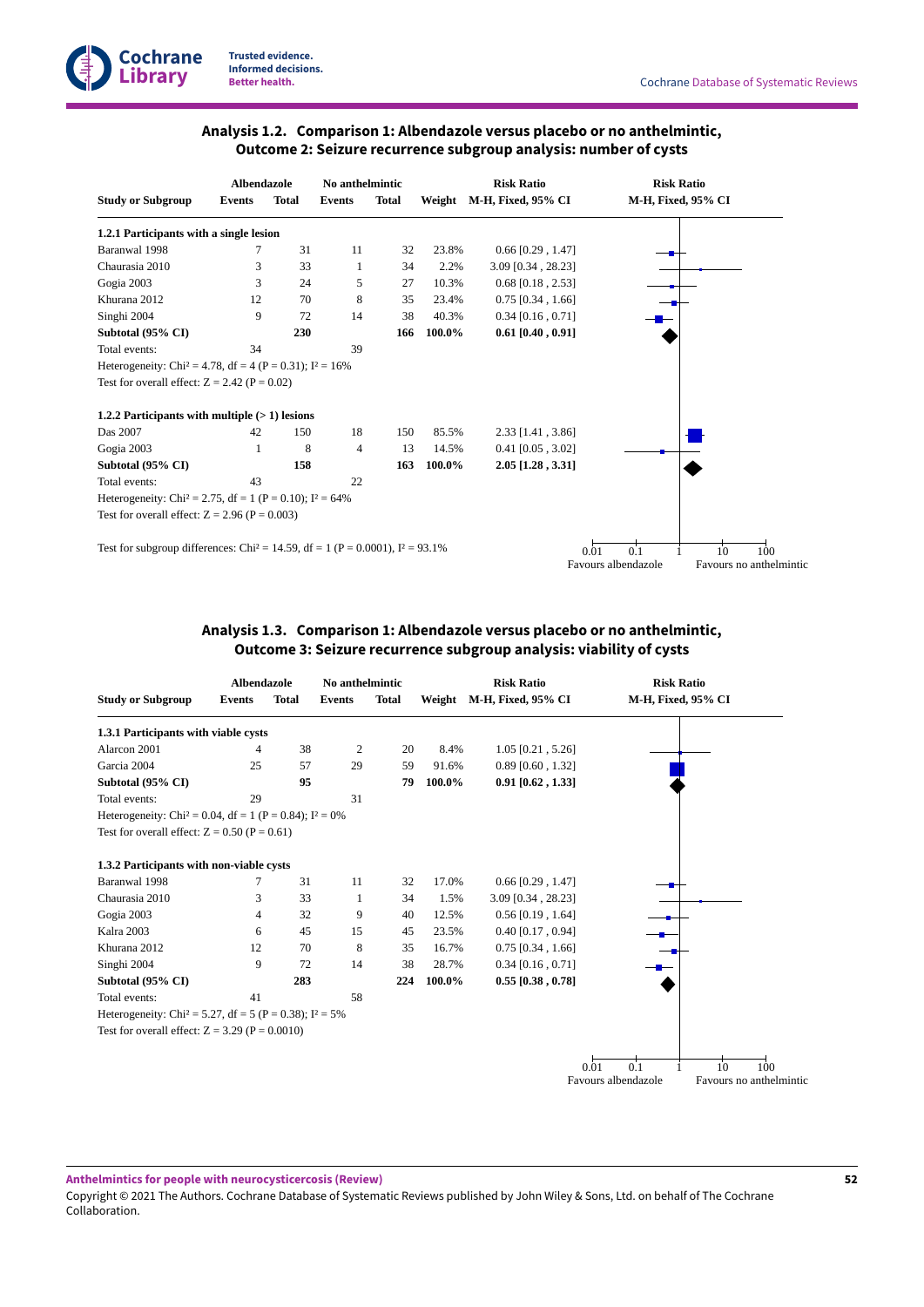

# **Analysis 1.4. Comparison 1: Albendazole versus placebo or no anthelmintic, Outcome 4:Seizure recurrence subgroup analysis: position of cysts**

<span id="page-55-0"></span>

|                                                                         | <b>Albendazole</b> |              | No anthelmintic |       |        | <b>Risk Ratio</b>         |                     | <b>Risk Ratio</b>  |    |                         |
|-------------------------------------------------------------------------|--------------------|--------------|-----------------|-------|--------|---------------------------|---------------------|--------------------|----|-------------------------|
| <b>Study or Subgroup</b>                                                | Events             | <b>Total</b> | Events          | Total | Weight | <b>M-H, Fixed, 95% CI</b> |                     | M-H, Fixed, 95% CI |    |                         |
| 1.4.1 Participants with intraparenchymal cysts                          |                    |              |                 |       |        |                           |                     |                    |    |                         |
| Alarcon 2001                                                            | 4                  | 38           | 2               | 20    | 2.8%   | $1.05$ [0.21, 5.26]       |                     |                    |    |                         |
| Baranwal 1998                                                           |                    | 31           | 11              | 32    | 11.4%  | $0.66$ [0.29, 1.47]       |                     |                    |    |                         |
| Chaurasia 2010                                                          | 3                  | 33           | 1               | 34    | 1.0%   | 3.09 [0.34, 28.23]        |                     |                    |    |                         |
| Garcia 2004                                                             | 25                 | 57           | 29              | 59    | 30.0%  | $0.89$ [0.60, 1.32]       |                     |                    |    |                         |
| Gogia 2003                                                              | 4                  | 32           | 9               | 40    | 8.4%   | $0.56$ [0.19, 1.64]       |                     |                    |    |                         |
| Kalra 2003                                                              | 6                  | 45           | 15              | 45    | 15.8%  | $0.40$ [0.17, 0.94]       |                     |                    |    |                         |
| Khurana 2012                                                            | 12                 | 70           | 8               | 35    | 11.2%  | $0.75$ [0.34, 1.66]       |                     |                    |    |                         |
| Singhi 2004                                                             | 9                  | 72           | 14              | 38    | 19.3%  | $0.34$ [0.16, 0.71]       |                     |                    |    |                         |
| Subtotal (95% CI)                                                       |                    | 378          |                 | 303   | 100.0% | $0.66$ [0.51, 0.86]       |                     |                    |    |                         |
| Total events:                                                           | 70                 |              | 89              |       |        |                           |                     |                    |    |                         |
| Heterogeneity: Chi <sup>2</sup> = 9.08, df = 7 (P = 0.25); $I^2 = 23\%$ |                    |              |                 |       |        |                           |                     |                    |    |                         |
| Test for overall effect: $Z = 3.04$ (P = 0.002)                         |                    |              |                 |       |        |                           |                     |                    |    |                         |
|                                                                         |                    |              |                 |       |        |                           | 0.01                | 0.1                | 10 | 100                     |
|                                                                         |                    |              |                 |       |        |                           | Favours albendazole |                    |    | Favours no anthelmintic |

# **Analysis 1.5. Comparison 1: Albendazole versus placebo or no anthelmintic, Outcome 5:Seizure recurrence subgroup analysis: age of participants**

<span id="page-55-1"></span>

|               |              |                                                                                                                                                                                                         |                                                                                                                                                   |                 | <b>Risk Ratio</b>  |                                                                        |                                                                                                                                                                                                     |                                                                                                        |
|---------------|--------------|---------------------------------------------------------------------------------------------------------------------------------------------------------------------------------------------------------|---------------------------------------------------------------------------------------------------------------------------------------------------|-----------------|--------------------|------------------------------------------------------------------------|-----------------------------------------------------------------------------------------------------------------------------------------------------------------------------------------------------|--------------------------------------------------------------------------------------------------------|
| <b>Events</b> | <b>Total</b> | <b>Events</b>                                                                                                                                                                                           | <b>Total</b>                                                                                                                                      | Weight          | M-H, Fixed, 95% CI |                                                                        |                                                                                                                                                                                                     |                                                                                                        |
|               |              |                                                                                                                                                                                                         |                                                                                                                                                   |                 |                    |                                                                        |                                                                                                                                                                                                     |                                                                                                        |
|               | 31           | 11                                                                                                                                                                                                      | 32                                                                                                                                                |                 |                    |                                                                        |                                                                                                                                                                                                     |                                                                                                        |
| 4             | 32           | 9                                                                                                                                                                                                       | 40                                                                                                                                                |                 |                    |                                                                        |                                                                                                                                                                                                     |                                                                                                        |
| 6             | 45           | 15                                                                                                                                                                                                      | 45                                                                                                                                                |                 |                    |                                                                        |                                                                                                                                                                                                     |                                                                                                        |
| 9             | 72           | 14                                                                                                                                                                                                      | 38                                                                                                                                                |                 |                    |                                                                        |                                                                                                                                                                                                     |                                                                                                        |
|               | 180          |                                                                                                                                                                                                         | 155                                                                                                                                               |                 |                    |                                                                        |                                                                                                                                                                                                     |                                                                                                        |
| 26            |              | 49                                                                                                                                                                                                      |                                                                                                                                                   |                 |                    |                                                                        |                                                                                                                                                                                                     |                                                                                                        |
|               |              |                                                                                                                                                                                                         |                                                                                                                                                   |                 |                    |                                                                        |                                                                                                                                                                                                     |                                                                                                        |
|               |              |                                                                                                                                                                                                         |                                                                                                                                                   |                 |                    |                                                                        |                                                                                                                                                                                                     |                                                                                                        |
|               |              |                                                                                                                                                                                                         |                                                                                                                                                   |                 |                    |                                                                        |                                                                                                                                                                                                     |                                                                                                        |
| 42            | 150          | 18                                                                                                                                                                                                      | 150                                                                                                                                               |                 |                    |                                                                        |                                                                                                                                                                                                     |                                                                                                        |
| 25            | 57           | 29                                                                                                                                                                                                      | 59                                                                                                                                                |                 |                    |                                                                        |                                                                                                                                                                                                     |                                                                                                        |
|               | 207          |                                                                                                                                                                                                         | 209                                                                                                                                               |                 |                    |                                                                        |                                                                                                                                                                                                     |                                                                                                        |
| 67            |              | 47                                                                                                                                                                                                      |                                                                                                                                                   |                 |                    |                                                                        |                                                                                                                                                                                                     |                                                                                                        |
|               |              |                                                                                                                                                                                                         |                                                                                                                                                   |                 |                    |                                                                        |                                                                                                                                                                                                     |                                                                                                        |
|               |              |                                                                                                                                                                                                         |                                                                                                                                                   |                 |                    |                                                                        |                                                                                                                                                                                                     |                                                                                                        |
|               |              |                                                                                                                                                                                                         |                                                                                                                                                   |                 |                    |                                                                        |                                                                                                                                                                                                     |                                                                                                        |
|               |              |                                                                                                                                                                                                         |                                                                                                                                                   |                 |                    |                                                                        |                                                                                                                                                                                                     |                                                                                                        |
|               |              | <b>Albendazole</b><br>1.5.1 Children (under 16 years old)<br>Test for overall effect: $Z = 3.66$ (P = 0.0003)<br>1.5.2 Adults (16 years old or older)<br>Test for overall effect: $Z = 2.34$ (P = 0.02) | Heterogeneity: Chi <sup>2</sup> = 1.62, df = 3 (P = 0.66); $I^2 = 0\%$<br>Heterogeneity: Chi <sup>2</sup> = 9.32, df = 1 (P = 0.002); $I^2$ = 89% | No anthelmintic |                    | 20.8%<br>15.3%<br>28.8%<br>35.1%<br>100.0%<br>38.7%<br>61.3%<br>100.0% | $0.66$ [0.29, 1.47]<br>$0.56$ [0.19, 1.64]<br>$0.40$ [0.17, 0.94]<br>$0.34$ [0.16, 0.71]<br>$0.46$ [0.30, 0.69]<br>$2.33$ [1.41, 3.86]<br>$0.89$ [0.60, 1.32]<br>$1.45$ [1.06, 1.98]<br>0.1<br>0.01 | <b>Risk Ratio</b><br>M-H, Fixed, 95% CI<br>10<br>100<br>Favours albendazole<br>Favours no anthelmintic |

**Anthelmintics for people with neurocysticercosis (Review)**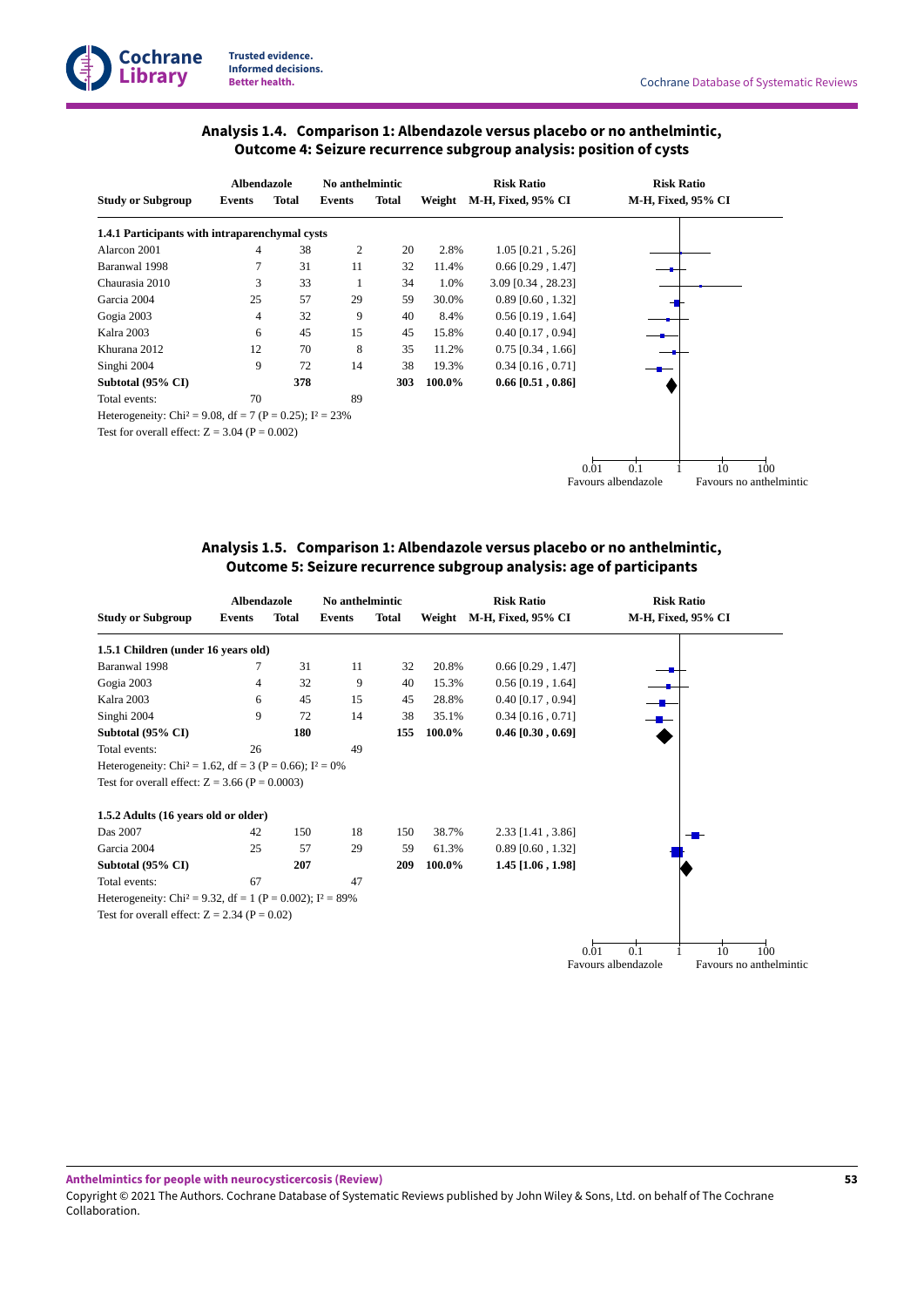

# **Analysis 1.6. Comparison 1: Albendazole versus placebo or no anthelmintic, Outcome 6:Seizure recurrence subgroup analysis: corticosteroid use**

<span id="page-56-0"></span>

|                                                                        | <b>Albendazole</b> |              | No anthelmintic |              |        | <b>Risk Ratio</b>    |      | <b>Risk Ratio</b>          |              |                               |
|------------------------------------------------------------------------|--------------------|--------------|-----------------|--------------|--------|----------------------|------|----------------------------|--------------|-------------------------------|
| <b>Study or Subgroup</b>                                               | <b>Events</b>      | <b>Total</b> | <b>Events</b>   | <b>Total</b> | Weight | M-H, Fixed, 95% CI   |      | M-H, Fixed, 95% CI         |              |                               |
| 1.6.1 Participants receiving corticosteroids                           |                    |              |                 |              |        |                      |      |                            |              |                               |
| Baranwal 1998                                                          | 7                  | 31           | 11              | 32           | 24.5%  | $0.66$ [0.29, 1.47]  |      |                            |              |                               |
| Carpio 2008                                                            | 23                 | 33           | 28              | 40           | 57.4%  | $1.00$ [0.74, 1.35]  |      |                            |              |                               |
| Gogia 2003                                                             | 4                  | 32           | 9               | 40           | 18.1%  | $0.56$ [0.19, 1.64]  |      |                            |              |                               |
| Subtotal (95% CI)                                                      |                    | 96           |                 | 112          | 100.0% | $0.83$ [0.61, 1.13]  |      |                            |              |                               |
| Total events:                                                          | 34                 |              | 48              |              |        |                      |      |                            |              |                               |
| Heterogeneity: Chi <sup>2</sup> = 2.20, df = 2 (P = 0.33); $I^2 = 9\%$ |                    |              |                 |              |        |                      |      |                            |              |                               |
| Test for overall effect: $Z = 1.18$ (P = 0.24)                         |                    |              |                 |              |        |                      |      |                            |              |                               |
| 1.6.2 Participants not receiving corticosteroids                       |                    |              |                 |              |        |                      |      |                            |              |                               |
| Alarcon 2001                                                           | 4                  | 38           | 2               | 20           | 18.4%  | $1.05$ [0.21, 5.26]  |      |                            |              |                               |
| Chaurasia 2010                                                         | 3                  | 33           | 1               | 34           | 6.9%   | $3.09$ [0.34, 28.23] |      |                            |              |                               |
| Khurana 2012                                                           | 12                 | 70           | 8               | 35           | 74.7%  | $0.75$ [0.34, 1.66]  |      |                            |              |                               |
| Subtotal (95% CI)                                                      |                    | 141          |                 | 89           | 100.0% | $0.97$ [0.50, 1.88]  |      |                            |              |                               |
| Total events:                                                          | 19                 |              | 11              |              |        |                      |      |                            |              |                               |
| Heterogeneity: Chi <sup>2</sup> = 1.46, df = 2 (P = 0.48); $I^2 = 0\%$ |                    |              |                 |              |        |                      |      |                            |              |                               |
| Test for overall effect: $Z = 0.10$ (P = 0.92)                         |                    |              |                 |              |        |                      |      |                            |              |                               |
|                                                                        |                    |              |                 |              |        |                      |      |                            |              |                               |
|                                                                        |                    |              |                 |              |        |                      | 0.01 | 0.1<br>Favours albendazole | $10^{\circ}$ | 100<br>Favours no anthelminic |
|                                                                        |                    |              |                 |              |        |                      |      |                            |              |                               |

#### <span id="page-56-1"></span>**Analysis 1.7. Comparison 1: Albendazole versus placebo or no anthelmintic, Outcome 7: Death (any cause)**

|                                                                        | <b>Albendazole</b> |       | No anthelmintic |       |        | <b>Risk Ratio</b>         | <b>Risk Ratio</b>   |                         |
|------------------------------------------------------------------------|--------------------|-------|-----------------|-------|--------|---------------------------|---------------------|-------------------------|
| <b>Study or Subgroup</b>                                               | Events             | Total | Events          | Total | Weight | <b>M-H, Fixed, 95% CI</b> | M-H, Fixed, 95% CI  |                         |
| Carpio 2008                                                            | 2                  | 84    | 5               | 86    | 90.8%  | $0.41$ [0.08, 2.05]       |                     |                         |
| Das 2007                                                               | 2                  | 150   | $\mathbf{0}$    | 150   | 9.2%   | 5.00 [0.24, 103.28]       |                     |                         |
| Total $(95\% \text{ CI})$                                              |                    | 234   |                 | 236   | 100.0% | $0.83$ [0.24, 2.85]       |                     |                         |
| Total events:                                                          | $\overline{4}$     |       | 5               |       |        |                           |                     |                         |
| Heterogeneity: Chi <sup>2</sup> = 2.09, df = 1 (P = 0.15); $I^2$ = 52% |                    |       |                 |       |        |                           | 0.01<br>0.1         | 100<br>10               |
| Test for overall effect: $Z = 0.29$ (P = 0.77)                         |                    |       |                 |       |        |                           | Favours albendazole | Favours no anthelmintic |
| Test for subgroup differences: Not applicable                          |                    |       |                 |       |        |                           |                     |                         |

# **Analysis 1.8. Comparison 1: Albendazole versus placebo or no anthelmintic, Outcome 8: Hospital admission (any cause)**

<span id="page-56-2"></span>

|                                                  | Albendazole   |              | No anthelmintic |              |        | <b>Risk Ratio</b>   |                     | <b>Risk Ratio</b>       |
|--------------------------------------------------|---------------|--------------|-----------------|--------------|--------|---------------------|---------------------|-------------------------|
| <b>Study or Subgroup</b>                         | <b>Events</b> | <b>Total</b> | <b>Events</b>   | <b>Total</b> | Weight | M-H, Fixed, 95% CI  |                     | M-H, Fixed, 95% CI      |
| Das 2007                                         | 45            | 150          | 18              | 150          | 100.0% | $2.50$ [1.52, 4.11] |                     |                         |
| <b>Total (95% CI)</b>                            |               | 150          |                 | 150          | 100.0% | $2.50$ [1.52, 4.11] |                     |                         |
| Total events:                                    | 45            |              | 18              |              |        |                     |                     |                         |
| Heterogeneity: Not applicable                    |               |              |                 |              |        | 0.01                | 0.1                 | 100<br>10               |
| Test for overall effect: $Z = 3.61$ (P = 0.0003) |               |              |                 |              |        |                     | Favours albendazole | Favours no anthelmintic |
| Test for subgroup differences: Not applicable    |               |              |                 |              |        |                     |                     |                         |

Test for subgroup differences: Not applicable

**Anthelmintics for people with neurocysticercosis (Review)**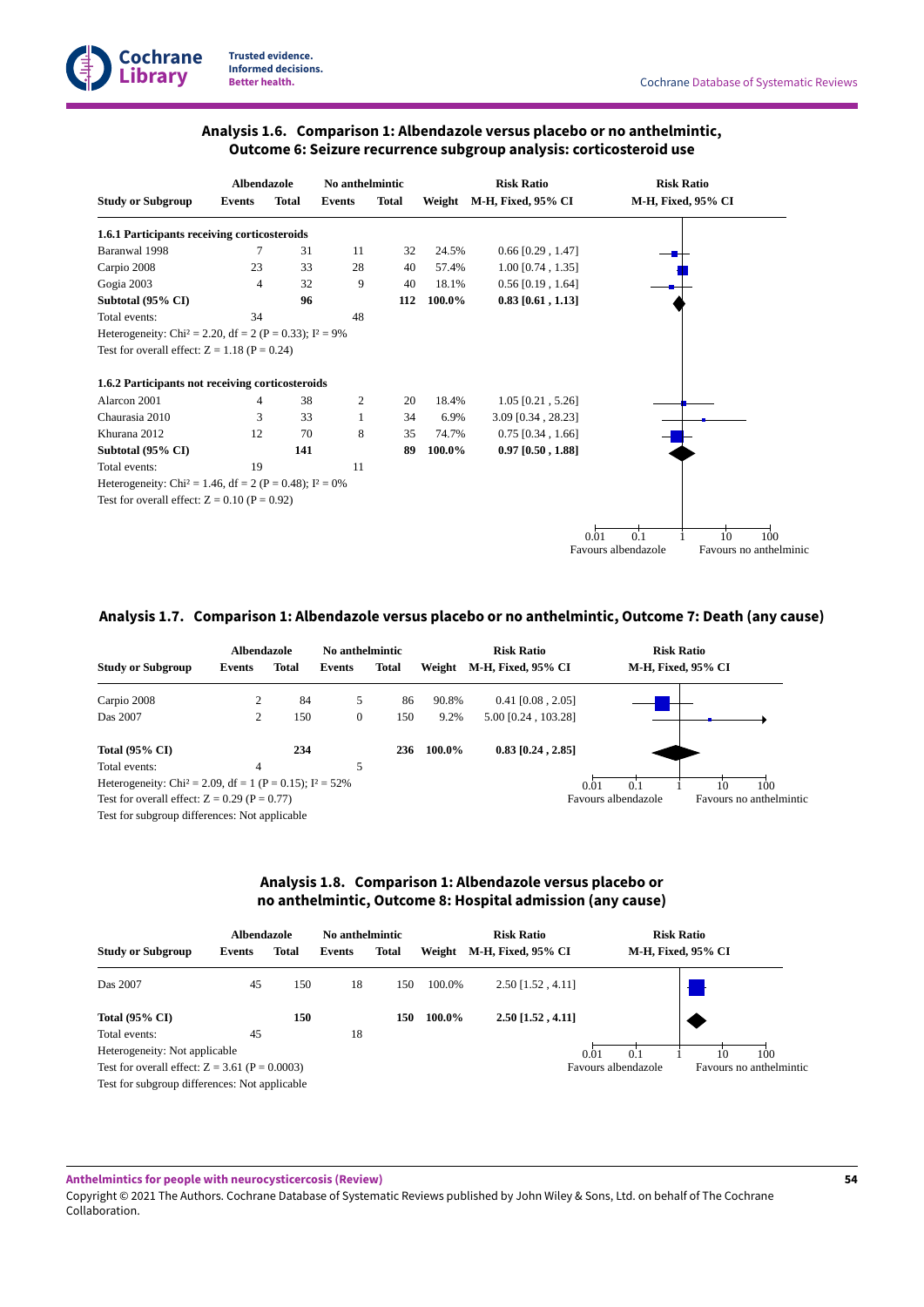#### **Analysis 1.9. Comparison 1: Albendazole versus placebo or no anthelmintic, Outcome 9: Headache**

<span id="page-57-0"></span>

|                                                | Albendazole |       | No anthelmintic |       |        | <b>Risk Ratio</b>   | <b>Risk Ratio</b>   |    |                         |
|------------------------------------------------|-------------|-------|-----------------|-------|--------|---------------------|---------------------|----|-------------------------|
| <b>Study or Subgroup</b>                       | Events      | Total | Events          | Total | Weight | M-H, Fixed, 95% CI  | M-H, Fixed, 95% CI  |    |                         |
| Carpio 2008                                    | 74          | 79    | 78              | 82    | 100.0% | $0.98$ [0.91, 1.06] |                     |    |                         |
| <b>Total (95% CI)</b>                          |             | 79    |                 | 82    | 100.0% | $0.98$ [0.91, 1.06] |                     |    |                         |
| Total events:                                  | 74          |       | 78              |       |        |                     |                     |    |                         |
| Heterogeneity: Not applicable                  |             |       |                 |       |        |                     | 0.01<br>0.1         | 10 | 100                     |
| Test for overall effect: $Z = 0.40$ (P = 0.69) |             |       |                 |       |        |                     | Favours albendazole |    | Favours no anthelmintic |
| Test for subgroup differences: Not applicable  |             |       |                 |       |        |                     |                     |    |                         |

# **Analysis 1.10. Comparison 1: Albendazole versus placebo or no anthelmintic, Outcome 10:Signs of focal neurological deficit**

<span id="page-57-1"></span>

|                                                | Albendazole   |              | No anthelmintic |              |        | <b>Risk Ratio</b>   |                     | <b>Risk Ratio</b>  |                         |
|------------------------------------------------|---------------|--------------|-----------------|--------------|--------|---------------------|---------------------|--------------------|-------------------------|
| <b>Study or Subgroup</b>                       | <b>Events</b> | <b>Total</b> | Events          | <b>Total</b> | Weight | M-H, Fixed, 95% CI  |                     | M-H, Fixed, 95% CI |                         |
| Carpio 2008                                    | 36            | 79           | 42              | 82           | 100.0% | $0.89$ [0.65, 1.23] |                     |                    |                         |
| Total $(95\% \text{ CI})$                      |               | 79           |                 | 82           | 100.0% | $0.89$ [0.65, 1.23] |                     |                    |                         |
| Total events:                                  | 36            |              | 42              |              |        |                     |                     |                    |                         |
| Heterogeneity: Not applicable                  |               |              |                 |              |        |                     | 0.1<br>0.01         | 10                 | 100                     |
| Test for overall effect: $Z = 0.71$ (P = 0.47) |               |              |                 |              |        |                     | Favours albendazole |                    | Favours no anthelmintic |
| Test for subgroup differences: Not applicable  |               |              |                 |              |        |                     |                     |                    |                         |

#### <span id="page-57-2"></span>**Analysis 1.11. Comparison 1: Albendazole versus placebo or no anthelmintic, Outcome 11:Surgical intervention**

|                                                | Albendazole   |              | <b>No anthelmintics</b> |              |        | <b>Risk Ratio</b>         |                     | <b>Risk Ratio</b>  |                         |
|------------------------------------------------|---------------|--------------|-------------------------|--------------|--------|---------------------------|---------------------|--------------------|-------------------------|
| <b>Study or Subgroup</b>                       | <b>Events</b> | <b>Total</b> | Events                  | <b>Total</b> | Weight | <b>M-H, Fixed, 95% CI</b> |                     | M-H, Fixed, 95% CI |                         |
| Alarcon 2001                                   |               | 54           | $\mathbf{0}$            | 29           | 100.0% | 1.64 [0.07, 38.94]        |                     |                    |                         |
| <b>Total (95% CI)</b>                          |               | 54           |                         | 29           | 100.0% | 1.64 [0.07, 38.94]        |                     |                    |                         |
| Total events:                                  |               |              | $\mathbf{0}$            |              |        |                           |                     |                    |                         |
| Heterogeneity: Not applicable                  |               |              |                         |              |        |                           | 0.1<br>0.01         | 10                 | 100                     |
| Test for overall effect: $Z = 0.30$ (P = 0.76) |               |              |                         |              |        |                           | Favours albendazole |                    | Favours no anthelmintic |
| Test for subgroup differences: Not applicable  |               |              |                         |              |        |                           |                     |                    |                         |

**Anthelmintics for people with neurocysticercosis (Review)**

Copyright © 2021 The Authors. Cochrane Database of Systematic Reviews published by John Wiley & Sons, Ltd. on behalf of The Cochrane Collaboration.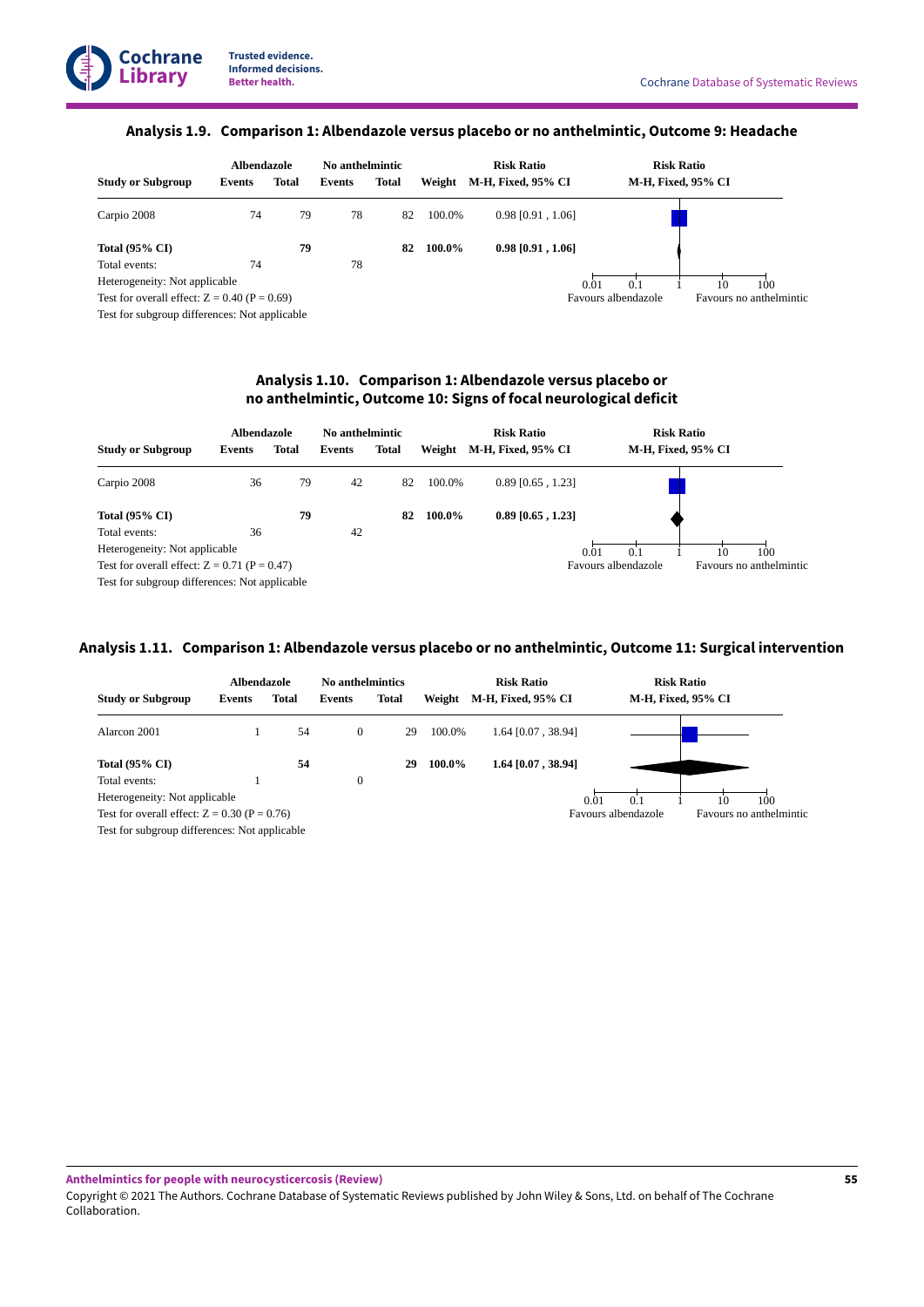

# **Analysis 1.12. Comparison 1: Albendazole versus placebo or no anthelmintic, Outcome 12: Complete radiological clearance of lesions**

<span id="page-58-0"></span>

|                                                                            | <b>Albendazole</b> |              | No anthelmintic  |              |        | <b>Risk Ratio</b>   | <b>Risk Ratio</b>                              |  |  |
|----------------------------------------------------------------------------|--------------------|--------------|------------------|--------------|--------|---------------------|------------------------------------------------|--|--|
| <b>Study or Subgroup</b>                                                   | <b>Events</b>      | <b>Total</b> | Events           | <b>Total</b> | Weight | M-H, Fixed, 95% CI  | M-H, Fixed, 95% CI                             |  |  |
| Alarcon 2001                                                               | 42                 | 54           | 10               | 29           | 5.6%   | 2.26 [1.34, 3.80]   |                                                |  |  |
| Baranwal 1998                                                              | 20                 | 31           | 12               | 32           | 5.1%   | 1.72 [1.02, 2.89]   |                                                |  |  |
| Carpio 2008                                                                | 9                  | 33           | 9                | 38           | 3.6%   | 1.15 [0.52, 2.56]   |                                                |  |  |
| Chaurasia 2010                                                             | 28                 | 33           | 14               | 34           | 5.9%   | $2.06$ [1.34, 3.16] |                                                |  |  |
| Das 2007                                                                   | 30                 | 148          | 47               | 150          | 20.1%  | $0.65$ [0.43, 0.96] |                                                |  |  |
| de Souza 2009                                                              | 25                 | 41           | 21               | 40           | 9.2%   | $1.16$ [0.79, 1.70] |                                                |  |  |
| Garcia 2004                                                                | 21                 | 55           | 8                | 54           | 3.5%   | 2.58 [1.25, 5.31]   |                                                |  |  |
| Gogia 2003                                                                 | 13                 | 24           | 16               | 29           | 6.2%   | $0.98$ [0.60, 1.61] |                                                |  |  |
| Kalra 2003                                                                 | 14                 | 47           | 9                | 46           | 3.9%   | 1.52 [0.73, 3.17]   |                                                |  |  |
| Khurana 2012                                                               | 43                 | 70           | 13               | 35           | 7.5%   | $1.65$ [1.03, 2.64] |                                                |  |  |
| Singhi 2000                                                                | 22                 | 90           | 29               | 86           | 12.8%  | $0.72$ [0.45, 1.16] |                                                |  |  |
| Singhi 2004                                                                | 54                 | 72           | 29               | 38           | 16.4%  | $0.98$ [0.79, 1.23] |                                                |  |  |
| Sotelo 1988                                                                | 6                  | 10           | $\boldsymbol{0}$ | 5            | 0.3%   | 7.09 [0.48, 105.40] |                                                |  |  |
| <b>Total (95% CI)</b>                                                      |                    | 708          |                  | 616          | 100.0% | $1.22$ [1.07, 1.39] |                                                |  |  |
| Total events:                                                              | 327                |              | 217              |              |        |                     |                                                |  |  |
| Heterogeneity: Chi <sup>2</sup> = 39.54, df = 12 (P < 0.0001); $I^2$ = 70% |                    |              |                  |              |        |                     | 0.5<br>0.2<br>5                                |  |  |
| Test for overall effect: $Z = 2.98$ (P = 0.003)                            |                    |              |                  |              |        |                     | Favours albendazole<br>Favours no anthelmintic |  |  |

Test for subgroup differences: Not applicable

# **Analysis 1.13. Comparison 1: Albendazole versus placebo or no anthelmintic, Outcome 13: Reduction of number of lesions**

<span id="page-58-1"></span>

|                                                                        | Albendazole |       | No anthelmintic |       |        | <b>Risk Ratio</b>         | <b>Risk Ratio</b>       |                     |
|------------------------------------------------------------------------|-------------|-------|-----------------|-------|--------|---------------------------|-------------------------|---------------------|
| <b>Study or Subgroup</b>                                               | Events      | Total | Events          | Total | Weight | <b>M-H, Fixed, 95% CI</b> | M-H, Fixed, 95% CI      |                     |
| Carpio 2008                                                            | 17          | 33    | 17              | 38    | 65.4%  | $1.15$ [0.71, 1.87]       |                         |                     |
| Padma 1995                                                             | 8           | 16    | 7               | 13    | 32.0%  | $0.93$ [0.46, 1.87]       |                         |                     |
| Sotelo 1988                                                            | 9           | 10    | 0               | 5     | 2.7%   | 10.36 [0.72, 148.78]      |                         |                     |
| Total $(95\% \text{ CI})$                                              |             | 59    |                 | 56    | 100.0% | 1.33 [0.89, 1.98]         |                         |                     |
| Total events:                                                          | 34          |       | 24              |       |        |                           |                         |                     |
| Heterogeneity: Chi <sup>2</sup> = 3.61, df = 2 (P = 0.16); $I^2$ = 45% |             |       |                 |       |        | 0.001                     | 0.1                     | 10<br>1000          |
| Test for overall effect: $Z = 1.38$ (P = 0.17)                         |             |       |                 |       |        |                           | Favours no anthelmintic | Favours albendazole |
| Test for subgroup differences: Not applicable                          |             |       |                 |       |        |                           |                         |                     |

**Anthelmintics for people with neurocysticercosis (Review)**

Copyright © 2021 The Authors. Cochrane Database of Systematic Reviews published by John Wiley & Sons, Ltd. on behalf of The Cochrane Collaboration.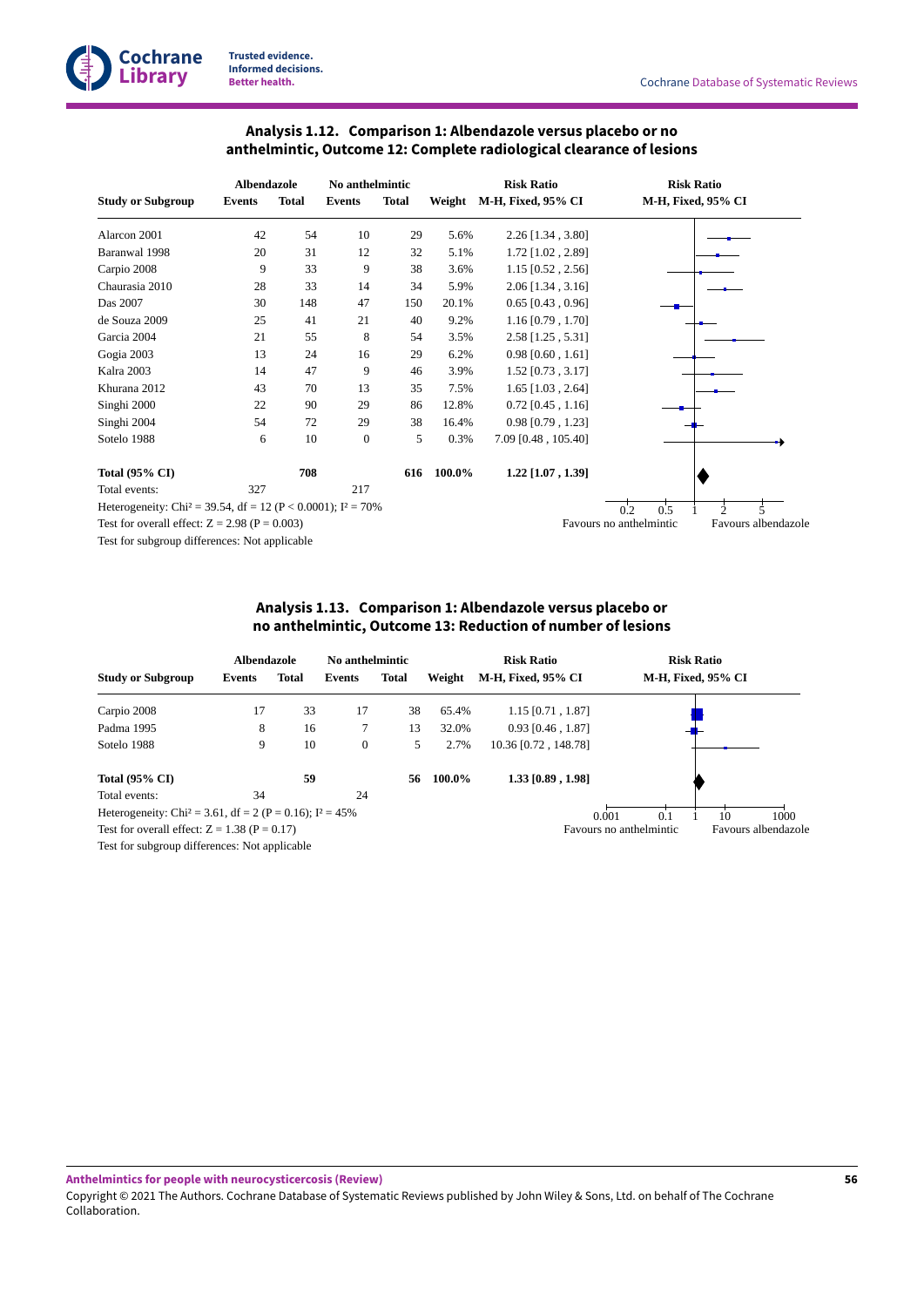#### <span id="page-59-0"></span>**Analysis 1.14. Comparison 1: Albendazole versus placebo or no anthelmintic, Outcome 14: Evolution of cysts**

|                                                                        | <b>Albendazole</b> |       | No anthelmintic |       |        | <b>Risk Ratio</b>         | <b>Risk Ratio</b>                              |
|------------------------------------------------------------------------|--------------------|-------|-----------------|-------|--------|---------------------------|------------------------------------------------|
| <b>Study or Subgroup</b>                                               | Events             | Total | Events          | Total | Weight | <b>M-H, Fixed, 95% CI</b> | M-H, Fixed, 95% CI                             |
| Baranwal 1998                                                          | 23                 | 31    | 15              | 32    | 13.2%  | $1.58$ [1.04, 2.42]       |                                                |
| Carpio 2008                                                            | 27                 | 33    | 26              | 38    | 21.6%  | 1.20 [0.91, 1.57]         |                                                |
| Chaurasia 2010                                                         | 31                 | 33    | 21              | 34    | 18.5%  | $1.52$ [1.15, 2.01]       |                                                |
| Gogia 2003                                                             | 18                 | 24    | 19              | 29    | 15.4%  | $1.14$ [0.81, 1.63]       |                                                |
| Khurana 2012                                                           | 47                 | 70    | 20              | 35    | 23.8%  | $1.18$ [0.84, 1.64]       |                                                |
| Padma 1994                                                             | 8                  | 40    | 8               | 35    | 7.6%   | $0.88$ [0.37, 2.09]       |                                                |
| <b>Total (95% CI)</b>                                                  |                    | 231   |                 | 203   | 100.0% | 1.27 [1.10, 1.47]         |                                                |
| Total events:                                                          | 154                |       | 109             |       |        |                           |                                                |
| Heterogeneity: Chi <sup>2</sup> = 4.10, df = 5 (P = 0.53); $I^2 = 0\%$ |                    |       |                 |       |        |                           | $0.5 \; 0.7$<br>1.5 <sub>2</sub>               |
| Test for overall effect: $Z = 3.18$ (P = 0.001)                        |                    |       |                 |       |        |                           | Favours no anthelmintic<br>Favours albendazole |
| Test for subgroup differences: Not applicable                          |                    |       |                 |       |        |                           |                                                |

**Analysis 1.15. Comparison 1: Albendazole versus placebo or no anthelmintic, Outcome 15: Radiological resolution of oedema**

<span id="page-59-1"></span>

|                                                | Albendazole |       | No anthelmintic |              |        | <b>Risk Ratio</b>   |      |                         | <b>Risk Ratio</b> |                    |                     |
|------------------------------------------------|-------------|-------|-----------------|--------------|--------|---------------------|------|-------------------------|-------------------|--------------------|---------------------|
| <b>Study or Subgroup</b>                       | Events      | Total | Events          | <b>Total</b> | Weight | M-H, Fixed, 95% CI  |      |                         |                   | M-H, Fixed, 95% CI |                     |
| Padma 1995                                     | 12          | 16    | 11              | 13           | 100.0% | $0.89$ [0.61, 1.28] |      |                         |                   |                    |                     |
| Total $(95\% \text{ CI})$                      |             | 16    |                 | 13           | 100.0% | $0.89$ [0.61, 1.28] |      |                         |                   |                    |                     |
| Total events:                                  | 12          |       | 11              |              |        |                     |      |                         |                   |                    |                     |
| Heterogeneity: Not applicable                  |             |       |                 |              |        |                     | 0.01 | 0.1                     |                   | 10                 | 100                 |
| Test for overall effect: $Z = 0.65$ (P = 0.52) |             |       |                 |              |        |                     |      | Favours no anthelmintic |                   |                    | Favours albendazole |
| Test for subgroup differences: Not applicable  |             |       |                 |              |        |                     |      |                         |                   |                    |                     |

# **Analysis 1.16. Comparison 1: Albendazole versus placebo or no anthelmintic, Outcome 16: Radiological development of oedema**

<span id="page-59-2"></span>

|                                                | Albendazole |              | No anthelmintic |       |        | <b>Risk Ratio</b>         | <b>Risk Ratio</b>   |                         |
|------------------------------------------------|-------------|--------------|-----------------|-------|--------|---------------------------|---------------------|-------------------------|
| <b>Study or Subgroup</b>                       | Events      | <b>Total</b> | Events          | Total | Weight | <b>M-H, Fixed, 95% CI</b> | M-H, Fixed, 95% CI  |                         |
| Padma 1995                                     |             | 16           |                 | 13    | 100.0% | $0.81$ [0.06, 11.77]      |                     |                         |
| <b>Total (95% CI)</b>                          |             | 16           |                 | 13    | 100.0% | $0.81$ [0.06, 11.77]      |                     |                         |
| Total events:                                  |             |              |                 |       |        |                           |                     |                         |
| Heterogeneity: Not applicable                  |             |              |                 |       |        | 0.01                      | 0.1                 | 100<br>10               |
| Test for overall effect: $Z = 0.15$ (P = 0.88) |             |              |                 |       |        |                           | Favours albendazole | Favours no anthelmintic |
| Test for subgroup differences: Not applicable  |             |              |                 |       |        |                           |                     |                         |

**Anthelmintics for people with neurocysticercosis (Review)**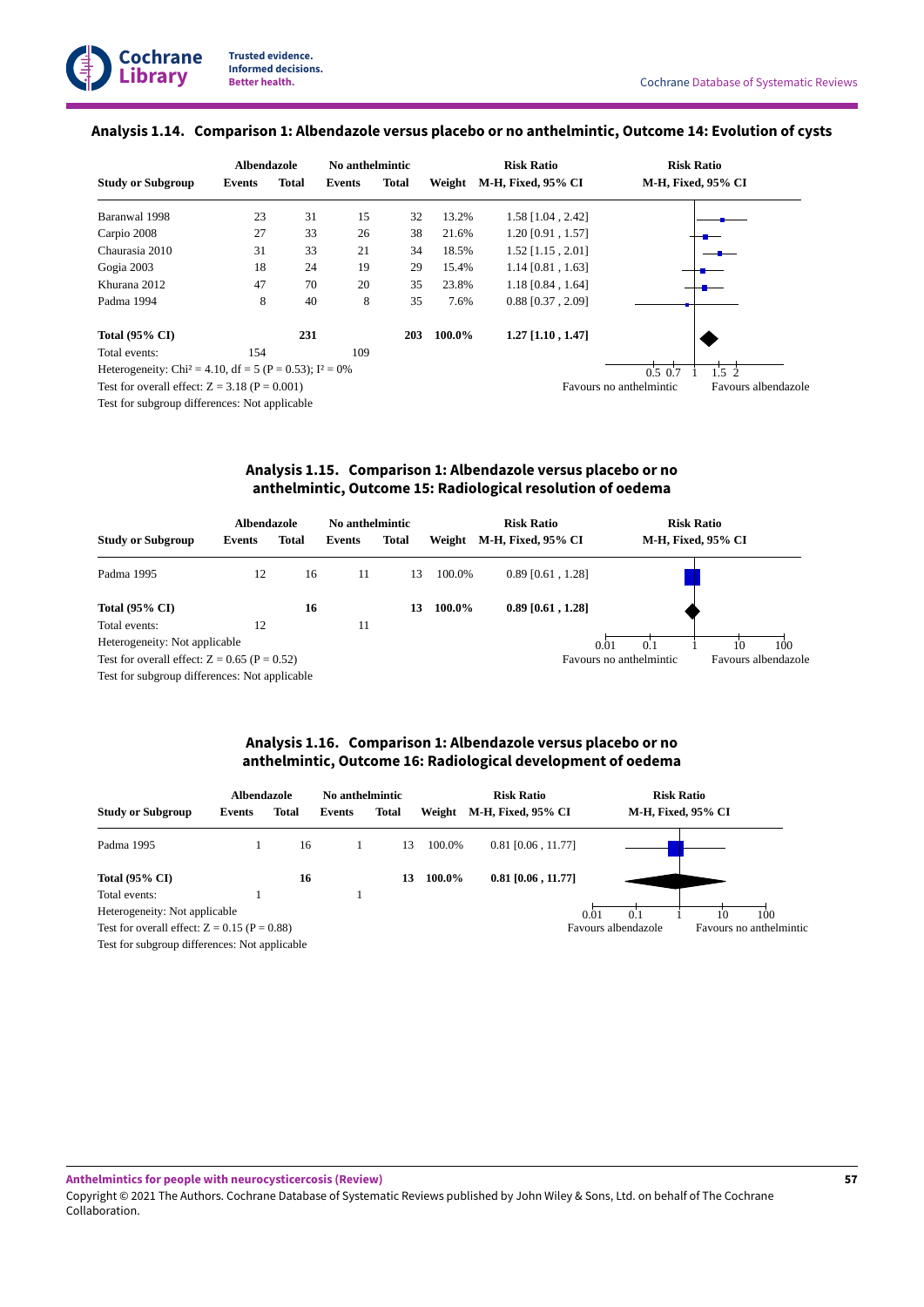# **Analysis 1.17. Comparison 1: Albendazole versus placebo or no anthelmintic, Outcome 17: Complete radiological clearance of lesions subgroup analysis: viability of cysts**

<span id="page-60-0"></span>

|                                                                          | <b>Albendazole</b> |              | No anthelmintic |              |        | <b>Risk Ratio</b>   |                     | <b>Risk Ratio</b>       |
|--------------------------------------------------------------------------|--------------------|--------------|-----------------|--------------|--------|---------------------|---------------------|-------------------------|
| <b>Study or Subgroup</b>                                                 | <b>Events</b>      | <b>Total</b> | <b>Events</b>   | <b>Total</b> | Weight | M-H, Fixed, 95% CI  |                     | M-H, Fixed, 95% CI      |
| 1.17.1 Participants with viable cysts                                    |                    |              |                 |              |        |                     |                     |                         |
| Alarcon 2001                                                             | 42                 | 54           | 10              | 29           | 59.9%  | $2.26$ [1.34, 3.80] |                     |                         |
| Garcia 2004                                                              | 21                 | 55           | 8               | 54           | 37.1%  | 2.58 [1.25, 5.31]   |                     |                         |
| Sotelo 1988                                                              | 6                  | 10           | $\mathbf{0}$    | 5            | 3.0%   | 7.09 [0.48, 105.40] |                     |                         |
| Subtotal (95% CI)                                                        |                    | 119          |                 | 88           | 100.0% | $2.52$ [1.65, 3.85] |                     |                         |
| Total events:                                                            | 69                 |              | 18              |              |        |                     |                     |                         |
| Heterogeneity: Chi <sup>2</sup> = 0.74, df = 2 (P = 0.69); $I^2 = 0\%$   |                    |              |                 |              |        |                     |                     |                         |
| Test for overall effect: $Z = 4.28$ (P < 0.0001)                         |                    |              |                 |              |        |                     |                     |                         |
| 1.17.2 Participants with non-viable cysts                                |                    |              |                 |              |        |                     |                     |                         |
| Baranwal 1998                                                            | 20                 | 31           | 12              | 32           | 7.6%   | 1.72 [1.02, 2.89]   |                     |                         |
| Chaurasia 2010                                                           | 28                 | 33           | 14              | 34           | 8.9%   | $2.06$ [1.34, 3.16] |                     |                         |
| de Souza 2009                                                            | 25                 | 41           | 21              | 40           | 13.7%  | $1.16$ [0.79, 1.70] |                     |                         |
| Gogia 2003                                                               | 13                 | 24           | 16              | 29           | 9.3%   | $0.98$ [0.60, 1.61] |                     |                         |
| Kalra 2003                                                               | 14                 | 47           | 9               | 46           | 5.9%   | $1.52$ [0.73, 3.17] |                     |                         |
| Khurana 2012                                                             | 43                 | 70           | 13              | 35           | 11.2%  | $1.65$ [1.03, 2.64] |                     |                         |
| Singhi 2000                                                              | 22                 | 90           | 29              | 86           | 19.1%  | $0.72$ [0.45, 1.16] |                     |                         |
| Singhi 2004                                                              | 54                 | 72           | 29              | 38           | 24.4%  | $0.98$ [0.79, 1.23] |                     |                         |
| Subtotal (95% CI)                                                        |                    | 408          |                 | 340          | 100.0% | $1.22$ [1.05, 1.41] |                     |                         |
| Total events:                                                            | 219                |              | 143             |              |        |                     |                     |                         |
| Heterogeneity: Chi <sup>2</sup> = 18.60, df = 7 (P = 0.010); $I^2$ = 62% |                    |              |                 |              |        |                     |                     |                         |
| Test for overall effect: $Z = 2.58$ (P = 0.010)                          |                    |              |                 |              |        |                     |                     |                         |
|                                                                          |                    |              |                 |              |        |                     |                     |                         |
|                                                                          |                    |              |                 |              |        |                     | 0.1<br>0.01         | $10^{\circ}$<br>$100 -$ |
|                                                                          |                    |              |                 |              |        |                     | Favours albendazole | Favours no anthelmintic |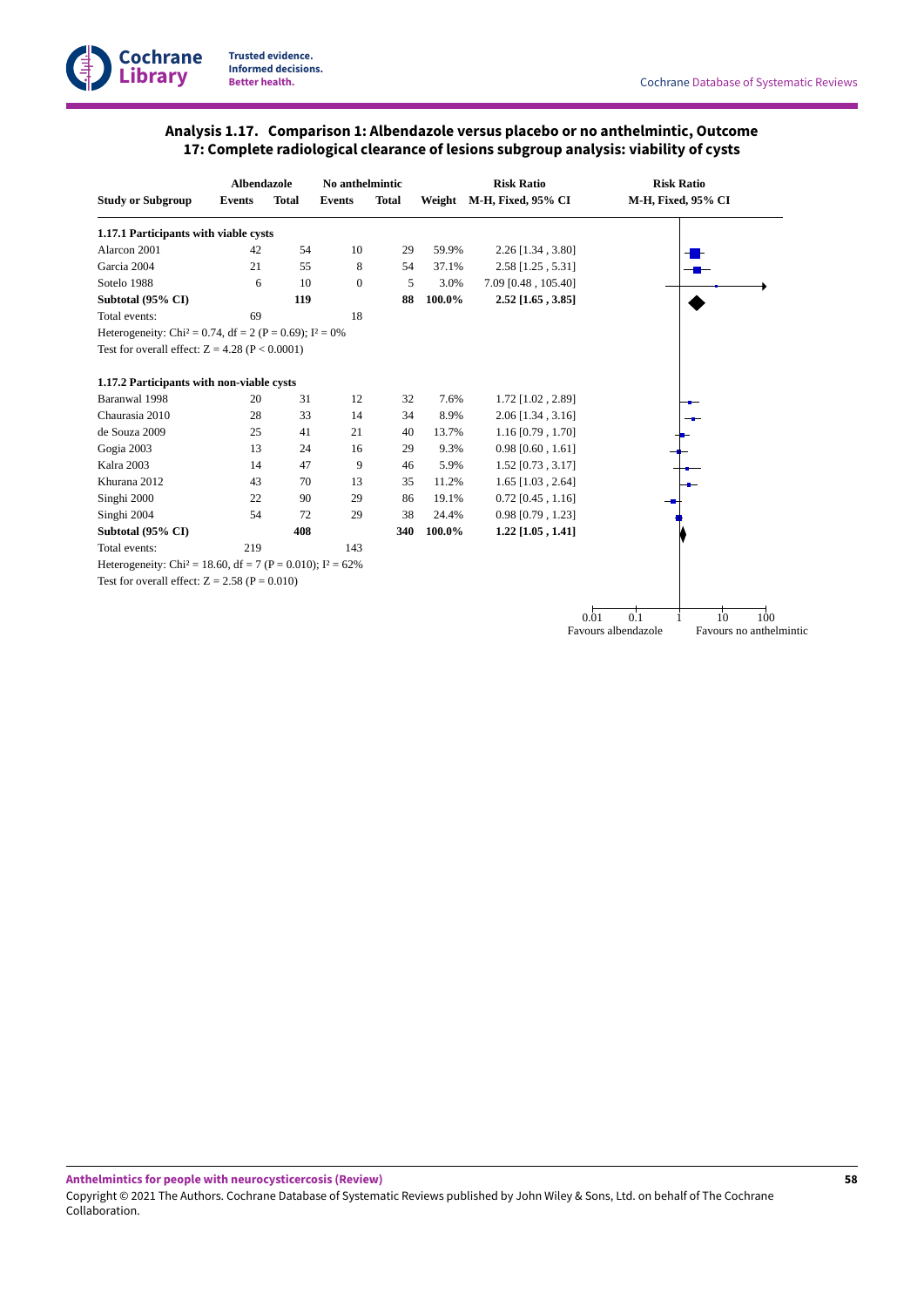# **Anthelmintics A D D I T I O N A L T A B L E S**

**for people**

Copyright © 2021

Collaboration.

The

Authors.

Cochrane

Database

Գ

Systematic

Reviews

published

হ John

Wiley & Sons,

Ltd. s behalf <u>ฉ</u> The

Cochrane

**with**

**neurocysticercosis**

**(Review)**

Table 1. Summary of characteristics of included studies

| <b>Trial ID</b>         | Country         | Year            | <b>Setting</b> | Age                                                         | <b>Position of cysts</b>                   | <b>Number</b><br>of cysts | <b>Viability of</b><br>cysts        | Imaging<br>modality  | An-<br>thelmintic<br>regimen<br>(interven-<br>tion arms<br>only) | <b>Steroid</b>                      |
|-------------------------|-----------------|-----------------|----------------|-------------------------------------------------------------|--------------------------------------------|---------------------------|-------------------------------------|----------------------|------------------------------------------------------------------|-------------------------------------|
| Alarcon<br>2001         | Ecuador         | 1989 to<br>1996 | Tertiary       | All                                                         | Intraparenchymal                           | 1 to 6                    | Viable                              | <b>CT</b>            | Albendazole                                                      | No                                  |
| <b>Baranwal</b><br>1998 | India           | Not stated      | Tertiary       | 2 to 12 years                                               | Intraparenchymal                           | $\mathbf{1}$              | Non-viable                          | <b>CT</b>            | Albendazole                                                      | Yes                                 |
| Carpio<br>2008          | Ecuador         | 2001 to<br>2005 | Tertiary       | All                                                         | Intraparenchymal and ex-<br>traparenchymal | $\geq 1$                  | Viable or<br>non-viable,<br>or both | <b>CT</b>            | Albendazole                                                      | Yes                                 |
| Chaurasia<br>2010       | India           | 2007 to<br>2008 | Tertiary       | All                                                         | Intraparenchymal                           | $\mathbf{1}$              | Non-viable                          | <b>CT</b>            | Albendazole                                                      | <b>No</b>                           |
| Das 2007                | India           | 1997 to<br>2005 | Tertiary       | Not stated,<br>but all par-<br>ticipants $\geq$<br>18 years | Intraparenchymal and ex-<br>traparenchymal | $\geq$ 2                  | Non-viable<br>+/- viable            | CT and<br><b>MRI</b> | Albendazole                                                      | Yes (inter-<br>vention<br>arm only) |
| de Souza<br>2009        | India           | 2002 to<br>2006 | Tertiary       | All                                                         | Intraparenchymal                           | $\mathbf{1}$              | Non-viable                          | CT and<br><b>MRI</b> | Albendazole                                                      | No                                  |
| Foyaca-Si-<br>bat 2001  | South<br>Africa | Not stated      | Tertiary       | Not stated,<br>but all par-<br>ticipants $\geq$<br>12 years | Not stated                                 | Not stated                | Viable or<br>non-viable,<br>or both | <b>CT</b>            | Praziquan-<br>tel                                                | Yes (inter-<br>vention<br>arm only) |
| Garcia<br>2004          | Peru            | 1997 to<br>2001 | Tertiary       | $\geq$ 16 years                                             | Intraparenchymal                           | 1 to 20                   | Viable                              | CT and<br><b>MRI</b> | Albendazole                                                      | Yes (inter-<br>vention<br>arm only) |
| Gogia<br>2003           | India           | 2000 to<br>2001 | Tertiary       | $\leq$ 12 years                                             | Intraparenchymal                           | $\geq 1$                  | Non-viable                          | <b>CT</b>            | Albendazole                                                      | Yes                                 |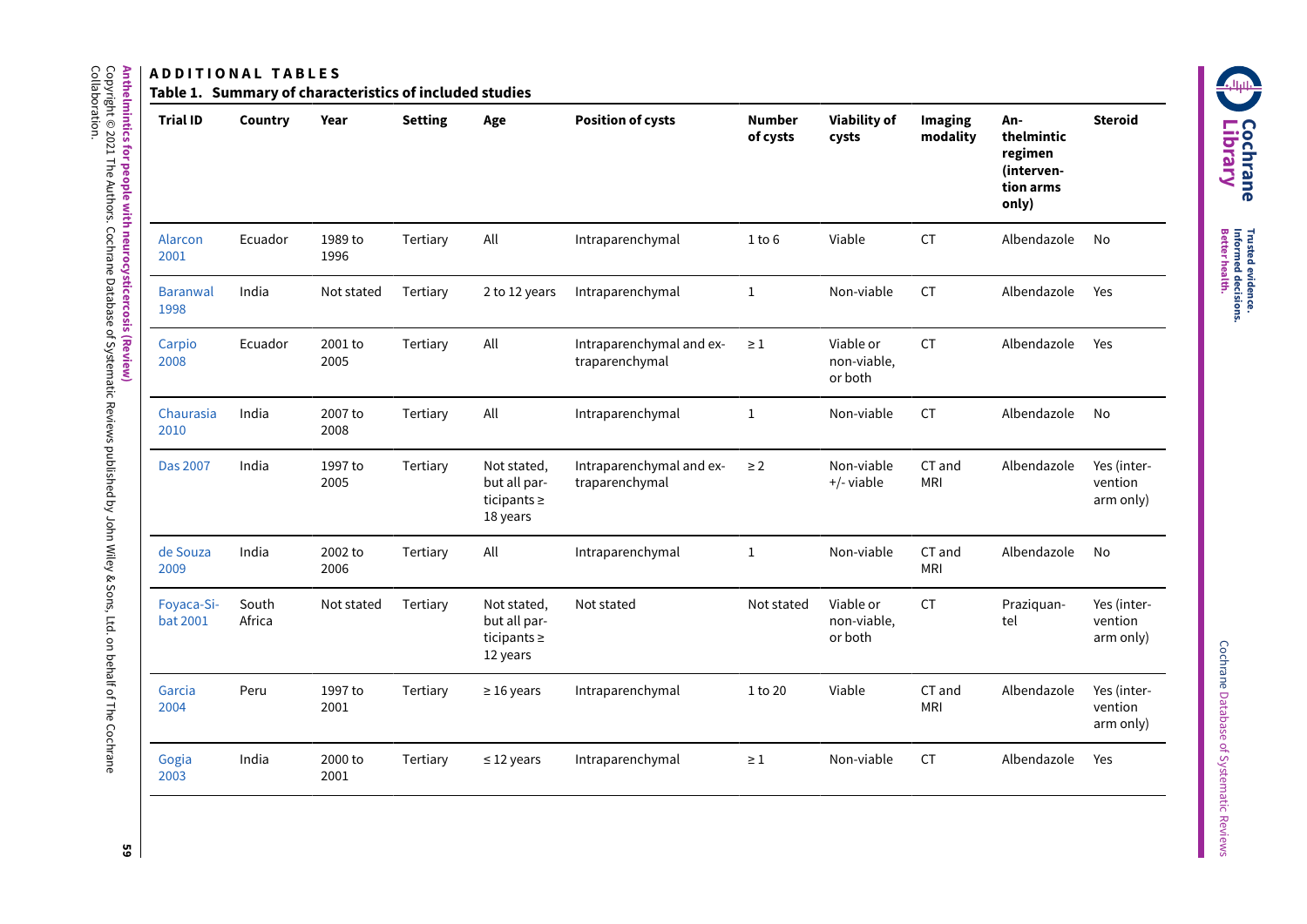|                   |        |                 |            | Table 1. $\,$ Summary of characteristics of included studies $\,$ (Continued) $\,$ |                                            |              |                                     |                      |                                      |                                     |
|-------------------|--------|-----------------|------------|------------------------------------------------------------------------------------|--------------------------------------------|--------------|-------------------------------------|----------------------|--------------------------------------|-------------------------------------|
| <b>Kalra 2003</b> | India  | Not stated      | Tertiary   | 1 to 14 years                                                                      | Intraparenchymal                           | $1$ to $2$   | Non-viable                          | <b>CT</b>            | Albendazole                          | Yes (inter-<br>vention<br>arm only) |
| Khurana<br>2012   | India  | 2010 to<br>2011 | Tertiary   | All                                                                                | Intraparenchymal                           | $\mathbf{1}$ | Non-viable                          | CT and<br><b>MRI</b> | Albendazole                          | No                                  |
| Padma<br>1994     | India  | Not stated      | Tertiary   | All                                                                                | Intraparenchymal                           | $\mathbf{1}$ | Non-viable                          | <b>CT</b>            | Albendazole                          | Not stated                          |
| Padma<br>1995     | India  | Not stated      | Tertiary   | All                                                                                | Intraparenchymal and ex-<br>traparenchymal | $\geq$ 2     | Viable or<br>non-viable,<br>or both | <b>CT</b>            | Aldendazole                          | Not stated                          |
| Singhi<br>2000    | India  | 1994 to<br>1998 | Tertiary   | $\leq$ 14 years                                                                    | Intraparenchymal                           | 1            | Non-viable                          | CT and<br><b>MRI</b> | Albendazole                          | Unclear                             |
| Singhi<br>2004    | India  | Not stated      | Tertiary   | 1 to 14 years                                                                      | Intraparenchymal                           | 1            | Non-viable                          | <b>CT</b>            | Albendazole                          | Yes                                 |
| Sotelo<br>1988    | Mexico | Not stated      | Not stated | Not stated,<br>but all par-<br>ticipants $\geq$<br>18 years                        | Intraparenchymal                           | $\geq 1$     | Viable                              | <b>CT</b>            | Albendazole<br>and prazi-<br>quantel | Yes                                 |

CT: computed tomography MRI: magnetic resonance imaging

**Anthelmintics for people with neurocysticercosis (Review)** Copyright © 2021 The Authors. Cochrane Database Գ Systematic Reviews published হ John Wiley & Sons, Ltd. s behalf <u>ฉ</u> Collaboration.

The

Cochrane



**Trusted Better evidence. Informed decisions. health.**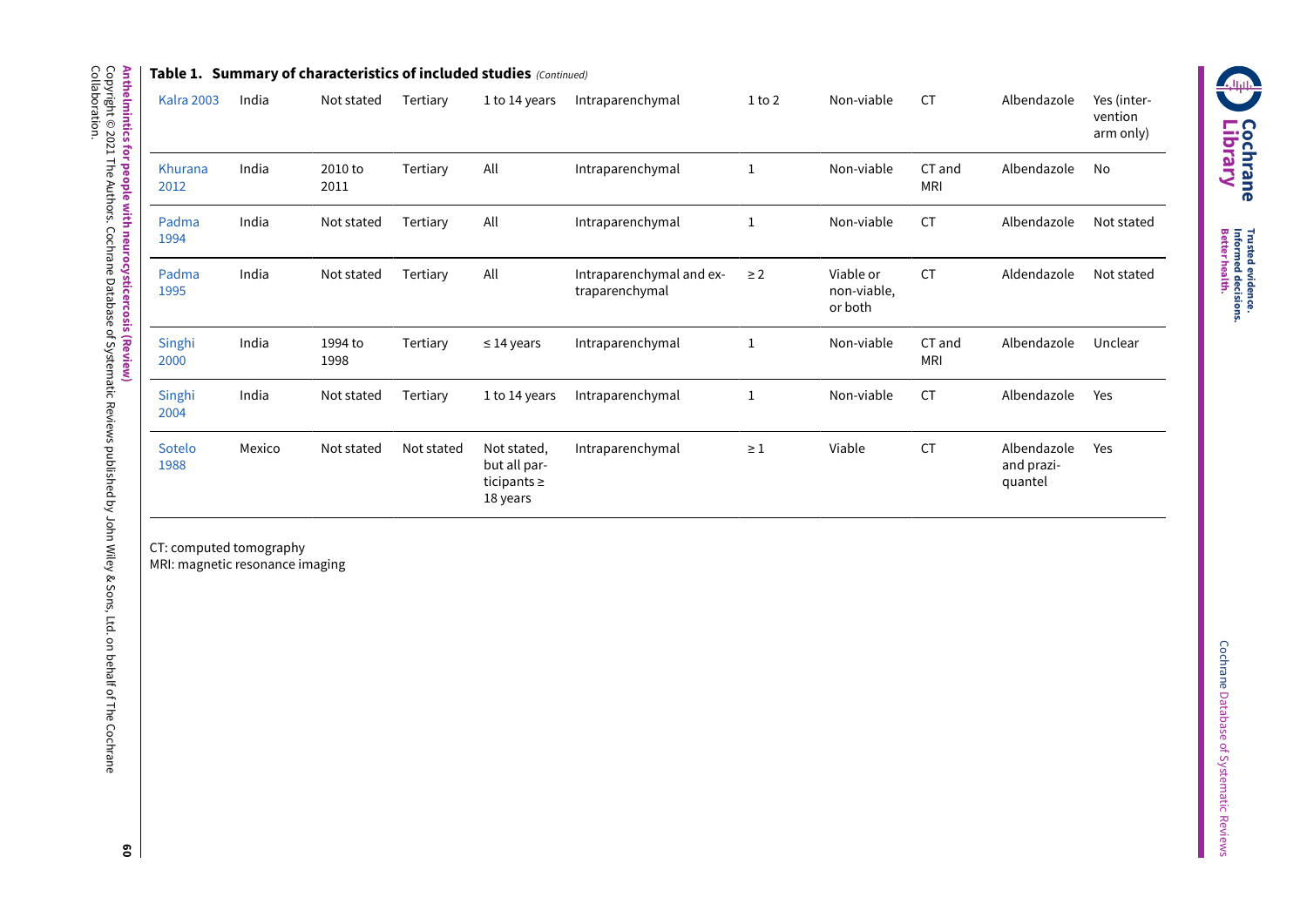| <b>Trial ID</b>         | Anthelmintic | Dose regimen                                                                                                            | Control arm                                       | <b>Steroid</b>                                                                                                                                                                                                                                                                                               | Antiepileptic                                                                                                                                 |
|-------------------------|--------------|-------------------------------------------------------------------------------------------------------------------------|---------------------------------------------------|--------------------------------------------------------------------------------------------------------------------------------------------------------------------------------------------------------------------------------------------------------------------------------------------------------------|-----------------------------------------------------------------------------------------------------------------------------------------------|
| Alarcon 2001            | Albendazole  | Group 1: 15 mg/kg dai-<br>ly for 3 days<br>Group 2: 15 mg/kg dai-<br>ly for 8 days                                      | Group 3: no al-<br>bendazole                      | None                                                                                                                                                                                                                                                                                                         | Participants with seizures:<br>various (including pheny-<br>toin and carbamazepine) as<br>monotherapy                                         |
| <b>Baranwal</b><br>1998 | Albendazole  | Group 1: 15 mg/kg dai-<br>ly in 2 divided doses<br>for 28 days                                                          | Group 2:<br>placebo (dex-<br>trose) cap-<br>sules | All participants:<br>prednisolone 1 to 2<br>mg/kg/day for 5 days                                                                                                                                                                                                                                             | Participants with seizures:<br>carbamazepine (phenytoin<br>if carbamazepine was unaf-<br>fordable to participant's fam-<br>ily)               |
| Carpio 2008             | Albendazole  | Group 1: 400 mg twice<br>daily for 8 days (if $\geq 50$<br>kg) or 15 mg/kg daily<br>(if < 50 kg, including<br>children) | Group 2:<br>placebo<br>tablets                    | All participants:<br>prednisolone 75 mg<br>daily for 8 days, fol-<br>lowed by 50 mg daily<br>for 1 week, followed<br>by 25 mg daily for 1<br>week (if $\geq$ 50 kg) or<br>1.5 mg/kg/day for<br>8 days, followed by<br>1.0 mg/kg/day for 1<br>week, followed by<br>0.5 mg/kg/day for 1<br>week (if $<$ 50 kg) | Participants with seizures:<br>phenytoin (carbamazepine<br>if phenytoin is contraindi-<br>cated or seizure control not<br>achieved)           |
| Chaurasia<br>2010       | Albendazole  | Group 1: 15 mg/kg dai-<br>ly in 2 divided doses<br>for 3 days                                                           | Group 2:<br>placebo<br>tablets                    | None                                                                                                                                                                                                                                                                                                         | All participants: phenytoin,<br>carbamazepine, or oxcar-<br>bazepine as monotherapy                                                           |
| Das 2007                | Albendazole  | Group 1: 15 mg/kg day<br>daily for 14 days plus<br>dexamethasone                                                        | Group 2:<br>placebo                               | Group 1 only: dexam-<br>ethasone 2 mg oral-<br>ly 3 times a day for<br>14 days and then ta-<br>pered                                                                                                                                                                                                         | All participants: phenytoin,<br>carbamazepine, or sodium<br>valproate as monotherapy                                                          |
| de Souza 2009           | Albendazole  | Group 1: 15 mg/kg dai-<br>ly in 2 divided doses<br>for 28 days                                                          | Group 2: no al-<br>bendazole                      | None                                                                                                                                                                                                                                                                                                         | All participants: carba-<br>mazepine, oxcarbazepine,<br>phenytoin, or phenobarbi-<br>tal with dual therapies used<br>(18.5%)                  |
| Foyaca-Sibat<br>2001    | Praziquantel | Group 1: 100 mg/kg<br>daily in 4 divided dos-<br>es for 1 day                                                           | Group 2: no<br>praziquantel                       | Group 1 only: pred-<br>nisone 40 mg daily<br>for 5 days                                                                                                                                                                                                                                                      | All participants: 400 mg<br>phenytoin at night                                                                                                |
| Garcia 2004             | Albendazole  | Group 1: 400 mg twice<br>daily for 10 days                                                                              | Group 2: 2<br>placebos                            | Group 1 only: dexam-<br>ethasone 2 mg orally<br>3 times a day for 10<br>days                                                                                                                                                                                                                                 | All participants: monother-<br>apy as per the participant's<br>attending neurologist, or<br>phenytoin if not already re-<br>ceiving treatment |
| Gogia 2003              | Albendazole  | Group 1: 15 mg/kg dai-<br>ly in 2 divided doses<br>for 28 days                                                          | Group 2:<br>placebo                               | All participants:<br>prednisolone 2 mg/<br>kg/day for 3 days                                                                                                                                                                                                                                                 | All participants: phenytoin 5<br>mg/kg daily                                                                                                  |

# **Table 2. Anthelmintic dose regimens and supportive care used in included studies**

**Anthelmintics for people with neurocysticercosis (Review)**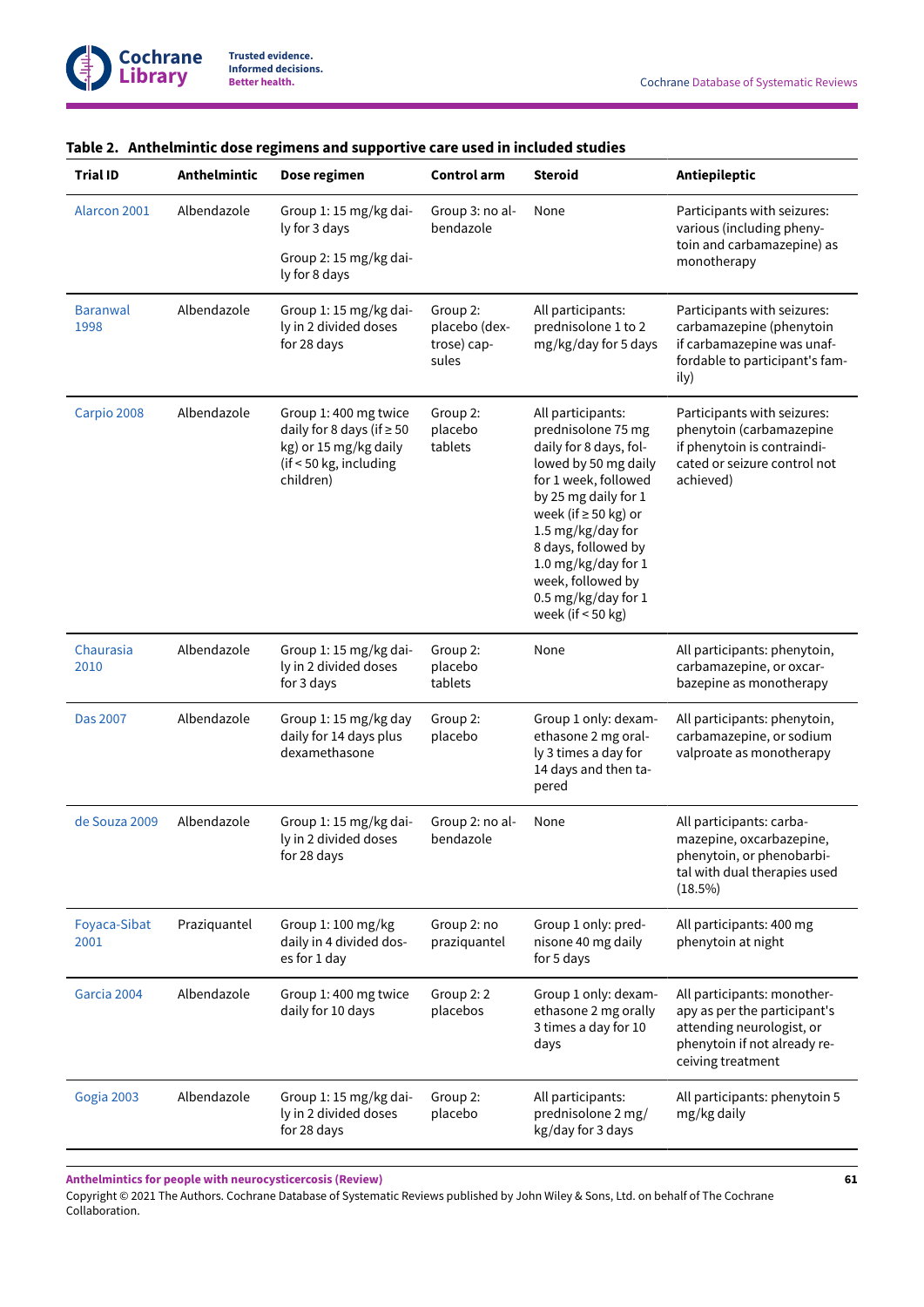| All participants: monother-<br>apy as per the participant's<br>attending neurologist, or<br>phenytoin if not already re-<br>ceiving treatment |  |
|-----------------------------------------------------------------------------------------------------------------------------------------------|--|
| All participants: oxcar-                                                                                                                      |  |
|                                                                                                                                               |  |
|                                                                                                                                               |  |
| Participants with seizure his-<br>tory: antiepileptic medica-<br>tion "continued"                                                             |  |
| Participants with seizures:<br>carbamazepine, phenytoin,<br>or phenobarbital                                                                  |  |
| All participants: carba-<br>mazepine or phenytoin                                                                                             |  |
|                                                                                                                                               |  |
| All participants: antiepilep-<br>tic medication continued for<br>those receiving it                                                           |  |
|                                                                                                                                               |  |

# **Table 2. Anthelmintic dose regimens and supportive care used in included studies**  *(Continued)*

# **Table 3. Follow-up duration of included studies**

| <b>Trial ID</b> | Short-term follow-up points | Long-term follow-up points |
|-----------------|-----------------------------|----------------------------|
| Alarcon 2001    | 3 months                    | $\geq$ 24 months           |
|                 | 12 months                   |                            |
| Baranwal 1998   | 1 month                     | 15 months                  |
|                 | 3 months                    |                            |
| Carpio 2008     | 2 weeks                     | 15 months                  |
|                 | 1, 2, 3, 4, 5, 6 months     | 18 months                  |
|                 |                             |                            |

**Anthelmintics for people with neurocysticercosis (Review)**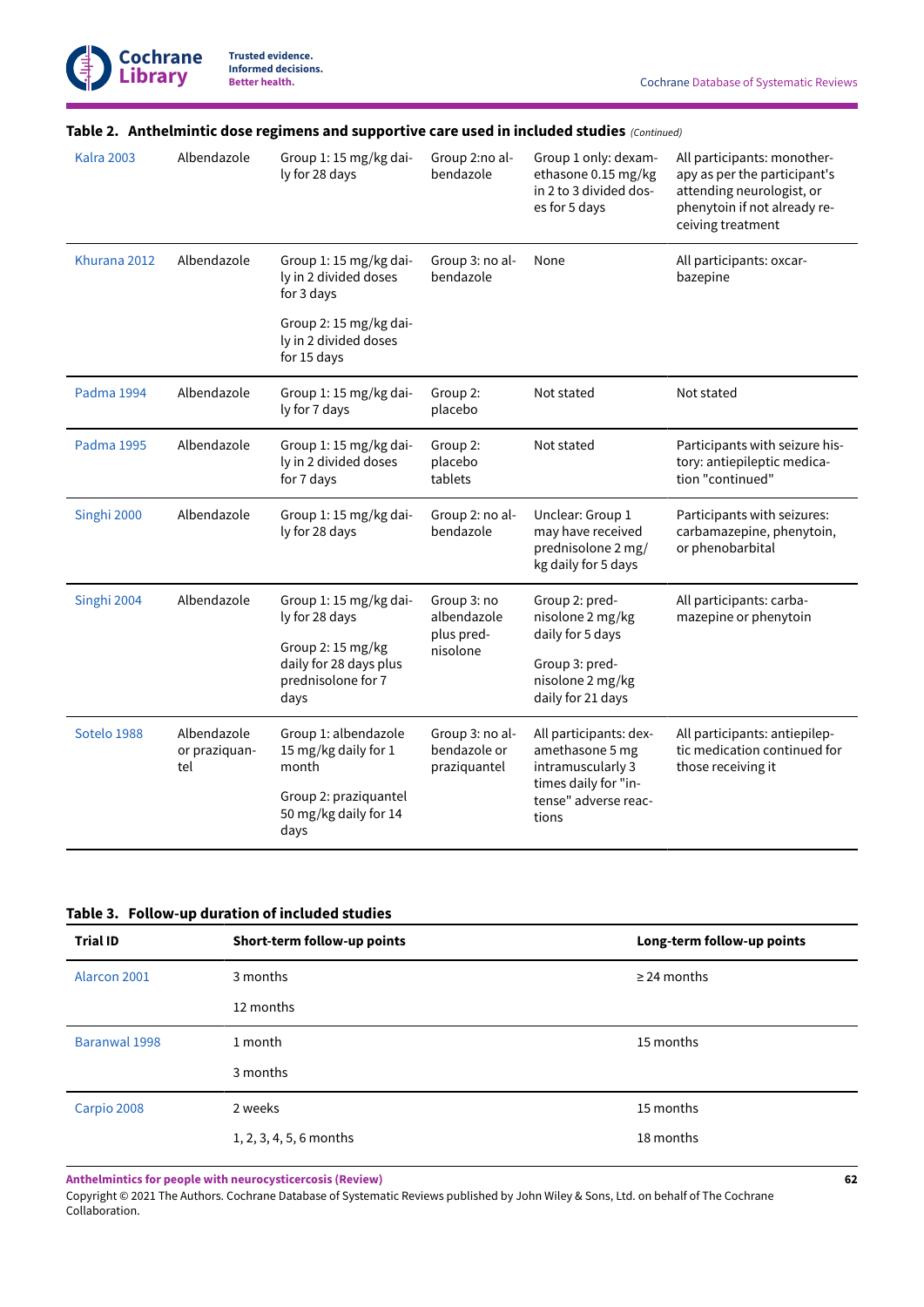|                   | Table 3. Follow-up duration of included studies (Continued)<br>9 months | 24 months                                           |
|-------------------|-------------------------------------------------------------------------|-----------------------------------------------------|
|                   | 12 months                                                               |                                                     |
| Chaurasia 2010    | 6 months                                                                |                                                     |
| <b>Das 2007</b>   | 1, 2, 3, 4, 5, 6 months                                                 | Every 3 months between 15 and 60                    |
|                   | 9 months                                                                | months                                              |
|                   | 12 months                                                               |                                                     |
| de Souza 2009     | 3 months                                                                | 24 months                                           |
|                   | 6 months                                                                | Telephone follow-up October 2006                    |
|                   | 12 months                                                               | (Follow-up mean of 31.4 months, +/-<br>14.8 months) |
| Foyaca-Sibat 2001 | 1 month                                                                 |                                                     |
| Garcia 2004       | 30 days                                                                 | 15 months                                           |
|                   | 60 days                                                                 | 18 months                                           |
|                   | 90 days                                                                 | 24 months                                           |
|                   | 6 months                                                                | 30 months                                           |
|                   | 9 months                                                                |                                                     |
|                   | 12 months                                                               |                                                     |
| Gogia 2003        | 6 months                                                                |                                                     |
| <b>Kalra 2003</b> | 15 days                                                                 |                                                     |
|                   | 3 months                                                                |                                                     |
|                   | 6 months                                                                |                                                     |
| Khurana 2012      | 1, 2, 3, 4, 5, 6 months                                                 |                                                     |
| Padma 1994        | 1 week                                                                  |                                                     |
|                   | 1 month                                                                 |                                                     |
|                   | 3 months                                                                |                                                     |
| Padma 1995        | 1 month                                                                 |                                                     |
|                   | 3 months                                                                |                                                     |
| Singhi 2000       | Between 3 and 6 months (mean 3.5)                                       |                                                     |
| Singhi 2004       | 3 months                                                                | 15 months                                           |
|                   | 6 months                                                                | 18 months                                           |
|                   | 9 months                                                                |                                                     |
|                   | 12 months                                                               |                                                     |

**Anthelmintics for people with neurocysticercosis (Review)**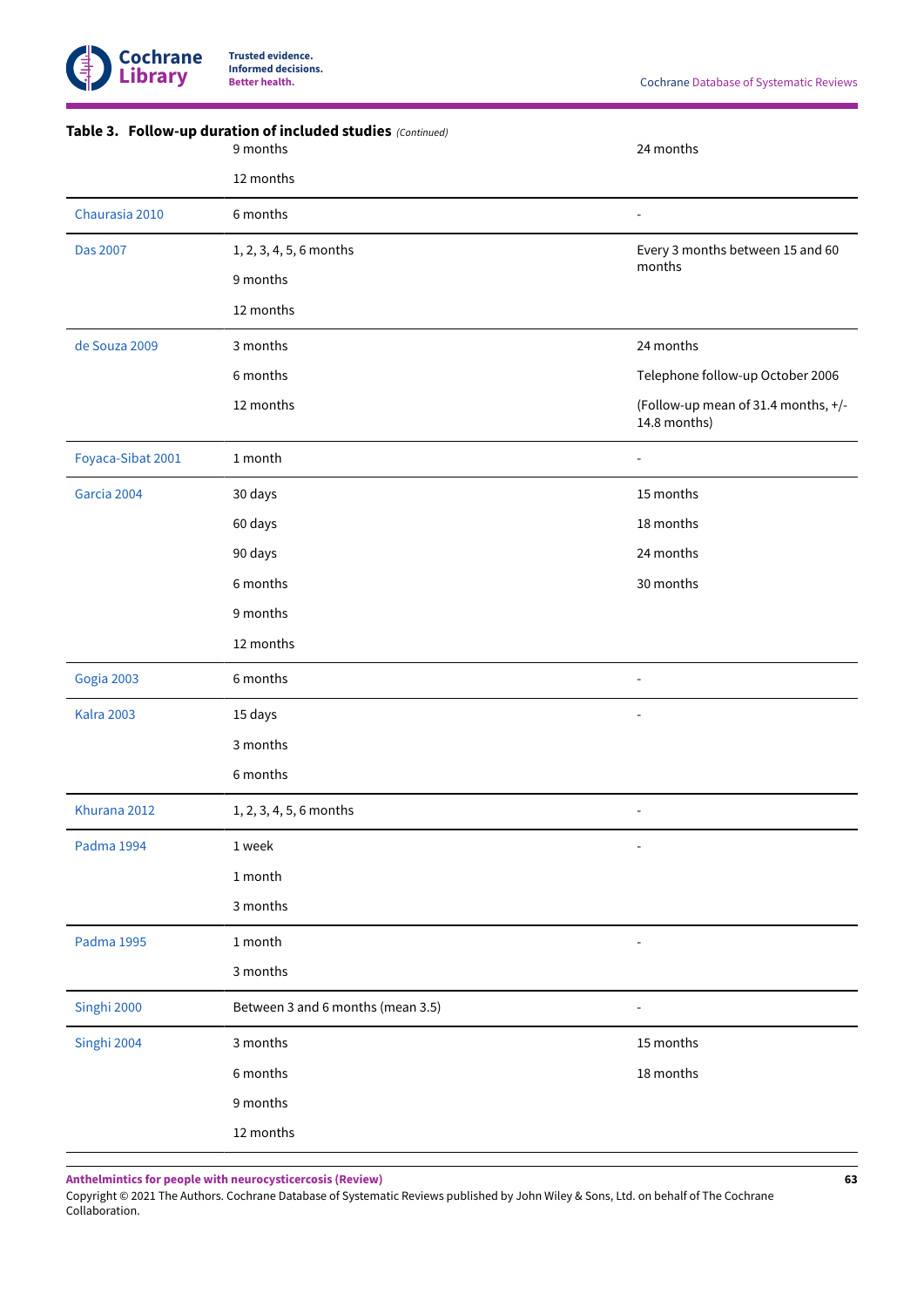

-

# **Table 3. Follow-up duration of included studies**  *(Continued)*

[Sotelo 1988](#page-30-4) 3 months (Groups 1 and 2: intervention)

4 months (Group 3: control)

#### **Table 4. Output measures of interest of included studies**

| Alarcon 2001<br>Complete radiological clearance of lesions<br>Seizure recurrence<br>Surgical inter-<br>vention<br>nature of ad-<br>verse events*<br><b>Baranwal 1998</b><br>Complete radiological clearance of lesions<br>Seizure recurrence<br>nature of ad- | Frequency and<br>Frequency and<br>nature of ad- |
|---------------------------------------------------------------------------------------------------------------------------------------------------------------------------------------------------------------------------------------------------------------|-------------------------------------------------|
|                                                                                                                                                                                                                                                               |                                                 |
|                                                                                                                                                                                                                                                               |                                                 |
| Evolution of cysts<br>verse events*                                                                                                                                                                                                                           |                                                 |
| Carpio 2008<br>Death (all cause)<br>Complete radiological clearance of lesions<br>Frequency and<br>Seizure recurrence                                                                                                                                         |                                                 |
| Reduction of number of lesions<br>Headache<br>Frequency of<br>verse events*<br>seizures*                                                                                                                                                                      |                                                 |
| Signs of focal<br>Evolution of cysts<br>neurological<br>deficit                                                                                                                                                                                               |                                                 |
| Chaurasia 2010<br>Complete radiological clearance of lesions<br>Seizure recurrence                                                                                                                                                                            | Frequency and<br>nature of ad-                  |
| Evolution of cysts<br>verse events*                                                                                                                                                                                                                           |                                                 |
| <b>Das 2007</b><br>Death (all cause)<br>Complete radiological clearance of lesions<br>Seizure recurrence                                                                                                                                                      |                                                 |
| Hospital admis-<br>Evolution of cysts*<br>sion (all cause)                                                                                                                                                                                                    |                                                 |
| Headache*                                                                                                                                                                                                                                                     |                                                 |
| de Souza 2009<br>Seizure recurrence*<br>Complete radiological clearance of lesions                                                                                                                                                                            |                                                 |
| Time to seizure re-<br>Evolution of cysts*<br>mission*                                                                                                                                                                                                        |                                                 |
| Radiological resolution/development of oede-<br>ma*                                                                                                                                                                                                           |                                                 |
| Foyaca-Sibat<br>Seizure recurrence*                                                                                                                                                                                                                           |                                                 |
| 2001<br>Frequency of<br>seizures*                                                                                                                                                                                                                             |                                                 |
| Complete radiological clearance of lesions<br>Garcia 2004<br>Seizure recurrence<br>nature of ad-                                                                                                                                                              | Frequency and                                   |
| Frequency of<br>Evolution of cysts*<br>verse events*<br>seizures*                                                                                                                                                                                             |                                                 |
| Complete radiological clearance of lesions<br>Gogia 2003<br>Seizure recurrence                                                                                                                                                                                |                                                 |
| Evolution of cysts                                                                                                                                                                                                                                            |                                                 |

**Anthelmintics for people with neurocysticercosis (Review)**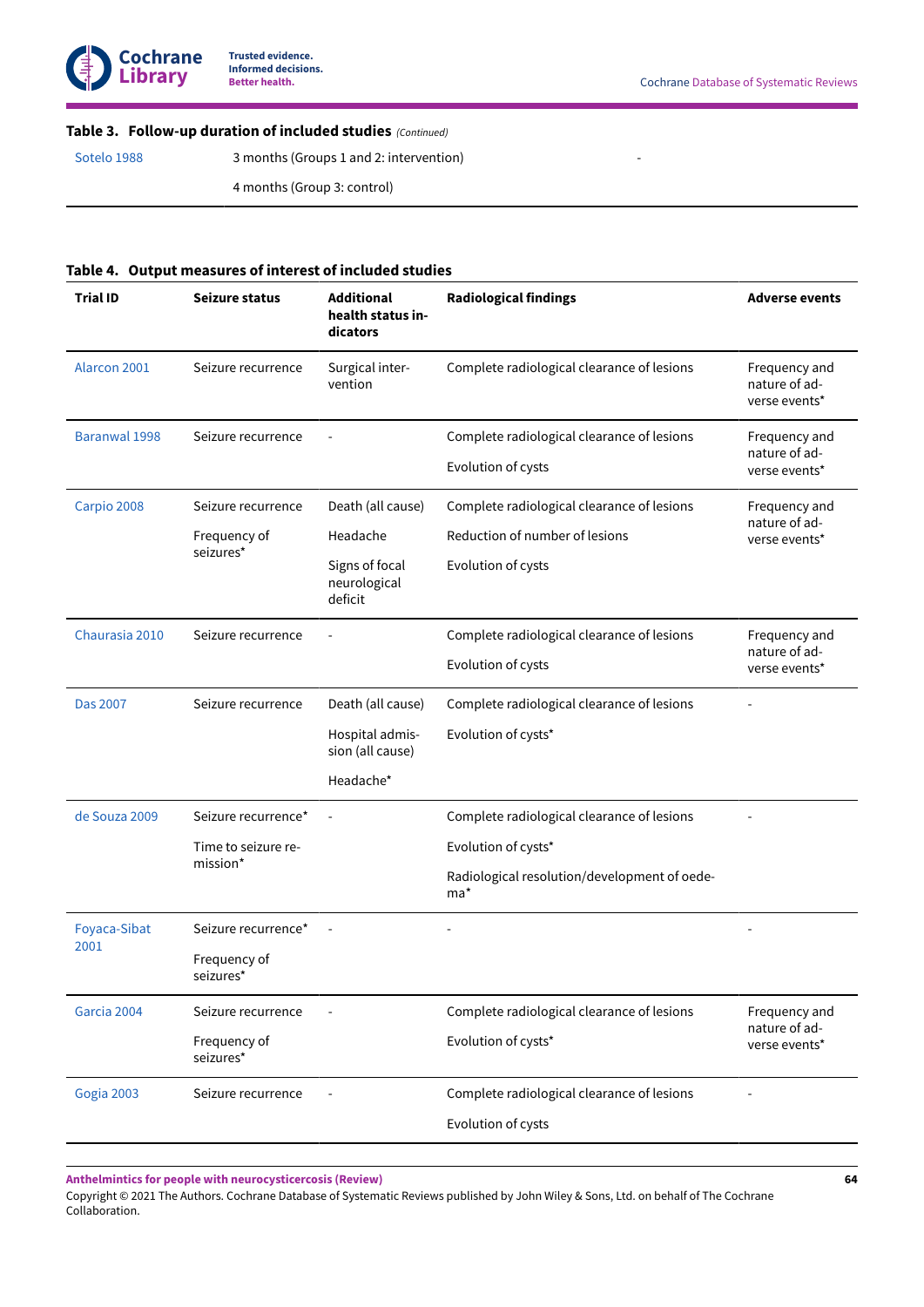

| <b>Kalra 2003</b> | Seizure recurrence                                                                 | Complete radiological clearance of lesions<br>Evolution of cysts*               | Frequency and<br>nature of ad-<br>verse events* |
|-------------------|------------------------------------------------------------------------------------|---------------------------------------------------------------------------------|-------------------------------------------------|
| Khurana 2012      | Seizure recurrence                                                                 | Complete radiological clearance of lesions<br>Evolution of cysts                | Frequency and<br>nature of ad-<br>verse events* |
| Padma 1994        |                                                                                    | Evolution of cysts                                                              |                                                 |
| Padma 1995        |                                                                                    | Reduction of number of lesions<br>Radiological resolution/development of oedema |                                                 |
| Singhi 2000       |                                                                                    | Complete radiological clearance of lesions<br>Evolution of cysts*               |                                                 |
| Singhi 2004       | Seizure recurrence<br>Seizure recurrence<br>after withdrawal of<br>antiepileptics* | Complete radiological clearance of lesions                                      |                                                 |
| Sotelo 1988       |                                                                                    | Complete radiological clearance of lesions<br>Reduction of number of lesions    | Frequency and<br>nature of ad-<br>verse events* |

# **Table 4. Output measures of interest of included studies**  *(Continued)*

\*Results not suitable for meta-analysis, but included in the narrative of results.

# **A P P E N D I C E S**

#### **Appendix 1.Search methods: detailed search strategies**

|   | Cochrane Central Register of Controlled Trials<br>Issue 10 of 12, October 2020 |
|---|--------------------------------------------------------------------------------|
|   | 'MeSH descriptor: [Taenia solium] explode all trees'                           |
| 2 | (Taenia solium):ti, ab, kw                                                     |
| 3 | Neurocysticercosis:ti, ab, kw                                                  |
| 4 | 'MeSH descriptor: [Neurocysticercosis] explode all trees'                      |
| 5 | "brain and cysticercosis"                                                      |
| 6 | cerebral cysticercosis                                                         |
|   | #1 or #2 or #3 or #4 or #5 or #6                                               |
| 8 | Albendazole:ti, ab, kw                                                         |

**Anthelmintics for people with neurocysticercosis (Review)**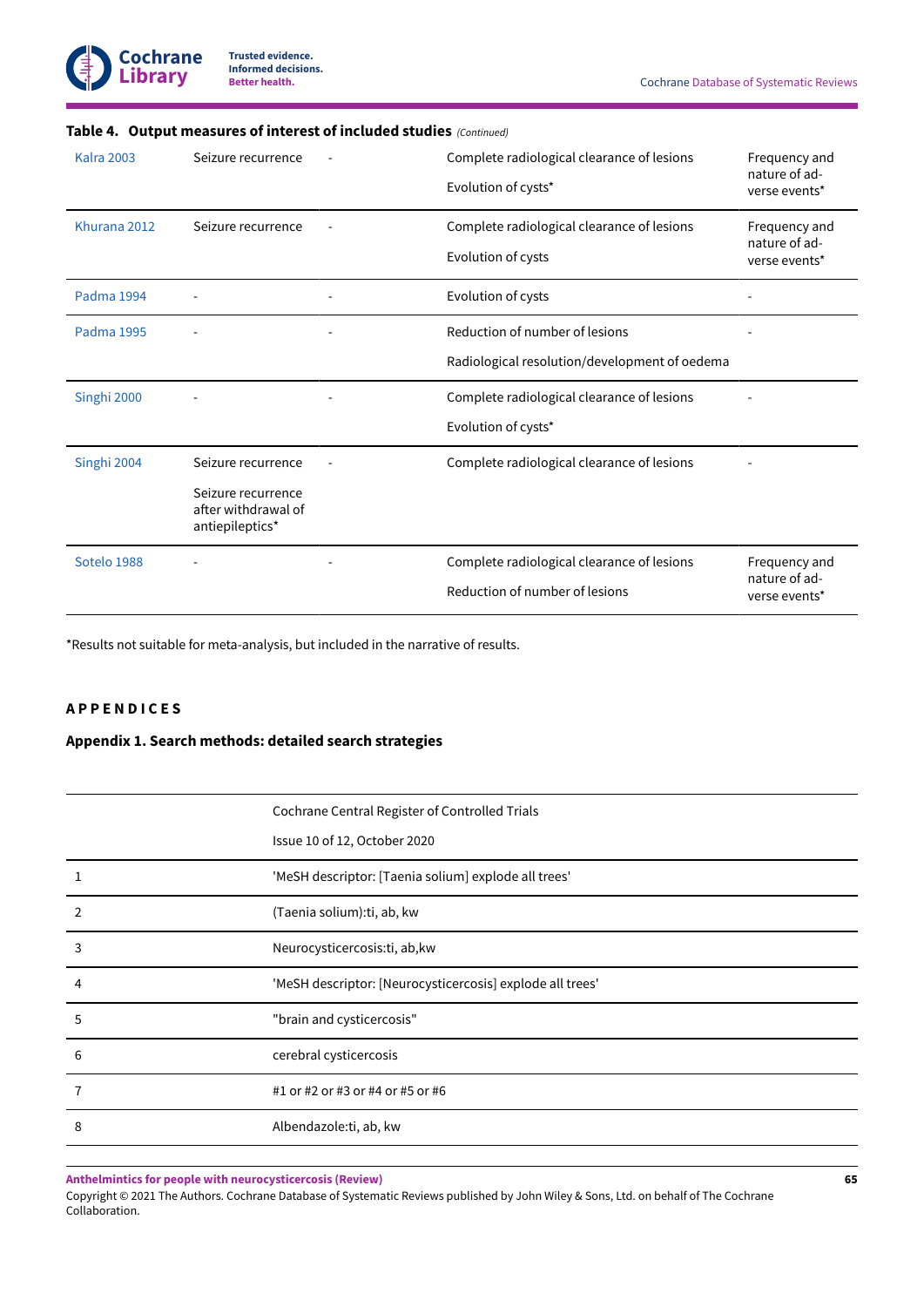

| (Continued) |                                                                 |
|-------------|-----------------------------------------------------------------|
| 9           | Praziquantel: ti, ab, kw                                        |
| 10          | 'MeSH descriptor: [albendazole] explode all trees'              |
| 11          | 'MeSH descriptor: [praziquantel] explode all trees'             |
| 12          | 'MeSH descriptor: [Anticestodal agents] explode all trees'      |
| 13          | antihelminthic* OR anti-helminthic* OR anthelmintic*:ti, ab, kw |
| 14          | #8 or #9 or #10 or #11 or #12 or #13                            |
| 15          | #7 and #14                                                      |

#### Pubmed

| Search | Query                                                                                                                                |
|--------|--------------------------------------------------------------------------------------------------------------------------------------|
| #3     | Search taenia solium Field: Title/Abstract                                                                                           |
| #5     | Search "Taenia solium"[Mesh] Field: Title/Abstract                                                                                   |
| #6     | Search "Neurocysticercosis"[Mesh] Field: Title/Abstract                                                                              |
| #7     | Search neurocysticerc* Field: Title/Abstract                                                                                         |
| #8     | Search "brain cysticerc*" or "cerebral cysticerc*" Field: Title/Abstract                                                             |
| #9     | Search ((((#8) OR #7) OR #6) OR #5) OR #3 Field: Title/Abstract                                                                      |
| #10    | Search albendazole Field: Title/Abstract                                                                                             |
| #12    | Search "Albendazole"[Mesh] Field: Title/Abstract                                                                                     |
| #13    | Search praziquantel Field: Title/Abstract                                                                                            |
| #16    | Search "Praziquantel"[Mesh] Field: Title/Abstract                                                                                    |
| #17    | Search "Anticestodal Agents"[Mesh] Field: Title/Abstract                                                                             |
| #18    | Search antihelminthic* OR anti-helminthic* OR anthelmintic* Field: Title/Abstract                                                    |
| #19    | Search (((((#18) OR #17) OR #16) OR #13) OR #12) OR #10 Field: Title/Abstract                                                        |
| #20    | Search (#19) AND #9 Field: Title/Abstract                                                                                            |
| #22    | Search "Randomized Controlled Trial" [Publication Type] OR "Controlled Clinical Trial" [Publica-<br>tion Type] Field: Title/Abstract |
| #23    | Search randomized or placebo Field: Title/Abstract                                                                                   |
| #25    | Search randomly or trial or groups Field: Title/Abstract                                                                             |

**Anthelmintics for people with neurocysticercosis (Review)**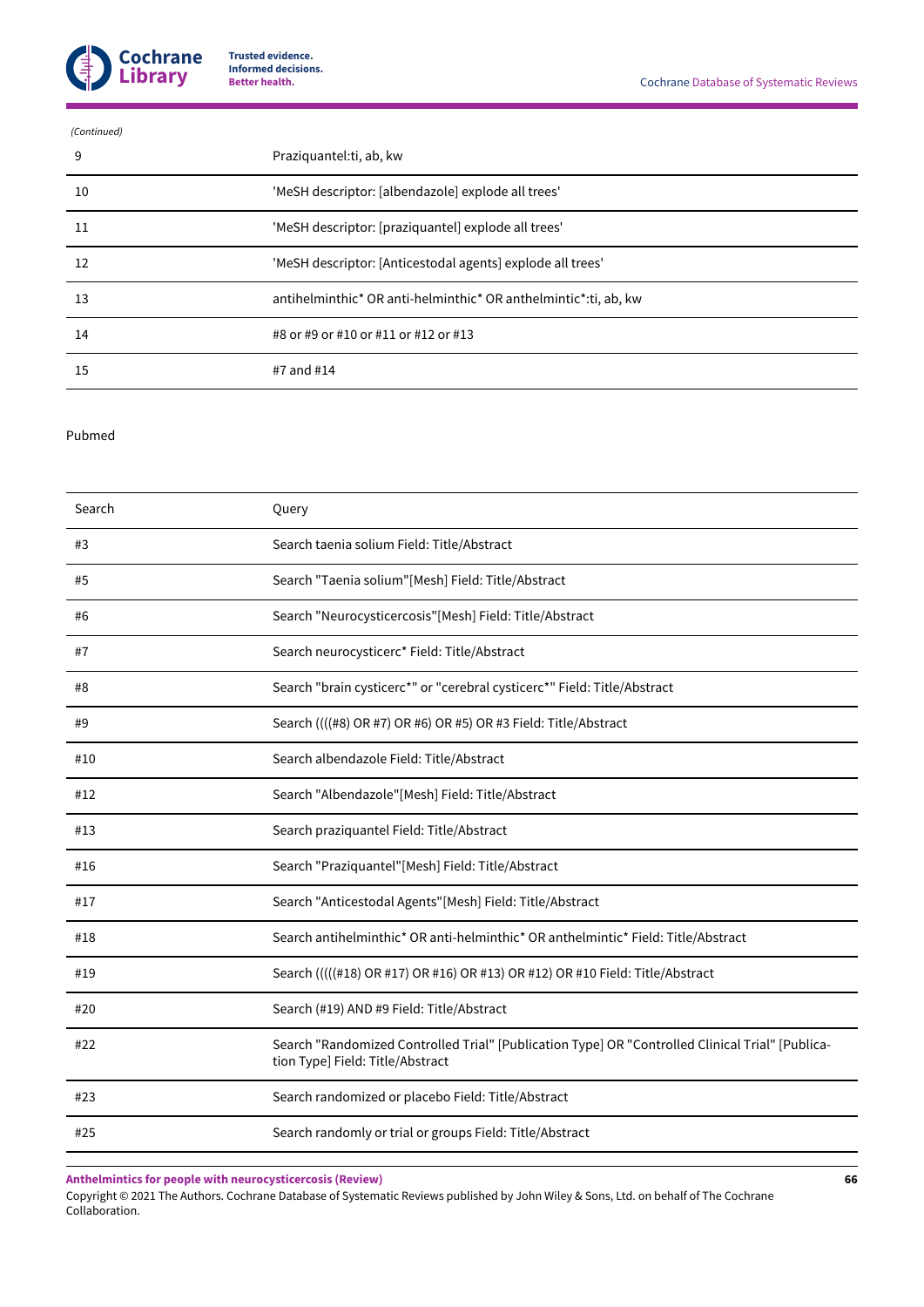

| (Continued) |                                                                           |
|-------------|---------------------------------------------------------------------------|
| #28         | Search "drug therapy" [Subheading] Field: Title/Abstract                  |
| #29         | Search (((#28) OR #25) OR #23) OR #22 Field: Title/Abstract               |
| #30         | Search (animals[MeSH Terms]) NOT humans[MeSH Terms] Field: Title/Abstract |
| #31         | Search (#29) NOT #30 Field: Title/Abstract                                |
| #32         | Search (#31) AND #20 Field: Title/Abstract                                |
| #33         | Search (#31) AND #20 Filters: Humans; Field: Title/Abstract               |
|             |                                                                           |

Database: Embase 1947-Present, updated daily

Search Strategy:

 $-$ 

- 1 taenia solium.mp. or Taenia solium/
- 2 neurocysticercosis/
- 3 neurocysticerc\*.mp.

4 ("brain cysticerc\*" or "cerebral cysticerc\*").mp.

- 5 1 or 2 or 3 or 4
- 6 albendazole.mp. or albendazole/

7 praziquantel.mp. or praziquantel/

8 anthelmintic agent/ or anthelminths.mp.

9 (antihelminthic\* or anti-helminthic\* or anthelmintic\*).mp.

10 6 or 7 or 8 or 9

11 5 and 10

12 randomized controlled trial/ or controlled clinical trial/

13 (randomized or randomised or placebo or double-blind\* or single-blind\*).ti. or (randomized or randomised or placebo or double-blind\* or single-blind\*).ab.

- 14 12 or 13
- 15 11 and 14

LILACS

tw:(neurocysticercosis) AND ( db:("LILACS") AND type\_of\_study:("clinical\_trials"))

Clinicaltrials.gov:

Neurocysticercosis , Taeniasis, Cysticercosis

WHO ICTRP: Neurocysticerc\*

#### <span id="page-69-0"></span>**Appendix 2. Prespecified changes for review update 2021**

**Anthelmintics for people with neurocysticercosis (Review)**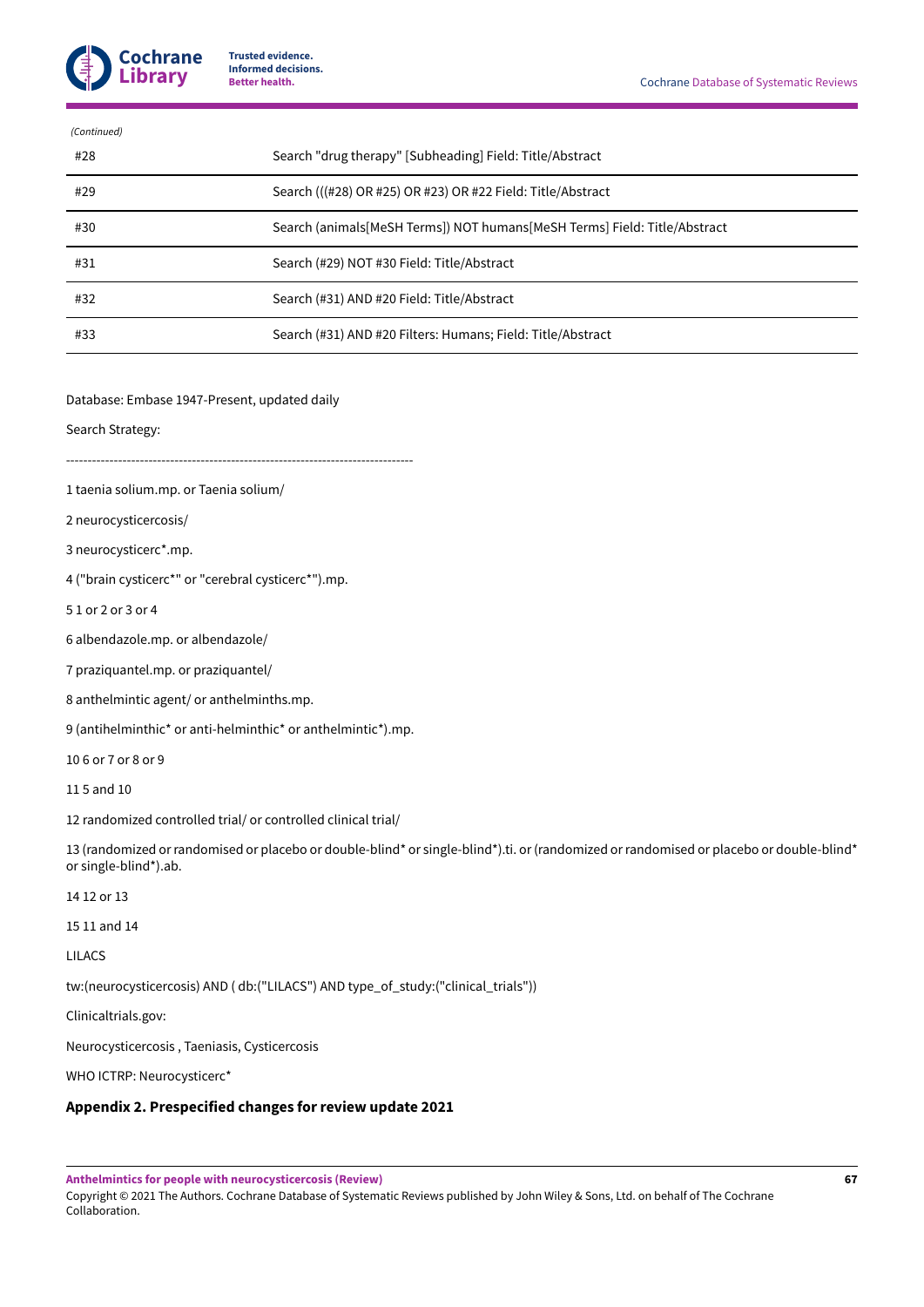

| <b>Protocol section</b>             | <b>Revised protocol</b>                                                                                                                                                                                                                                                                                                                                                                                                                                                                                                                                                                                                                                                                                                                                                                                                                                          |  |
|-------------------------------------|------------------------------------------------------------------------------------------------------------------------------------------------------------------------------------------------------------------------------------------------------------------------------------------------------------------------------------------------------------------------------------------------------------------------------------------------------------------------------------------------------------------------------------------------------------------------------------------------------------------------------------------------------------------------------------------------------------------------------------------------------------------------------------------------------------------------------------------------------------------|--|
| Background and research<br>question | We reworded and reordered the Background for a more logical flow and to discuss types of cyst/<br>$\bullet$<br>lesion in more depth.<br>We added a paragraph to the Background discussing the life cycle of Taenia solium.<br>$\bullet$<br>Inclusion of references to support new imaging diagnostic criteria, Del Brutto 2017, and new de-<br>velopments in treatment recommendations (White 2018).                                                                                                                                                                                                                                                                                                                                                                                                                                                             |  |
| Inclusion criteria                  | We adjusted the definition of the comparison to only include supportive treatment with or with-<br>out corticosteroids. Previous versions of this review compared different anthelmintic regimens in<br>addition to supportive treatment comparisons. We believe this resulted in a more focused review.<br>We adjusted the primary outcomes: definition of remission, time to seizure remission, and group-<br>ings for seizure frequency.<br>We amended the secondary outcomes: neurological symptoms divided into headache and focal<br>deficit, and additional imaging outcomes to reflect new developments in imaging.<br>The usual standards of care are still covered by old inclusion criteria.<br>$\bullet$<br>No standardized core outcomes available.<br>Previous version included only randomized controlled trials; the same criterion is suitable. |  |
| Methods                             | We incorporated GRADE into this update, which was not included in previous versions of the re-<br>view.<br>We included a 'Summary of findings' table.<br>$\bullet$<br>We included an extra element of stratification (intraparenchymal/extraparenchymal) in this re-<br>view update due to the difference in nature of prognosis and the contribution of oedema/raised<br>intracranial pressure to mortality.<br>We performed subanalysis in the same manner as previous versions of the review.<br>The overall structure of this review is the same as previous versions.                                                                                                                                                                                                                                                                                       |  |

This table was approved by the Cochrane Infectious Diseases Group editorial team on 14 September 2018.

# **W H A T ' S N E W**

| Date        | Event                                                 | <b>Description</b>                                                                                                                                                                                                                                |
|-------------|-------------------------------------------------------|---------------------------------------------------------------------------------------------------------------------------------------------------------------------------------------------------------------------------------------------------|
| 27 May 2021 | New citation required and conclusions<br>have changed | This review updates the Cochrane Review 'Anthelmintics for peo-<br>ple with neurocysticercosis' (Abba 2010). A new team of authors<br>worked on this review update. The criteria for inclusion of trials<br>has changed.                          |
| 27 May 2021 | New search has been performed                         | The review author team revised the protocol, including updat-<br>ed definitions within the Methods (intervention/outcomes). This<br>was approved by the Cochrane Infectious Diseases Group editori-<br>al team on 16 March 2018 (see Appendix 2). |

# **H I S T O R Y**

Protocol first published: Issue 4, 2006 Review first published: Issue 2, 1996

**Anthelmintics for people with neurocysticercosis (Review)**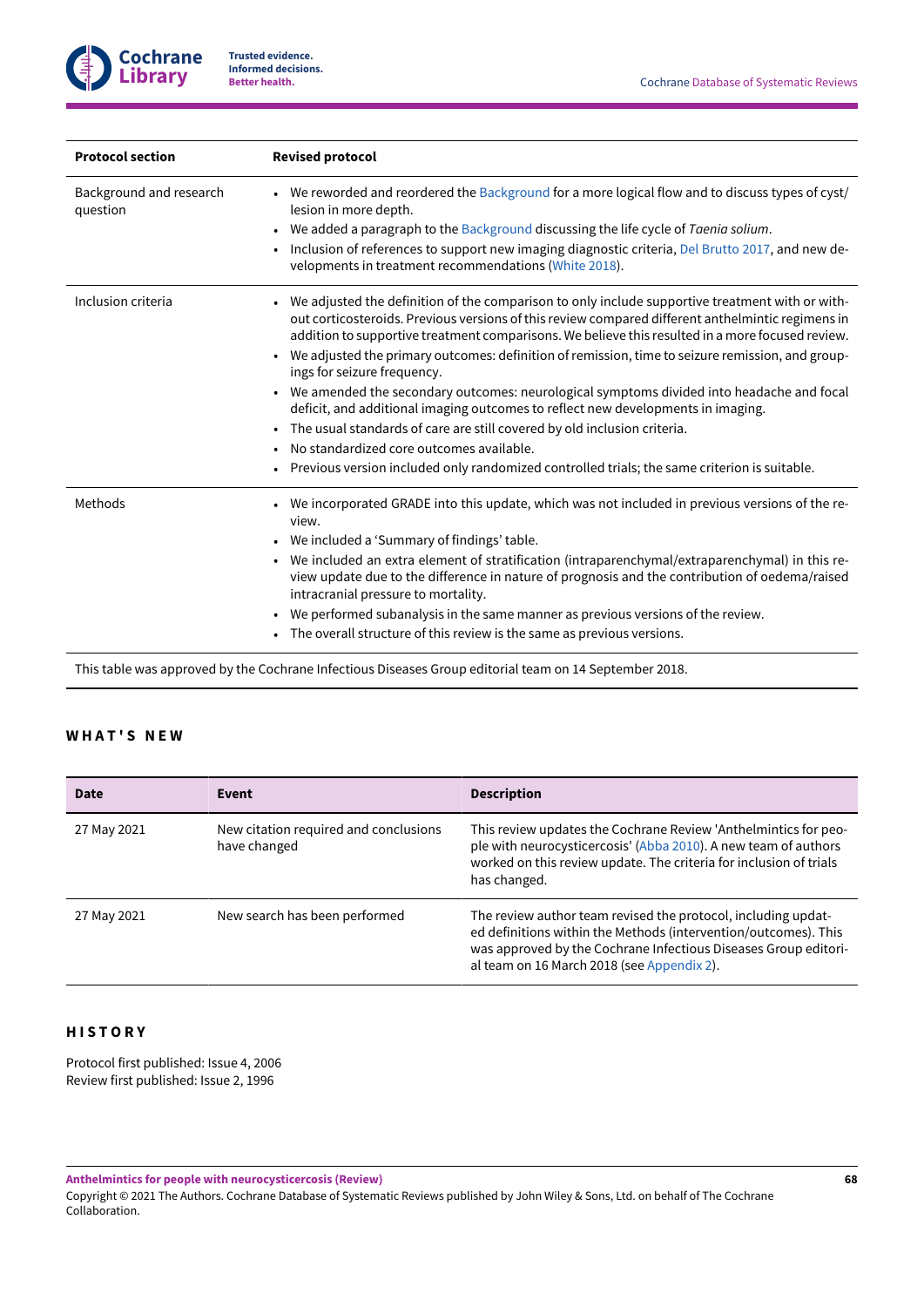

| Date             | Event                                                 | <b>Description</b>                                                                                                                                                                                                                                                                                                                                               |
|------------------|-------------------------------------------------------|------------------------------------------------------------------------------------------------------------------------------------------------------------------------------------------------------------------------------------------------------------------------------------------------------------------------------------------------------------------|
| 15 February 2010 | Amended                                               | Corrected search dates in abstract                                                                                                                                                                                                                                                                                                                               |
| 1 September 2009 | New citation required and conclusions<br>have changed | This review replaced an earlier Cochrane Review 'Drugs for treat-<br>ing neurocysticercosis (tapeworm infection of the brain)' (Salinas<br>1999), which was withdrawn from the Cochrane Library in 2005<br>due to the availability of new trial evidence.<br>A new team of authors worked on this review. The criteria for in-<br>clusion of trials has changed. |
| 5 May 2009       | New search has been performed                         | Search updated.                                                                                                                                                                                                                                                                                                                                                  |

# **C O N T R I B U T I O N S O F A U T H O R S**

The selection of studies for inclusion, assessment of methodological quality, and data extraction were undertaken as indicated in the [Methods](#page-9-0) section of the review by EJMM, KA, and LNR. EJMM undertook the analyses, in consultation with KA and LNR. All three review authors contributed to the [Discussion](#page-24-0) and Authors' [conclusions](#page-27-0) section of the review. All review authors read and approved the final review update version.

# **D E C L A R A T I O N S O F I N T E R E S T**

Edward JM Monk: none known.

Katharine Abba: none known.

Lakshmi N Ranganathan: none known.

#### **S O U R C E S O F S U P P O R T**

#### **Internal sources**

- Liverpool School of Tropical Medicine, UK
- Apollo Hospital, Chennai, India

#### **External sources**

• Foreign, Commonwealth and Development Office (FCDO), UK

Project number 300342-104

#### **DIFFERENCES BETWEEN PROTOCOL AND REVIEW**

We added an additional analysis stratification: single and multiple (> 1) cysts. We considered this to be an important subgroup analysis with high biological plausibility, which developed from the included studies as they were considered for this review update.

#### **Differences between 2010 review and this review update**

The review author team revised the protocol, which was approved by the Cochrane Infectious Diseases Group editorial team on 14 September 2018 (see [Appendix 2\)](#page-69-0).

The main differences between this review and its previous version, [Abba](#page-32-1) 2010, was the focus on the core question of whether anthelmintics are of benefit or harm in the management of neurocysticercosis compared to no anthelmintic, as there is insufficient evidence in previous review versions to answer this question. Consequently, fewer comparisons were considered in this review update compared to previous versions (e.g. comparison of different anthelmintic treatment durations), with simplified intervention and control populations. Eight studies included in the previous version of this review were therefore not eligible for inclusion (no supportive treatment comparator) in the current review. The reasons for exclusion of these studies are provided in [Characteristics](#page-50-0) of excluded studies. The same subgroup stratifications were considered in this review compared to previous versions, but were not presented for every outcome, unless they changed the message of the overall outcome. We believe this allowed for a more concise review with clearer implications.

**Anthelmintics for people with neurocysticercosis (Review)**

Copyright © 2021 The Authors. Cochrane Database of Systematic Reviews published by John Wiley & Sons, Ltd. on behalf of The Cochrane Collaboration.